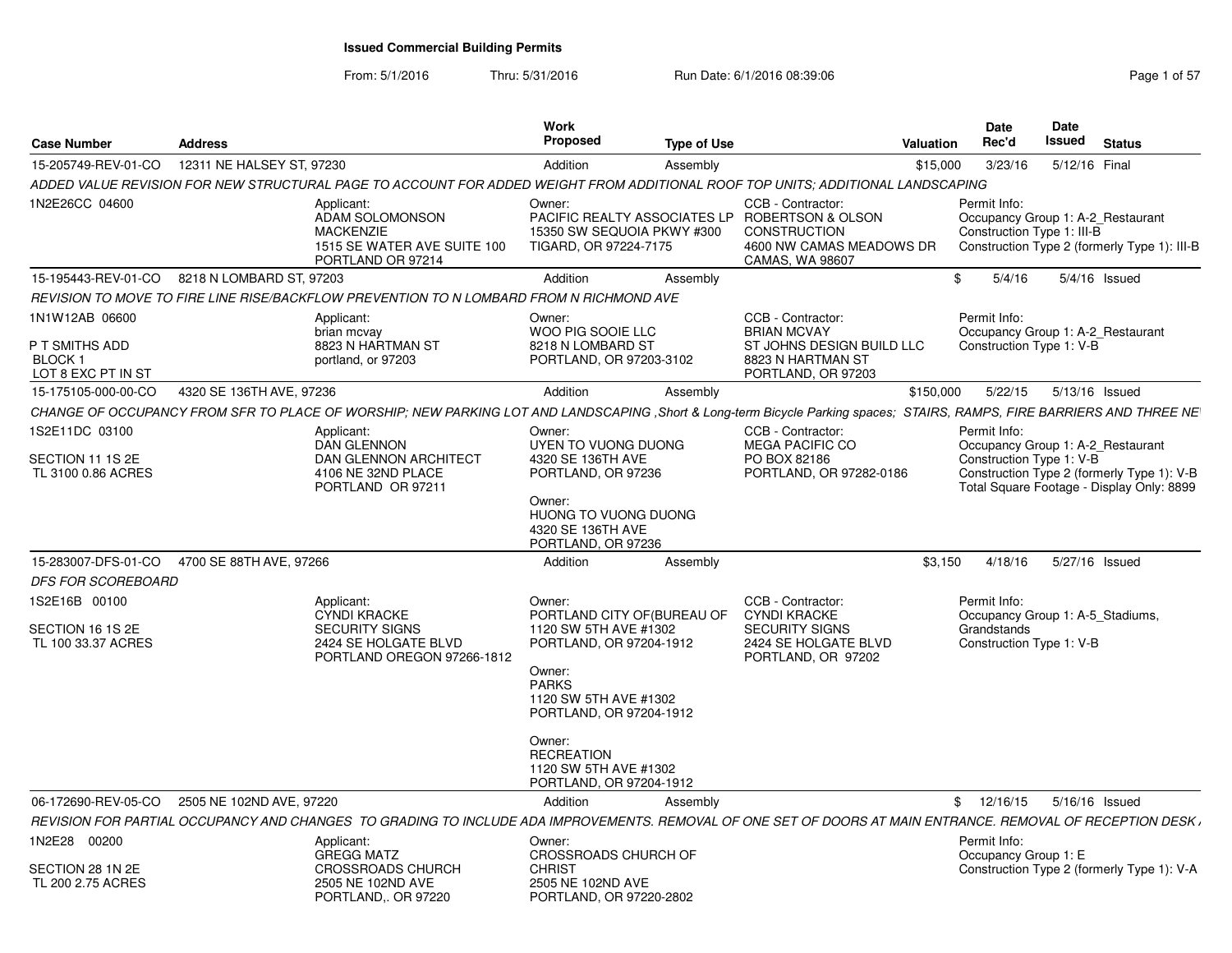From: 5/1/2016Thru: 5/31/2016 **Run Date: 6/1/2016 08:39:06** Research 2010 20157

| <b>Case Number</b>                                                                    | <b>Address</b>            |                                                                                                                                                                                                                | Work<br><b>Proposed</b>                                                           | <b>Type of Use</b> |                                                           | <b>Valuation</b> | Date<br>Rec'd                                    | Date<br>Issued              | <b>Status</b>                                |  |
|---------------------------------------------------------------------------------------|---------------------------|----------------------------------------------------------------------------------------------------------------------------------------------------------------------------------------------------------------|-----------------------------------------------------------------------------------|--------------------|-----------------------------------------------------------|------------------|--------------------------------------------------|-----------------------------|----------------------------------------------|--|
| 15-283007-REV-01-CO                                                                   | 4700 SE 88TH AVE, 97266   |                                                                                                                                                                                                                | Addition                                                                          | Assembly           |                                                           |                  | 5/24/16<br>\$                                    |                             | 5/24/16 Issued                               |  |
|                                                                                       |                           | revision - Delete selected elements from the initial scope of work, including home plate deck, new tiered seating system, and ADA ramp to upper level. Change Upper Concessions 202 to a storage room. This co |                                                                                   |                    |                                                           |                  |                                                  |                             |                                              |  |
| IS2E16B 00100                                                                         |                           | Applicant:<br>SHEM HARDING                                                                                                                                                                                     | Owner:<br>PORTLAND CITY OF (BUREAU OF                                             |                    | CCB - Contractor:<br>DARYL SCOTT HEYDEL                   |                  | Permit Info:                                     |                             | Occupancy Group 1: A-5_Stadiums,             |  |
| SECTION 16 1S 2E<br>TL 100 33.37 ACRES                                                |                           | DECA ARCHITECTURE, INC<br>935 SE ALDER ST<br>PORTLAND OR 97214                                                                                                                                                 | 1120 SW 5TH AVE #1302<br>PORTLAND, OR 97204-1912<br>Owner:                        |                    | 21301 SE BOHNA PARK RD<br>DAMASCUS, OR 97089              |                  | Grandstands<br>Construction Type 1: V-B          |                             |                                              |  |
|                                                                                       |                           |                                                                                                                                                                                                                | <b>PARKS</b><br>1120 SW 5TH AVE #1302<br>PORTLAND, OR 97204-1912                  |                    |                                                           |                  |                                                  |                             |                                              |  |
|                                                                                       |                           |                                                                                                                                                                                                                | Owner:<br><b>RECREATION</b><br>1120 SW 5TH AVE #1302<br>PORTLAND, OR 97204-1912   |                    |                                                           |                  |                                                  |                             |                                              |  |
| 16-157536-000-00-CO                                                                   | 914 NE 28TH AVE, 97232    |                                                                                                                                                                                                                | Addition                                                                          | <b>Business</b>    |                                                           | \$19,239         | 5/19/16                                          |                             | 5/19/16 Issued                               |  |
|                                                                                       |                           | LEGALIZE THE CONSTRUCTION OF NEW WOOD DECK AND PATIO COVER WITH CONCRETE PORCH & STAIRS                                                                                                                        |                                                                                   |                    |                                                           |                  |                                                  |                             |                                              |  |
| 1N1E36BC 00400                                                                        |                           | Applicant:<br>CRESCENT CUSTOM HOMES LLC ADLYN D WHITE                                                                                                                                                          | Owner:                                                                            |                    | CCB - Contractor:<br>CRESCENT CUSTOM HOMES LLC            |                  | Permit Info:<br>Occupancy Group 1: U Private     |                             |                                              |  |
| YORK<br>BLOCK 5<br>LOT 10 EXC PT IN ST                                                |                           | 8575 SE Northern Heights Ct<br>Happy Valley, Oregon 97086                                                                                                                                                      | 1325 SE 9TH AVE<br>PORTLAND, OR 97214                                             |                    | 8575 SE Northern Heights Ct<br>Happy Valley, Oregon 97086 |                  | Garage\Utility Misc.<br>Construction Type 1: V-B |                             | Total Square Footage - Display Only: 444     |  |
| W 1/2 OF LOT 11 EXC PT IN ST<br>LAND & IMPS SEE R313823 (R934900891)<br>FOR BILLBOARD |                           |                                                                                                                                                                                                                | Owner:<br><b>CHARLES M NELSON</b><br><b>1325 SE 9TH AVE</b><br>PORTLAND, OR 97214 |                    |                                                           |                  |                                                  |                             |                                              |  |
| 15-173878-DFS-02-CO                                                                   | 631 SW HARRISON ST, 97201 |                                                                                                                                                                                                                | Addition                                                                          | <b>Business</b>    |                                                           | \$68,000         | 3/29/16                                          |                             | 5/4/16 Issued                                |  |
|                                                                                       |                           | DFS FOR POST TENSIONED STEEL DESIGN AND LAYOUT FOR NEW STRUCTURE                                                                                                                                               |                                                                                   |                    |                                                           |                  |                                                  |                             |                                              |  |
| IS1E04DA 05400                                                                        |                           | Applicant:<br>JOEY AWWAD                                                                                                                                                                                       | Owner:<br>OREGON STATE OF (BOARD OF                                               |                    |                                                           |                  |                                                  |                             |                                              |  |
| PORTLAND<br>BLOCK 190<br><b>LOT 1-8</b>                                               |                           | <b>SKANSKA</b>                                                                                                                                                                                                 | <b>PO BOX 751</b><br>PORTLAND, OR 97207                                           |                    |                                                           |                  |                                                  |                             |                                              |  |
|                                                                                       |                           |                                                                                                                                                                                                                | Owner:<br><b>HIGHER EDUCATION</b><br><b>PO BOX 751</b><br>PORTLAND, OR 97207      |                    |                                                           |                  |                                                  |                             |                                              |  |
| 15-132039-DFS-03-CO                                                                   | 6941 N CENTRAL ST, 97203  |                                                                                                                                                                                                                | Addition                                                                          | Educational        |                                                           | \$430,000        | 2/22/16                                          |                             | 5/9/16 Issued                                |  |
| DFS FOR COLD FORMED METAL FRAMING                                                     |                           |                                                                                                                                                                                                                |                                                                                   |                    |                                                           |                  |                                                  |                             |                                              |  |
| 1N1E07B 00100                                                                         |                           | Applicant:<br>DAYTON THORPE                                                                                                                                                                                    | Owner:<br>SCHOOL DISTRICT NO 1                                                    |                    | CCB - Contractor:<br>LEASE CRUTCHER LEWIS CORP            |                  | Permit Info:                                     | Occupancy Group 1: E School |                                              |  |
| SECTION 07 1N 1E<br>TL 100 17.10 ACRES                                                |                           | DEAMOR ASSOCIATES INC<br>14010-A NE 3RD COURT SUITE<br>102<br>VANCOUVER, WA 98685                                                                                                                              | PO BOX 3107<br>PORTLAND, OR 97208-3107                                            |                    | 921 SW WASHINGTON #150<br>PORTLAND, OR 97205              |                  | Construction Type 1: III-B                       |                             | Construction Type 2 (formerly Type 1): III-A |  |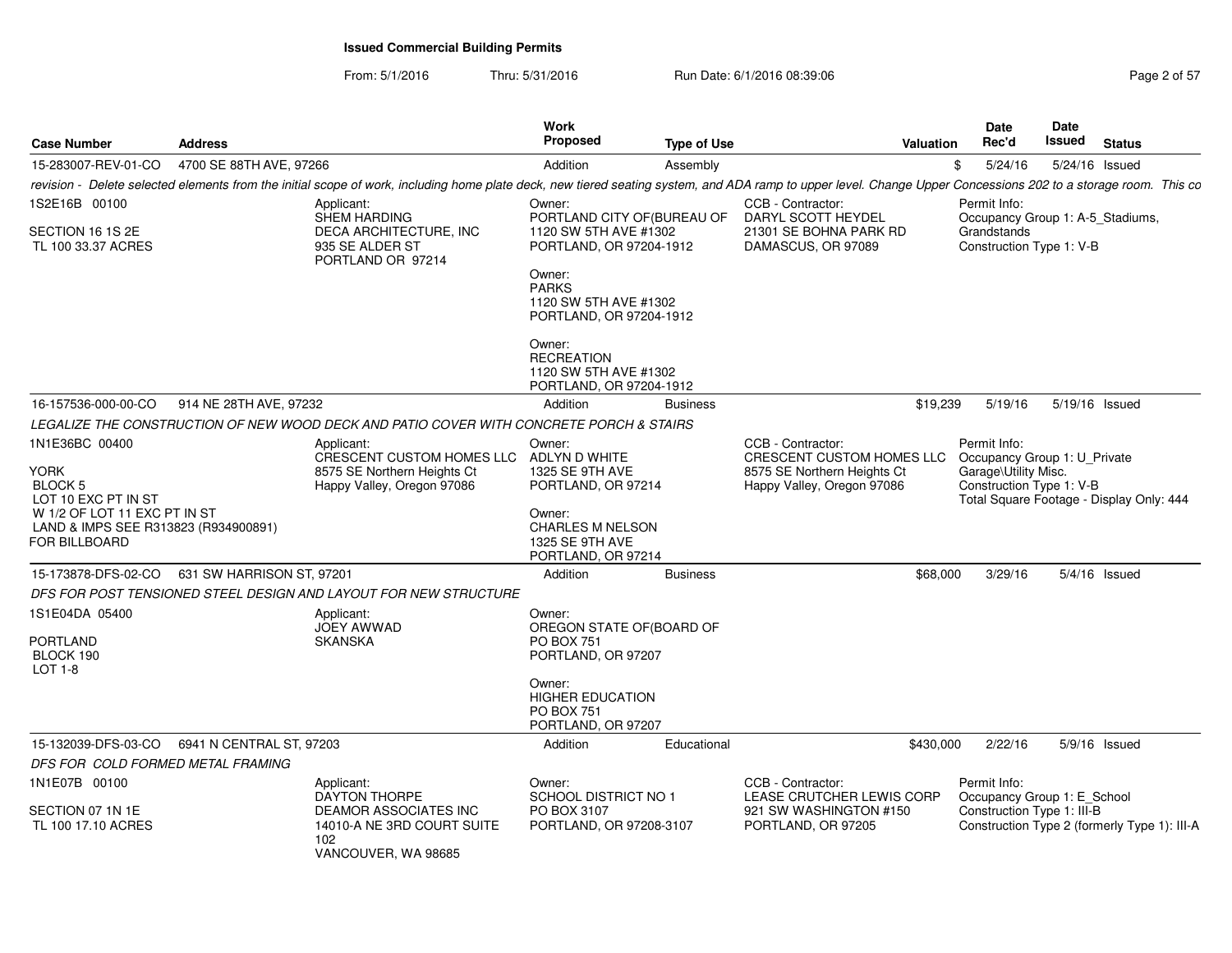From: 5/1/2016Thru: 5/31/2016 **Run Date: 6/1/2016 08:39:06** Research 2010 12:00 Page 3 of 57

| <b>Case Number</b>                                                                                                                                                    | <b>Address</b>             |                                                                                                                                                  | <b>Work</b><br><b>Proposed</b>                                                                                                               | <b>Type of Use</b> |                                                                                                                      | <b>Valuation</b> | Date<br>Rec'd                                                               | Date<br>Issued | <b>Status</b>                                                                            |
|-----------------------------------------------------------------------------------------------------------------------------------------------------------------------|----------------------------|--------------------------------------------------------------------------------------------------------------------------------------------------|----------------------------------------------------------------------------------------------------------------------------------------------|--------------------|----------------------------------------------------------------------------------------------------------------------|------------------|-----------------------------------------------------------------------------|----------------|------------------------------------------------------------------------------------------|
| 15-217429-DFS-04-CO                                                                                                                                                   | 6500 N MARINE DR, 97203    |                                                                                                                                                  | Addition                                                                                                                                     | Factory/Industrial |                                                                                                                      | \$120,000        | 3/10/16                                                                     | 5/3/16         | Issued                                                                                   |
|                                                                                                                                                                       |                            | DFS FOR FREEZER INSTALLED INSIDE BUILDING. NOT A WALK IN, PART OF THE PRODUCTION PROCESS FOR NOODLES.                                            |                                                                                                                                              |                    |                                                                                                                      |                  |                                                                             |                |                                                                                          |
| 2N1E30 01200<br>RIVERGATE INDUSTRIAL DIS<br>BLOCK <sub>26</sub><br>LOT 6&7 TL 1200<br>LAND & IMPS SEE R626136 (R708887901) &<br>R646227 (R708887902) FOR MACH & EQUIP |                            | Applicant:<br>LUCIAN GILOAN<br>140 SW ARTHUR ST SUITE 200<br>PORTLAND OR 97201                                                                   | Owner:<br>AJINOMOTO TOYO FROZEN<br>6500 N MARINE DR<br>PORTLAND, OR 97203<br>Owner:<br>NOODLES INC<br>6500 N MARINE DR<br>PORTLAND, OR 97203 |                    | CCB - Contractor:<br><b>NICK LETTIN</b><br>INSPEC INTERNATIONAL LLC<br>140 SW ARTHUR ST<br>PORTLAND, OR 97201        |                  | Permit Info:<br>Factory, Mod.Hazard<br>Construction Type 1: II-B            |                | Occupancy Group 1: F-1_Industrial Plant -<br>Construction Type 2 (formerly Type 1): II-B |
| 15-217429-DFS-01-CO                                                                                                                                                   | 6500 N MARINE DR, 97203    |                                                                                                                                                  | Addition                                                                                                                                     | Factory/Industrial |                                                                                                                      | \$195,000        | 1/29/16                                                                     |                | 5/3/16 Issued                                                                            |
| DFS FOR IMP WALLS AND CEILING PANELS                                                                                                                                  |                            |                                                                                                                                                  |                                                                                                                                              |                    |                                                                                                                      |                  |                                                                             |                |                                                                                          |
| 2N1E30 01200<br>RIVERGATE INDUSTRIAL DIS<br>BLOCK <sub>26</sub><br>LOT 6&7 TL 1200<br>LAND & IMPS SEE R626136 (R708887901) &<br>R646227 (R708887902) FOR MACH & EQUIP |                            | Applicant:<br><b>HIRO TOMOMATSU</b><br>LIVERMORE ARCHITECTURE AND<br><b>ENGINEERING, INC</b><br>140 SW ARTHUR ST SUITE 200<br>PORTLAND, OR 97201 | Owner:<br>AJINOMOTO TOYO FROZEN<br>6500 N MARINE DR<br>PORTLAND, OR 97203<br>Owner:<br>NOODLES INC<br>6500 N MARINE DR<br>PORTLAND, OR 97203 |                    | CCB - Contractor:<br><b>NICK LETTIN</b><br>INSPEC INTERNATIONAL LLC<br>140 SW ARTHUR ST<br>PORTLAND, OR 97201        |                  | Permit Info:<br>Factory, Mod.Hazard<br>Construction Type 1: II-B            |                | Occupancy Group 1: F-1_Industrial Plant -<br>Construction Type 2 (formerly Type 1): II-B |
| 15-189938-DFS-01-CO                                                                                                                                                   | 439 W BURNSIDE ST, 97209   |                                                                                                                                                  | Addition                                                                                                                                     | Hotel/Motel        |                                                                                                                      | \$1              | 4/29/16                                                                     |                | 5/19/16 Issued                                                                           |
| dfs - shoring and tieback for tower addition                                                                                                                          |                            |                                                                                                                                                  |                                                                                                                                              |                    |                                                                                                                      |                  |                                                                             |                |                                                                                          |
| 1N1E34CA 11000<br>COUCHS ADD<br>BLOCK 32<br>LOT 1&2 EXC PT IN ST<br>LOT 4                                                                                             |                            | Applicant:<br>Dan Stephens<br><b>HSW</b><br>425 NW 10th Ave, Suite 200<br>Portland, OR 97209                                                     | Owner:<br><b>GROVE HOTEL PARTNERS LLC</b><br>210 SW MORRISON ST #600<br>PORTLAND, OR 97204                                                   |                    | CCB - Contractor:<br><b>BALFOUR BEATTY</b><br><b>CONSTRUCTION LLC</b><br>3100 MCKINNON 6TH FLOOR<br>DALLAS, TX 75201 |                  |                                                                             |                |                                                                                          |
| 15-157240-DFS-03-CO                                                                                                                                                   | 6125 SW BOUNDARY ST, 97221 |                                                                                                                                                  | Addition                                                                                                                                     | Institutional      |                                                                                                                      | \$30,000         | 1/20/16                                                                     |                | 5/31/16 Issued                                                                           |
| <b>DFS FOR WOOD TRUSSES</b>                                                                                                                                           |                            |                                                                                                                                                  |                                                                                                                                              |                    |                                                                                                                      |                  |                                                                             |                |                                                                                          |
| 1S1E18BC 00300<br>B P CARDWELL TR<br>LOT 7&8 TL 300                                                                                                                   |                            | Applicant:<br>MICHAEL ROBERTS<br><b>LRS ARCHITECTS</b><br>720 NW DAVIS STE 300<br>PORTLAND, OR 97209                                             | Owner:<br>ROBISON JEWISH HOME<br>6125 SW BOUNDARY ST<br>PORTLAND, OR 97221-1019                                                              |                    | CCB - Contractor:<br>R & H CONSTRUCTION<br>1530 SW TAYLOR STREET<br>PORTLAND, OR 97205                               |                  | Permit Info:<br>Occupancy Group 1: I-2_Hospital<br>Construction Type 1: V-A |                | Construction Type 2 (formerly Type 1): II-A                                              |
| 15-157240-DFS-06-CO                                                                                                                                                   | 6125 SW BOUNDARY ST, 97221 |                                                                                                                                                  | Addition                                                                                                                                     | Institutional      |                                                                                                                      | \$2,000          | 4/28/16                                                                     |                | 5/31/16 Issued                                                                           |
| DFS FOR ATTACHMENT OF MECHANICAL EQUIPMENT                                                                                                                            |                            |                                                                                                                                                  |                                                                                                                                              |                    |                                                                                                                      |                  |                                                                             |                |                                                                                          |
| 1S1E18BC 00300<br>B P CARDWELL TR<br>LOT 7&8 TL 300                                                                                                                   |                            | Applicant:<br><b>MICAH STOUT</b><br><b>R&amp;H CONSTRUCTION</b><br>1530 SW TAYLOR ST<br>PORTLAND OR 97205                                        | Owner:<br>ROBISON JEWISH HOME<br>6125 SW BOUNDARY ST<br>PORTLAND, OR 97221-1019                                                              |                    | CCB - Contractor:<br>R & H CONSTRUCTION<br>1530 SW TAYLOR STREET<br>PORTLAND, OR 97205                               |                  | Permit Info:<br>Occupancy Group 1: I-2_Hospital<br>Construction Type 1: V-A |                | Construction Type 2 (formerly Type 1): II-A                                              |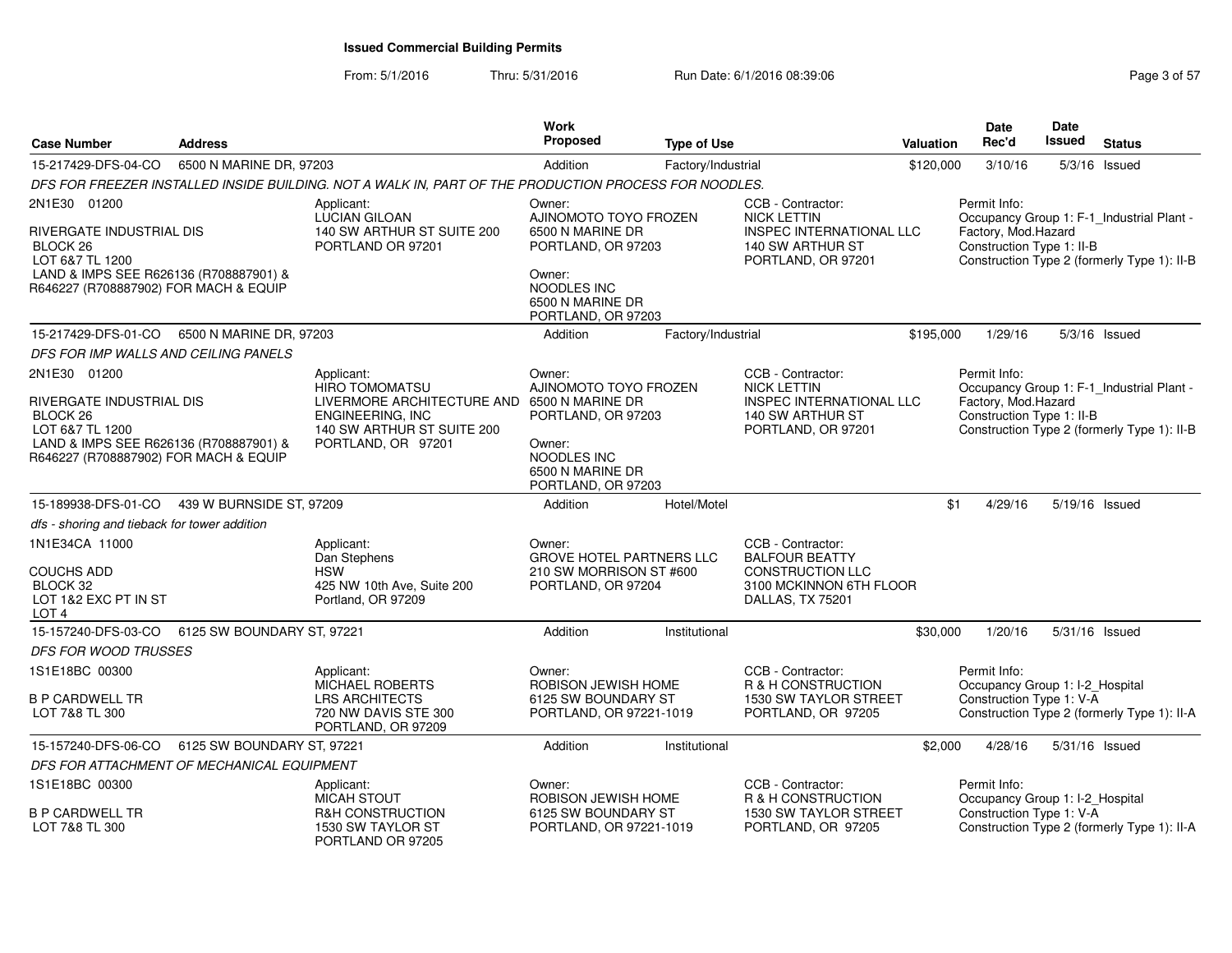| <b>Case Number</b>                                  | <b>Address</b>                |                                                                                                                                                                   | Work<br>Proposed                                                                                                                                             | <b>Type of Use</b> |                                                                                           | Valuation | <b>Date</b><br>Rec'd                                                              | <b>Date</b><br><b>Issued</b> | <b>Status</b>                                                                           |
|-----------------------------------------------------|-------------------------------|-------------------------------------------------------------------------------------------------------------------------------------------------------------------|--------------------------------------------------------------------------------------------------------------------------------------------------------------|--------------------|-------------------------------------------------------------------------------------------|-----------|-----------------------------------------------------------------------------------|------------------------------|-----------------------------------------------------------------------------------------|
| 15-157240-DFS-05-CO                                 | 6125 SW BOUNDARY ST. 97221    |                                                                                                                                                                   | Addition                                                                                                                                                     | Institutional      |                                                                                           | \$15,000  | 3/17/16                                                                           |                              | 5/31/16 Issued                                                                          |
| DFS FOR FALL PROTECTION                             |                               |                                                                                                                                                                   |                                                                                                                                                              |                    |                                                                                           |           |                                                                                   |                              |                                                                                         |
| 1S1E18BC 00300                                      |                               | Applicant:                                                                                                                                                        | Owner:                                                                                                                                                       |                    | CCB - Contractor:                                                                         |           | Permit Info:                                                                      |                              |                                                                                         |
| <b>B P CARDWELL TR</b><br>LOT 7&8 TL 300            |                               | MICHAEL ROBERTS<br><b>LRS ARCHITECTS</b><br>720 NW DAVIS STE 300<br>PORTLAND, OR 97209                                                                            | ROBISON JEWISH HOME<br>6125 SW BOUNDARY ST<br>PORTLAND, OR 97221-1019                                                                                        |                    | R & H CONSTRUCTION<br>1530 SW TAYLOR STREET<br>PORTLAND, OR 97205                         |           | Construction Type 1: V-A                                                          |                              | Occupancy Group 1: I-2_Hospital<br>Construction Type 2 (formerly Type 1): II-A          |
| 15-229397-000-00-CO                                 | 8640 SE DIVISION ST, 97266    |                                                                                                                                                                   | Addition                                                                                                                                                     | Mercantile         |                                                                                           | \$100,345 | 9/1/15                                                                            |                              | 5/16/16 Issued                                                                          |
|                                                     |                               | FRONT ENTRANCE ADDITION, BACK STORAGE ADDITION. CHANGE OF OCCUPANCY FROM (B) TO (M) FOR RETAIL SEAFOOD MARKET. INTERIOR: ADD CASH WRAP, FISH TANKS, INSTALL KITCH |                                                                                                                                                              |                    |                                                                                           |           |                                                                                   |                              |                                                                                         |
| 1S2E09BB 00200                                      |                               | Applicant:                                                                                                                                                        | Owner:                                                                                                                                                       |                    | CCB - Contractor:                                                                         |           | Permit Info:                                                                      |                              |                                                                                         |
|                                                     |                               | <b>JOHN CHU</b>                                                                                                                                                   | XIN XIAO SU                                                                                                                                                  |                    | HANG LAKE CONSTRUCTION CO                                                                 |           |                                                                                   |                              | Occupancy Group 1: S-1_Storage -                                                        |
| JOHNSTON AC<br><b>BLOCK1</b>                        |                               | <b>JTC DESIGN</b><br>11540 SE SOUTHERN LITES DR                                                                                                                   | 9191 SE POWELL BLVD<br>PORTLAND, OR 97266-1942                                                                                                               |                    | LLC<br>8033 SE RHONE ST                                                                   |           | Moderate Hazard, Warehouse<br>Construction Type 1: V-B                            |                              |                                                                                         |
| LOT 4&6 TL 200                                      |                               | HAPPY VALLEY, OR 97086                                                                                                                                            |                                                                                                                                                              |                    | PORTLAND, OR 97206                                                                        |           |                                                                                   |                              | Construction Type 2 (formerly Type 1): V-B<br>Total Square Footage - Display Only: 2028 |
| 16-130713-000-00-CO                                 | 16120 N SIMMONS RD, 97203     |                                                                                                                                                                   | Addition                                                                                                                                                     | Utility            |                                                                                           | \$25,000  | 3/4/16                                                                            |                              | $5/2/16$ Issued                                                                         |
|                                                     |                               | WORK ON EXISTING MONOPOLE - REPLACE SIX ANTENNAS; REMOVE SIX TMAs AND THRE T-ARM MOUNTS. INSTALL NINE RRHs, ONE DC SURGE PROTECTOR, AND ONE ANTENNA PLATFORM.     |                                                                                                                                                              |                    |                                                                                           |           |                                                                                   |                              |                                                                                         |
| 2N1W23D 01400                                       |                               | Applicant:                                                                                                                                                        | Owner:                                                                                                                                                       |                    | CCB - Contractor:                                                                         |           | Permit Info:                                                                      |                              |                                                                                         |
| RIVERGATE INDUSTRIAL DIS<br><b>BLOCK 11 TL 1400</b> |                               | <b>JACOB FINNEY</b><br>FDH VELOCITEL<br>4004 KRUSE WAY PL STE 220<br>LAKE OSWEGO, OR 97035                                                                        | PORTLAND CITY OF<br>1120 SW 5TH AVE #609<br>PORTLAND, OR 97204-1912                                                                                          |                    | <b>VELOCITEL INC</b><br>2415 CAMPUS DR SUITE 200<br><b>IRVINE, CA 92612</b>               |           | Occupancy Group 1: U_Private<br>Garage\Utility Misc.<br>Construction Type 1: II-B |                              |                                                                                         |
| 16-148786-000-00-CO                                 | 4350 SW MULTNOMAH BLVD, 97219 |                                                                                                                                                                   | Addition                                                                                                                                                     | Utility            |                                                                                           | \$20,000  | 4/8/16                                                                            |                              | 5/19/16 Issued                                                                          |
|                                                     |                               | REPLACE 3 PANEL ANTENNAS, INSTALL 3 REMOTE RADIOS; INSTALL NEW 2C RADIO EQUIPMENT INSIDE CABINET; NO GROUND WORK                                                  |                                                                                                                                                              |                    |                                                                                           |           |                                                                                   |                              |                                                                                         |
| 1S1E20CB 02100                                      |                               | Applicant:                                                                                                                                                        | Owner:                                                                                                                                                       |                    | CCB - Contractor:                                                                         |           |                                                                                   |                              |                                                                                         |
|                                                     |                               | <b>SANDRA WALDEN</b><br>AT&T<br>1505 WESTLAKE BLVD, N SUITE<br>800<br>SEATTLE, WA 98109                                                                           | L & N FOURTH L L C<br>PO BOX 822316<br>VANCOUVER, WA 98682                                                                                                   |                    | TOWER COMMUNICATIONS<br><b>EXPERT LLC</b><br>114 SHORE DR<br>BURR RIDGE, IL 60527         |           |                                                                                   |                              |                                                                                         |
| 16-130040-000-00-CO                                 | 12646 SE DIVISION ST, 97236   |                                                                                                                                                                   | Addition                                                                                                                                                     | Utility            |                                                                                           | \$20,000  | 3/8/16                                                                            |                              | $5/2/16$ Issued                                                                         |
|                                                     |                               | REMOVE AND REPLACE 3 ANTENNAS AND 3 FRLB UNITS ON EXISTING MONOPOLE                                                                                               |                                                                                                                                                              |                    |                                                                                           |           |                                                                                   |                              |                                                                                         |
| 1S2E11BB 00100                                      |                               | Applicant:                                                                                                                                                        | Owner:                                                                                                                                                       |                    | CCB - Contractor:                                                                         |           | Permit Info:                                                                      |                              |                                                                                         |
| SECTION 11 1S 2E<br>TL 100 0.54 ACRES               |                               | <b>STEVEN MEYER</b><br>POWDER RIVER DEVELOPMENT<br><b>SERVICES</b><br>409 N ALMONDWOD DR<br>POST FALLS ID 83854                                                   | <b>CHARLES NAKVASIL</b><br>6341 SE 34TH AVE<br>PORTLAND, OR 97202-8201<br>Owner:<br><b>CHARLES F NAKVASIL</b><br>6341 SE 34TH AVE<br>PORTLAND, OR 97202-8201 |                    | <b>VELEX INC</b><br>1301 CENTRAL EXPRESSWAY<br>SOUTH, SUITE 200<br><b>ALLEN, TX 75013</b> |           | Occupancy Group 1: U Private<br>Garage\Utility Misc.                              |                              |                                                                                         |
| 16-158866-000-00-CO                                 | 4412 SW BARBUR BLVD, 97201    |                                                                                                                                                                   | Addition                                                                                                                                                     | Utility            |                                                                                           | \$25,000  | 4/22/16                                                                           |                              | 5/23/16 Issued                                                                          |
|                                                     |                               | REMOVE (3) LTE700 ANTENNA, INSTALL (3) 700/1900 LTE ANTENNA INSTALL (3) 1900 RRH'S ON EXISTING ROOFTOP FACILITY                                                   |                                                                                                                                                              |                    |                                                                                           |           |                                                                                   |                              |                                                                                         |
| 1S1E10CC 05500                                      |                               | Applicant:<br><b>CHRISTINA SUAREZ</b>                                                                                                                             | Owner:<br>TRIPLE J PARTNERSHIP                                                                                                                               |                    | CCB - Contractor:<br><b>VELOCITEL INC</b>                                                 |           |                                                                                   |                              |                                                                                         |
| PORTLAND HMSTD<br>BLOCK 5<br>LOT E&F TL 5500        |                               | FDH VELOCITEL<br>4004 KRUSE WAY PLACE #220<br>LAKE OSWEGO, OR 97035                                                                                               | P O BOX 150499<br>SAN RAFAEL, CA 94915-0499                                                                                                                  |                    | 2415 CAMPUS DR SUITE 200<br><b>IRVINE, CA 92612</b>                                       |           |                                                                                   |                              |                                                                                         |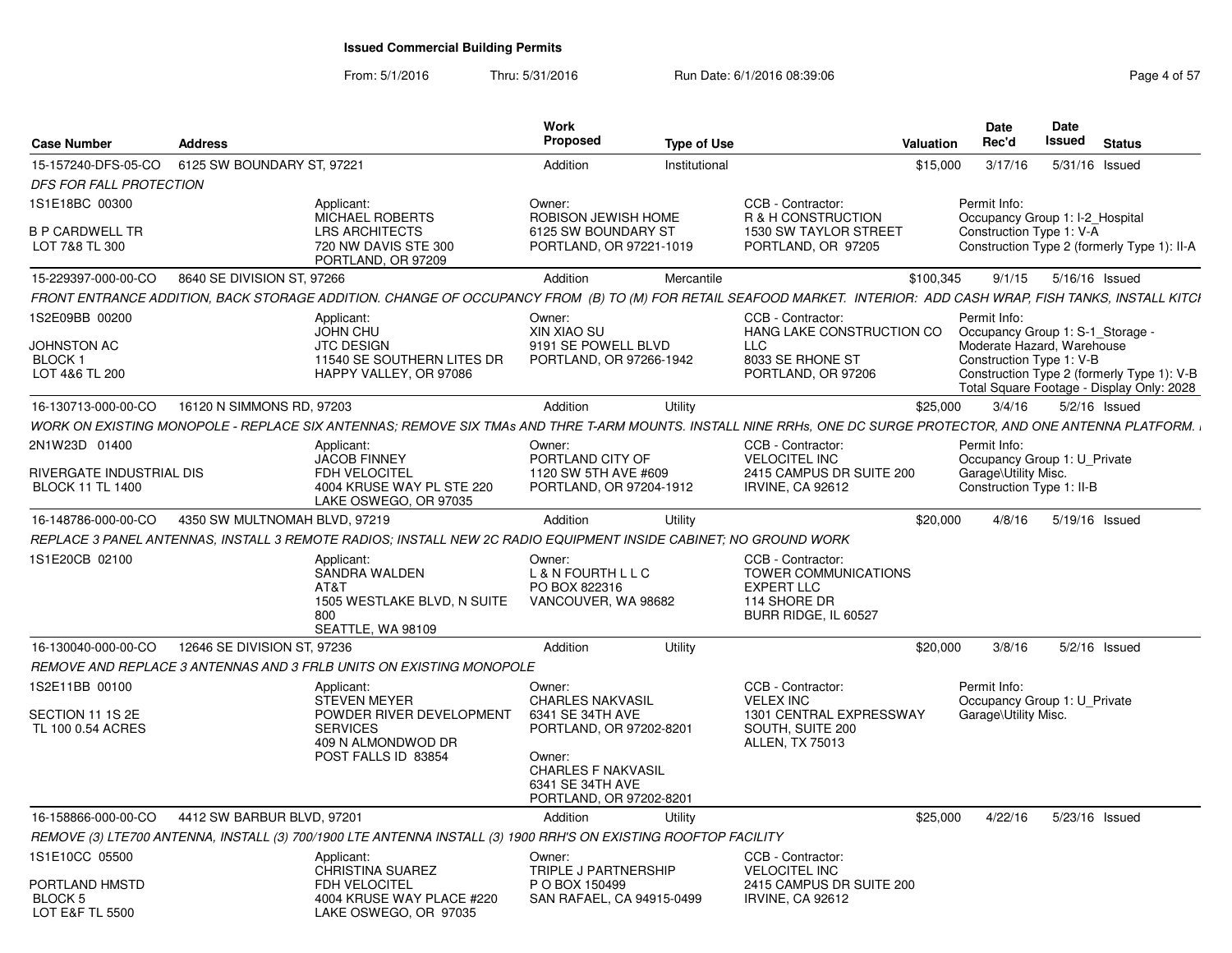From: 5/1/2016Thru: 5/31/2016 **Run Date: 6/1/2016 08:39:06** Research 2010 12:00 Page 5 of 57

| <b>Case Number</b>                                                                                 | <b>Address</b>               |                                                                                                                                                                  | Work<br>Proposed                                                                                                                                                 | <b>Type of Use</b> |                                                                                                       | Valuation | <b>Date</b><br>Rec'd                                                                              | <b>Date</b><br><b>Issued</b> | <b>Status</b>   |
|----------------------------------------------------------------------------------------------------|------------------------------|------------------------------------------------------------------------------------------------------------------------------------------------------------------|------------------------------------------------------------------------------------------------------------------------------------------------------------------|--------------------|-------------------------------------------------------------------------------------------------------|-----------|---------------------------------------------------------------------------------------------------|------------------------------|-----------------|
| 16-110984-000-00-CO                                                                                | 3802 NE M L KING BLVD, 97212 |                                                                                                                                                                  | Addition                                                                                                                                                         | Utility            |                                                                                                       | \$25,000  | 1/26/16                                                                                           |                              | 5/26/16 Issued  |
|                                                                                                    |                              | EXISTING UTILITY POLE - REPLACE THREE EXISTING ANTENNAS CCI DPA-65RBUUUU-H8 (93"X15"X8") 70 POUNDS EACH. SWAP OUT TOWER MOUNTED AMPS AND ADD ONE RRH AT GRADE ON |                                                                                                                                                                  |                    |                                                                                                       |           |                                                                                                   |                              |                 |
| 1N1E23CC 09700<br><b>LINCOLN PK</b><br><b>BLOCK1</b><br>LOT 2&3 EXC PT IN ST                       |                              | Applicant:<br><b>RICH FENTON</b><br><b>FDH VELOCITEL</b><br>4004 KRUSE WAY PLACE #200<br>LAKE OSWEGO, OR 97035                                                   | Owner:<br>3802 LLC<br>7577 SE MONROE ST<br>MILWAUKIE, OR 97222                                                                                                   |                    | CCB - Contractor:<br><b>VELOCITEL INC</b><br>2415 CAMPUS DR SUITE 200<br><b>IRVINE, CA 92612</b>      |           | Permit Info:<br>Occupancy Group 1: U Private<br>Garage\Utility Misc.                              |                              |                 |
| 16-143177-000-00-CO                                                                                | 2828 SW NAITO PKY, 97201     |                                                                                                                                                                  | Addition                                                                                                                                                         | Utility            |                                                                                                       | \$150,000 | 3/31/16                                                                                           |                              | 5/18/16 Issued  |
|                                                                                                    |                              | REMOVE THREE ANTENNAS FROM EXISTING WIRELESS FACILITY LOCATED ON LATTICE TOWER. INSTALL THREE NEW ANTENNAS, SIX RRHs, AND ONE SUREGE PROTECTOR. PERFORM STRU     |                                                                                                                                                                  |                    |                                                                                                       |           |                                                                                                   |                              |                 |
| 1S1E10BB 04200<br><b>CARUTHERS ADD</b><br>BLOCK 47<br>LOT 5&6 EXC ELY 34<br><b>LOT 7&amp;8</b>     |                              | Applicant:<br><b>JACOB FINNEY</b><br><b>FDH VELOCITEL</b><br>4004 KRUSE WAY PL STE 220<br>LAKE OSWEGO, OR 97035                                                  | Owner:<br>NATIONAL COLLEGE OF<br>049 SW PORTER ST<br>PORTLAND, OR 97201-4848<br>Owner:<br><b>NATURAL MEDICINE</b><br>049 SW PORTER ST<br>PORTLAND, OR 97201-4848 |                    | CCB - Contractor:<br><b>VELOCITEL INC</b><br>2415 CAMPUS DR SUITE 200<br><b>IRVINE, CA 92612</b>      |           |                                                                                                   |                              |                 |
| 16-140770-000-00-CO                                                                                | 989 N COLUMBIA BLVD, 97217   |                                                                                                                                                                  | Addition                                                                                                                                                         | Utility            |                                                                                                       | \$25,000  | 3/25/16                                                                                           |                              | 5/4/16 Issued   |
|                                                                                                    |                              | INSTALL (3) ANTENNA, (1) DC SURGE PROTECTOR; (2) DC POWER CABLES AND (3) TOWER-MOUNTED RADIOHEADS; ADD (1) DC-6 RM TO EXISTING RACK                              |                                                                                                                                                                  |                    |                                                                                                       |           |                                                                                                   |                              |                 |
| 1N1E10BC 00300                                                                                     |                              | Applicant:<br><b>BRIAN DEMARCO</b><br>FDH VELOCITEL<br>4004 KRUSE WAY PLACE<br>LAKE OSWEGO, OR 97035                                                             | Owner:<br>BEVERAGE ICE CO<br>8333 NW HAZELTINE ST<br>PORTLAND, OR 97229                                                                                          |                    | CCB - Contractor:<br><b>VELOCITEL INC</b><br>2415 CAMPUS DR SUITE 200<br><b>IRVINE, CA 92612</b>      |           | Permit Info:<br>Occupancy Group 1: U Private<br>Garage\Utility Misc.<br>Construction Type 1: II-B |                              |                 |
| 16-108059-000-00-CO                                                                                | 17622 NW ST HELENS RD        |                                                                                                                                                                  | Addition                                                                                                                                                         | Utility            |                                                                                                       | \$20,000  | 1/20/16                                                                                           |                              | $5/4/16$ Issued |
|                                                                                                    |                              | MODIFICATION TO EXISTING CELL TOWER. REMOVE FIVE PANEL ANTENNAS, INSTALL THREE NEW PANEL ANTENNAS, REMOVE SIX TOWER MOUNTED AMPLIFIERS (TMAs), INSTALL THREE NEV |                                                                                                                                                                  |                    |                                                                                                       |           |                                                                                                   |                              |                 |
| 2N1W18D 00200<br>SECTION 18 2N 1W<br><b>TL 200 7.64 ACRES</b><br>DEFERRAL-POTENTIAL ADDITIONAL TAX |                              | Applicant:<br>SANDRA WALDEN<br><b>VERIZON WIRELESS</b><br>1505 WESTLAKE AVE N., SUITE 80 PORTLAND, OR 97231-1412<br>SEATTLE, WA 98109                            | Owner:<br><b>JOSHUA H ENYART</b><br>20803 NW REEDER RD                                                                                                           |                    | CCB - Contractor:<br><b>CROWN CASTLE USA INC</b><br>1220 AUGUSTA DRIVE SUITE 600<br>HOUSTON, TX 77057 |           |                                                                                                   |                              |                 |
| 16-142841-000-00-CO                                                                                | 10351 NW THOMPSON RD, 97229  |                                                                                                                                                                  | Addition                                                                                                                                                         | Utility            |                                                                                                       | \$15,000  | 3/30/16                                                                                           |                              | 5/31/16 Issued  |
|                                                                                                    |                              | REMOVE THREE EXISTING ANTENNAS FROM EXISTING MONOPOLE AND INSTALL THREE NEW ANTENNAS AND THREE REMOTE RADIOHEADS AT THE SAME HIEGHT.                             |                                                                                                                                                                  |                    |                                                                                                       |           |                                                                                                   |                              |                 |
| 1N1W26BB 02600                                                                                     |                              | Applicant:<br>PATRICK EVANS                                                                                                                                      | Owner:<br>BEAVERTON SCHOOL DIST NO 48 VELOCITEL INC                                                                                                              |                    | CCB - Contractor:                                                                                     |           |                                                                                                   |                              |                 |
| SECTION 26 1N 1W<br>TL 2600 3.44 ACRES                                                             |                              | <b>SBA NETWORK SERVICES</b><br>3587 NE JOEL ST<br>MCMINNVILLE, OR 97128                                                                                          | 16550 SW MERLO RD<br>BEAVERTON, OR 97006-5152                                                                                                                    |                    | 2415 CAMPUS DR SUITE 200<br><b>IRVINE, CA 92612</b>                                                   |           |                                                                                                   |                              |                 |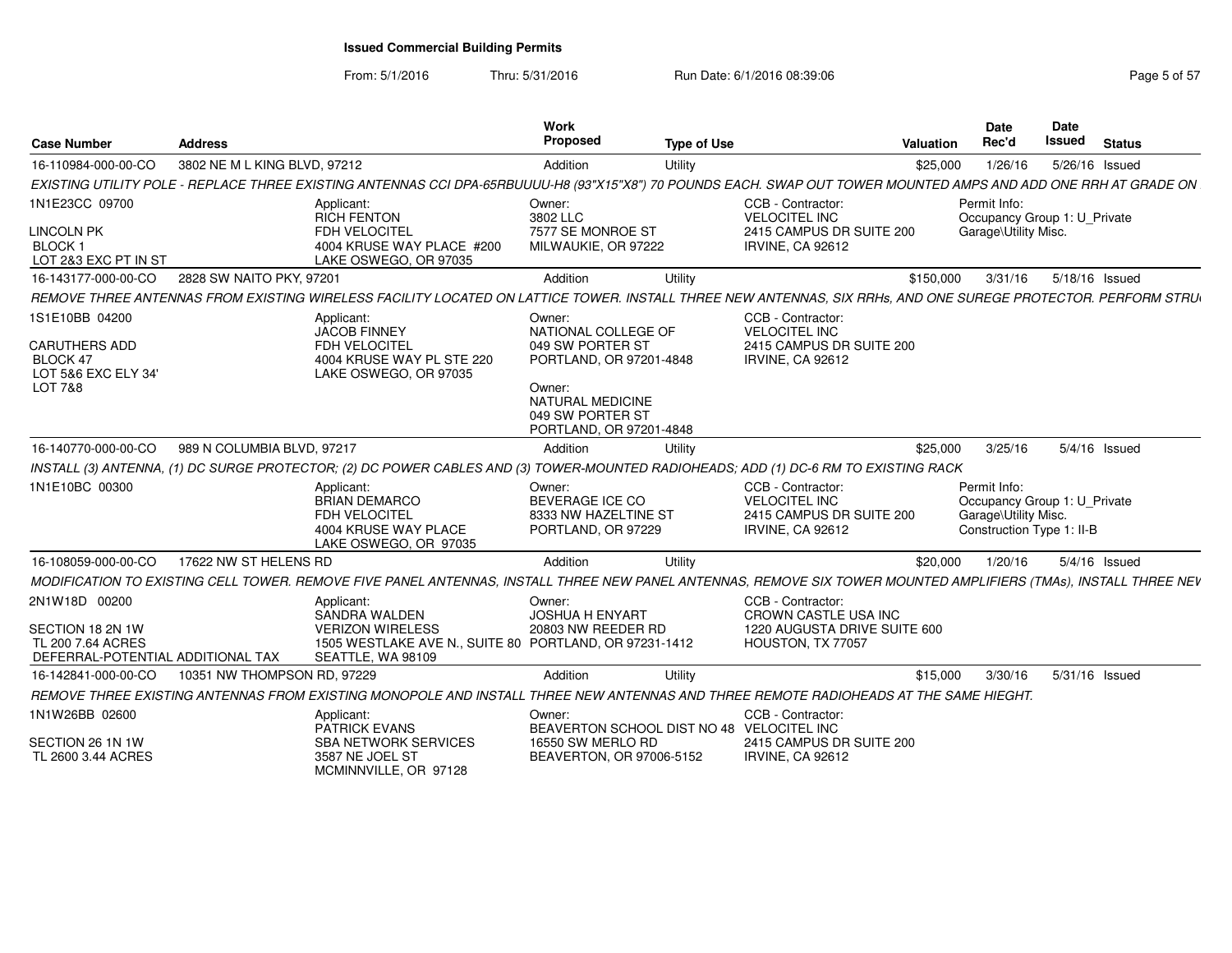| Case Number                                                          | <b>Address</b>              |                                                                                                                                                                      | <b>Work</b><br><b>Proposed</b>                                                                                             | <b>Type of Use</b> |                                                                                                  | <b>Valuation</b> | <b>Date</b><br>Rec'd                                                                              | <b>Date</b><br><b>Issued</b> | <b>Status</b>  |
|----------------------------------------------------------------------|-----------------------------|----------------------------------------------------------------------------------------------------------------------------------------------------------------------|----------------------------------------------------------------------------------------------------------------------------|--------------------|--------------------------------------------------------------------------------------------------|------------------|---------------------------------------------------------------------------------------------------|------------------------------|----------------|
| 16-140042-000-00-CO                                                  | 6432 SE 82ND AVE, 97266     |                                                                                                                                                                      | Addition                                                                                                                   | Utility            |                                                                                                  | \$25,000         | 3/25/16                                                                                           |                              | 5/20/16 Issued |
|                                                                      |                             | REPLACE 6 PANEL ANTENNAS ON EXISTING MONOPOLE, 6 RRH'S BEHIND ANTENNAS, INSTALL NEW SURGE PROTECTOR AND 2 DC POWER CABLES TO SURGE PROTECTORS, INSTALL NEW R,        |                                                                                                                            |                    |                                                                                                  |                  |                                                                                                   |                              |                |
| 1S2E16CC 13200                                                       |                             | Applicant:<br>NATALIE ERLUND<br>FDH VELOCITEL, INC<br>4004 KRUSE PLACE, SUITE 220<br>LAKE OSWEGO, OR 97035                                                           | Owner:<br>YUNG H KIM<br>9875 NW 316TH PL<br>HILLSBORO, OR 97124<br>Owner:                                                  |                    | CCB - Contractor:<br><b>VELOCITEL INC</b><br>2415 CAMPUS DR SUITE 200<br><b>IRVINE, CA 92612</b> |                  | Permit Info:<br>Occupancy Group 1: U Private<br>Garage\Utility Misc.<br>Construction Type 1: II-B |                              |                |
|                                                                      |                             |                                                                                                                                                                      | ANNA KIM<br>9875 NW 316TH PL<br>HILLSBORO, OR 97124                                                                        |                    |                                                                                                  |                  |                                                                                                   |                              |                |
| 16-113575-000-00-CO                                                  | 3536 NE 51ST AVE, 97213     |                                                                                                                                                                      | Addition                                                                                                                   | Utility            |                                                                                                  | \$20,000         | 2/1/16                                                                                            |                              | 5/6/16 Issued  |
|                                                                      |                             | REMOVE 6 ANTENNAS WITH ASSOCIATED RADIOS AND ARM INSTALL 6 NEW ANTENNAS WITH RADIOS, SURGE PROTECTOR AND MOUNTS                                                      |                                                                                                                            |                    |                                                                                                  |                  |                                                                                                   |                              |                |
| 1N2E19CD 00400<br>NORTH EAST PORTLAND<br>BLOCK 6<br>LOT <sub>4</sub> |                             | Applicant:<br>SANDRA WALDEN<br>AT&T<br>1505 WESTLAKE BLVD, N SUITE<br>800<br>SEATTLE, WA 98109                                                                       | Owner:<br><b>JOY ENTERPRISES INC</b><br>5111 NE FREMONT ST<br>PORTLAND, OR 97213-1732                                      |                    | CCB - Contractor:<br><b>VELOCITEL INC</b><br>2415 CAMPUS DR SUITE 200<br><b>IRVINE, CA 92612</b> |                  |                                                                                                   |                              |                |
| 16-140028-000-00-CO                                                  | 12404 NE HALSEY ST, 97230   |                                                                                                                                                                      | Addition                                                                                                                   | Utility            |                                                                                                  | \$25,000         | 3/25/16                                                                                           |                              | 5/12/16 Issued |
|                                                                      |                             | REPLACE 3 PANEL ANTENNAS AT THE 82 FT CL LEVEL OF THE EXISTING MONOPOLE, INSTALL 3 RADIO HEADS, RRH BEHIND ANTENNAS, INSTALL 1 STRING OF ABSOLYTES ON TOP OF EXISTIN |                                                                                                                            |                    |                                                                                                  |                  |                                                                                                   |                              |                |
| 1N2E35BB 00600<br>HAZELWOOD<br>LOT 4 TL 600                          |                             | Applicant:<br>NATALIE ERLUND<br>FDH VELOCITEL, INC<br>4004 KRUSE PLACE, SUITE 220<br>LAKE OSWEGO, OR 97035                                                           | Owner:<br><b>WOLFE ACRES LLC</b><br>4126 SW 54TH PL<br>PORTLAND, OR 97221-2017                                             |                    | CCB - Contractor:<br><b>VELOCITEL INC</b><br>2415 CAMPUS DR SUITE 200<br><b>IRVINE, CA 92612</b> |                  | Permit Info:<br>Occupancy Group 1: U_Private<br>Garage\Utility Misc.<br>Construction Type 1: II-B |                              |                |
| 16-133883-000-00-CO                                                  | 4599 SW LEE ST, 97221       |                                                                                                                                                                      | Addition                                                                                                                   | Utility            |                                                                                                  | \$25,000         | 3/11/16                                                                                           |                              | 5/11/16 Issued |
|                                                                      |                             | REPLACE THREE ANTENNAS AND ADD THREE RRHs TO EXISTING MONOPOLE.                                                                                                      |                                                                                                                            |                    |                                                                                                  |                  |                                                                                                   |                              |                |
| 1S1E18AD 00300                                                       |                             | Applicant:<br><b>JACOB FINNEY</b><br><b>FDH VELOCITEL</b><br>4004 KRUSE WAY PL STE 220<br>LAKE OSWEGO, OR 97035                                                      | Owner:<br>PORTLAND GENERAL ELECTRIC<br>& COMPANY<br>1WTCO501-CORPORATE TAX<br>DEPT 121 SW SALMO<br>PORTLAND, OR 97204-2901 |                    | CCB - Contractor:<br><b>VELOCITEL INC</b><br>2415 CAMPUS DR SUITE 200<br><b>IRVINE, CA 92612</b> |                  |                                                                                                   |                              |                |
| 16-156656-000-00-CO                                                  | 12239 SE POWELL BLVD, 97236 |                                                                                                                                                                      | Addition                                                                                                                   | Utility            |                                                                                                  | \$25,000         | 4/20/16                                                                                           |                              | 5/23/16 Issued |
|                                                                      |                             | REMOVE AND REPLACE (3) ANTENNAS, ADD (6) REMOTE RADIO HEADS (RRHS), (1) DC SURGE PROTECTOR AND (2) DC CABLES TO EXISTING CELL TOWER                                  |                                                                                                                            |                    |                                                                                                  |                  |                                                                                                   |                              |                |
| IS2E11BC 10900<br>SECTION 11 1S 2E<br>TL 10900 0.44 ACRES            |                             | Applicant:<br><b>CHARLES WIENS</b><br><b>VELOCITEL INC</b><br>4004 KRUSEWAY PLACE BLDG<br>4004 #220                                                                  | Owner:<br><b>GREEN LEAVES HEALTHCARE</b><br>PO BOX 1159<br>DEERFIELD, IL 60015                                             |                    | CCB - Contractor:<br><b>VELOCITEL INC</b><br>2415 CAMPUS DR SUITE 200<br><b>IRVINE, CA 92612</b> |                  | Permit Info:<br>Occupancy Group 1: U_Private<br>Garage\Utility Misc.                              |                              |                |
|                                                                      |                             | LAKE OSWEGO, OR 97035                                                                                                                                                | Owner:<br>PHARMACY INC<br>PO BOX 1159<br>DEERFIELD, IL 60015                                                               |                    |                                                                                                  |                  |                                                                                                   |                              |                |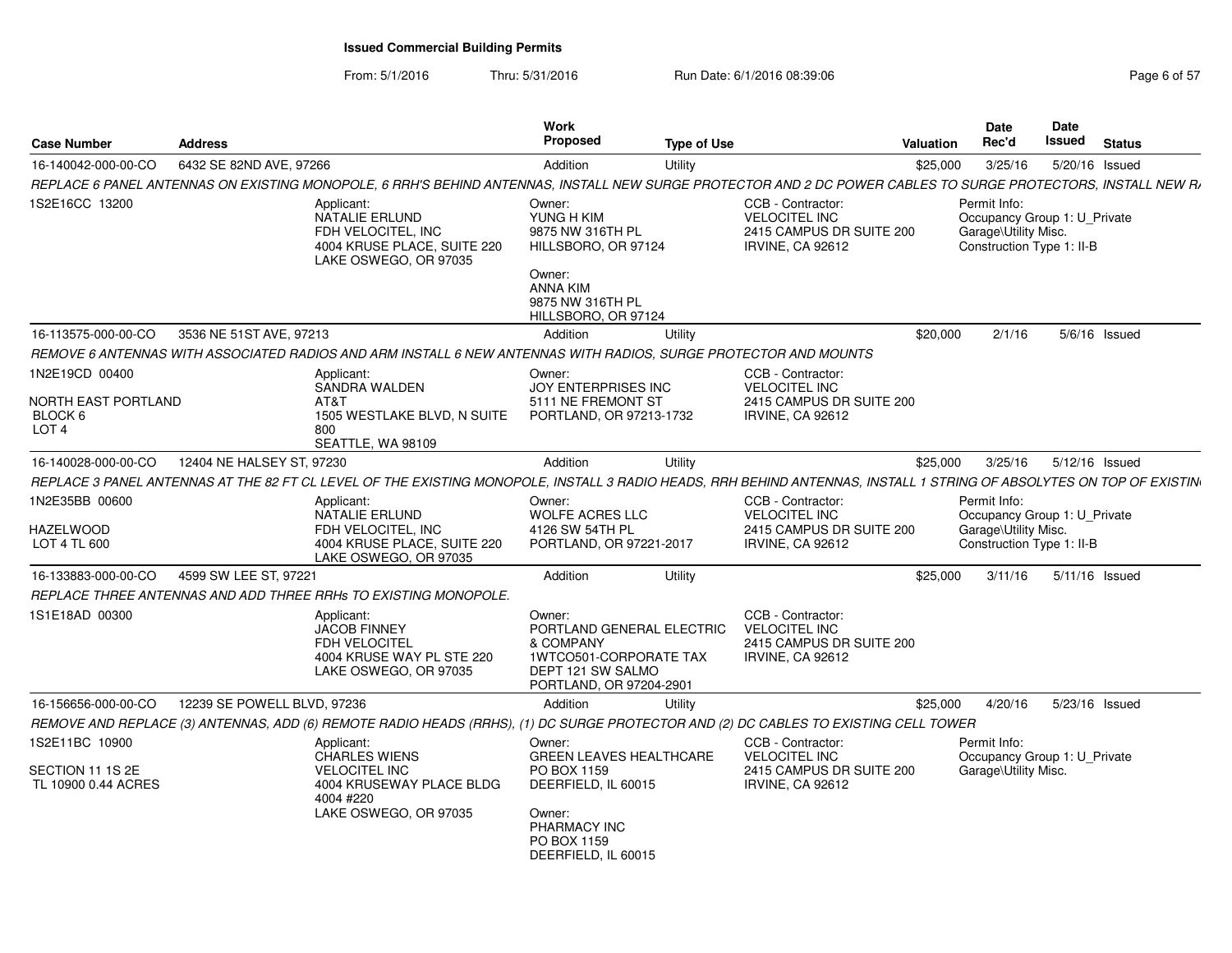From: 5/1/2016Thru: 5/31/2016 Run Date: 6/1/2016 08:39:06 Research 2010 2016 08:39:06

| 15-239404-REV-01-CO<br>1620 SW PARK AVE, 97201<br>Addition<br>Utility<br>3/29/16<br>$5/3/16$ Issued<br>\$.<br>REVISION TO STRUCTURAL DETAIL FOR STEEL SUPPORT BEAM. NO EXTERIOR WORK.<br>IS1E04AD 07600<br>CCB - Contractor:<br>Applicant:<br>Owner:<br><b>MICHAEL BIRNDORF</b><br>OREGON STATE OF(BOARD OF<br><b>VELOCITEL INC</b><br>PORTLAND<br>FDH VELOCITEL INC<br><b>PO BOX 751</b><br>2415 CAMPUS DR SUITE 200<br>4004 KRUSE WAY PLACE, STE 220 PORTLAND, OR 97207<br>BLOCK 202<br><b>IRVINE, CA 92612</b><br>LAKE OSWEGO, OR 97035<br>Owner:<br><b>HIGHER EDUCATION</b><br><b>PO BOX 751</b><br>PORTLAND, OR 97207<br>5522 NE 122ND AVE, 97230<br>Utility<br>16-123732-000-00-CO<br>Addition<br>\$20,000<br>2/19/16<br>5/19/16 Issued<br>1N2E14C 00900<br>CCB - Contractor:<br>Owner:<br>Applicant:<br>SANDRA WALDEN<br>SAC WIRELESS LLC<br>DTC LLC<br>540 W MADISON 16TH FLOOR<br>SECTION 14 1N 2E<br><b>TMOBILE</b><br>62765 POWELL BUTTE HWY<br>TL 900 4.57 ACRES<br>1505 WESTLAKE BLVD<br>BEND, OR 97701-8010<br>CHICAGO, IL 60661<br>SEATTLE, WA 98109<br>16-133372-000-00-CO<br>1300 NE 16TH AVE, 97232<br>Utility<br>\$25,000<br>3/14/16<br>Addition<br>$5/3/16$ Issued<br>REMOVE AND REPLACE (3) ANTENNAS, INSTALL (6) REMOTE RADIO HEADS ON EXISTING ROOF TOP FACILITY<br>1N1E35AB 05600<br>CCB - Contractor:<br>Applicant:<br>Owner:<br><b>VELOCITEL INC</b><br><b>RICH FENTON</b><br>HOLLADAY PARK PLAZA INC<br>HOLLADAYS ADD<br>FDH VELOCITEL<br>1300 NE 16TH AVE<br>2415 CAMPUS DR SUITE 200<br><b>BLOCK 178 TL 5600</b><br>4004 KRUSE WAY PLACE #200<br>PORTLAND, OR 97232-1467<br><b>IRVINE, CA 92612</b><br>SPLIT LEVY R182280 (R396212040)<br>LAKE OSWEGO. OR 97035<br>1429 SW 14TH AVE, 97201<br>12/23/15<br>5/20/16 Issued<br>15-281323-000-00-CO<br>Addition<br>Utility<br>\$15,000<br>1S1E04AB 06600<br>CCB - Contractor:<br>Owner:<br>Applicant:<br><b>MICHAEL FEVES</b><br><b>TEATHER BAILEY</b><br>JOSH GERTSEN<br>PORTLAND<br>ODELIA PACIFIC CORPORATION<br>LEGACY WIRELESS SERVICES IN(<br>2284 NW THURMAN ST<br>4531 SE BELMONT STREET SUITE PORTLAND, OR 97210-2519<br>15580 SE FOR MOR COURT<br><b>BLOCK NE1/4X</b><br>LOT 3&4<br>202<br>CLACKAMAS, OR 97015<br>PORTLAND OREGON 9721<br>Owner:<br><b>CHRISTINE FEVES</b><br>2284 NW THURMAN ST<br>PORTLAND, OR 97210-2519<br>16501 SE DIVISION ST, 97233<br>15-276244-000-00-CO<br>Addition<br>Utility<br>\$20,000<br>12/11/15<br>5/18/16 Issued<br>INSTALL 1 FBBC. INSTALL 3 FRLB. REMOVE THREE ANTENNAS. INSTALL THREE ANTENNAS. INSTALL NEW T-ARM KIG; INSTALL NEW T-ARM REINFORCEMENT KIT.<br>IS3E06CC 03200<br>CCB - Contractor:<br>Applicant:<br>Owner:<br><b>SANDRA WALDEN</b><br><b>EASTGATE THEATRE INC</b><br>MYCOM NORTH AMERICA INC<br><b>CROWN CASTLE</b><br>11995 EL CAMINO REAL<br>1080 HOLCOMB BRIDGE RD BLDG<br>9808 31ST AVE SE<br>SAN DIEGO, CA 92130-2544<br>200 ST 350<br>EVERETT, WA 98208<br>ROSWELL, GA 30076 | <b>Case Number</b> | <b>Address</b> | Work<br><b>Proposed</b> | <b>Type of Use</b> | <b>Valuation</b> | <b>Date</b><br>Rec'd | <b>Date</b><br>Issued | <b>Status</b> |
|----------------------------------------------------------------------------------------------------------------------------------------------------------------------------------------------------------------------------------------------------------------------------------------------------------------------------------------------------------------------------------------------------------------------------------------------------------------------------------------------------------------------------------------------------------------------------------------------------------------------------------------------------------------------------------------------------------------------------------------------------------------------------------------------------------------------------------------------------------------------------------------------------------------------------------------------------------------------------------------------------------------------------------------------------------------------------------------------------------------------------------------------------------------------------------------------------------------------------------------------------------------------------------------------------------------------------------------------------------------------------------------------------------------------------------------------------------------------------------------------------------------------------------------------------------------------------------------------------------------------------------------------------------------------------------------------------------------------------------------------------------------------------------------------------------------------------------------------------------------------------------------------------------------------------------------------------------------------------------------------------------------------------------------------------------------------------------------------------------------------------------------------------------------------------------------------------------------------------------------------------------------------------------------------------------------------------------------------------------------------------------------------------------------------------------------------------------------------------------------------------------------------------------------------------------------------------------------------------------------------------------------------------------------------------------------------------------------------------------------------------------------------------------------------------------------------------------------------------------------------------------------------------------------------------|--------------------|----------------|-------------------------|--------------------|------------------|----------------------|-----------------------|---------------|
| REPLACE (3) PANEL ANTENNAS, INSTALL REINFORCEMENT KIT BELOW EXISTING PLATFORM WITH NEW SUPPORT BRACING; REMOVE 2 CABINETS ON GROUND; REPLACE LOW CAPACITY FOR<br>ALTERATION-REPLACE THREE EXISTING DUAL BAND ANTENNAS (ONE PER SECTOR) WITH THREE NEW QUAD BAND ANTENNAS(ONE PER SECTOR) AND ADD RELATED ANCILLARY EQUIPMENT                                                                                                                                                                                                                                                                                                                                                                                                                                                                                                                                                                                                                                                                                                                                                                                                                                                                                                                                                                                                                                                                                                                                                                                                                                                                                                                                                                                                                                                                                                                                                                                                                                                                                                                                                                                                                                                                                                                                                                                                                                                                                                                                                                                                                                                                                                                                                                                                                                                                                                                                                                                               |                    |                |                         |                    |                  |                      |                       |               |
|                                                                                                                                                                                                                                                                                                                                                                                                                                                                                                                                                                                                                                                                                                                                                                                                                                                                                                                                                                                                                                                                                                                                                                                                                                                                                                                                                                                                                                                                                                                                                                                                                                                                                                                                                                                                                                                                                                                                                                                                                                                                                                                                                                                                                                                                                                                                                                                                                                                                                                                                                                                                                                                                                                                                                                                                                                                                                                                            |                    |                |                         |                    |                  |                      |                       |               |
|                                                                                                                                                                                                                                                                                                                                                                                                                                                                                                                                                                                                                                                                                                                                                                                                                                                                                                                                                                                                                                                                                                                                                                                                                                                                                                                                                                                                                                                                                                                                                                                                                                                                                                                                                                                                                                                                                                                                                                                                                                                                                                                                                                                                                                                                                                                                                                                                                                                                                                                                                                                                                                                                                                                                                                                                                                                                                                                            |                    |                |                         |                    |                  |                      |                       |               |
|                                                                                                                                                                                                                                                                                                                                                                                                                                                                                                                                                                                                                                                                                                                                                                                                                                                                                                                                                                                                                                                                                                                                                                                                                                                                                                                                                                                                                                                                                                                                                                                                                                                                                                                                                                                                                                                                                                                                                                                                                                                                                                                                                                                                                                                                                                                                                                                                                                                                                                                                                                                                                                                                                                                                                                                                                                                                                                                            |                    |                |                         |                    |                  |                      |                       |               |
|                                                                                                                                                                                                                                                                                                                                                                                                                                                                                                                                                                                                                                                                                                                                                                                                                                                                                                                                                                                                                                                                                                                                                                                                                                                                                                                                                                                                                                                                                                                                                                                                                                                                                                                                                                                                                                                                                                                                                                                                                                                                                                                                                                                                                                                                                                                                                                                                                                                                                                                                                                                                                                                                                                                                                                                                                                                                                                                            |                    |                |                         |                    |                  |                      |                       |               |
|                                                                                                                                                                                                                                                                                                                                                                                                                                                                                                                                                                                                                                                                                                                                                                                                                                                                                                                                                                                                                                                                                                                                                                                                                                                                                                                                                                                                                                                                                                                                                                                                                                                                                                                                                                                                                                                                                                                                                                                                                                                                                                                                                                                                                                                                                                                                                                                                                                                                                                                                                                                                                                                                                                                                                                                                                                                                                                                            |                    |                |                         |                    |                  |                      |                       |               |
|                                                                                                                                                                                                                                                                                                                                                                                                                                                                                                                                                                                                                                                                                                                                                                                                                                                                                                                                                                                                                                                                                                                                                                                                                                                                                                                                                                                                                                                                                                                                                                                                                                                                                                                                                                                                                                                                                                                                                                                                                                                                                                                                                                                                                                                                                                                                                                                                                                                                                                                                                                                                                                                                                                                                                                                                                                                                                                                            |                    |                |                         |                    |                  |                      |                       |               |
|                                                                                                                                                                                                                                                                                                                                                                                                                                                                                                                                                                                                                                                                                                                                                                                                                                                                                                                                                                                                                                                                                                                                                                                                                                                                                                                                                                                                                                                                                                                                                                                                                                                                                                                                                                                                                                                                                                                                                                                                                                                                                                                                                                                                                                                                                                                                                                                                                                                                                                                                                                                                                                                                                                                                                                                                                                                                                                                            |                    |                |                         |                    |                  |                      |                       |               |
|                                                                                                                                                                                                                                                                                                                                                                                                                                                                                                                                                                                                                                                                                                                                                                                                                                                                                                                                                                                                                                                                                                                                                                                                                                                                                                                                                                                                                                                                                                                                                                                                                                                                                                                                                                                                                                                                                                                                                                                                                                                                                                                                                                                                                                                                                                                                                                                                                                                                                                                                                                                                                                                                                                                                                                                                                                                                                                                            |                    |                |                         |                    |                  |                      |                       |               |
|                                                                                                                                                                                                                                                                                                                                                                                                                                                                                                                                                                                                                                                                                                                                                                                                                                                                                                                                                                                                                                                                                                                                                                                                                                                                                                                                                                                                                                                                                                                                                                                                                                                                                                                                                                                                                                                                                                                                                                                                                                                                                                                                                                                                                                                                                                                                                                                                                                                                                                                                                                                                                                                                                                                                                                                                                                                                                                                            |                    |                |                         |                    |                  |                      |                       |               |
|                                                                                                                                                                                                                                                                                                                                                                                                                                                                                                                                                                                                                                                                                                                                                                                                                                                                                                                                                                                                                                                                                                                                                                                                                                                                                                                                                                                                                                                                                                                                                                                                                                                                                                                                                                                                                                                                                                                                                                                                                                                                                                                                                                                                                                                                                                                                                                                                                                                                                                                                                                                                                                                                                                                                                                                                                                                                                                                            |                    |                |                         |                    |                  |                      |                       |               |
|                                                                                                                                                                                                                                                                                                                                                                                                                                                                                                                                                                                                                                                                                                                                                                                                                                                                                                                                                                                                                                                                                                                                                                                                                                                                                                                                                                                                                                                                                                                                                                                                                                                                                                                                                                                                                                                                                                                                                                                                                                                                                                                                                                                                                                                                                                                                                                                                                                                                                                                                                                                                                                                                                                                                                                                                                                                                                                                            |                    |                |                         |                    |                  |                      |                       |               |
|                                                                                                                                                                                                                                                                                                                                                                                                                                                                                                                                                                                                                                                                                                                                                                                                                                                                                                                                                                                                                                                                                                                                                                                                                                                                                                                                                                                                                                                                                                                                                                                                                                                                                                                                                                                                                                                                                                                                                                                                                                                                                                                                                                                                                                                                                                                                                                                                                                                                                                                                                                                                                                                                                                                                                                                                                                                                                                                            |                    |                |                         |                    |                  |                      |                       |               |
|                                                                                                                                                                                                                                                                                                                                                                                                                                                                                                                                                                                                                                                                                                                                                                                                                                                                                                                                                                                                                                                                                                                                                                                                                                                                                                                                                                                                                                                                                                                                                                                                                                                                                                                                                                                                                                                                                                                                                                                                                                                                                                                                                                                                                                                                                                                                                                                                                                                                                                                                                                                                                                                                                                                                                                                                                                                                                                                            |                    |                |                         |                    |                  |                      |                       |               |
|                                                                                                                                                                                                                                                                                                                                                                                                                                                                                                                                                                                                                                                                                                                                                                                                                                                                                                                                                                                                                                                                                                                                                                                                                                                                                                                                                                                                                                                                                                                                                                                                                                                                                                                                                                                                                                                                                                                                                                                                                                                                                                                                                                                                                                                                                                                                                                                                                                                                                                                                                                                                                                                                                                                                                                                                                                                                                                                            |                    |                |                         |                    |                  |                      |                       |               |
|                                                                                                                                                                                                                                                                                                                                                                                                                                                                                                                                                                                                                                                                                                                                                                                                                                                                                                                                                                                                                                                                                                                                                                                                                                                                                                                                                                                                                                                                                                                                                                                                                                                                                                                                                                                                                                                                                                                                                                                                                                                                                                                                                                                                                                                                                                                                                                                                                                                                                                                                                                                                                                                                                                                                                                                                                                                                                                                            |                    |                |                         |                    |                  |                      |                       |               |
|                                                                                                                                                                                                                                                                                                                                                                                                                                                                                                                                                                                                                                                                                                                                                                                                                                                                                                                                                                                                                                                                                                                                                                                                                                                                                                                                                                                                                                                                                                                                                                                                                                                                                                                                                                                                                                                                                                                                                                                                                                                                                                                                                                                                                                                                                                                                                                                                                                                                                                                                                                                                                                                                                                                                                                                                                                                                                                                            |                    |                |                         |                    |                  |                      |                       |               |
|                                                                                                                                                                                                                                                                                                                                                                                                                                                                                                                                                                                                                                                                                                                                                                                                                                                                                                                                                                                                                                                                                                                                                                                                                                                                                                                                                                                                                                                                                                                                                                                                                                                                                                                                                                                                                                                                                                                                                                                                                                                                                                                                                                                                                                                                                                                                                                                                                                                                                                                                                                                                                                                                                                                                                                                                                                                                                                                            |                    |                |                         |                    |                  |                      |                       |               |
|                                                                                                                                                                                                                                                                                                                                                                                                                                                                                                                                                                                                                                                                                                                                                                                                                                                                                                                                                                                                                                                                                                                                                                                                                                                                                                                                                                                                                                                                                                                                                                                                                                                                                                                                                                                                                                                                                                                                                                                                                                                                                                                                                                                                                                                                                                                                                                                                                                                                                                                                                                                                                                                                                                                                                                                                                                                                                                                            |                    |                |                         |                    |                  |                      |                       |               |
|                                                                                                                                                                                                                                                                                                                                                                                                                                                                                                                                                                                                                                                                                                                                                                                                                                                                                                                                                                                                                                                                                                                                                                                                                                                                                                                                                                                                                                                                                                                                                                                                                                                                                                                                                                                                                                                                                                                                                                                                                                                                                                                                                                                                                                                                                                                                                                                                                                                                                                                                                                                                                                                                                                                                                                                                                                                                                                                            |                    |                |                         |                    |                  |                      |                       |               |
|                                                                                                                                                                                                                                                                                                                                                                                                                                                                                                                                                                                                                                                                                                                                                                                                                                                                                                                                                                                                                                                                                                                                                                                                                                                                                                                                                                                                                                                                                                                                                                                                                                                                                                                                                                                                                                                                                                                                                                                                                                                                                                                                                                                                                                                                                                                                                                                                                                                                                                                                                                                                                                                                                                                                                                                                                                                                                                                            |                    |                |                         |                    |                  |                      |                       |               |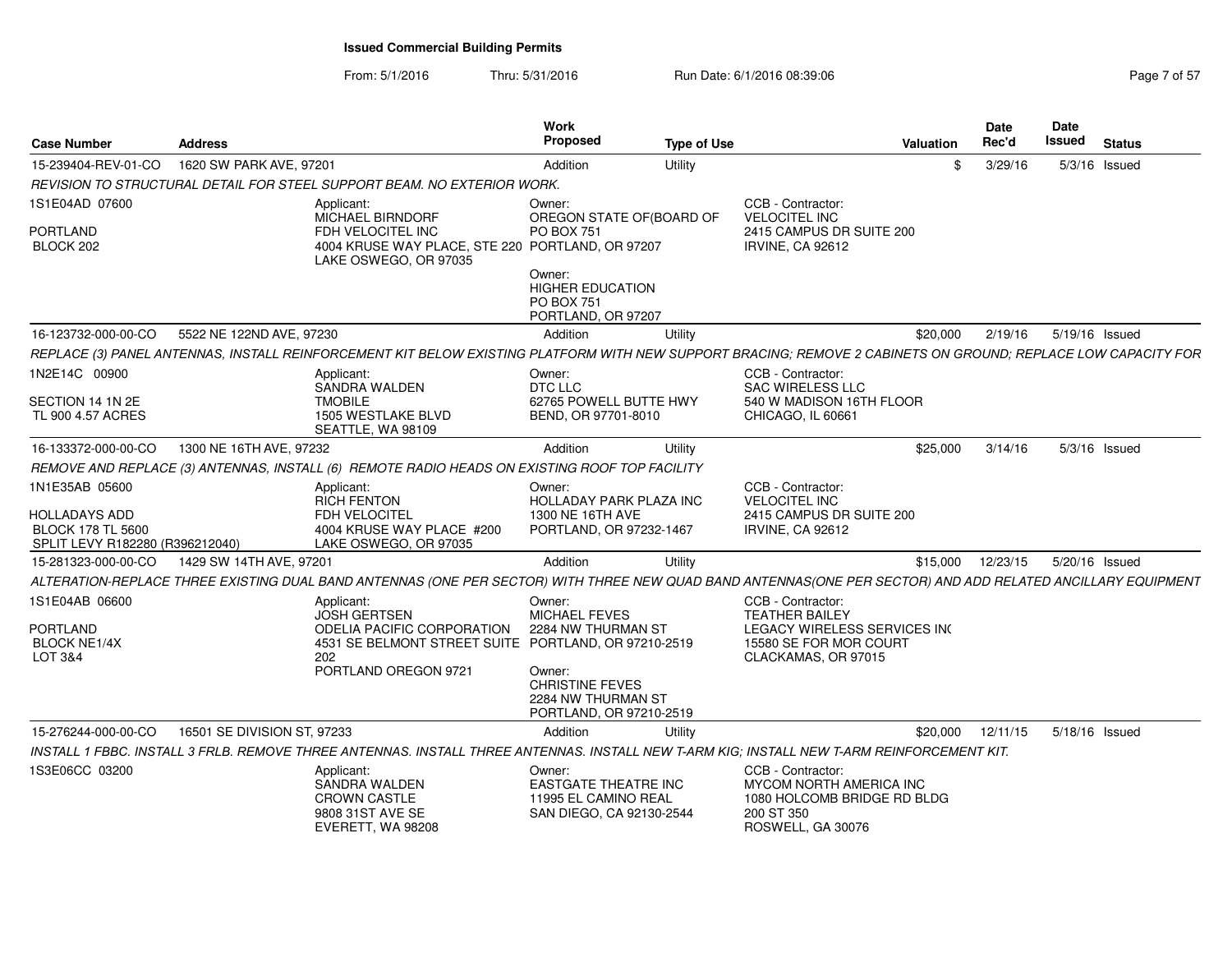| <b>Case Number</b>                                            | <b>Address</b>                |                                                                                                                                                                    | <b>Work</b><br><b>Proposed</b>                                                                                                      | <b>Type of Use</b> |                                                                                                               | <b>Valuation</b> | <b>Date</b><br>Rec'd                                                                           | Date<br>Issued | <b>Status</b>                                              |
|---------------------------------------------------------------|-------------------------------|--------------------------------------------------------------------------------------------------------------------------------------------------------------------|-------------------------------------------------------------------------------------------------------------------------------------|--------------------|---------------------------------------------------------------------------------------------------------------|------------------|------------------------------------------------------------------------------------------------|----------------|------------------------------------------------------------|
| 15-272398-000-00-CO                                           | 2128 SE HAWTHORNE BLVD, 97214 |                                                                                                                                                                    | Addition                                                                                                                            | Utility            |                                                                                                               | \$20,000         | 12/18/15                                                                                       |                | 5/9/16 Issued                                              |
|                                                               |                               | CELL SITE - INSTALL 12 PANEL ANTENNA, 9RRH, AND 2 SURGE PROTECTORS ON ROOFTOP OF EXISITING BUILDING, ONE GPS ANTENNA TO BE INSTALLED WITH GAMMA SECTOR ANTENNAS. 2 |                                                                                                                                     |                    |                                                                                                               |                  |                                                                                                |                |                                                            |
| 1S1E02DA 03600                                                |                               | Applicant:<br><b>ROBIN SMITH</b>                                                                                                                                   | Owner:<br>JANE M LUNDIN                                                                                                             |                    | CCB - Contractor:<br><b>TYLOR VANLAANEN</b>                                                                   |                  | Permit Info:<br>Occupancy Group 1: R-2_Residential                                             |                |                                                            |
| COLONIAL HTS<br>BLOCK <sub>2</sub><br>LOT 1<br>N 30' OF LOT 2 |                               | <b>CENTERLINE SOLUTIONS</b><br>6623 NE 78TH CT SUITE B-1<br>PORTLAND, OR 97218                                                                                     | 1400 PINNACLE CT #411<br>POINT RICHMOND, CA 94801                                                                                   |                    | <b>STRATA INC</b><br>3501 EVERETT AVE<br>EVERETT, WA 98201                                                    |                  | Multi-family<br>Construction Type 1: III-B                                                     |                |                                                            |
| 15-203130-000-00-CO                                           | 1420 NW LOVEJOY ST, 97209     |                                                                                                                                                                    | Addition                                                                                                                            | Utility            |                                                                                                               | \$15,000         | 7/17/15                                                                                        | 5/13/16 Issued |                                                            |
|                                                               |                               | REMOVE AND REPLACE 3 ANTENNAS (1 PER SECTOR) AT EXISTING ROOFTOP WATER TANK CELLULAR FACILITY                                                                      |                                                                                                                                     |                    |                                                                                                               |                  |                                                                                                |                |                                                            |
| 1N1E33AD 00500                                                |                               | Applicant:<br>CHELSI MONIHAN<br><b>TECHNOLOGY ASSOCIATES EC</b><br>7117 SW BEVELAND ST, STE 101<br><b>TIGARD, OR 97223</b>                                         | Owner:<br><b>RICK BALL</b><br>EVERGREEN MARSHALL WELLS<br><b>LLC</b><br>1399 FRANKLIN BLVD<br>EUGENE, OR 97403-1979                 |                    | CCB - Contractor:<br>POWDER RIVER DEVELOPMENT<br><b>SERVICES LLC</b><br>219 S WOODDALE AVE<br>EAGLE, ID 83616 |                  |                                                                                                |                |                                                            |
| Total # of CO Addition permits issued: 37                     |                               |                                                                                                                                                                    |                                                                                                                                     |                    |                                                                                                               |                  |                                                                                                |                | Total valuation of CO Addition permits issued: \$1,707,735 |
| 15-118319-000-00-CO                                           | 2850 SE 50TH AVE              |                                                                                                                                                                    | Alteration                                                                                                                          |                    | Apartments/Condos (3 or more units)                                                                           | \$25,000         | 3/4/15                                                                                         |                | 5/9/16 Under Inspection                                    |
|                                                               |                               | ADD 4TH UNIT INTO UNFINISHED BASEMENT TO CREATE 4 PLEX - FURR OUT WALLS: ADD BATHROOM, KITCHEN, (2) BEDROOMS AND LIVING ROOM: REPLACE EXISTING WINDOWS AND ADD WI  |                                                                                                                                     |                    |                                                                                                               |                  |                                                                                                |                |                                                            |
| 1S2E07BA 80004                                                |                               | Applicant:<br>PAUL COTTLE CONSTRUCTION<br><b>LLC</b><br>4420 NE 54TH AVE #2<br>PORTLAND, OR 97218                                                                  | Owner:<br><b>MISKA PAULORINNE</b><br>2846 SE 50TH AVE #4<br>PORTLAND, OR 97206                                                      |                    | CCB - Contractor:<br>PAUL COTTLE CONSTRUCTION<br><b>LLC</b><br>4420 NE 54TH AVE #2<br>PORTLAND, OR 97218      |                  | Permit Info:<br>Occupancy Group 1: R-2_Residential<br>Multi-family<br>Construction Type 1: V-B |                |                                                            |
| 16-126163-000-00-CO                                           | 9820 SW 34TH PL, 97219        |                                                                                                                                                                    | Alteration                                                                                                                          |                    | Apartments/Condos (3 or more units)                                                                           | \$81,750         | 2/24/16                                                                                        | 5/17/16 Issued |                                                            |
| REPAIR EXISTING FOUNDATION USING PUSH PIERS                   |                               |                                                                                                                                                                    |                                                                                                                                     |                    |                                                                                                               |                  |                                                                                                |                |                                                            |
| 1S1E29AC 04900<br>SECTION 29 1S 1E                            |                               | Applicant:<br>Abby Drummond<br>RAMJACK OF OREGON                                                                                                                   | Owner:<br><b>INDIAN HILLS APTS LLC</b><br>15800 BOONES FERRY RD #C-104                                                              |                    | CCB - Contractor:<br>Abby Drummond<br><b>RAMJACK OF OREGON</b>                                                |                  | Permit Info:<br>Occupancy Group 1: R-2_Residential<br>Multi-family                             |                |                                                            |
| TL 4900 2.34 ACRES                                            |                               | PO BOX 11701<br>EUGENE, OR 97440                                                                                                                                   | LAKE OSWEGO, OR 97035                                                                                                               |                    | PO BOX 11701<br>EUGENE, OR 97440                                                                              |                  | Construction Type 1: V-B                                                                       |                |                                                            |
| 16-159667-000-00-CO                                           | 2030 NW FLANDERS ST, 97209    |                                                                                                                                                                    | Alteration                                                                                                                          |                    | Apartments/Condos (3 or more units)                                                                           | \$2,000          | 4/25/16                                                                                        |                | $5/11/16$ Issued                                           |
| FIRE ESCAPE TESTING FOR CERTIFICATION                         |                               |                                                                                                                                                                    |                                                                                                                                     |                    |                                                                                                               |                  |                                                                                                |                |                                                            |
| 1N1E33CA 12400                                                |                               | Applicant:<br>ED NUKALA                                                                                                                                            | Owner:<br><b>FLANDERS &amp; FORDHAM</b>                                                                                             |                    | CCB - Contractor:<br><b>INCOME PROPERTY</b>                                                                   |                  |                                                                                                |                |                                                            |
| KINGS 2ND ADD<br><b>BLOCK 35 TL 12400</b>                     |                               | <b>INCOME PROPERTY</b><br>MANAGEMENT<br>1800 SW 1ST AVE, SUITE 220<br>PORTLAND, OR 97201                                                                           | 1800 SW 1ST AVE, STE 220<br>PORTLAND, OR 97201<br>Owner:<br><b>APARTMENTS LLC</b><br>1800 SW 1ST AVE, STE 220<br>PORTLAND, OR 97201 |                    | MANAGEMENT CO<br>721 SW OAK ST #100<br>PORTLAND, OR 97205                                                     |                  |                                                                                                |                |                                                            |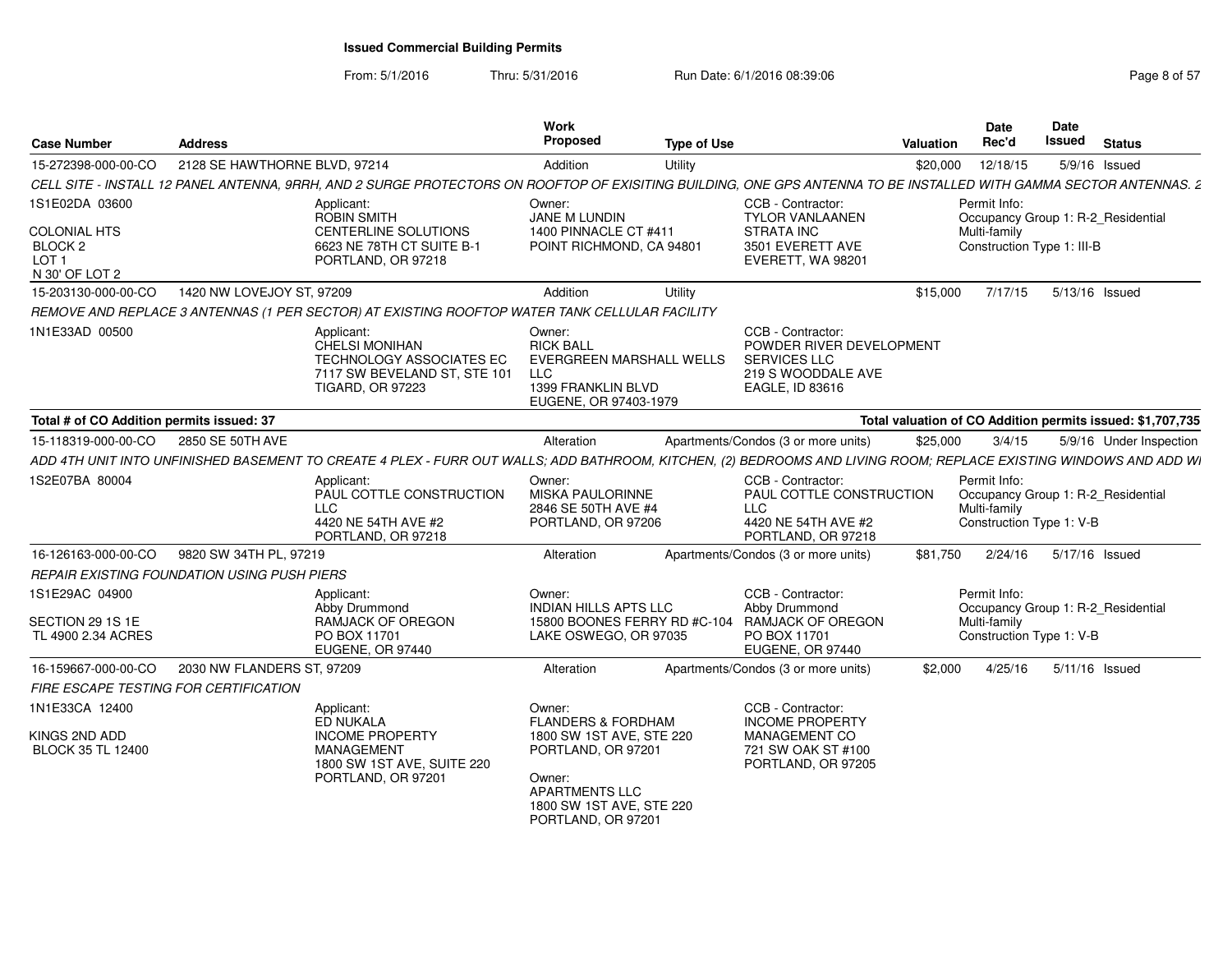| <b>Case Number</b>                                                                     | <b>Address</b>           |                                                                                                                                                               | Work<br><b>Proposed</b>                                                                                                                         | <b>Type of Use</b> |                                                                                                                | <b>Valuation</b> | Date<br>Rec'd                                                                                       | Date<br><b>Issued</b> | <b>Status</b>                      |
|----------------------------------------------------------------------------------------|--------------------------|---------------------------------------------------------------------------------------------------------------------------------------------------------------|-------------------------------------------------------------------------------------------------------------------------------------------------|--------------------|----------------------------------------------------------------------------------------------------------------|------------------|-----------------------------------------------------------------------------------------------------|-----------------------|------------------------------------|
| 16-162656-000-00-CO                                                                    | 3645 SE 28TH PL, 97202   |                                                                                                                                                               | Alteration                                                                                                                                      |                    | Apartments/Condos (3 or more units)                                                                            | \$51,918         | 5/9/16                                                                                              | 5/9/16                | Issued                             |
|                                                                                        |                          | REPLACE ROTTED WOOD HANDRAILS WITH METAL ONES, REPLACE BASE TRIM AND REPAIR SCUPPERS AT TOP FLOOR, REPAR LOWER ROOFS                                          |                                                                                                                                                 |                    |                                                                                                                |                  |                                                                                                     |                       |                                    |
| 1S1E12CB 11700                                                                         |                          | Applicant:<br><b>ALEX SALAZAR</b><br>SALAZAR ARCHITECT, INC.<br>1022 SW SALMON ST #350<br>PORTLAND OR 97205                                                   | Owner:<br>2740 SE POWELL BLVD<br>PORTLAND, OR 97202-2069                                                                                        |                    | CCB - Contractor:<br>KATERI PARK LTD PARTNERSHIP ONEILL ELECTRIC INC<br>4444 SE 27TH AVE<br>PORTLAND, OR 97202 |                  | Permit Info:<br>Multi-family<br>Construction Type 1: V-A                                            |                       | Occupancy Group 1: R-2 Residential |
| 16-162647-000-00-CO                                                                    | 3600 SE 28TH AVE         |                                                                                                                                                               | Alteration                                                                                                                                      |                    | Apartments/Condos (3 or more units)                                                                            | \$155,000        | 5/9/16                                                                                              |                       | 5/9/16 Issued                      |
|                                                                                        |                          | REMOVE 24 TOTAL BALCONIES AND REPLACE WITH WINDOWS, REPLACE BASE BAND SIDING, NEW CANOPY WHERE EXISTING BALCONY WAS AT FIRST FLOOR                            |                                                                                                                                                 |                    |                                                                                                                |                  |                                                                                                     |                       |                                    |
| 1S1E12CB 11701<br>PARTITION PLAT 2004-92<br>LOT 1 TL 11701<br>POTENTIAL ADDITIONAL TAX |                          | Applicant:<br>ALEX SALAZAR<br>SALAZAR ARCHITECT, INC.<br>1022 SW SALMON ST #350<br>PORTLAND OR 97205                                                          | Owner:<br>2740 SE POWELL BLVD<br>PORTLAND, OR 97202-2069                                                                                        |                    | CCB - Contractor:<br>KATERI PARK LTD PARTNERSHIP ONEILL ELECTRIC INC<br>4444 SE 27TH AVE<br>PORTLAND, OR 97202 |                  | Permit Info:<br>Multi-family<br>Construction Type 1: V-A                                            |                       | Occupancy Group 1: R-2_Residential |
| 16-162639-000-00-CO                                                                    | 3640 SE 28TH AVE, 97202  |                                                                                                                                                               | Alteration                                                                                                                                      |                    | Apartments/Condos (3 or more units)                                                                            | \$89,680         | 5/9/16                                                                                              |                       | 5/9/16 Issued                      |
|                                                                                        |                          | ADD GUTTER AT CANOPY AND CONNECT TO DOWNSPOUT, REPLACE ROTTED BEAM AT TRELLIS, REPLACE ROTTED SIDING, TRIM AND BASEBAND, COMMUNITY BUILDING                   |                                                                                                                                                 |                    |                                                                                                                |                  |                                                                                                     |                       |                                    |
| 1S1E12CB 11700                                                                         |                          | Applicant:<br>ALEX SALAZAR<br>SALAZAR ARCHITECT, INC.<br>1022 SW SALMON ST #350<br>PORTLAND OR 97205                                                          | Owner:<br>2740 SE POWELL BLVD<br>PORTLAND, OR 97202-2069                                                                                        |                    | CCB - Contractor:<br>KATERI PARK LTD PARTNERSHIP ONEILL ELECTRIC INC<br>4444 SE 27TH AVE<br>PORTLAND, OR 97202 |                  | Permit Info:<br>Occupancy Group 1: B_Bank, Off.,<br>Med.Off., Pub.Bldg.<br>Construction Type 1: V-B |                       |                                    |
| 16-162625-000-00-CO                                                                    | 2829 SE RHONE ST, 97202  |                                                                                                                                                               | Alteration                                                                                                                                      |                    | Apartments/Condos (3 or more units)                                                                            | \$106,708        | 5/9/16                                                                                              |                       | 5/9/16 Issued                      |
|                                                                                        |                          | MINOR SIDING REPLACEMENT ALONG BOTTOM OF BUILDING, REPLACE ROTTING HANDRAILS WITH METAL HANDRAILS, ADD GUTTERS TO ENTRY CANOPIES, REPAIR ROOF AT LOW ROOF SCU |                                                                                                                                                 |                    |                                                                                                                |                  |                                                                                                     |                       |                                    |
| 1S1E12CB 11700                                                                         |                          | Applicant:<br><b>ALEX SALAZAR</b><br>SALAZAR ARCHITECT, INC.<br>1022 SW SALMON ST #350<br>PORTLAND OR 97205                                                   | Owner:<br>2740 SE POWELL BLVD<br>PORTLAND, OR 97202-2069                                                                                        |                    | CCB - Contractor:<br>KATERI PARK LTD PARTNERSHIP ONEILL ELECTRIC INC<br>4444 SE 27TH AVE<br>PORTLAND, OR 97202 |                  | Permit Info:<br>Multi-family<br>Construction Type 1: V-A                                            |                       | Occupancy Group 1: R-2 Residential |
| 16-173963-000-00-CO                                                                    | 1338 NE 22ND AVE, 97232  |                                                                                                                                                               | Alteration                                                                                                                                      |                    | Apartments/Condos (3 or more units)                                                                            | \$2,000          | 5/17/16                                                                                             | 5/17/16 Issued        |                                    |
| <b>VOLUNTARY SEISMIC UPGRADE</b>                                                       |                          |                                                                                                                                                               |                                                                                                                                                 |                    |                                                                                                                |                  |                                                                                                     |                       |                                    |
| 1N1E35AA 03300<br>HOLLADAY PK & 1ST ADD<br>BLOCK 15<br>LOT <sub>9</sub>                |                          | Applicant:<br>MICHAEL WIEBER<br>ELYSIUM CONSTRUCTION LLC<br>PO BOX 12010<br>PORTLAND OR 97212                                                                 | Owner:<br><b>JOHN WILLIAMS</b><br>3026 NE 20TH AVE<br>PORTLAND, OR 97212<br>Owner:<br>ANNE N WILLIAMS<br>3026 NE 20TH AVE<br>PORTLAND, OR 97212 |                    | CCB - Contractor:<br><b>MICHAEL WIEBER</b><br>ELYSIUM CONSTRUCTION LLC<br>PO BOX 12010<br>PORTLAND OR 97212    |                  | Permit Info:<br>Multi-family<br>Construction Type 1: V-B                                            |                       | Occupancy Group 1: R-2_Residential |
| 16-173402-000-00-CO                                                                    | 1801 NE 162ND AVE, 97230 |                                                                                                                                                               | Alteration                                                                                                                                      |                    | Apartments/Condos (3 or more units)                                                                            | \$65,000         | 5/16/16                                                                                             | 5/16/16 Issued        |                                    |
|                                                                                        |                          | REMOVE AND REPLACE SIDING AT WEST ELEVATION, REPLACE WINDOWS (with 4" limiters) AND SLIDING DOORS LIKE FOR LIKE, REPLACE UPPER AND LOWER DECKS                |                                                                                                                                                 |                    |                                                                                                                |                  |                                                                                                     |                       |                                    |
| 1N2E25DD 04800<br>SECTION 25 1N 2E                                                     |                          | Applicant:<br><b>ED CRABAUGH</b><br><b>ECEC</b>                                                                                                               | Owner:<br><b>EXECUTIVE 1801 LLC</b><br>15800 BOONES FERRY RD #C-104 JR JOHNSON INC                                                              |                    | CCB - Contractor:<br><b>KAITLYN LAUINGER</b>                                                                   |                  | Permit Info:<br>Multi-family                                                                        |                       | Occupancy Group 1: R-2_Residential |
| TL 4800 4.15 ACRES                                                                     |                          | 1100 NE 28TH AVE #212<br>PORTLAND, OR 97233                                                                                                                   | LAKE OSWEGO, OR 97035                                                                                                                           |                    | PO BOX 17196<br>PORTLAND, OR 97217                                                                             |                  | Construction Type 1: V-B                                                                            |                       |                                    |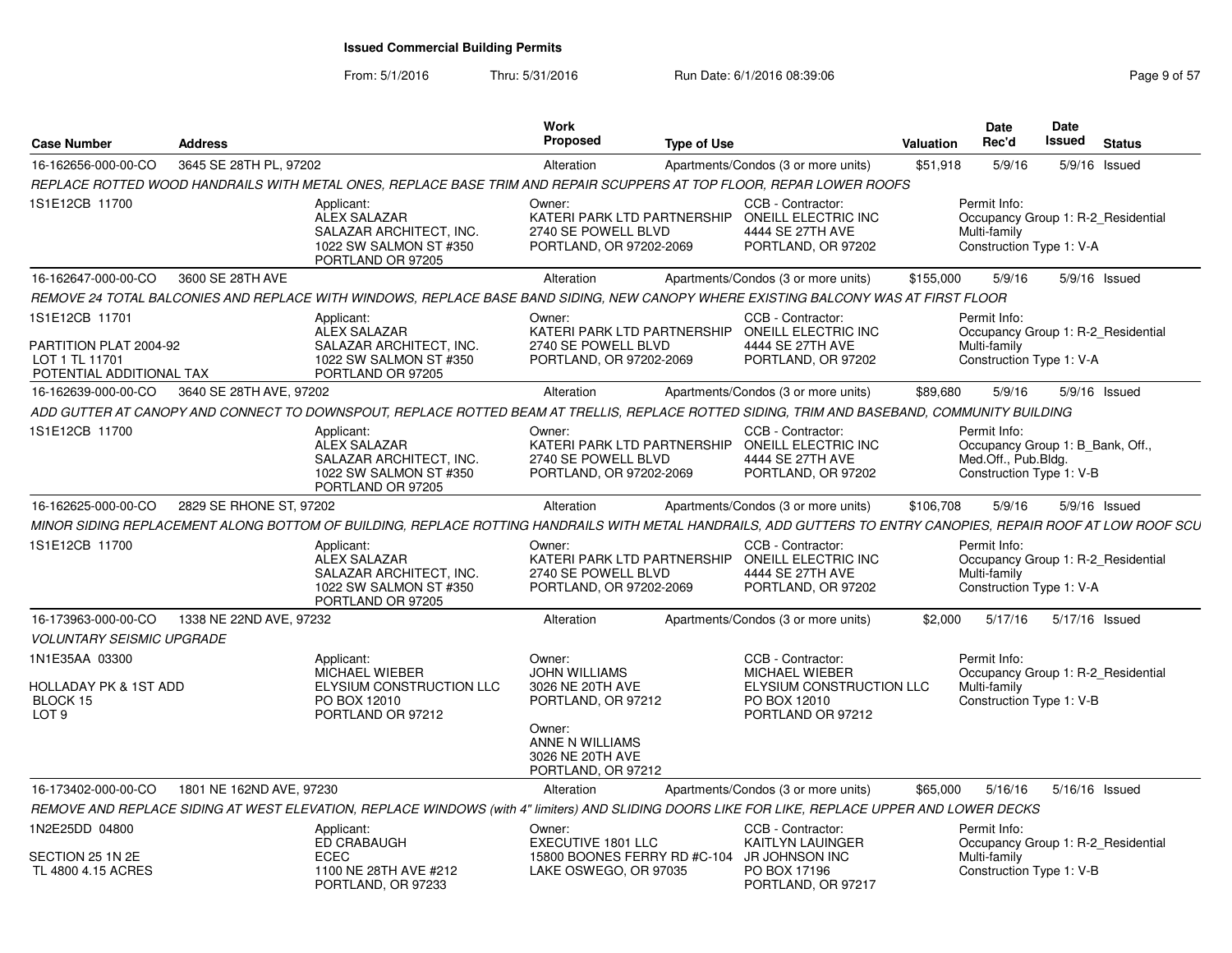| <b>Case Number</b>                                     | <b>Address</b>                |                                                                                                                                                             | Work<br><b>Proposed</b>                                                                                                           | <b>Type of Use</b> |                                                                                                             | Valuation   | Date<br>Rec'd                                                                                  | <b>Date</b><br>Issued | <b>Status</b>                              |
|--------------------------------------------------------|-------------------------------|-------------------------------------------------------------------------------------------------------------------------------------------------------------|-----------------------------------------------------------------------------------------------------------------------------------|--------------------|-------------------------------------------------------------------------------------------------------------|-------------|------------------------------------------------------------------------------------------------|-----------------------|--------------------------------------------|
| 16-150061-REV-02-CO                                    | 6206 SE 52ND AVE, 97206       |                                                                                                                                                             | Alteration                                                                                                                        |                    | Apartments/Condos (3 or more units)                                                                         | \$1,000     | 5/2/16                                                                                         |                       | 5/2/16 Issued                              |
|                                                        |                               | VALUE ADDED REVISION TO ADD NEW SUPPORT COLUMNS ON THE NORTH AND SOUTH ELEVATIONS                                                                           |                                                                                                                                   |                    |                                                                                                             |             |                                                                                                |                       |                                            |
| 1S2E18DC 05900                                         |                               | Applicant:<br><b>LINDSAY THORNTON</b>                                                                                                                       | Owner:<br><b>DIANNE C GILBERT</b>                                                                                                 |                    | CCB - Contractor:<br><b>CREATIVE CONTRACTING</b>                                                            |             | Permit Info:<br>Occupancy Group 1: R-2 Residential                                             |                       |                                            |
| MT HOOD VIEW & SUB<br>N 159.88' OF W 120' OF BLOCK 4   |                               | CREATIVE CONTRACTING<br>25027 SE HWY 224<br>BORING, OR 97009                                                                                                | 7831 SE LAKE RD #200<br>MILWAUKIE, OR 97267                                                                                       |                    | 13607 BARCLAY HILLS DR<br>OREGON CITY, OR 97045                                                             |             | Multi-family<br>Construction Type 1: V-A                                                       |                       |                                            |
| 16-175164-000-00-CO                                    | 715 NE AINSWORTH ST. 97211    |                                                                                                                                                             | Alteration                                                                                                                        |                    | Apartments/Condos (3 or more units)                                                                         | \$14,000    | 5/19/16                                                                                        | 5/19/16 Issued        |                                            |
|                                                        |                               | REMODEL OF KITCHEN AND BATHROOM - REMOVE WINDOW AND PATCH HOLE AT EAST ELEVATION: REPLACE SHOWER WITH TUB                                                   |                                                                                                                                   |                    |                                                                                                             |             |                                                                                                |                       |                                            |
| 1N1E14CB 14700<br>WOODLAWN HTS<br>BLOCK 4<br>LOT 21&22 |                               | Applicant:<br><b>JIM MORELAND</b><br>STAR METRO PROPERTIES<br>2525 NE GLISAN ST, STE 100<br>PORTLAND, OR 97232                                              | Owner:<br>715 AINSWORTH LLC<br>715 NE AINSWORTH ST<br>PORTLAND, OR 97211-3724                                                     |                    |                                                                                                             |             | Permit Info:<br>Occupancy Group 1: R-2 Residential<br>Multi-family<br>Construction Type 1: V-B |                       |                                            |
| 16-121492-000-00-CO                                    | 8712 N DECATUR ST, 97203      |                                                                                                                                                             | Alteration                                                                                                                        |                    | Apartments/Condos (3 or more units)                                                                         | \$1,262,181 | 2/24/16                                                                                        |                       | 5/17/16 Under Inspection                   |
|                                                        |                               | EXTERIOR REHAB OF CONDO BUILDING INCLUDING FULL REPLACEMENT OF WALL CLADDING ELEMENTS, WINDOWS, DOORS, AND STEEL BALCONIES.                                 |                                                                                                                                   |                    |                                                                                                             |             |                                                                                                |                       |                                            |
| 1N1W12BB 05100                                         |                               | Applicant:<br><b>EVAN LOMMASSON</b><br>JR JOHNSON CONSTRUCTION<br>PO BOX 17196<br>PORTLAND, OR 97217                                                        | Owner:<br>DECATUR BRIDGEWATER VISTA<br><b>CONDOMINIUMS OWNERS</b><br><b>ASSOCIATION</b><br>12190 SW 1ST ST<br>BEAVERTON, OR 97005 |                    | CCB - Contractor:<br><b>KAITLYN LAUINGER</b><br><b>JR JOHNSON INC</b><br>PO BOX 17196<br>PORTLAND, OR 97217 |             | Permit Info:<br>Occupancy Group 1: R-2 Residential<br>Multi-family<br>Construction Type 1: V-A |                       |                                            |
| 16-170303-000-00-CO                                    | 4041 SE GLADSTONE ST, 97202   |                                                                                                                                                             | Alteration                                                                                                                        |                    | Apartments/Condos (3 or more units)                                                                         | \$48,000    | 5/11/16                                                                                        | 5/11/16 Issued        |                                            |
|                                                        |                               | REPLACE PORTIONS OF SIDING AND ALL WINDOWS ON APARTMENT BUILDING                                                                                            |                                                                                                                                   |                    |                                                                                                             |             |                                                                                                |                       |                                            |
| 1S2E07CC 09200                                         |                               | Applicant:<br><b>PRO DESIGN LLC</b><br>17400 SE 2ND ST<br>VANCOUVER, WA 98683                                                                               | Owner:<br>4041 SE GLADSTONE LLC<br>PO BOX 14074<br>PORTLAND, OR 97293                                                             |                    | CCB - Contractor:<br><b>PRO DESIGN LLC</b><br>17400 SE 2ND ST<br>VANCOUVER, WA 98683                        |             | Permit Info:<br>Occupancy Group 1: R-2 Residential<br>Multi-family<br>Construction Type 1: V-B |                       |                                            |
| 16-165116-000-00-CO                                    | 16924 SE POWELL BLVD, 97236   |                                                                                                                                                             | Alteration                                                                                                                        |                    | Apartments/Condos (3 or more units)                                                                         | \$7,000     | 5/24/16                                                                                        | 5/24/16 Issued        |                                            |
|                                                        |                               | ALTERATION TO REPAIR DRYROT ON WALL BETWEEN UNITS 25, 26,27, 31,32, AND 33, REPAIRS TO THE LANDING.                                                         |                                                                                                                                   |                    |                                                                                                             |             |                                                                                                |                       |                                            |
| 1S3E07CD 01202                                         |                               | Applicant:<br>RYNO CONSTRUCTION, LLC.<br>22775 SE BLUEBERRY LANE<br>SANDY, OR 97055                                                                         | Owner:<br><b>SAN CONRADO COMPANY LP</b><br>1303 SW 16TH AVE<br>PORTLAND, OR 97201                                                 |                    | CCB - Contractor:<br>RYNO CONSTRUCTION, LLC.<br>22775 SE BLUEBERRY LANE<br>SANDY, OR 97055                  |             | Permit Info:<br>Occupancy Group 1: R-2 Residential<br>Multi-family<br>Construction Type 1: V-B |                       |                                            |
| 16-173585-000-00-CO                                    | 1001 NW LOVEJOY ST - Unit 309 |                                                                                                                                                             | Alteration                                                                                                                        |                    | Apartments/Condos (3 or more units)                                                                         | \$44,034    | 5/16/16                                                                                        |                       | 5/16/16 Under Inspection                   |
|                                                        |                               | ALTERATION INTERIOR ONLY TO REPAIR AND REPLACE DRYWALL, PLUBMING FIXTURES, FLOORING AND WATER DAMAGE DUE TO FLOODING ON PREMISES,DRYWALL REPLACEMENT ON THE |                                                                                                                                   |                    |                                                                                                             |             |                                                                                                |                       |                                            |
| 1N1E34BB 50025                                         |                               | Applicant:                                                                                                                                                  | Owner:                                                                                                                            |                    | CCB - Contractor:                                                                                           |             | Permit Info:                                                                                   |                       |                                            |
| METROPOLITAN CONDOMINIUMS<br>LOT 309                   |                               | <b>ALAN HEACOCK</b><br>NEIL KELLY CO INC<br>804 N ALBERTA ST<br>PORTLAND, OR 97217-2693                                                                     | <b>DAVID R SHULMAN</b><br>1030 NW 12TH AVE #131<br>PORTLAND, OR 97209-2840<br>Owner:                                              |                    | <b>ALAN HEACOCK</b><br>NEIL KELLY CO INC<br>804 N ALBERTA ST<br>PORTLAND, OR 97217-2693                     |             | Occupancy Group 1: R-2 Residential<br>Multi-family<br>sprinkler monitoring                     |                       | Construction Type 1: I-B: I-A reduced with |
|                                                        |                               |                                                                                                                                                             | ALEXANDRA M SHULMAN<br>1030 NW 12TH AVE #131<br>PORTLAND, OR 97209-2840                                                           |                    |                                                                                                             |             |                                                                                                |                       |                                            |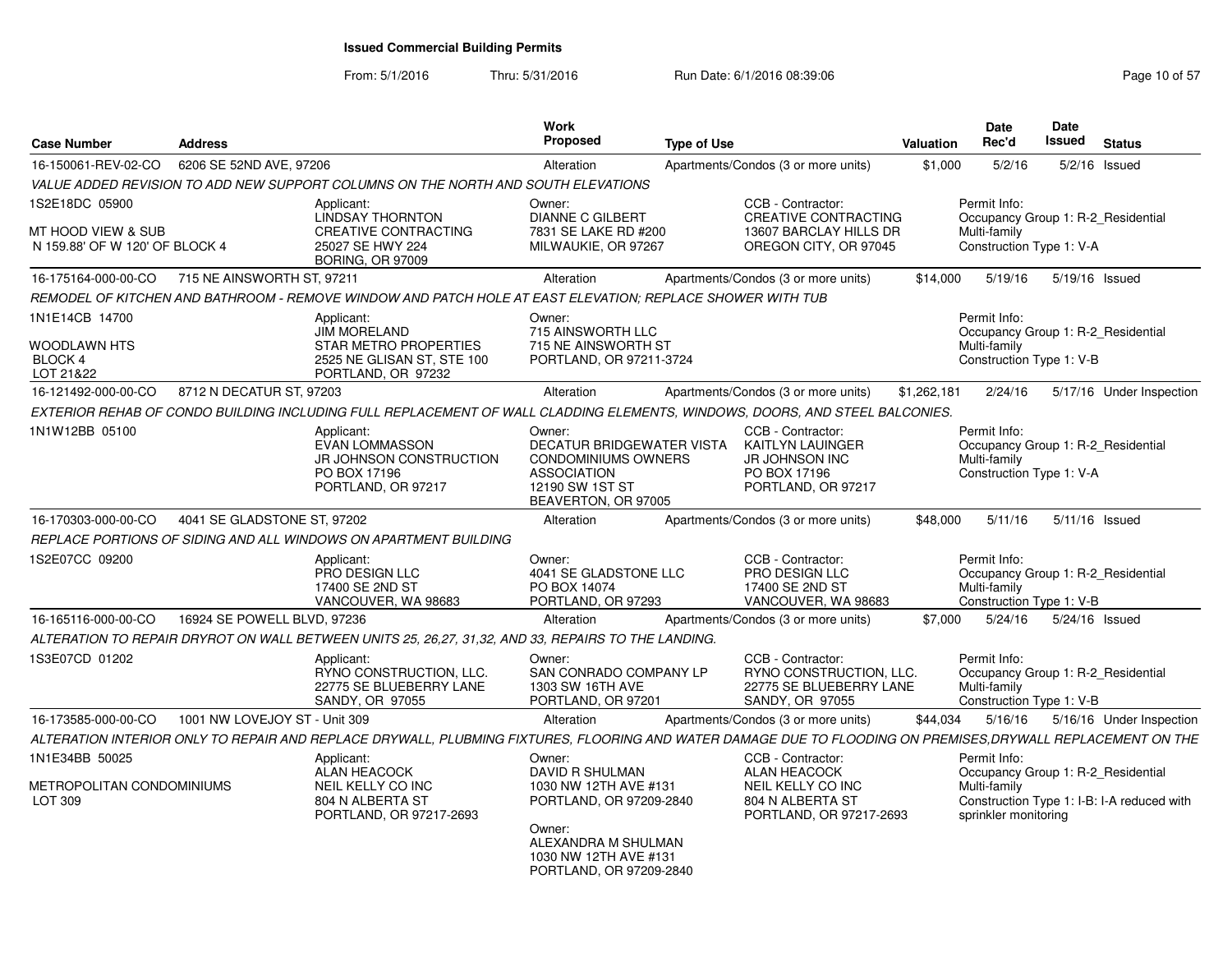| <b>Case Number</b>                                                   | <b>Address</b>                               |                                                                                                                                                | Work<br><b>Proposed</b>                                                                                                         | <b>Type of Use</b> |                                                                                                      | Valuation | <b>Date</b><br>Rec'd                                                                           | <b>Date</b><br><b>Issued</b> | <b>Status</b>                          |
|----------------------------------------------------------------------|----------------------------------------------|------------------------------------------------------------------------------------------------------------------------------------------------|---------------------------------------------------------------------------------------------------------------------------------|--------------------|------------------------------------------------------------------------------------------------------|-----------|------------------------------------------------------------------------------------------------|------------------------------|----------------------------------------|
| 16-171546-000-00-CO                                                  | 2157 NE WEIDLER ST                           |                                                                                                                                                | Alteration                                                                                                                      |                    | Apartments/Condos (3 or more units)                                                                  | \$5,000   | 5/12/16                                                                                        |                              | 5/12/16 Under Inspection               |
|                                                                      | MOVE LAUNDRY WALL TO ENLARGE EXISTING CLOSET |                                                                                                                                                |                                                                                                                                 |                    |                                                                                                      |           |                                                                                                |                              |                                        |
| 1N1E26DD 50013                                                       |                                              | Applicant:<br><b>JAMES KREIPE</b>                                                                                                              | Owner:<br><b>LILLIS LAVADOUR</b>                                                                                                |                    | CCB - Contractor:<br><b>JAMES KREIPE</b>                                                             |           | Permit Info:<br>Occupancy Group 1: R-2_Residential                                             |                              |                                        |
| LOT 2157                                                             | TWENTY ONE THIRTY THREE CONDOMINIUM          | SQUARE DEAL REMODELING CO<br><b>INC</b><br>8603 SE STARK AVE<br>PORTLAND, OR 97216                                                             | 2157 NE WEIDLER ST #2157<br>PORTLAND, OR 97232<br>Owner:<br>JOSHUA C LAVADOUR<br>2157 NE WEIDLER ST #2157<br>PORTLAND, OR 97232 |                    | SQUARE DEAL REMODELING CO<br>INC.<br>8603 SE STARK AVE<br>PORTLAND, OR 97216                         |           | Multi-family<br>Construction Type 1: V-B                                                       |                              |                                        |
| 16-150499-000-00-CO                                                  | 3562 SE HARRISON ST, 97214                   |                                                                                                                                                | Alteration                                                                                                                      |                    | Apartments/Condos (3 or more units)                                                                  | \$19,000  | 5/3/16                                                                                         |                              | 5/3/16 Under Inspection                |
|                                                                      |                                              | ALTERATION TO RELAY BRICK WALL/PARAPET ON THE WEST ELEVATION, AND SEISMICALLY ATTACH TO STRUCTURE. 5' AT THE HIGHEST POINT                     |                                                                                                                                 |                    |                                                                                                      |           |                                                                                                |                              |                                        |
| 1S1E01DB 24500                                                       |                                              | Applicant:                                                                                                                                     | Owner:                                                                                                                          |                    | CCB - Contractor:                                                                                    |           | Permit Info:                                                                                   |                              |                                        |
| PARK VIEW RPLT & EXTD<br><b>BLOCK B</b><br>LOT 1&2<br>W 38' OF LOT 3 |                                              | PROFESSIONAL MASONRY CO<br>1507 SE BOISE ST<br>PORTLAND, OR 97202                                                                              | SOUTH 7TH AND C LLC<br>2078 NW EVERETT ST<br>PORTLAND, OR 97209                                                                 |                    | PROFESSIONAL MASONRY CO<br>1507 SE BOISE ST<br>PORTLAND, OR 97202                                    |           | Occupancy Group 1: R-2 Residential<br>Multi-family<br>Construction Type 1: III-B               |                              |                                        |
| 16-164630-000-00-CO                                                  | 6606 NE 8TH AVE, 97211                       |                                                                                                                                                | Alteration                                                                                                                      |                    | Apartments/Condos (3 or more units)                                                                  | \$2,000   | 5/6/16                                                                                         | 5/6/16 Final                 |                                        |
|                                                                      |                                              | VOLUNTARY SEISMIC STRENGTHENING FOR THREE UNIT APARTMENT BUILDING IN CRAWL SPACE, ANCHORING ONLY NO OTHER BUILDING WORK AS PART OF THIS PERMIT |                                                                                                                                 |                    |                                                                                                      |           |                                                                                                |                              |                                        |
| 1N1E14BC 07700                                                       |                                              | Applicant:<br>MICHAEL WIEBER<br>ELYSIUM CONSTRUCTION LLC<br>PO BOX 12010<br>PORTLAND OR 97212                                                  | Owner:<br><b>JOHN H WILLIAMS</b><br>6606 NE 8TH AVE<br>PORTLAND, OR 97211-3612<br>Owner:<br>ANNE N WILLIAMS<br>6606 NE 8TH AVE  |                    | CCB - Contractor:<br>MICHAEL WIEBER<br>ELYSIUM CONSTRUCTION LLC<br>PO BOX 12010<br>PORTLAND OR 97212 |           | Permit Info:<br>Occupancy Group 1: R-2_Residential<br>Multi-family<br>Construction Type 1: V-B |                              |                                        |
|                                                                      |                                              |                                                                                                                                                | PORTLAND, OR 97211-3612                                                                                                         |                    |                                                                                                      |           |                                                                                                |                              |                                        |
| 16-172768-000-00-CO<br>NEW SIDING FOR ENTIRE BUILDING, 1 OF 2        | 15151 SE STARK ST, 97233                     |                                                                                                                                                | Alteration                                                                                                                      |                    | Apartments/Condos (3 or more units)                                                                  | \$21,000  | 5/19/16                                                                                        | 5/19/16 Issued               |                                        |
| 1N2E36CD 02500                                                       |                                              | Applicant:<br><b>FORREST YOUNG</b>                                                                                                             | Owner:<br><b>COUNTRY SQUARE</b>                                                                                                 |                    | CCB - Contractor:<br><b>FORREST YOUNG</b>                                                            |           | Permit Info:<br>Occupancy Group 1: R-2_Residential                                             |                              |                                        |
| <b>ASCOT AC</b><br>LOT 288 EXC PT IN ST<br><b>IMPS</b>               | LAND ONLY SEE R531217 (R041809051) FOR       | 878 SE 187TH AVE # 122<br>PORTLAND, OR 97233                                                                                                   | <b>APARTMENTS INC</b><br>661 SE 162ND AVE<br>PORTLAND, OR 97233                                                                 |                    | 878 SE 187TH AVE #122<br>PORTLAND, OR 97233                                                          |           | Multi-family<br>Construction Type 1: V-B                                                       |                              |                                        |
| 16-172771-000-00-CO                                                  | 15151 SE STARK ST, 97233                     |                                                                                                                                                | Alteration                                                                                                                      |                    | Apartments/Condos (3 or more units)                                                                  | \$21,000  | 5/19/16                                                                                        | 5/19/16 Issued               |                                        |
| NEW SIDING FOR ENTIRE BUILDING, 2 OF 2                               |                                              |                                                                                                                                                |                                                                                                                                 |                    |                                                                                                      |           |                                                                                                |                              |                                        |
| 1N2E36CD 02500                                                       |                                              | Applicant:<br><b>FORREST YOUNG</b>                                                                                                             | Owner:<br><b>COUNTRY SQUARE</b>                                                                                                 |                    | CCB - Contractor:<br><b>FORREST YOUNG</b>                                                            |           | Permit Info:                                                                                   |                              | Occupancy Group 1: R-3_Residential One |
| <b>ASCOT AC</b><br>LOT 288 EXC PT IN ST<br><b>IMPS</b>               | LAND ONLY SEE R531217 (R041809051) FOR       | 878 SE 187TH AVE # 122<br>PORTLAND, OR 97233                                                                                                   | <b>APARTMENTS INC</b><br>661 SE 162ND AVE<br>PORTLAND, OR 97233                                                                 |                    | 878 SE 187TH AVE #122<br>PORTLAND, OR 97233                                                          |           | and Two Family<br>Construction Type 1: V-B                                                     |                              |                                        |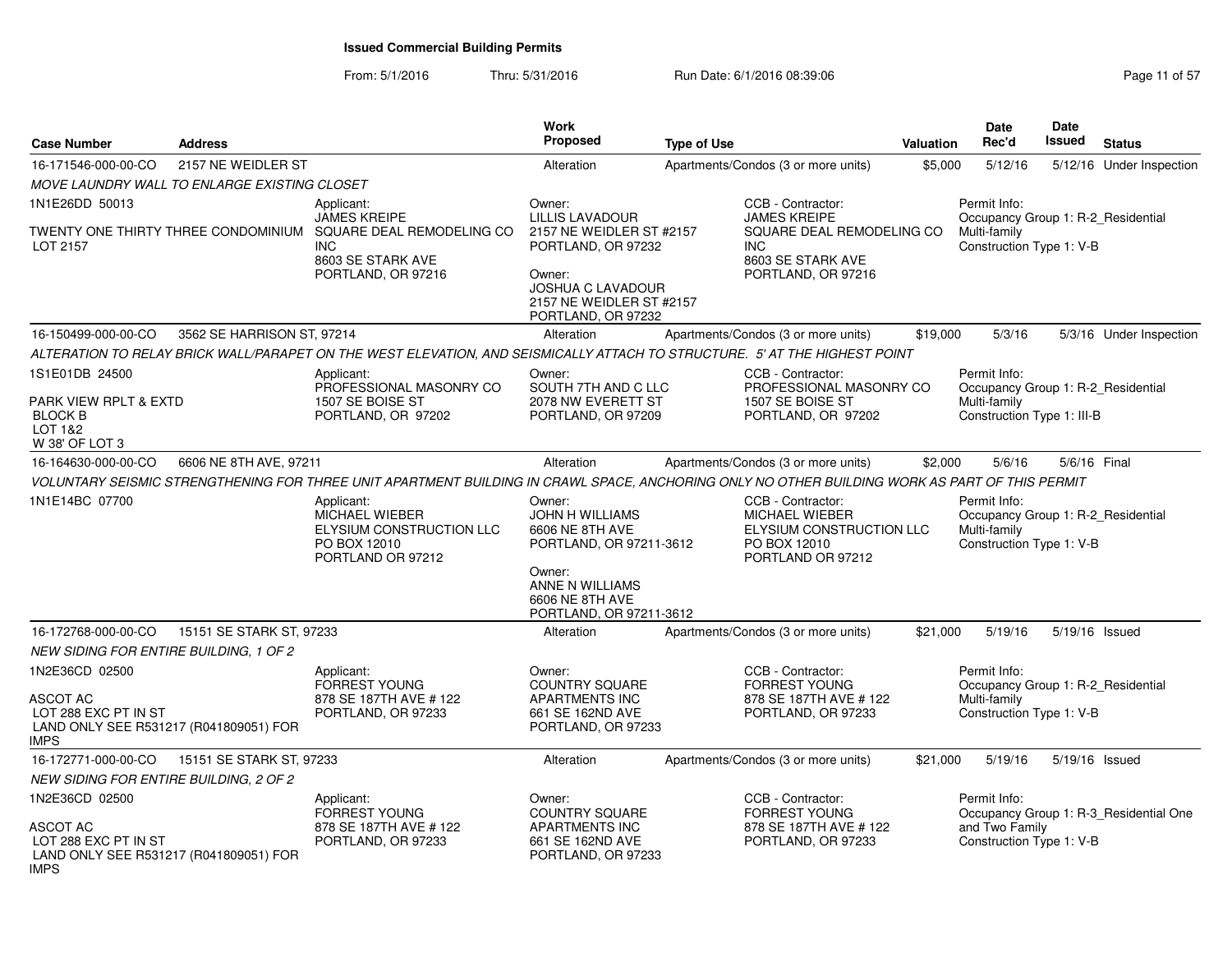| <b>Case Number</b>                                                                         | <b>Address</b>                                  |                                                                                           | Work<br>Proposed                                                                                 | <b>Type of Use</b> |                                                                                                                                 | <b>Valuation</b> | Date<br>Rec'd                                                                  | <b>Date</b><br>Issued | <b>Status</b>                          |
|--------------------------------------------------------------------------------------------|-------------------------------------------------|-------------------------------------------------------------------------------------------|--------------------------------------------------------------------------------------------------|--------------------|---------------------------------------------------------------------------------------------------------------------------------|------------------|--------------------------------------------------------------------------------|-----------------------|----------------------------------------|
| 16-179938-000-00-CO                                                                        | 6790 SW GARDEN HOME RD                          |                                                                                           | Alteration                                                                                       |                    | Apartments/Condos (3 or more units)                                                                                             | \$22,584         | 5/27/16                                                                        | 5/27/16 Issued        |                                        |
|                                                                                            | REPLACING WINDOWS AND PATIO DOORS LIKE FOR LIKE |                                                                                           |                                                                                                  |                    |                                                                                                                                 |                  |                                                                                |                       |                                        |
| 1S124DA02500                                                                               |                                                 | Applicant:                                                                                | Owner:                                                                                           |                    | CCB - Contractor:                                                                                                               |                  | Permit Info:                                                                   |                       |                                        |
| GARDEN HOME, LOT PTS 3, 4, ACRES 1.82                                                      |                                                 | <b>DAMON KENYON</b><br>PESO INVESTMENT LLC<br>PO BOX 2968<br>PORTLAND OR 97223            | <b>MUDRICK FAMILY LIMITED</b><br><b>PARTNERSHIP</b><br>6504 NE SISKIYOU<br>PORTLAND, OR 97213    |                    | <b>MARY MANN</b><br>GOOSE HOLLOW WINDOW CO INC Multi-family<br>5215 CHILDS RD<br>LAKE OSWEGO, OR 970358029                      |                  | Occupancy Group 1: R-2_Residential<br>Construction Type 1: V-B                 |                       |                                        |
| 16-179963-000-00-CO                                                                        | 6790 SW GARDEN HOME RD                          |                                                                                           | Alteration                                                                                       |                    | Apartments/Condos (3 or more units)                                                                                             | \$22,584         | 5/27/16                                                                        | 5/27/16 Issued        |                                        |
|                                                                                            | REPLACING WINDOWS AND PATIO DOORS LIKE FOR LIKE |                                                                                           |                                                                                                  |                    |                                                                                                                                 |                  |                                                                                |                       |                                        |
| 1S124DA02500                                                                               |                                                 | Applicant:                                                                                | Owner:                                                                                           |                    | CCB - Contractor:                                                                                                               |                  | Permit Info:                                                                   |                       |                                        |
| GARDEN HOME, LOT PTS 3, 4, ACRES 1.82                                                      |                                                 | <b>DAMON KENYON</b><br>PESO INVESTMENT LLC<br><b>PO BOX 2968</b><br>PORTLAND OR 97223     | MUDRICK FAMILY LIMITED<br><b>PARTNERSHIP</b><br>6504 NE SISKIYOU<br>PORTLAND, OR 97213           |                    | <b>MARY MANN</b><br>GOOSE HOLLOW WINDOW CO INC Multi-family<br>5215 CHILDS RD<br>LAKE OSWEGO, OR 970358029                      |                  | Occupancy Group 1: R-2_Residential<br>Construction Type 1: V-B                 |                       |                                        |
| 16-179965-000-00-CO                                                                        | 6790 SW GARDEN HOME RD                          |                                                                                           | Alteration                                                                                       |                    | Apartments/Condos (3 or more units)                                                                                             | \$22,584         | 5/27/16                                                                        | 5/27/16 Issued        |                                        |
|                                                                                            | REPLACING WINDOWS AND PATIO DOORS LIKE FOR LIKE |                                                                                           |                                                                                                  |                    |                                                                                                                                 |                  |                                                                                |                       |                                        |
| 1S124DA02500                                                                               |                                                 | Applicant:                                                                                | Owner:                                                                                           |                    | CCB - Contractor:                                                                                                               |                  | Permit Info:                                                                   |                       |                                        |
| GARDEN HOME, LOT PTS 3, 4, ACRES 1.82                                                      |                                                 | <b>DAMON KENYON</b><br>PESO INVESTMENT LLC<br>PO BOX 2968<br>PORTLAND OR 97223            | <b>MUDRICK FAMILY LIMITED</b><br><b>PARTNERSHIP</b><br>6504 NE SISKIYOU<br>PORTLAND, OR 97213    |                    | <b>MARY MANN</b><br>GOOSE HOLLOW WINDOW CO INC Multi-family<br>5215 CHILDS RD<br>LAKE OSWEGO, OR 970358029                      |                  | Occupancy Group 1: R-2_Residential<br>Construction Type 1: V-B                 |                       |                                        |
| 16-179969-000-00-CO                                                                        | 6790 SW GARDEN HOME RD                          |                                                                                           | Alteration                                                                                       |                    | Apartments/Condos (3 or more units)                                                                                             | \$22,584         | 5/27/16                                                                        | 5/27/16 Issued        |                                        |
|                                                                                            | REPLACING WINDOWS AND PATIO DOORS LIKE FOR LIKE |                                                                                           |                                                                                                  |                    |                                                                                                                                 |                  |                                                                                |                       |                                        |
| 1S124DA02500<br>GARDEN HOME, LOT PTS 3, 4, ACRES 1.82                                      |                                                 | Applicant:<br>DAMON KENYON<br>PESO INVESTMENT LLC<br>PO BOX 2968<br>PORTLAND OR 97223     | Owner:<br>MUDRICK FAMILY LIMITED<br><b>PARTNERSHIP</b><br>6504 NE SISKIYOU<br>PORTLAND, OR 97213 |                    | CCB - Contractor:<br><b>MARY MANN</b><br>GOOSE HOLLOW WINDOW CO INC Multi-family<br>5215 CHILDS RD<br>LAKE OSWEGO, OR 970358029 |                  | Permit Info:<br>Occupancy Group 1: R-2_Residential<br>Construction Type 1: V-B |                       |                                        |
| 16-173977-000-00-CO                                                                        | 5557 SW MULTNOMAH BLVD                          |                                                                                           | Alteration                                                                                       |                    | Apartments/Condos (3 or more units)                                                                                             | \$4,000          | 5/18/16                                                                        |                       | 5/18/16 Under Inspection               |
|                                                                                            |                                                 | REMOVE EXISTING 8'x8' DECK. REPLACE WITH NEW 8'x16' DECK ON THE WEST SIDE OF ROWHOUSE.    |                                                                                                  |                    |                                                                                                                                 |                  |                                                                                |                       |                                        |
| 1S1E19CA 04000<br>HIDDEN VILLAGE TWNHOUSES<br>LOT <sub>1</sub><br>INC UND INT TRACT A      |                                                 | Applicant:<br><b>STEVE RUTLEDGE</b><br>4543 SE TUALITAN VALLEY HWY<br>HILLSBORO, OR 97123 | Owner:<br><b>JACQUELINE M MCLAUGHLIN</b><br>5557 SW MULTNOMAH BLVD<br>PORTLAND, OR 97219-3272    |                    | CCB - Contractor:<br><b>RICKS CUSTOM FENCING &amp;</b><br><b>DECKING INC</b><br>20132 SE STARK<br>PORTLAND, OR 97233            |                  | Permit Info:<br>and Two Family<br>Construction Type 1: V-B                     |                       | Occupancy Group 1: R-3_Residential One |
| 16-159757-000-00-CO                                                                        | 1953 NW IRVING ST, 97209                        |                                                                                           | Alteration                                                                                       |                    | Apartments/Condos (3 or more units)                                                                                             | \$2,000          | 4/25/16                                                                        | 5/11/16 Issued        |                                        |
| FIRE ESCAPE LOAD TESTING for certification                                                 |                                                 |                                                                                           |                                                                                                  |                    |                                                                                                                                 |                  |                                                                                |                       |                                        |
| 1N1E33AC 09300<br>COUCHS ADD                                                               |                                                 | Applicant:<br>Ed Nukala<br><b>IPM</b>                                                     | Owner:<br><b>BARCELONA ON IRVING</b><br><b>APARTMENTS LLC</b>                                    |                    | CCB - Contractor:<br><b>INCOME PROPERTY</b><br>MANAGEMENT CO                                                                    |                  |                                                                                |                       |                                        |
| BLOCK 271<br>LOT <sub>12</sub><br>HISTORIC PROPERTY 15 YR 2006<br>POTENTIAL ADDITIONAL TAX |                                                 | 1800 SW 1st Ave Suite 220<br>Portland, OR 97201                                           | 7464 SW BRENTWOOD ST<br>PORTLAND, OR 97225-2300                                                  |                    | 721 SW OAK ST #100<br>PORTLAND, OR 97205                                                                                        |                  |                                                                                |                       |                                        |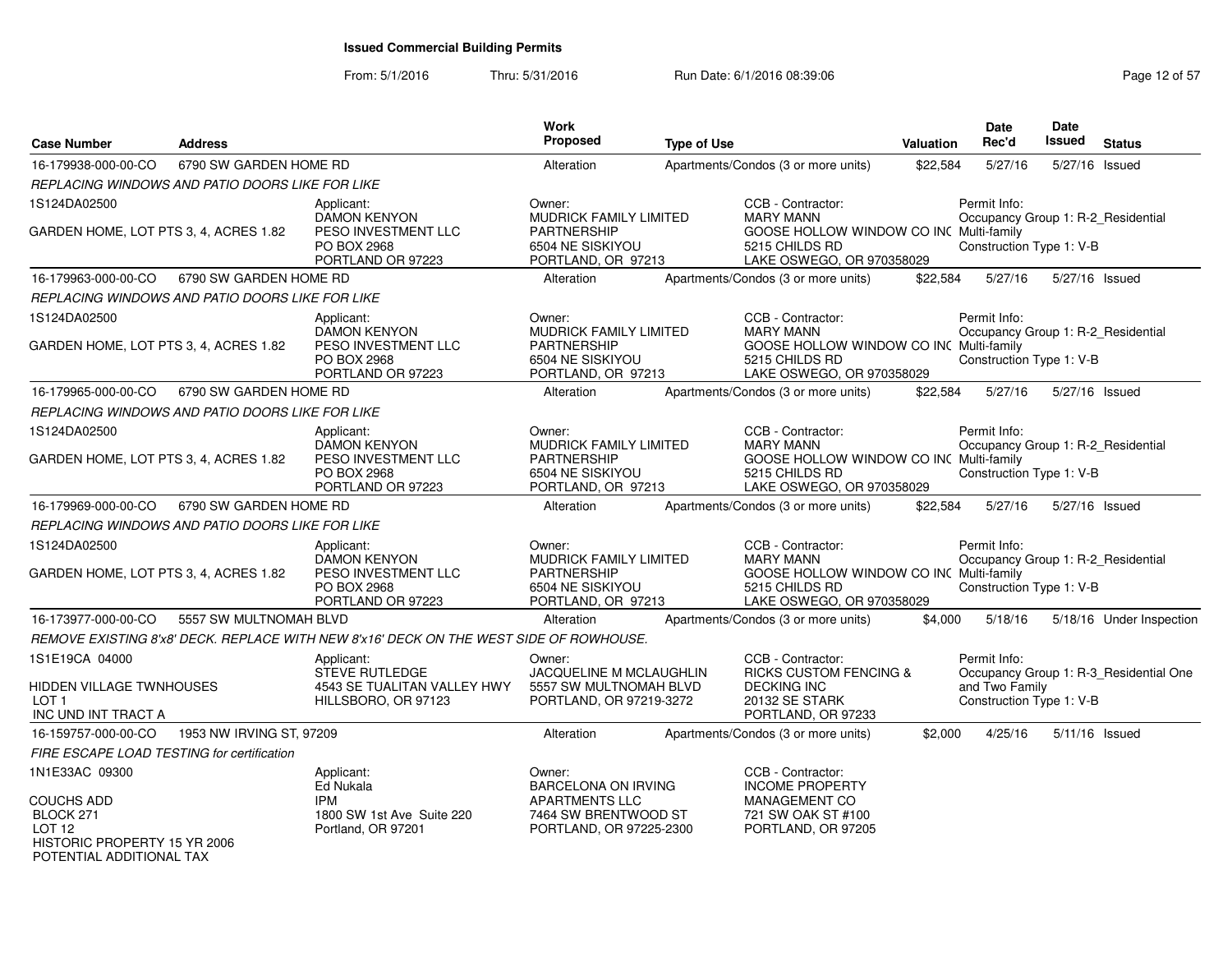From: 5/1/2016Thru: 5/31/2016 Run Date: 6/1/2016 08:39:06

| Page 13 of 57 |  |
|---------------|--|
|---------------|--|

| <b>Case Number</b>                                                    | <b>Address</b>             |                                                                                                                            | <b>Work</b><br><b>Proposed</b>                                              | <b>Type of Use</b>                                                                                                                                            | <b>Valuation</b> | <b>Date</b><br>Rec'd                                                                           | Date<br>Issued | <b>Status</b>            |
|-----------------------------------------------------------------------|----------------------------|----------------------------------------------------------------------------------------------------------------------------|-----------------------------------------------------------------------------|---------------------------------------------------------------------------------------------------------------------------------------------------------------|------------------|------------------------------------------------------------------------------------------------|----------------|--------------------------|
| 16-159783-000-00-CO                                                   | 707 NW 19TH AVE, 97209     |                                                                                                                            | Alteration                                                                  | Apartments/Condos (3 or more units)                                                                                                                           | \$2,000          | 4/25/16                                                                                        |                | 5/11/16 Issued           |
| FIRE ESCAPE LOAD TESTING for certification                            |                            |                                                                                                                            |                                                                             |                                                                                                                                                               |                  |                                                                                                |                |                          |
| 1N1E33AC 09600                                                        |                            | Applicant:<br>Ed Nukala                                                                                                    | Owner:<br><b>OLYMPIC APARTMENTS</b>                                         | CCB - Contractor:<br><b>INCOME PROPERTY</b>                                                                                                                   |                  |                                                                                                |                |                          |
| <b>COUCHS ADD</b><br>BLOCK 271<br><b>LOT 3&amp;4</b><br>E 2' OF LOT 5 |                            | <b>IPM</b><br>1800 SW 1st Ave Suite 220<br>Portland, OR 97201                                                              | 2107 NW 23RD AVE<br>PORTLAND, OR 97210                                      | MANAGEMENT CO<br>721 SW OAK ST #100<br>PORTLAND, OR 97205                                                                                                     |                  |                                                                                                |                |                          |
| 16-106101-REV-01-CO                                                   | 614 SE LINN ST - Unit B    |                                                                                                                            | Alteration                                                                  | Apartments/Condos (3 or more units)                                                                                                                           | \$               | 5/19/16                                                                                        |                | 5/19/16 Issued           |
|                                                                       |                            | REVISION TO SHOW THE LOCATION OF THE VAULT AND THE LOCATION OF THE PREMISE ISOLATION BACKFLOW PREVENTER                    |                                                                             |                                                                                                                                                               |                  |                                                                                                |                |                          |
| 1S1E26BB 07400                                                        |                            | Applicant:<br><b>ED NUKALA</b><br><b>INCOME PROPERTY</b><br>MANAGEMENT<br>1800 SW 1ST AVE, SUITE 220<br>PORTLAND, OR 97201 | Owner:<br>5200 TAMPA AVE<br>TARZANA, CA 91356                               | CCB - Contractor:<br>600 SE LINN ST APARTMENTS LLC INCOME PROPERTY<br><b>MANAGEMENT CO</b><br>721 SW OAK ST #100<br>PORTLAND, OR 97205                        |                  | Permit Info:<br>Occupancy Group 1: R-2_Residential<br>Multi-family<br>Construction Type 1: V-B |                |                          |
| 16-178583-000-00-CO                                                   | 427 NE 29TH AVE, 97232     |                                                                                                                            | Alteration                                                                  | Apartments/Condos (3 or more units)                                                                                                                           | \$12,000         | 5/25/16                                                                                        |                | 5/25/16 Under Inspection |
|                                                                       |                            |                                                                                                                            |                                                                             | ALTERATION TO REMODEL BATHROOM. NEW KITCHEN CABINETS NEW FRONT DOOR, NEW WINDOW ON THE FRONT, REDUCE THE SIZE OF THE WINDOW IN THE BATHROOM, MAINTAIN FIRE-R. |                  |                                                                                                |                |                          |
| 1N1E36CB 00100                                                        |                            | Applicant:<br>URBAN LIVING CONSTRUCTION<br><b>LLC</b><br>17191 SE MARNA RD<br>DAMASCUS, OR 97089                           | Owner:<br>DONALD J HYNES<br>2846 NE GLISAN ST<br>PORTLAND, OR 97232-2434    | CCB - Contractor:<br>URBAN LIVING CONSTRUCTION<br><b>LLC</b><br>17191 SE MARNA RD<br>DAMASCUS, OR 97089                                                       |                  | Permit Info:<br>Occupancy Group 1: R-2 Residential<br>Multi-family<br>Construction Type 1: V-B |                |                          |
|                                                                       |                            |                                                                                                                            | Owner:<br>LINDA J ETHIER<br>2846 NE GLISAN ST<br>PORTLAND, OR 97232-2434    |                                                                                                                                                               |                  |                                                                                                |                |                          |
| 16-172384-000-00-CO                                                   | 756 NW WESTOVER SQ         |                                                                                                                            | Alteration                                                                  | Apartments/Condos (3 or more units)                                                                                                                           | \$50,000         | 5/13/16                                                                                        |                | 5/13/16 Issued           |
|                                                                       |                            |                                                                                                                            |                                                                             | INTERIOR REMODEL OF EXISTING KITCHEN - REMOVING WALLS AND ADDING HEADER BETWEEN KITCHEN AND LIVING ROOM FOR OPEN LAYOUT                                       |                  |                                                                                                |                |                          |
| 1N1E33BC 70012<br>THE KINGS SQUARE CONDOMINIUM<br>LOT <sub>16</sub>   |                            | Applicant:<br>Mike Sullivan<br>Reimers & Jolivette<br>2344 NW 24th Ave<br>Portalnd, OR 97210                               | Owner:<br><b>WAYNE L MARSH</b><br>2840 ECHO WAY<br>SACRAMENTO, CA 95821     | CCB - Contractor:<br><b>SCOTT PATER</b><br>REIMERS & JOLIVETTE INC<br>2344 NW 24TH AVE<br>Portland, OR 97210                                                  |                  | Permit Info:<br>Occupancy Group 1: R-2_Residential<br>Multi-family<br>Construction Type 1: V-B |                |                          |
|                                                                       |                            |                                                                                                                            | Owner:<br><b>BARBARA K KOERNER</b><br>2840 ECHO WAY<br>SACRAMENTO, CA 95821 |                                                                                                                                                               |                  |                                                                                                |                |                          |
| 16-176955-000-00-CO                                                   | 2211 SW 1ST AVE - Unit 503 |                                                                                                                            | Alteration                                                                  | Apartments/Condos (3 or more units)                                                                                                                           | \$1,200          | 5/23/16                                                                                        |                | 5/23/16 Issued           |
|                                                                       |                            | CHANGE SUSPENDED CEILING TO STEEL FRAMED GYPSUM BOARD CEILING                                                              |                                                                             |                                                                                                                                                               |                  |                                                                                                |                |                          |
| 1S1E03CC 90024                                                        |                            | Applicant:<br>REMODELING & MAINTENANCE                                                                                     | Owner:<br><b>VALERIE LARKIN</b>                                             | CCB - Contractor:<br>REMODELING & MAINTENANCE                                                                                                                 |                  | Permit Info:<br>Occupancy Group 1: R-2_Residential                                             |                |                          |
| AMERICAN PLAZA TOWERS CONDOMINIUM<br><b>FAMILY UNIT LOT 503</b>       |                            | <b>SERVICES I</b><br>PO BOX 231061<br>TIGARD, OR 972811061                                                                 | 2211 SW 1ST AVE UN 503<br>PORTLAND, OR 97201                                | <b>SERVICES I</b><br>PO BOX 231061<br>TIGARD, OR 972811061                                                                                                    |                  | Multi-family<br>Construction Type 1: I-A                                                       |                |                          |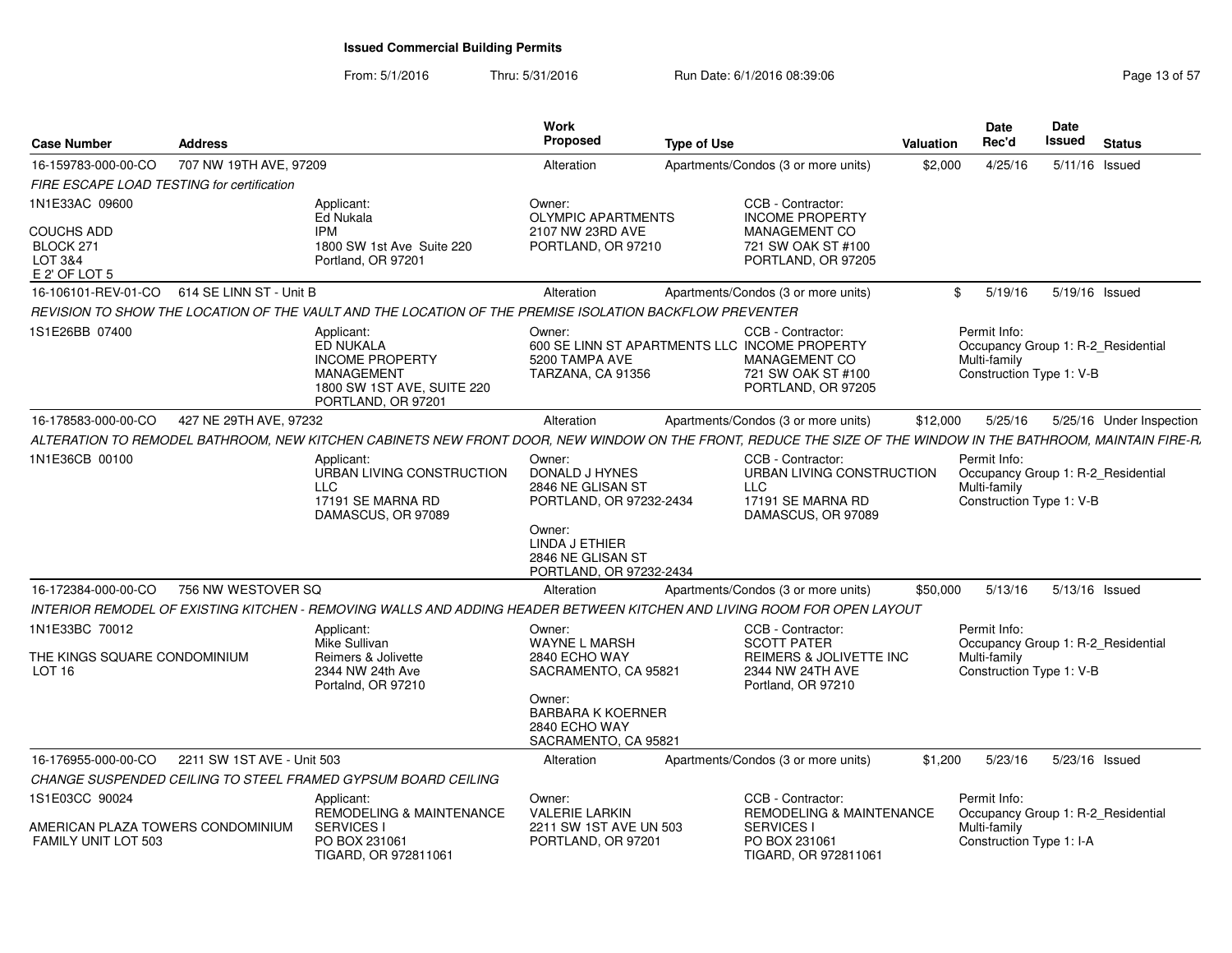| <b>Case Number</b>                                                   | <b>Address</b>                                         |                                                                                                                                  | Work<br><b>Proposed</b>                                                                                                                    | <b>Type of Use</b> |                                                                                                                              | Valuation | <b>Date</b><br>Rec'd                               | Date<br><b>Issued</b> | <b>Status</b>  |
|----------------------------------------------------------------------|--------------------------------------------------------|----------------------------------------------------------------------------------------------------------------------------------|--------------------------------------------------------------------------------------------------------------------------------------------|--------------------|------------------------------------------------------------------------------------------------------------------------------|-----------|----------------------------------------------------|-----------------------|----------------|
| 16-166038-000-00-CO                                                  | 1000 SW VISTA AVE, 97205                               |                                                                                                                                  | Alteration                                                                                                                                 |                    | Apartments/Condos (3 or more units)                                                                                          | \$290,000 | 5/27/16                                            |                       | 5/27/16 Issued |
|                                                                      |                                                        | REMOVE EXISTING ASPHALT TENNIS COURT OVER GARAGE, WATERPROOF OVER GARAGE AND INSTALL CONCRETE TOPPING SLAB WITH NEW TENNIS COURT |                                                                                                                                            |                    |                                                                                                                              |           |                                                    |                       |                |
| 1N1E33CD 04200<br>JOHNSONS ADD<br>BLOCK <sub>3</sub><br>LOT 1-12     |                                                        | Applicant:<br><b>Chris Miller</b><br>Deacon Corp<br>901 NE Glisan St<br>Portland, OR 97232                                       | Owner:<br>1000 SW VISTA AVE #114<br>PORTLAND, OR 97205                                                                                     |                    | CCB - Contractor:<br>VISTA ST CLAIR APARTMENTS LL( SD DEACON CORP OF OREGON<br>901 NE GLISAN ST STE 100<br>PORTLAND OR 97232 |           |                                                    |                       |                |
| 15-156848-REV-02-CO                                                  | 2245 SW PARK PL - Unit 1B                              |                                                                                                                                  | Alteration                                                                                                                                 |                    | Apartments/Condos (3 or more units)                                                                                          | $\$\$     | 3/9/16                                             |                       | 5/3/16 Issued  |
| <b>REVISION - FIRE STOPPING</b>                                      |                                                        |                                                                                                                                  |                                                                                                                                            |                    |                                                                                                                              |           |                                                    |                       |                |
| 1N1E33CC 88002                                                       |                                                        | Applicant:<br>ERIK LAWRENCE                                                                                                      | Owner:<br>PRISCILLA ANDRES                                                                                                                 |                    | CCB - Contractor:<br><b>TOM HAMMONS</b>                                                                                      |           | Permit Info:<br>Occupancy Group 1: R-2 Residential |                       |                |
| PARK PLACE TOWER CONDOMINIUM<br>LOT <sub>1B</sub>                    |                                                        | RDH BUILDING SCIENCES, INC.<br>308 SW 1st AVE #300<br>Portland, OR 97204                                                         | 2245 SW PARK PL UNIT 1B<br>PORTLAND, OR 97205-1128<br>Owner:<br><b>THOMAS ANDRES</b><br>2245 SW PARK PL UNIT 1B<br>PORTLAND, OR 97205-1128 |                    | CHARTER CONSTRUCTION INC<br>3747 SE 8TH AVE<br>PORTLAND, OR 97202                                                            |           | Multi-family<br>Construction Type 1: I-A           |                       |                |
| 16-159674-000-00-CO                                                  | 4929 SE HAWTHORNE BLVD, 97215                          |                                                                                                                                  | Alteration                                                                                                                                 |                    | Apartments/Condos (3 or more units)                                                                                          | \$2,000   | 4/25/16                                            |                       | 5/11/16 Issued |
|                                                                      | FIRE ESCAPE TESTING FOR CERTIFICATION                  |                                                                                                                                  |                                                                                                                                            |                    |                                                                                                                              |           |                                                    |                       |                |
| 1S2E06BD 24300<br><b>SEWICKLY ADD</b><br>BLOCK <sub>2</sub>          |                                                        | Applicant:<br><b>ED NUKALA</b><br><b>INCOME PROPERTY</b><br><b>MANAGEMENT</b>                                                    | Owner:<br>MT TABOR LIMITED PARTNERSHIF INCOME PROPERTY<br>3662 SW TUNNELWOOD ST<br>PORTLAND, OR 97221-4147                                 |                    | CCB - Contractor:<br><b>MANAGEMENT CO</b><br>721 SW OAK ST #100                                                              |           |                                                    |                       |                |
| LOT 8-10                                                             |                                                        | 1800 SW 1ST AVE, SUITE 220<br>PORTLAND, OR 97201                                                                                 |                                                                                                                                            |                    | PORTLAND, OR 97205                                                                                                           |           |                                                    |                       |                |
| 16-150397-000-00-CO                                                  | 1075 NW NORTHRUP ST                                    |                                                                                                                                  | Alteration                                                                                                                                 |                    | Apartments/Condos (3 or more units)                                                                                          | \$60,000  | 5/23/16                                            |                       | 5/23/16 Issued |
|                                                                      | Install flooring and plumbing fixtures to finish condo |                                                                                                                                  |                                                                                                                                            |                    |                                                                                                                              |           |                                                    |                       |                |
| 1N1E34BB 02620                                                       |                                                        | Applicant:<br><b>LESLIE CLIFFE</b>                                                                                               | Owner:<br><b>BLOCK 15 LLC</b>                                                                                                              |                    |                                                                                                                              |           | Permit Info:<br>Occupancy Group 1: R-2_Residential |                       |                |
| HOYT STREET YARDS NO 2<br>LOT 17-20                                  |                                                        | <b>BOORA ARCHITECTS</b><br>720 SW WASHINGTON, STE 800<br>PORTLAND OR 97205-3510                                                  | 1022 NW MARSHALL ST STE 270<br>PORTLAND, OR 97209                                                                                          |                    |                                                                                                                              |           | Multi-family<br>Construction Type 1: I-A           |                       |                |
| 15-255467-REV-01-CO                                                  | 8915 N IVANHOE ST, 97203                               |                                                                                                                                  | Alteration                                                                                                                                 |                    | Apartments/Condos (3 or more units)                                                                                          | \$        | 5/19/16                                            | 5/19/16 Issued        |                |
|                                                                      |                                                        | REVISION TO REDUCE NUMBER OF WINDOWS REPLACED AND SCOPE OF WORK AND PROVIDE CORRECT DOOR DIMENSIONS                              |                                                                                                                                            |                    |                                                                                                                              |           |                                                    |                       |                |
| 1N1W01CD 09900                                                       |                                                        | Applicant:<br>KEITH FERRANTE                                                                                                     | Owner:<br><b>ENZO EQUITY LLC</b>                                                                                                           |                    | CCB - Contractor:<br>MICHAEL EUGENE DO                                                                                       |           | Permit Info:<br>Occupancy Group 1: R-2_Residential |                       |                |
| JAMES JOHNS ADD<br>BLOCK 42<br>NWLY 1/2 OF LOT 1                     |                                                        | 4025 N WINCHELL ST<br>PORTLAND, OR 97203-5849                                                                                    | 4025 N WINCHELL ST<br>PORTLAND, OR 97203-5849                                                                                              |                    | 13155 SW WORCHESTER<br>PORTLAND, OR 97223                                                                                    |           | Multi-family<br>Construction Type 1: V-B           |                       |                |
| 16-146841-000-00-CO                                                  | 3562 SE HARRISON ST, 97214                             |                                                                                                                                  | Alteration                                                                                                                                 |                    | Apartments/Condos (3 or more units)                                                                                          | \$15,000  | 5/10/16                                            | 5/10/16 Final         |                |
|                                                                      |                                                        | REPLACE SHINGLE ROOF ON APARTMENT BUILDING, DOES NOT INCLUDE PARAPET                                                             |                                                                                                                                            |                    |                                                                                                                              |           |                                                    |                       |                |
| 1S1E01DB 24500                                                       |                                                        | Applicant:<br><b>CURRIE CONSTRUCTION LLC</b>                                                                                     | Owner:<br>SOUTH 7TH AND C LLC                                                                                                              |                    | CCB - Contractor:<br><b>CURRIE CONSTRUCTION LLC</b>                                                                          |           | Permit Info:<br>Occupancy Group 1: R-2_Residential |                       |                |
| PARK VIEW RPLT & EXTD<br><b>BLOCK B</b><br>LOT 1&2<br>W 38' OF LOT 3 |                                                        | 939 SW VIEW CREST DR<br>DUNDEE, OR 97115                                                                                         | 2078 NW EVERETT ST<br>PORTLAND, OR 97209                                                                                                   |                    | 939 SW VIEW CREST DR<br><b>DUNDEE, OR 97115</b>                                                                              |           | Multi-family<br>Construction Type 1: V-B           |                       |                |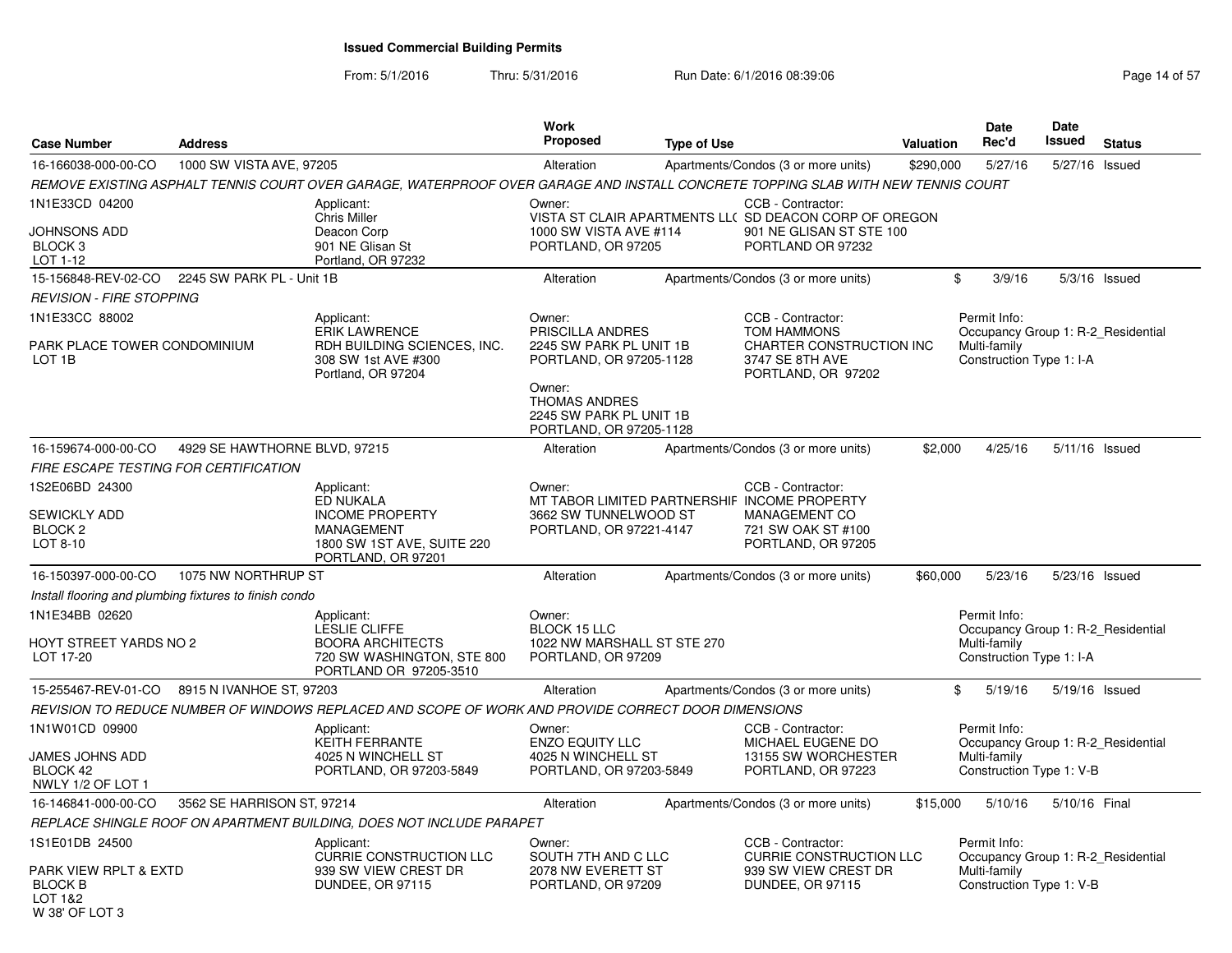| <b>Case Number</b>                                                                     | <b>Address</b>              |                                                                                                                                                                      | Work<br>Proposed                                                                   | <b>Type of Use</b> |                                                                                                                            | Valuation | Date<br>Rec'd                                                                   | <b>Date</b><br>Issued | <b>Status</b>   |
|----------------------------------------------------------------------------------------|-----------------------------|----------------------------------------------------------------------------------------------------------------------------------------------------------------------|------------------------------------------------------------------------------------|--------------------|----------------------------------------------------------------------------------------------------------------------------|-----------|---------------------------------------------------------------------------------|-----------------------|-----------------|
| 16-176841-000-00-CO                                                                    | 2775 NW UPSHUR ST - Unit E  |                                                                                                                                                                      | Alteration                                                                         |                    | Apartments/Condos (3 or more units)                                                                                        | \$1,000   | 5/23/16                                                                         | 5/23/16 Final         |                 |
|                                                                                        |                             | RESTORE ROOF TRUSSES TO ORIGINAL DESIGN. NO EXTERIOR WORK.                                                                                                           |                                                                                    |                    |                                                                                                                            |           |                                                                                 |                       |                 |
| 1N1E29DC 90005<br>OLD FORESTRY COMMONS CONDOMINIUM<br>LOT 5                            |                             | Applicant:<br>DAVID ROBERT MILLAR<br>PO BOX 3221<br>VANCOUVER, WA 98668                                                                                              | Owner:<br>MADELEINE VANSTORY<br>2775 NW UPSHUR ST APT E<br>PORTLAND, OR 97210-2284 |                    | CCB - Contractor:<br>DAVID ROBERT MILLAR<br>PO BOX 3221<br>VANCOUVER, WA 98668                                             |           | Permit Info:<br>Occupancy Group 1: R-2_Residential<br>Multi-family              |                       |                 |
| 16-115764-DFS-01-CO 923 SE 7TH AVE, 97214                                              |                             |                                                                                                                                                                      | Alteration                                                                         | Assembly           |                                                                                                                            | \$700     | 4/11/16                                                                         |                       | 5/26/16 Issued  |
|                                                                                        |                             | DFS TRUSS REINFORCEMENT/Bowstring truss evaluation and strengthening                                                                                                 |                                                                                    |                    |                                                                                                                            |           |                                                                                 |                       |                 |
| 1S1E02BB 07400                                                                         |                             | Applicant:                                                                                                                                                           | Owner:                                                                             |                    | CCB - Contractor:                                                                                                          |           | Permit Info:                                                                    |                       |                 |
| PARK ADD TO E P<br>BLOCK 137<br>LOT 5&6                                                |                             | ANNABELLE LEE<br><b>ORANGE</b><br>3530 N MISSISSIPPI AVE<br>PORTLAND, OR 97227                                                                                       | <b>MACGUFFIN LLC</b><br>657 SE YAMHILL ST<br>PORTLAND, OR 97214-2326               |                    | ORANGE DESIGN INDUSTRIES LL( Occupancy Group 1: A-2_Restaurant<br>3530 N MISSISSIPPI AVE<br>Portland OR 97227-1155         |           | Construction Type 1: III-B                                                      |                       |                 |
| 15-282025-000-00-CO                                                                    | 126 SW 2ND AVE, 97204       |                                                                                                                                                                      | Alteration                                                                         | Assembly           |                                                                                                                            | \$24,600  | 12/28/15                                                                        |                       | 5/11/16 Issued  |
|                                                                                        |                             | TI FOR FIRST TIME TENANT AT MIDDLE SPACE ON SOUTH SIDE OF 1ST FLOOR- KITCHEN AND EQUIPMENT AREA ONLY - SEATING IS PART OF 14-249596 CO NEW KITCHEN EQUIPMENT, COUNTE |                                                                                    |                    |                                                                                                                            |           |                                                                                 |                       |                 |
| 1N1E34CD 02100<br><b>PORTLAND</b>                                                      |                             | Applicant:<br>Nicholas Armour                                                                                                                                        | Owner:<br>PINE STREET MARKET LLC<br>126 SW 2ND AVE                                 |                    | CCB - Contractor:<br>JOSEPH FRANCIS FRUSCELLO<br>8026 SE TAYLOR CT                                                         |           | Permit Info:<br>Occupancy Group 1: A-2_Restaurant<br>Construction Type 1: III-B |                       |                 |
| BLOCK <sub>28</sub><br>LOT 5&6<br><b>HISTORIC PROPERTY</b><br>POTENTIAL ADDITIONAL TAX |                             |                                                                                                                                                                      | PORTLAND, OR 97204-3550                                                            |                    | PORTLAND, OR 97215                                                                                                         |           |                                                                                 |                       |                 |
| 15-282978-REV-01-CO 811 SW SALMON ST, 97205                                            |                             |                                                                                                                                                                      | Alteration                                                                         | Assembly           |                                                                                                                            | \$        | 5/3/16                                                                          |                       | $5/3/16$ Issued |
|                                                                                        |                             | REVISION TO DOCUMENT ADDITIONAL FRAMING DETAILS FOR PARTITION WALLS AND SUSPENDED CEILING                                                                            |                                                                                    |                    |                                                                                                                            |           |                                                                                 |                       |                 |
| 1S1E03BB 06000<br><b>PORTLAND</b><br>PORTLAND PARK BLOCKS<br>BLOCK 6<br>LOT 2&3        |                             | Applicant:<br>Mike Sullivan<br>Reimers & Jolivette<br>2344 NW 24th Ave<br>Portalnd, OR 97210                                                                         | Owner:<br>ARLINGTON CLUB<br>811 SW SALMON ST<br>PORTLAND, OR 97205-3013            |                    | CCB - Contractor:<br><b>SCOTT PATER</b><br><b>REIMERS &amp; JOLIVETTE INC</b><br>2344 NW 24TH AVE<br>Portland, OR 97210    |           | Permit Info:<br>Occupancy Group 1: A-2_Restaurant<br>Construction Type 1: III-B |                       |                 |
| 16-168540-000-00-CO                                                                    | 6635 N BALTIMORE AVE, 97203 |                                                                                                                                                                      | Alteration                                                                         | Assembly           |                                                                                                                            | \$3,000   | 5/11/16                                                                         |                       | 5/11/16 Issued  |
| ENLARGE OPENING IN CMU WALL AND REPLACE DOOR                                           |                             |                                                                                                                                                                      |                                                                                    |                    |                                                                                                                            |           |                                                                                 |                       |                 |
| 1N1W12BB 04500<br>PARTITION PLAT 1992-152<br>LOT 3                                     |                             | Applicant:<br>Peter Nylen<br>Rhiza A+D<br>2127 N. Albina, Ste. 203<br>Portland, OR 97227                                                                             | Owner:<br>CATHEDRAL PARK PLACE LLC<br>412 NW COUCH ST #220.<br>PORTLAND, OR 97209  |                    | CCB - Contractor:<br><b>JOHN RUST</b><br>JACK RUST CONSTRUCTION INC<br>4221 SW SUNSET DR<br>LAKE OSWEGO, OR 97035          |           | Permit Info:<br>Occupancy Group 1: A-2_Restaurant<br>Construction Type 1: V-B   |                       |                 |
| 16-128874-000-00-CO                                                                    | 6030 SE 52ND AVE, 97206     |                                                                                                                                                                      | Alteration                                                                         | Assembly           |                                                                                                                            | \$87,324  | 3/1/16                                                                          |                       | 5/19/16 Issued  |
|                                                                                        |                             | BUILD OUT SHELL SPACE FOR FIRST TIME RESTAURANT TENANT. INCLUDES DINING AREA. KITCHEN AND ALL EQUIPMENT. WALK IN COOLER. AND BAR: RESTROOMS ARE EXISTING UNDER SH    |                                                                                    |                    |                                                                                                                            |           |                                                                                 |                       |                 |
| 1S2E18DC 05600<br><b>HENRYS 4TH ADD</b><br>BLOCK 1<br>LOT 1-4&21-24                    |                             | Applicant:<br><b>BRIAN PETERS</b><br><b>FRAMEWORK ARCHITECTURE</b><br>107 SE WASHINGTON ST<br>PORTLAND, OR 97214                                                     | Owner:<br><b>MARION SKORO</b><br>19300 NW GILLIHAN RD<br>PORTLAND, OR 97231-1530   |                    | CCB - Contractor:<br><b>DELTA SERVICES INC</b><br>10117 SE SUNNYSIDE RD STE 702 Med.Off., Pub.Bldg.<br>CLACKAMAS, OR 97015 |           | Permit Info:<br>Occupancy Group 1: B_Bank, Off.,<br>Construction Type 1: V-B    |                       |                 |
|                                                                                        |                             |                                                                                                                                                                      | Owner:<br><b>MIRELA SKORO</b><br>19300 NW GILLIHAN RD<br>PORTLAND, OR 97231-1530   |                    |                                                                                                                            |           |                                                                                 |                       |                 |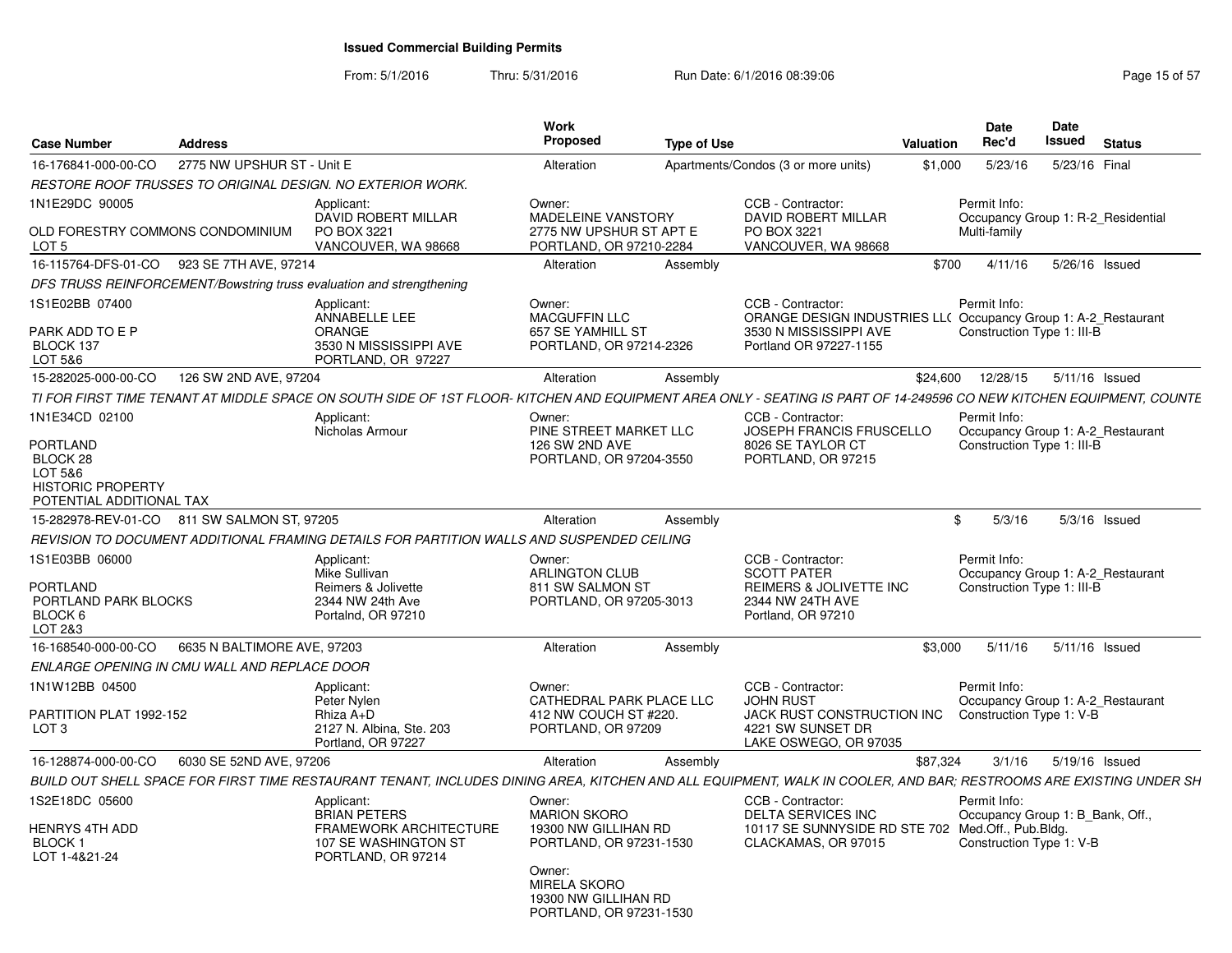| <b>Case Number</b>                                                                        | <b>Address</b>                |                                                                                                                                                                | Work<br>Proposed                                                                    | <b>Type of Use</b> | Valuation                                                                                                         |           | Date<br>Rec'd                                                   | Date<br>Issued | <b>Status</b>                      |
|-------------------------------------------------------------------------------------------|-------------------------------|----------------------------------------------------------------------------------------------------------------------------------------------------------------|-------------------------------------------------------------------------------------|--------------------|-------------------------------------------------------------------------------------------------------------------|-----------|-----------------------------------------------------------------|----------------|------------------------------------|
| 16-120097-REV-01-CO                                                                       | 3862 SE HAWTHORNE BLVD, 97214 |                                                                                                                                                                | Alteration                                                                          | Assembly           |                                                                                                                   | \$2,800   | 5/17/16                                                         | 5/17/16 Issued |                                    |
|                                                                                           |                               | REPAIR BRICK VENEER AT CMU WALL. SE EXTERIOR CORNER OF BUILDING AS REQUIRED PER DB CASE - NO LIFE SAFETY REVIEW - STRUCTURAL ONLY                              |                                                                                     |                    |                                                                                                                   |           |                                                                 |                |                                    |
| 1S1E01DA 08600<br><b>OBERST</b><br><b>BLOCK 2</b><br>LOT 3&4<br>LOT 5 EXC PT IN STS       |                               | Applicant:<br><b>NATHAN ARNOLD</b><br><b>FASTER PERMITS</b><br>14334 NW EAGLERIDGE LANE<br>PORTLAND, OR 97229                                                  | Owner:<br>PANDION INVESTMENTS LLC<br>333 GRANT AVE #709<br>SAN FRANCISCO, CA 94108  |                    | CCB - Contractor:<br>COR CONSTRUCTION INC<br>1058 SW Arnold St.<br>Portland, OR 97219                             |           |                                                                 |                |                                    |
| 15-280614-REV-01-CO                                                                       | 4040 SE 82ND AVE, 97266       |                                                                                                                                                                | Alteration                                                                          | Assembly           |                                                                                                                   | . ድ       | 5/5/16                                                          |                | $5/5/16$ Issued                    |
|                                                                                           |                               | REVISION TO REMOVE STAIRS FROM DEFERRED SUBMITTAL REQUIREMENT                                                                                                  |                                                                                     |                    |                                                                                                                   |           |                                                                 |                |                                    |
| 1S2E09CC 00102<br><b>EASTPORT PLAZA</b><br>LOT 2 TL 102<br>SPLIT MAP R153334 (R232700150) |                               | Applicant:<br><b>SYLVIA LAULOM</b><br><b>CENTURY THEATERS INC</b><br>3900 DALLAS PARKWAY SUITE 50( PASADENA, CA 91101-5819<br><b>PLANO TX 75093</b>            | Owner:<br><b>EASTPORT PLAZA SHOPPING</b><br>200 S LOS ROBLES AVE #510               |                    | CCB - Contractor:<br>TMS CONSTRUCTION INC A<br>COLORADO CORPORATION<br>PO BOX 76197<br>COLORADO SPRINGS, CO 80970 |           | Permit Info:<br>theater w/o stage<br>Construction Type 1: III-A |                | Occupancy Group 1: A-1 Auditorium, |
|                                                                                           |                               |                                                                                                                                                                | Owner:<br><b>CENTER L P</b><br>200 S LOS ROBLES AVE #510<br>PASADENA, CA 91101-5819 |                    |                                                                                                                   |           |                                                                 |                |                                    |
| 16-119471-000-00-CO                                                                       | 1933 W BURNSIDE ST, 97209     |                                                                                                                                                                | Alteration                                                                          | Assembly           |                                                                                                                   | \$325.883 | 2/10/16                                                         |                | $5/4/16$ Issued                    |
|                                                                                           |                               | ALTERATION FOR TI FOR NEW TENANT-TYPICAL RESTAURANT TENANT FINISH SCOPE WITH MINOR EXTERIOR RENOVATIONS. AND INTERIOR RENOVATIONS INCLUDING MINOR STRUCTURAL F |                                                                                     |                    |                                                                                                                   |           |                                                                 |                |                                    |
| 1N1E33DB 08000<br><b>COUCHS ADD</b><br>BLOCK 277&278 TL 8000                              |                               | Applicant:<br>MIKE COYLE<br><b>FASTER PERMITS</b><br>14334 NW EAGLERIDGE LANE<br>PORTLAND, OR 97229                                                            | Owner:<br><b>DENNIS C THOMPSON</b><br>9295 SW ELECTRIC ST<br>TIGARD, OR 97223-6108  |                    | CCB - Contractor:<br><b>MACKENZIE THAMES</b><br>TEAM CONSTRUCTION LLC<br>4201 NE 66TH AVE<br>VANCOUVER, WA 98661  |           | Permit Info:<br>Construction Type 1: V-B                        |                | Occupancy Group 1: A-2 Restaurant  |
| 16-179766-000-00-CO                                                                       | 7901 SE POWELL BLVD, 97266    |                                                                                                                                                                | Alteration                                                                          | Assembly           |                                                                                                                   | \$75,000  | 5/27/16                                                         | 5/27/16 Issued |                                    |
|                                                                                           |                               | TI FOR NEW TENANT - NO CHANGE OF OCCUPANCY - RELOCATED NONBEARING WALL AT KITCHEN                                                                              |                                                                                     |                    |                                                                                                                   |           |                                                                 |                |                                    |
| 1S2E08AD 12900<br>SECTION 08 1S 2E<br><b>TRACT TL 12900</b><br><b>ACRES 9.04</b>          |                               | Applicant:<br><b>WILLIAM MILLER</b><br>2728 N. JESSUP ST<br>PORTLAND OR 97217                                                                                  | Owner:<br>POWELL STREET I LLC<br>901 NE GLISAN ST<br>PORTLAND, OR 97232-2730        |                    | CCB - Contractor:<br>THOMAS YUN HONG LEE<br>8675 SW 155TH<br>BEAVERTON, OR 97007                                  |           | Permit Info:<br>Construction Type 1: V-B                        |                | Occupancy Group 1: A-2_Restaurant  |
| 16-166640-000-00-CO                                                                       | 4336 SE WOODSTOCK BLVD, 97206 |                                                                                                                                                                | Alteration                                                                          | Assembly           |                                                                                                                   | \$25,000  | 5/12/16                                                         |                | 5/12/16 Under Inspection           |
|                                                                                           |                               | (2) NEW WALK-IN COOLERS FOR TENANT IMPROVEMENT, SEE 15-280912 CO                                                                                               |                                                                                     |                    |                                                                                                                   |           |                                                                 |                |                                    |
| 1S2E18CC 15000                                                                            |                               | Applicant:<br><b>JERRY MCCORMICK</b>                                                                                                                           | Owner:<br><b>TKMR LIM LLC</b>                                                       |                    | CCB - Contractor:<br><b>JERRY MCCORMICK</b>                                                                       |           | Permit Info:                                                    |                | Occupancy Group 1: A-2_Restaurant  |
| <b>WOODSTOCK</b><br>BLOCK <sub>28</sub><br>LOT 1&2                                        |                               | COMMERCIAL REFRIGERATION<br><b>INC</b><br>5920 NE GLISAN ST<br>PORTLAND, OR 97213-3790                                                                         | 12350 SW WINTERVIEW DR<br>TIGARD, OR 97224-0710                                     |                    | COMMERCIAL REFRIGERATION<br><b>INC</b><br>5920 NE GLISAN ST<br>PORTLAND, OR 97213-3790                            |           | Construction Type 1: V-B                                        |                |                                    |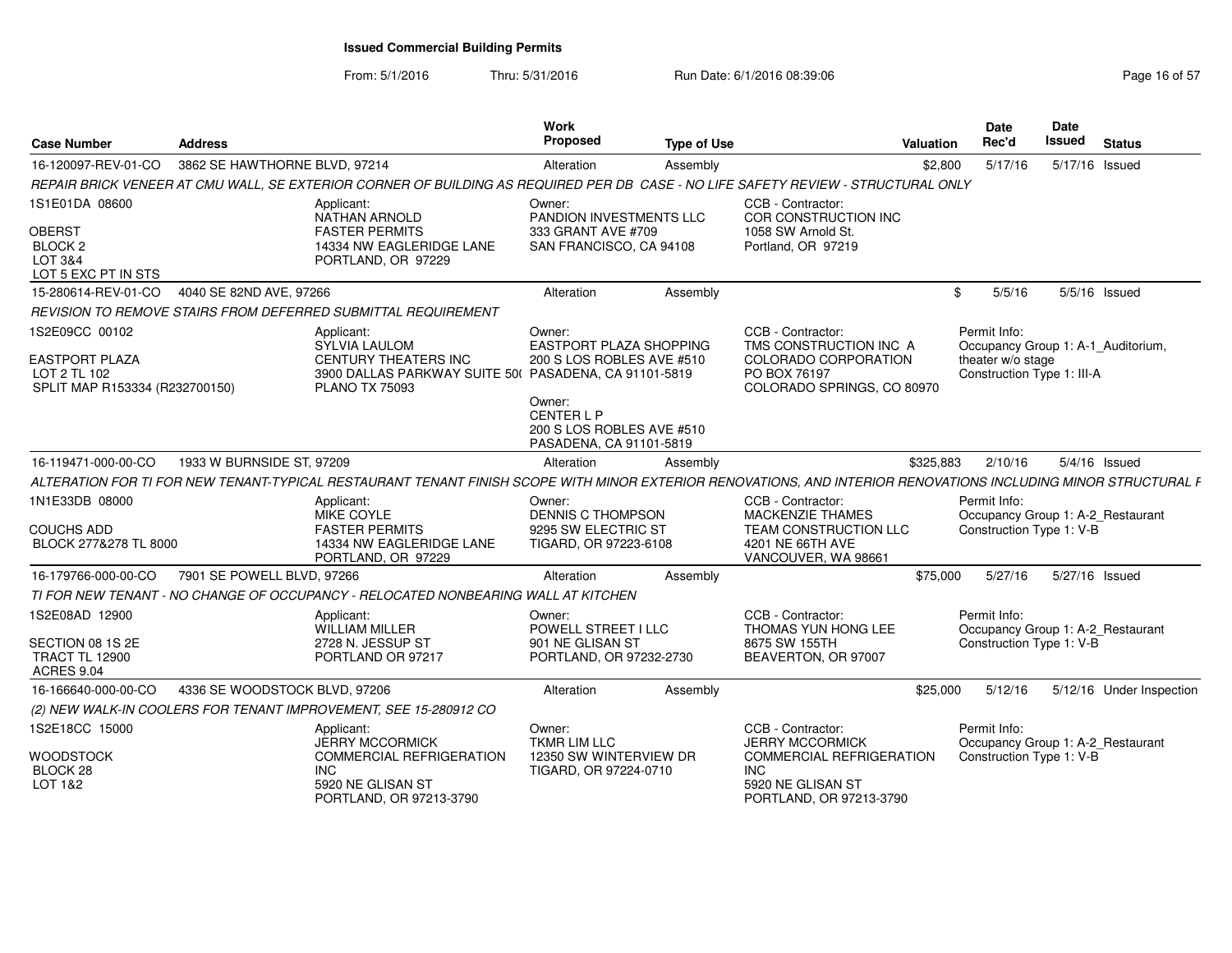| <b>Case Number</b>                                                                                             | <b>Address</b>                |                                                                                                                                                                                                                                                                          | <b>Work</b><br>Proposed                                                                                                                                        | <b>Type of Use</b> |                                                                                                                           | <b>Valuation</b> | <b>Date</b><br>Rec'd                                                                                | Date<br>Issued | <b>Status</b>                           |
|----------------------------------------------------------------------------------------------------------------|-------------------------------|--------------------------------------------------------------------------------------------------------------------------------------------------------------------------------------------------------------------------------------------------------------------------|----------------------------------------------------------------------------------------------------------------------------------------------------------------|--------------------|---------------------------------------------------------------------------------------------------------------------------|------------------|-----------------------------------------------------------------------------------------------------|----------------|-----------------------------------------|
| 16-128461-STR-01-CO                                                                                            | 1875 SW PARK AVE, 97201       |                                                                                                                                                                                                                                                                          | Alteration                                                                                                                                                     | Assembly           |                                                                                                                           | \$1,200,000      | 3/24/16                                                                                             | 5/27/16 Issued |                                         |
|                                                                                                                |                               | partial - demolition of eastern half and selective demolition on western half of the existing building, relocation of existing gas meters, sewer line and hydrants, interior improvements including finishes, plumbing, ele                                              |                                                                                                                                                                |                    |                                                                                                                           |                  |                                                                                                     |                |                                         |
| 1S1E04 00300<br><b>PORTLAND</b><br><b>BLOCK 229-231</b><br>237-240<br>268-270 TL 300                           |                               | Applicant:<br><b>WILLIS DEWITT</b><br>WOOFTER ARCHITECTURE<br>107 SE WASHINGTON ST<br>PORTLAND, OR 97214                                                                                                                                                                 | Owner:<br>OREGON STATE OF (BOARD OF<br><b>PO BOX 751</b><br>PORTLAND, OR 97207<br>Owner:<br><b>HIGHER EDUCATION</b><br><b>PO BOX 751</b><br>PORTLAND, OR 97207 |                    |                                                                                                                           |                  | Permit Info:<br>Construction Type 1: I-B                                                            |                | Occupancy Group 1: A-4_Assembly - arena |
| 16-165243-000-00-CO                                                                                            | 5000 N WILLAMETTE BLVD, 97203 |                                                                                                                                                                                                                                                                          | Alteration                                                                                                                                                     | Assembly           |                                                                                                                           | \$180,000        | 5/2/16                                                                                              | 5/20/16 Issued |                                         |
|                                                                                                                |                               | VOLUNTARY SEISMIC UPGRADE TO AN EXISTING 8-STORY DORMITORY TO INCLUDE MASONRY VENEER ANCHORAGE AND REPAIR, AND INFILL OF ONE WINDOW ON THE FIRST NORTHEAST EL<br>Applicant:<br>lan Mickelson<br>SODERSTROM ARCHITECTS<br>1200 NW NAITO PARKWAY #410<br>PORTLAND OR 97209 | Owner:<br>UNIVERSITY OF PORTLAND<br>5000 N WILLAMETTE BLVD<br>PORTLAND, OR 97203-5798                                                                          |                    | CCB - Contractor:<br>PIONEER WATERPROOFING CO<br><b>INC</b><br>1800 SE WATER AVE.<br>PORTLAND, OR 97214                   |                  | Permit Info:<br>Occupancy Group 1: R-2 Residential<br>Multi-family<br>Construction Type 1: II-A     |                |                                         |
| 16-172850-000-00-CO                                                                                            | 5314 N LOMBARD ST, 97203      |                                                                                                                                                                                                                                                                          | Alteration                                                                                                                                                     | Assembly           |                                                                                                                           | \$3,267          | 5/13/16                                                                                             | 5/13/16 Issued |                                         |
| <b>NEW WALK-IN COOLER</b>                                                                                      |                               |                                                                                                                                                                                                                                                                          |                                                                                                                                                                |                    |                                                                                                                           |                  |                                                                                                     |                |                                         |
| 1N1E07DA 06100                                                                                                 |                               | Applicant:<br>DONOVAN DALE<br>D & D MECHANICAL INC<br>3834 N MICHIGAN AVE<br>PORTLAND OR 97227                                                                                                                                                                           | Owner:<br>5300 NORTH LOMBARD LLC<br>8129 LAKE BALLINGER WAY #104<br>EDMONDS, WA 98026                                                                          |                    | CCB - Contractor:<br>DONOVAN DALE<br>D & D MECHANICAL INC<br>3834 N MICHIGAN AVE<br>PORTLAND OR 97227                     |                  | Permit Info:<br>Occupancy Group 1: A-2_Restaurant<br>Construction Type 1: V-B                       |                |                                         |
| 15-124695-REV-01-CO                                                                                            | 930 SE SANDY BLVD, 97214      |                                                                                                                                                                                                                                                                          | Alteration                                                                                                                                                     | Assembly           |                                                                                                                           | \$89,726         | 1/11/16                                                                                             |                | $5/4/16$ Issued                         |
|                                                                                                                |                               | ADDED VALUE REVISION - BUILD OUTDOOR DINING PATIO, ADD 3 GARAGE DOORS AND STRUCTURAL SUPPORTS FOR NEW ROOF TOP DECK(max 28 patrons), NEW STORMWATER FACILITY                                                                                                             |                                                                                                                                                                |                    |                                                                                                                           |                  |                                                                                                     |                |                                         |
| 1N1E35CD 08700<br><b>EAST PORTLAND</b><br>BLOCK 199<br>E 1/2 OF LOT 5<br>E 1/2 OF LOT 6&7 EXC PT IN SANDY BLVD |                               | Applicant:<br><b>BEN HUFFORD</b><br><b>DESIGN DEPARTMENT</b><br><b>ARCHITECTURE</b><br>208 SW STARK ST #200<br>PORTLAND, OR 97204                                                                                                                                        | Owner:<br>930 SANDY INVESTORS LLC<br>111 SW 5TH AVE #1001<br>PORTLAND, OR 97204-3634                                                                           |                    | CCB - Contractor:<br>NW CUSTOM CONTRACTORS INC Occupancy Group 1: B_Bank, Off.,<br>2914 NE 66TH AVE<br>PORTLAND, OR 97213 |                  | Permit Info:<br>Med.Off., Pub.Bldg.<br>Construction Type 1: V-B                                     |                |                                         |
| 15-281080-DFS-01-CO                                                                                            | 8111 SE FOSTER RD, 97206      |                                                                                                                                                                                                                                                                          | Alteration                                                                                                                                                     | Assembly           |                                                                                                                           | \$8,000          | 4/18/16                                                                                             | 5/18/16 Issued |                                         |
| <b>DFS FOR AWNINGS</b>                                                                                         |                               |                                                                                                                                                                                                                                                                          |                                                                                                                                                                |                    |                                                                                                                           |                  |                                                                                                     |                |                                         |
| 1S2E17AD 00700<br>AVONDALE<br><b>BLOCK 2 TL 700</b>                                                            |                               | Applicant:<br>TIMELESS FOODS INC<br>1600 NW 167TH PLACE SUITE 310 27195 SE KELSO RD<br>BEAVERTON OR 97006                                                                                                                                                                | Owner:<br><b>COLUMBIA BRICK WORKS INC</b><br><b>BORING, OR 97009</b>                                                                                           |                    | CCB - Contractor:<br>AKL CONSTRUCTION LLC<br>11975 SW BEAVERWOOD CT<br>BEAVERTON, OR 97008                                |                  | Permit Info:<br>Occupancy Group 1: B_Bank, Off.,<br>Med.Off., Pub.Bldg.<br>Construction Type 1: V-B |                |                                         |
|                                                                                                                |                               | Applicant:<br>JEFF HENKELMAN<br>NORTHWEST AWNINGS<br>4934 N INTERSTATE AVE<br>PORTLAND, OR 97217                                                                                                                                                                         |                                                                                                                                                                |                    |                                                                                                                           |                  |                                                                                                     |                |                                         |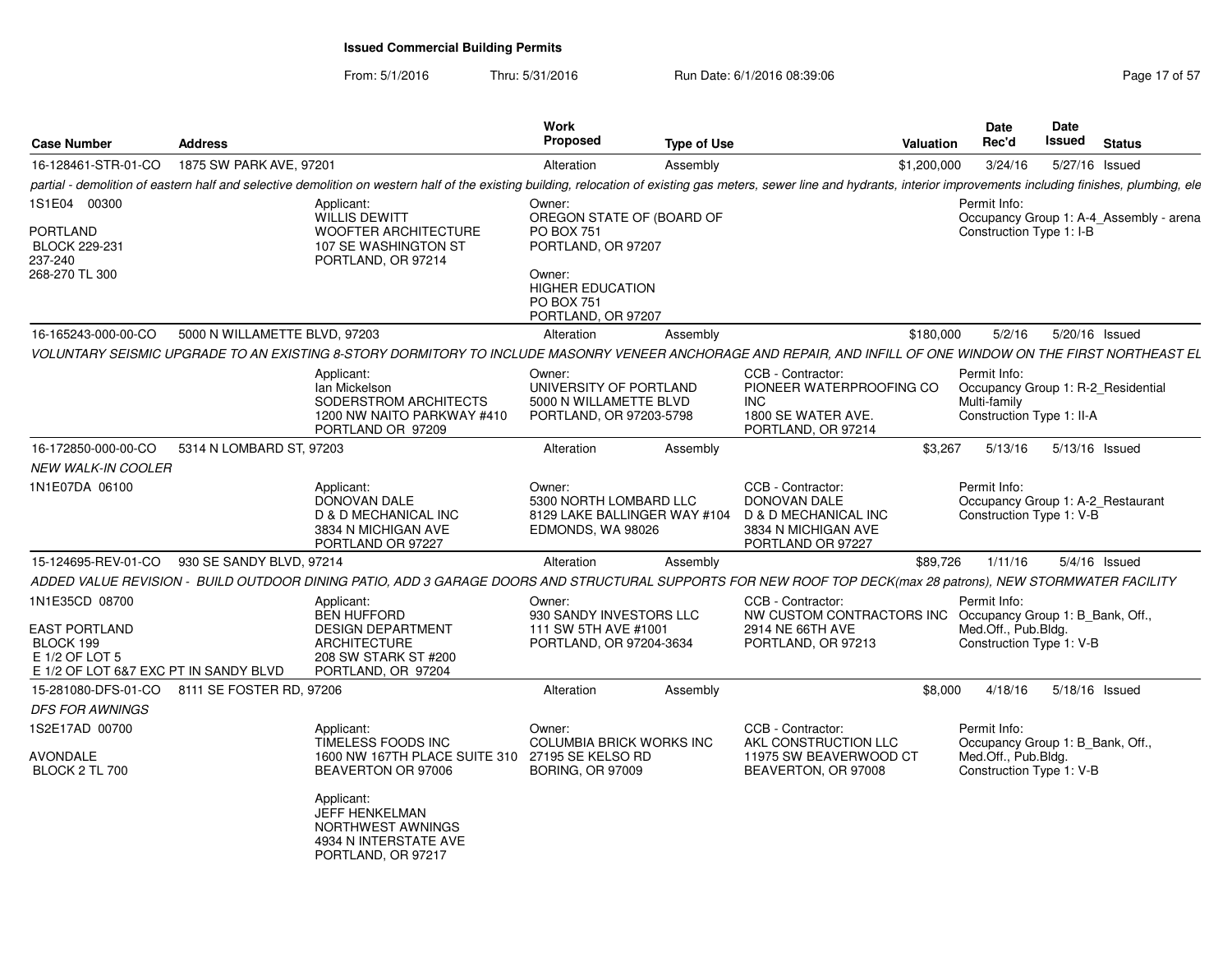From: 5/1/2016

Thru: 5/31/2016 **Run Date: 6/1/2016 08:39:06** Page 18 of 57

| <b>Case Number</b>                                                                                                                                                 | <b>Address</b>           |                                                                                                                                                                 | Work<br>Proposed                                                                                                           | <b>Type of Use</b> |                                                                                                                                 | Valuation   | <b>Date</b><br>Rec'd                                                                                  | Date<br><b>Issued</b> | <b>Status</b>                                                                     |
|--------------------------------------------------------------------------------------------------------------------------------------------------------------------|--------------------------|-----------------------------------------------------------------------------------------------------------------------------------------------------------------|----------------------------------------------------------------------------------------------------------------------------|--------------------|---------------------------------------------------------------------------------------------------------------------------------|-------------|-------------------------------------------------------------------------------------------------------|-----------------------|-----------------------------------------------------------------------------------|
| 15-242953-000-00-CO                                                                                                                                                | 109 NW NAITO PKY, 97209  |                                                                                                                                                                 | Alteration                                                                                                                 | <b>Business</b>    |                                                                                                                                 | \$2,000,000 | 9/29/15                                                                                               |                       | 5/4/16 Under Inspection                                                           |
|                                                                                                                                                                    |                          | TI FOR FIRST TIME TENANT; NEW PARTITION WALLS TO CREATE NEW RESTROOMS, 8 BREAKOUT ROOMS, INTERACTION WORK AREA, PRODUCTE VIEW CONFERENCE ROOM, STUDENT CHEC     |                                                                                                                            |                    |                                                                                                                                 |             |                                                                                                       |                       |                                                                                   |
| 1N1E34DB 00200                                                                                                                                                     |                          | Applicant:<br><b>JANEL FAUSTI</b><br><b>ZIMMER GUNSEL FRASCA</b><br>PARTNERSHIP<br>1223 SW WASHINGTON ST SUITE<br>200<br>PORTLAND OR 97205                      | Owner:<br>8L LLC<br>1477 NW EVERETT ST<br>PORTLAND, OR 97209-2617                                                          |                    | CCB - Contractor:<br><b>SWINERTON BUILDERS INC</b><br>260 TOWNSEND ST<br>SAN FRANCISCO, CA 94107                                |             | Permit Info:<br>Occupancy Group 1: B_Bank, Off.,<br>Med.Off., Pub.Bldg.<br>Construction Type 1: I-A   |                       |                                                                                   |
| 15-272523-000-00-CO                                                                                                                                                | 422 NE ALBERTA ST, 97211 |                                                                                                                                                                 | Alteration                                                                                                                 | <b>Business</b>    |                                                                                                                                 | \$284,000   | 12/4/15                                                                                               |                       | 5/3/16 Under Inspection                                                           |
|                                                                                                                                                                    |                          | REMODEL AND SEISMIC UPGRADE OF EXISTING ONE STORY COMMERCIAL BUILDING FOR NEW TENANT. CHANGE OF OCCUPANCY. ADD A 103SF MEZZANINE FOR STORAGE. MOVE ENTRY DO(    |                                                                                                                            |                    |                                                                                                                                 |             |                                                                                                       |                       |                                                                                   |
| 1N1E23BC 05701<br><b>LESHS ADD</b><br><b>BLOCK1</b><br>LOT 12 EXC PT IN ST                                                                                         |                          | Applicant:<br><b>MELISSA EHN</b><br><b>WRIGHT ARCHITECTURE</b><br>2222 NE OREGON ST SUITE 213<br>PORTLAND, OR 97232                                             | Owner:<br>COMMUNITY ENERGY PROJ INC<br>422 NE ALBERTA ST<br>PORTLAND, OR 97211-3306                                        |                    | CCB - Contractor:<br><b>MODERN ORGANIC</b><br><b>CONSTRUCTION</b><br>4212 NE SUMNER ST<br>PORTLAND, OR 97218-1542               |             | Permit Info:<br>Station<br>Construction Type 1: V-B                                                   |                       | Occupancy Group 1: M_Store, Service<br>Construction Type 2 (formerly Type 1): V-B |
| 16-102675-000-00-CO                                                                                                                                                | 811 SE STARK ST, 97214   |                                                                                                                                                                 | Alteration                                                                                                                 | <b>Business</b>    |                                                                                                                                 | \$215,257   | 1/11/16                                                                                               |                       | 5/17/16 Issued                                                                    |
|                                                                                                                                                                    |                          | TI FOR FIRST TIME TENANT ON 2ND FLOOR - ADD INTERIOR WALLS FOR BUILD OUT OF NEW OFFICE                                                                          |                                                                                                                            |                    |                                                                                                                                 |             |                                                                                                       |                       |                                                                                   |
| 1N1E35CC 10800<br><b>EAST PORTLAND</b><br>BLOCK 182<br>ELY OF SANDY BLVD-S 5' OF LOT 3 EXC PT<br>IN ST<br>ELY OF SANDY BLVD LOT 4 EXC PT IN ST<br>LOT <sub>5</sub> |                          | Applicant:<br><b>ALEX PORTER</b><br><b>WORKS PARTNERSHIP</b><br><b>ARCHITECTURE</b><br>524 E BURNSIDE ST SUITE 320<br>PORTLAND OR 97214                         | Owner:<br>811 STARK LLC<br>75 SE YAMHILL ST #201<br>PORTLAND, OR 97214                                                     |                    | CCB - Contractor:<br><b>ROB YORKE</b><br>YORKE & CURTIS INC<br>4480 SW 101 ST AVE<br>BEAVERTON, OR 970053427                    |             | Permit Info:<br>Occupancy Group 1: B_Bank, Off.,<br>Med.Off., Pub.Bldg.<br>Construction Type 1: III-B |                       |                                                                                   |
| 15-280727-000-00-CO                                                                                                                                                | 22 NE 2ND AVE            |                                                                                                                                                                 | Alteration                                                                                                                 | <b>Business</b>    |                                                                                                                                 | \$275,000   | 12/22/15                                                                                              |                       | $5/4/16$ Issued                                                                   |
|                                                                                                                                                                    |                          | TI FOR FIRST TIME TENANT ON 4TH AND 5TH FLOORS - BUILD OUT FOR SPA, THREE SMALL PREFAB POOLS, POOL EQUIPMENT ROOM, SAUNA, STEAM ROOM, TREATMENT ROOMS, GYM, ANL |                                                                                                                            |                    |                                                                                                                                 |             |                                                                                                       |                       |                                                                                   |
| 1N1E34DA 02001                                                                                                                                                     |                          | Applicant:<br><b>DONNIE SCHMIDT</b><br>SKYLAB ARCHITECTURE<br>413 SW 13 AVE SUITE 200<br>PORTLAND, OR 97205                                                     | Owner:<br>BLOCK 67 DEVELOPMENT LLC<br>710 NW 14TH AVE 2ND FLR<br>PORTLAND, OR 97209-2789                                   |                    | CCB - Contractor:<br><b>Chris Copeland</b><br>ANDERSEN CONSTRUCTION<br><b>COMPANY</b><br>PO BOX 6712<br>PORTLAND, OR 97228-6712 |             | Permit Info:<br>Occupancy Group 1: A-3_Assembly -<br>General<br>Construction Type 1: I-A              |                       | Construction Type 2 (formerly Type 1): I-A                                        |
| 15-103929-REV-01-CO                                                                                                                                                | 3700 SE 17TH AVE, 97202  |                                                                                                                                                                 | Alteration                                                                                                                 | <b>Business</b>    |                                                                                                                                 | \$32,000    | 5/20/16                                                                                               |                       | 5/20/16 Issued                                                                    |
| VALUE-ADDED REVISION TO INCLUDE FIRE LINE REPLACEMENT                                                                                                              |                          |                                                                                                                                                                 |                                                                                                                            |                    |                                                                                                                                 |             |                                                                                                       |                       |                                                                                   |
| 1S1E11DB 06300<br>RIVERSIDE HMSTD<br><b>BLOCK 18 TL 6300</b><br><b>DEPT OF REVENUE</b>                                                                             |                          | Applicant:<br><b>LUKE STILLAR</b><br>FORTIS CONSTRUCTION<br>1705 SW TAYLOR ST #200<br>PORTLAND OR 97205                                                         | Owner:<br>PORTLAND GENERAL ELECTRIC<br>& COMPANY<br>1WTCO501-CORPORATE TAX<br>DEPT 121 SW SALMO<br>PORTLAND, OR 97204-2901 |                    | CCB - Contractor:<br>FORTIS CONSTRUCTION<br>1705 SW TAYLOR ST SUITE 200<br>PORTLAND, OR 97205                                   |             | Permit Info:<br>Occupancy Group 1: B_Bank, Off.,<br>Med.Off., Pub.Bldg.<br>Construction Type 1: II-B  |                       | Construction Type 2 (formerly Type 1): II-B                                       |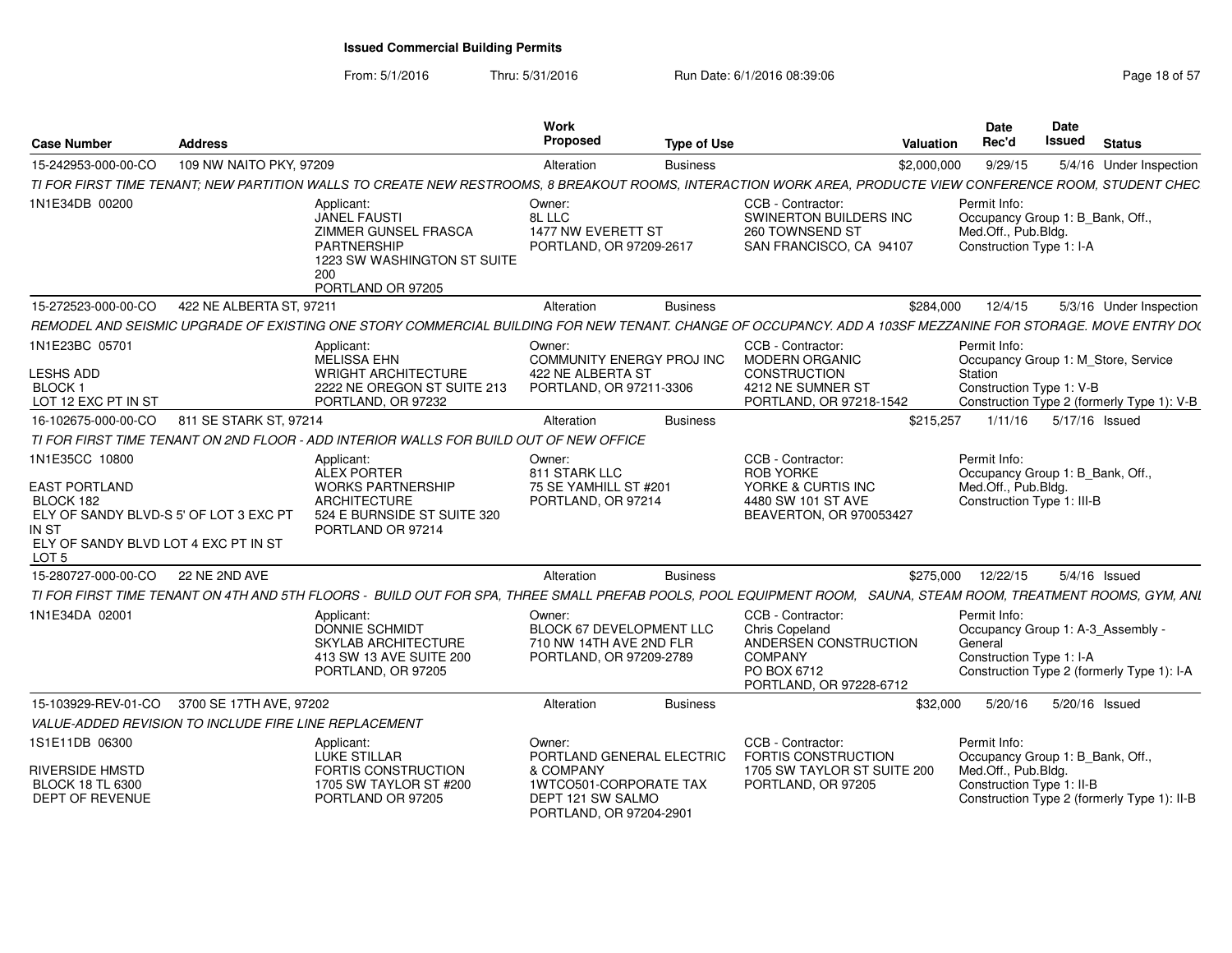| Case Number                                                                                      | <b>Address</b>                               |                                                                                                                               | Work<br>Proposed                                                                                                                                    | <b>Type of Use</b> |                                                                                                                    | Date<br>Date<br>Rec'd<br>Issued<br>Status<br>Valuation                                                                                                           |
|--------------------------------------------------------------------------------------------------|----------------------------------------------|-------------------------------------------------------------------------------------------------------------------------------|-----------------------------------------------------------------------------------------------------------------------------------------------------|--------------------|--------------------------------------------------------------------------------------------------------------------|------------------------------------------------------------------------------------------------------------------------------------------------------------------|
| 16-167779-000-00-CO                                                                              | 4500 SE STARK ST, 97215                      |                                                                                                                               | Alteration                                                                                                                                          | <b>Business</b>    |                                                                                                                    | 5/6/16<br>\$9,000<br>5/6/16 Under Inspection                                                                                                                     |
| CONSTRUCTION OF NEW WALK IN COOLER                                                               |                                              |                                                                                                                               |                                                                                                                                                     |                    |                                                                                                                    |                                                                                                                                                                  |
| IS2E06BB 02000<br>PARADISE SPR TR<br>BLOCK 6<br>LOT 4                                            |                                              | Applicant:<br><b>RICHARD MCDONALD</b><br>4768 N PRINCETON<br>PORTLAND OR 97203                                                | Owner:<br><b>OVERKILL LLC</b><br>6142 NE SACRAMENTO ST<br>PORTLAND, OR 97213                                                                        |                    | CCB - Contractor:<br><b>ARCTIC COMMERCIAL</b><br><b>REFRIGERATION</b><br>4768 N PRINCETON ST<br>PORTLAND. OR 97203 | Permit Info:<br>Occupancy Group 1: S-1_Storage -<br>Moderate Hazard, Warehouse<br>Construction Type 1: V-B                                                       |
| 16-169806-000-00-CO                                                                              | 13639 SE POWELL BLVD. 97236                  |                                                                                                                               | Alteration                                                                                                                                          | <b>Business</b>    |                                                                                                                    | \$5,000 5/10/16 5/10/16 Issued                                                                                                                                   |
|                                                                                                  |                                              | ADD NEW PATIO AT THE FRONT OF THE RESTAURANT FOR EXTERIOR SEATING: ***SEE 15-210003-VI AND 15-232508-AL***                    |                                                                                                                                                     |                    |                                                                                                                    |                                                                                                                                                                  |
| 1S2E11AC 00800                                                                                   |                                              | Applicant:                                                                                                                    | Owner:                                                                                                                                              |                    | <b>Primary Contractor:</b>                                                                                         | Permit Info:                                                                                                                                                     |
| SECTION 11 1S 2E<br>TL 800 0.61 ACRES<br>LAND & IMPS SEE R334333 (R992114761)<br>FOR BILLBOARD   |                                              | EAST SIDE SOLUTIONS LLC<br>1712 NE FAIRVIEW AVE<br>FAIRVIEW, OR 97024                                                         | ALEXANDROS A POLIZOS<br>2706 SE 133RD AVE<br>PORTLAND, OR 97236-3025<br>Owner:<br>OLIMPIA A POLIZOS<br>2706 SE 133RD AVE<br>PORTLAND, OR 97236-3025 |                    | TO BID                                                                                                             | Occupancy Group 1: A-2 Restaurant<br>Construction Type 1: V-B                                                                                                    |
|                                                                                                  | 16-122857-000-00-CO 3645 NW FRONT AVE, 97210 |                                                                                                                               | Alteration                                                                                                                                          | Business           |                                                                                                                    | \$150.000<br>2/22/16<br>5/6/16 Under Inspection                                                                                                                  |
|                                                                                                  |                                              |                                                                                                                               |                                                                                                                                                     |                    |                                                                                                                    | TI FOR EXISTING TENANT - WORK AT NE CORNER OF SUITE TO INCLUDE NEW WALLS TO CREATE OFFICE SPACE. MEETING ROOM. RECEPTION AREA AND BATHROOM. NEW RAMP, RAILING AN |
| 1N1E20DD 00400                                                                                   |                                              | Applicant:<br><b>AMY TALLENT</b><br><b>VLMK ENGINEERS</b><br>3933 SW KELLY AVE<br>PORTLAND, OR 97239                          | Owner:<br>LLC.<br>2051 BAY MEADOWS DR<br>WEST LINN, OR 97068-2288                                                                                   |                    | CCB - Contractor<br>VAN DOMELEN FAMILY COMPANY GUILD CONSTRUCTION INC<br>PO BOX 674<br>BEAVERTON, OR 97075-0674    | Permit Info:<br>Occupancy Group 1: B Bank, Off.,<br>Med.Off., Pub.Bldg.<br>Construction Type 1: V-B                                                              |
|                                                                                                  | 16-174126-000-00-CO 3621 NW YEON AVE, 97210  |                                                                                                                               | Alteration                                                                                                                                          | <b>Business</b>    |                                                                                                                    | \$3,000 5/18/16 5/18/16 Issued                                                                                                                                   |
|                                                                                                  |                                              | BUILD INTERIOR WALL TO DIVIDE EXISTING OFFICE INTO TWO OFFICES. CEILING GRID REPAIR AND ADD ELECTRICAL OUTLETS AND SPRINKLERS |                                                                                                                                                     |                    |                                                                                                                    |                                                                                                                                                                  |
| 1N1E29BA 00200<br>SECTION 29 1N 1E<br>TL 200 9.09 ACRES                                          |                                              | Applicant:<br><b>EMILY MITCHELL</b><br>D AND B GROUP<br>5100 SE HARNEY DR #13<br>PORTLAND OREGON 97206                        | Owner:<br>ALCO HOLDINGS LLC<br>PO BOX 820508<br>VANCOUVER, WA 98682                                                                                 |                    | CCB - Contractor:<br><b>DON SNAIR</b><br>D & B COMPANY<br>2037 SE OCHOCO<br>PORTLAND, OR 97222                     | Permit Info:<br>Occupancy Group 1: B Bank, Off.<br>Med.Off., Pub.Bldg.<br>Construction Type 1: III-B                                                             |
|                                                                                                  | 16-168395-000-00-CO 506 SW 6TH AVE, 97204    |                                                                                                                               | Alteration                                                                                                                                          | <b>Business</b>    |                                                                                                                    | \$144,300<br>5/6/16<br>5/6/16 Issued                                                                                                                             |
|                                                                                                  |                                              |                                                                                                                               |                                                                                                                                                     |                    |                                                                                                                    | TENANT IMPROVEMENT FOR NEW TENANT ON 5TH FLOOR, DEMOLISH INTERIOR WALLS, NEW BUILD OUT FOR (2) RESTROOMS, OFFICES, CONFERENCE ROOMS, RECEPTION AREA.             |
| 1N1E34CC 07600<br>PORTLAND<br>BLOCK 174<br>LOT <sub>8</sub><br>DEFERRED ADDITIONAL TAX LIABILITY |                                              | Applicant:<br>PETER KIM<br>TONI KING AND ASSOCIATES<br>330 SE MLK BLVD, SUITE 350<br>PORTLAND, OR 97214                       | Owner:<br>506 WILCOX BUILDING LLC<br>621 SW ALDER ST #800<br>PORTLAND, OR 97205                                                                     |                    | CCB - Contractor:<br>SKYLINE INTERIORS INC<br>909 SW WASHINGTON<br>PORTLAND OR 972052821                           | Permit Info:<br>Occupancy Group 1: B_Bank, Off.<br>Med.Off., Pub.Bldg.<br>Construction Type 1: V-B                                                               |
|                                                                                                  |                                              |                                                                                                                               | Alteration                                                                                                                                          | <b>Business</b>    |                                                                                                                    | \$2,000  4/29/16  5/27/16  Issued                                                                                                                                |
|                                                                                                  | FIRE ESCAPE TESTING FOR CERTIFICATION        |                                                                                                                               |                                                                                                                                                     |                    |                                                                                                                    |                                                                                                                                                                  |
| 1N1E34CD 02200                                                                                   |                                              | Applicant:<br><b>DONIA BRADEN</b>                                                                                             | Owner:<br>PT POPE PROPERTIES LLC                                                                                                                    |                    | CCB - Contractor:<br>NJP CONSTRUCTION, LLC                                                                         |                                                                                                                                                                  |
| <b>PORTLAND</b><br>BLOCK 31<br>LOT 3&4                                                           |                                              | NJP CONSTRUCTION, LLC<br>PO BOX 3804<br>TUALATIN, OR 97062                                                                    | 133 SW 2ND AVE #301<br>PORTLAND, OR 97204-3526                                                                                                      |                    | PO BOX 3804<br>TUALATIN OR 97062                                                                                   |                                                                                                                                                                  |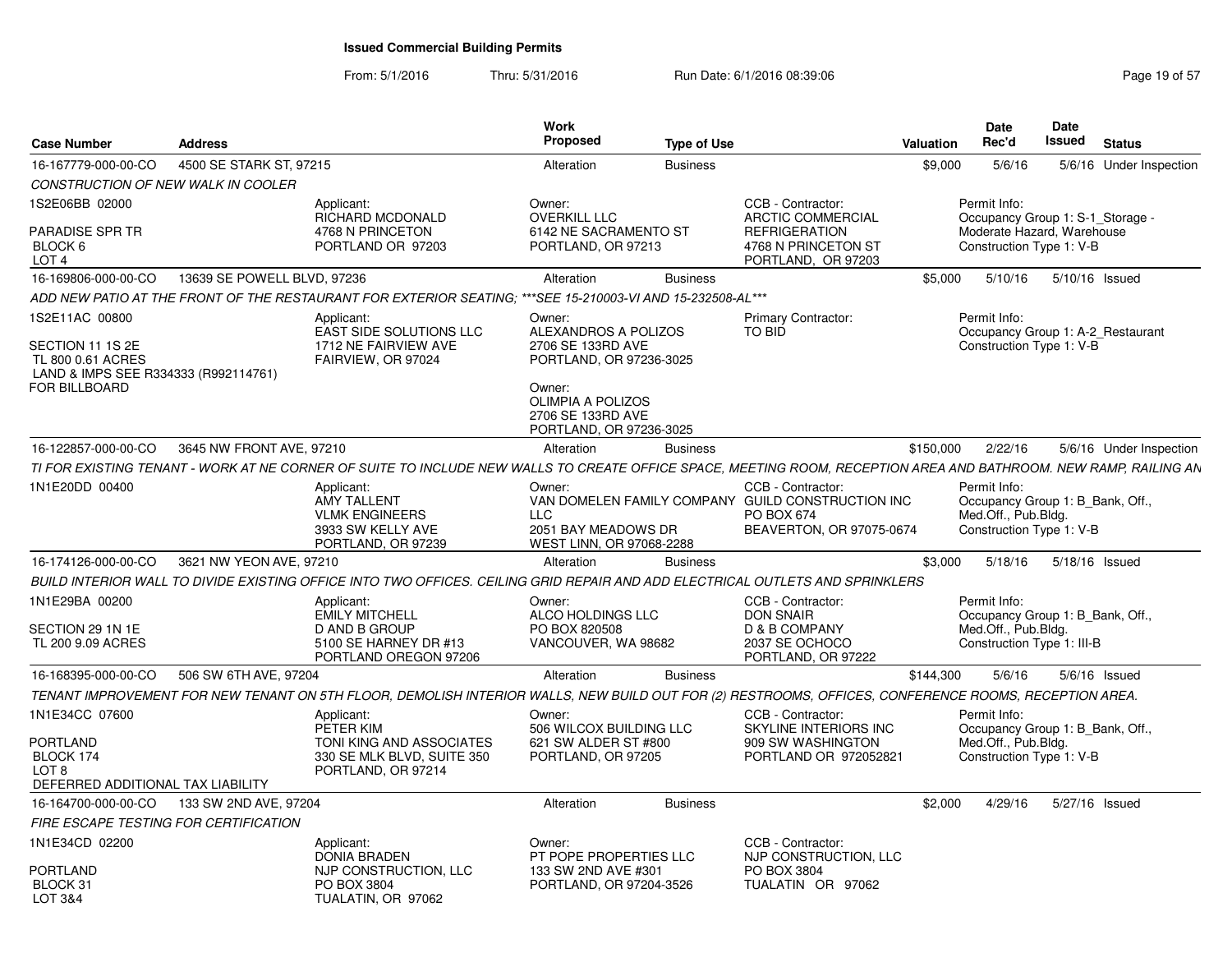| <b>Case Number</b>                                                     | <b>Address</b>           |                                                                                                                                                                                      | <b>Work</b><br>Proposed                                                                              | <b>Type of Use</b> |                                                                                                                                         | Valuation | <b>Date</b><br>Rec'd                                                                                  | Date<br>Issued | <b>Status</b>                       |
|------------------------------------------------------------------------|--------------------------|--------------------------------------------------------------------------------------------------------------------------------------------------------------------------------------|------------------------------------------------------------------------------------------------------|--------------------|-----------------------------------------------------------------------------------------------------------------------------------------|-----------|-------------------------------------------------------------------------------------------------------|----------------|-------------------------------------|
| 16-133415-000-00-CO                                                    | 5010 NE 33RD AVE, 97211  |                                                                                                                                                                                      | Alteration                                                                                           | <b>Business</b>    |                                                                                                                                         | \$20,000  | 3/18/16                                                                                               |                | 5/9/16 Issued                       |
|                                                                        |                          | NEW DRIVEWAY, RECONFIGURE EXISTING PARKING LOT. REMOVE PORTION OF EXISTING CANOPY.                                                                                                   |                                                                                                      |                    |                                                                                                                                         |           |                                                                                                       |                |                                     |
| 1N1E24AB 20700<br>WILLAMETTE ADD<br>BLOCK 16<br><b>LOT 4-8</b>         |                          | Applicant:<br>James Davis<br>CAIFU 1 LLC<br>241 se 55TH Ave.<br>Portland, OR 97215                                                                                                   | Owner:<br>CAIFU I LLC<br>326 SE 45TH AVE<br>PORTLAND, OR 97215                                       |                    |                                                                                                                                         |           |                                                                                                       |                |                                     |
| 16-152316-REV-01-CO 735 SW 20TH PL, 97205                              |                          |                                                                                                                                                                                      | Alteration                                                                                           | <b>Business</b>    |                                                                                                                                         | \$        | 5/9/16                                                                                                |                | $5/9/16$ Issued                     |
|                                                                        |                          | REVISION TO CHANGE GLASS WALL FROM FURNITURE SYSTEM TO CUSTOM BUILT;                                                                                                                 |                                                                                                      |                    |                                                                                                                                         |           |                                                                                                       |                |                                     |
| 1N1E33CD 01000<br>SECTION 33 1N 1E<br>TL 1000 0.57 ACRES               |                          | Applicant:<br><b>TOM BYRNE</b><br><b>SCOTT EDWARDS</b><br><b>ARCHITECTURE LLP</b><br>2525 E BURNSIDE ST<br>PORTLAND OR 97214                                                         | Owner:<br><b>DESIGN CENTER PDX LLC</b><br>1849 SW SALMON ST<br>PORTLAND, OR 97205-1726               |                    | CCB - Contractor:<br>R & H CONSTRUCTION<br>1530 SW TAYLOR STREET<br>PORTLAND, OR 97205                                                  |           | Permit Info:<br>Occupancy Group 1: B_Bank, Off.,<br>Med.Off., Pub.Bldg.<br>Construction Type 1: III-B |                |                                     |
| 15-274588-REV-01-CO                                                    | 1620 NE BROADWAY ST      |                                                                                                                                                                                      | Alteration                                                                                           | <b>Business</b>    |                                                                                                                                         | \$        | 5/13/16                                                                                               | 5/13/16 Issued |                                     |
| REVISION TO CHANGE BUILDING MATERIAL FOR ADA RAMP                      |                          |                                                                                                                                                                                      |                                                                                                      |                    |                                                                                                                                         |           |                                                                                                       |                |                                     |
| 1N1E26DC 50000                                                         |                          | Applicant:<br><b>RYAN AUSTIN</b><br>POLYPHON ARCHITECTURE &<br><b>DESIGN LLC</b><br>412 NW COUCH ST., SUITE 309<br>PORTLAND OR 97209                                                 | Owner:<br>SIXTEEN-TWENTY BROADWAY<br><b>MASTER</b><br>4386 SW MACADAM AVE #305<br>PORTLAND, OR 97201 |                    | CCB - Contractor:<br><b>ALAN VOLM</b><br>PACIFIC CREST STRUCTURES<br>17750 SW UPPER BOONES<br>FERRY RD 190<br>DURHAM OR 97224           |           | Permit Info:<br>Station<br>Construction Type 1: I-B                                                   |                | Occupancy Group 1: M_Store, Service |
|                                                                        |                          |                                                                                                                                                                                      | Owner:<br>CONDOMINIUM ASSOCIATION<br>4386 SW MACADAM AVE #305<br>PORTLAND, OR 97201                  |                    |                                                                                                                                         |           |                                                                                                       |                |                                     |
| 16-116039-000-00-CO                                                    | 140 SW ARTHUR ST, 97201  |                                                                                                                                                                                      | Alteration                                                                                           | <b>Business</b>    |                                                                                                                                         | \$1       | 5/9/16                                                                                                |                | $5/9/16$ Issued                     |
|                                                                        |                          | Underpinning foundation along east property line as part of site work for new development on 110 SW Arthur St. Plans for new development/work on 15-270681-CO (Hill Park Apartments) |                                                                                                      |                    |                                                                                                                                         |           |                                                                                                       |                |                                     |
| 1S1E10BB 02300<br><b>CARUTHERS ADD</b><br>BLOCK 59<br>W 1/2 OF LOT 7&8 |                          | Applicant:<br><b>CRAIG RIEGELNEGG</b><br>CARLETON HART ARCHITECTURE 140 SW ARTHUR ST #300<br>830 SW 10th Ave., #200<br>PORTLAND, OR 97209                                            | Owner:<br>INSPEC HOLDINGS LLC<br>PORTLAND, OR 97201-4767                                             |                    | CCB - Contractor:<br>COLAS CONSTRUCTION INC<br>5319 SW WESTGATE DR., STE 207<br>PORTLAND OR 97229-7542                                  |           |                                                                                                       |                |                                     |
| 16-126959-REV-01-CO 11 NW 5TH AVE, 97209                               |                          |                                                                                                                                                                                      | Alteration                                                                                           | <b>Business</b>    |                                                                                                                                         |           | \$<br>5/31/16                                                                                         | 5/31/16 Issued |                                     |
|                                                                        |                          | COMPLETE RE-ROOF, UNREINFORCED MASONRY BUILDING. Seismic upgrade of roof parapet per title 24. Work in this permit does not affect work in outstanding permit. 16-126959.            |                                                                                                      |                    |                                                                                                                                         |           |                                                                                                       |                |                                     |
| 1N1E34CA 11500<br><b>COUCHS ADD</b><br>BLOCK 41<br>LOT <sub>4</sub>    |                          | Applicant:<br>ALMAR CONTRACTING LLC<br>10240 SW NIMBUS AVENUE,<br>SUITE L7<br>PORTLAND, OR 97223                                                                                     | Owner:<br><b>CENTRAL CITY CONCERN</b><br>232 NW 6TH AVE<br>PORTLAND, OR 97209-3609                   |                    | CCB - Contractor:<br>ALMAR CONTRACTING LLC<br>10240 SW NIMBUS AVENUE,<br>SUITE L7<br>PORTLAND, OR 97223                                 |           | Permit Info:<br>Occupancy Group 1: B Bank, Off.,<br>Med.Off., Pub.Bldg.<br>Construction Type 1: V-B   |                |                                     |
| 16-180502-000-00-CO                                                    | 6007 NE GLISAN ST, 97213 |                                                                                                                                                                                      | Alteration                                                                                           | <b>Business</b>    |                                                                                                                                         | \$15,000  | 5/31/16                                                                                               | 5/31/16 Issued |                                     |
|                                                                        |                          | IMAGE UPGRADE TO EXISTING 76GAS STATION-ALTERATION TO REMOVE EXISTING PANEL AND REPLACE WITH NEW SAIL ON THE WEST AND EAST ELEVATIONS                                                |                                                                                                      |                    |                                                                                                                                         |           |                                                                                                       |                |                                     |
| 1N2E31AD 09800<br><b>BARRETTS ADD</b><br>BLOCK 4<br>LOT 13-15          |                          | Applicant:<br>DEL J INC DBA DOUBLE R<br><b>PRODUCTS</b><br>901 NW E ST<br>GRANTS PASS, OR 975261832                                                                                  | Owner:<br>14072 SE SUNSHADOW ST<br>HAPPY VALLEY, OR 97086                                            |                    | CCB - Contractor:<br>KC HAN FAMILY INVESTMENT LLC DEL J INC DBA DOUBLE R<br><b>PRODUCTS</b><br>901 NW E ST<br>GRANTS PASS, OR 975261832 |           | Permit Info:<br>Station<br>Construction Type 1: V-B                                                   |                | Occupancy Group 1: M Store, Service |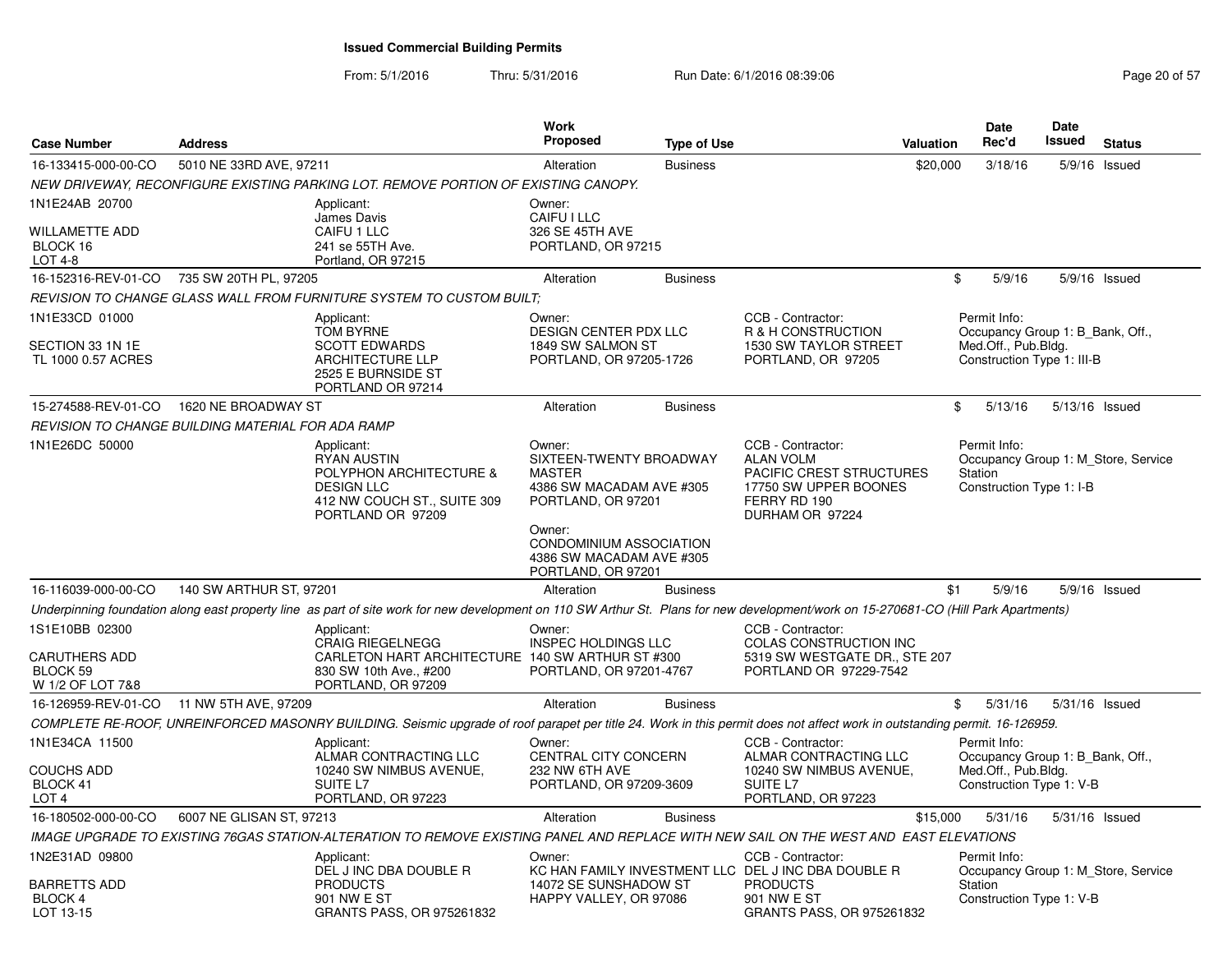From: 5/1/2016

| <b>Case Number</b>                                | <b>Address</b>                  |                                                                                                                                                                        | Work<br>Proposed                                            | <b>Type of Use</b> |                                                                                       | Valuation | Date<br>Rec'd                       | <b>Date</b><br>Issued<br><b>Status</b>       |
|---------------------------------------------------|---------------------------------|------------------------------------------------------------------------------------------------------------------------------------------------------------------------|-------------------------------------------------------------|--------------------|---------------------------------------------------------------------------------------|-----------|-------------------------------------|----------------------------------------------|
| 16-180526-000-00-CO                               | 3323 NE KILLINGSWORTH ST. 97211 |                                                                                                                                                                        | Alteration                                                  | <b>Business</b>    |                                                                                       | \$10,000  | 5/31/16                             | 5/31/16 Issued                               |
|                                                   |                                 | IMAGE UPGRADE TO EXISTING 76GAS STATION-ALTERATION TO REMOVE EXISTING PANEL AND REPLACE WITH NEW SAIL ON THE WEST AND EAST ELEVATIONS                                  |                                                             |                    |                                                                                       |           |                                     |                                              |
| 1N1E13DC 10700                                    |                                 | Applicant:                                                                                                                                                             | Owner:                                                      |                    | CCB - Contractor:                                                                     |           | Permit Info:                        |                                              |
| <b>KENNEDYS ADD</b><br><b>BLOCK 15 TL 10700</b>   |                                 | DEL J INC DBA DOUBLE R<br><b>PRODUCTS</b><br>901 NW E ST<br><b>GRANTS PASS, OR 975261832</b>                                                                           | HUYNH LLC<br>3323 NE KILLINGSWORTH ST<br>PORTLAND, OR 97211 |                    | DEL J INC DBA DOUBLE R<br><b>PRODUCTS</b><br>901 NW E ST<br>GRANTS PASS, OR 975261832 |           | Station<br>Construction Type 1: V-B | Occupancy Group 1: M_Store, Service          |
| 16-112417-000-00-CO                               | 6328 SW MACADAM AVE, 97201      |                                                                                                                                                                        | Alteration                                                  | <b>Business</b>    |                                                                                       | \$5.000   | 5/10/16                             | 5/10/16 Under Inspection                     |
|                                                   |                                 | ALTERATION-NEW ACCESSIBLE RESTROOMS FOR AN EXISTING TENANT AND ADD DEMISING WALL TO DIVIDE WAREHOUSE SPACE                                                             |                                                             |                    |                                                                                       |           |                                     |                                              |
| 1S1E15CD 19100                                    |                                 | Applicant:                                                                                                                                                             | Owner:                                                      |                    | CCB - Contractor:                                                                     |           | Permit Info:                        |                                              |
|                                                   |                                 | MIKE MONTGOMERY                                                                                                                                                        | MACADAM JEF LLC                                             |                    | <b>NASE COMPANY LLC</b>                                                               |           |                                     | Occupancy Group 1: S-1 Storage -             |
| SOUTHERN PORTLAND                                 |                                 | SIMPL HOME DESIGNS                                                                                                                                                     | PO BOX 3032                                                 |                    | PO BOX 3032                                                                           |           |                                     | Moderate Hazard, Warehouse                   |
| <b>BLOCK7</b><br>LOT 11-18 TL 19100               |                                 | 4931 SW 76TH AVE PMB211<br>PORTLAND, OR 97219                                                                                                                          | SUNRIVER, OR 97707                                          |                    | SUN RIVER, OR 97707                                                                   |           | Construction Type 1: III-B          |                                              |
|                                                   |                                 |                                                                                                                                                                        |                                                             |                    |                                                                                       |           |                                     |                                              |
| 15-234960-REV-01-CO 222 NW 5TH AVE, 97209         |                                 |                                                                                                                                                                        | Alteration                                                  | <b>Business</b>    |                                                                                       | SG.       |                                     | 4/1/16  5/16/16  Issued                      |
|                                                   |                                 | REVISION-MODIFICATION TO THE LENGTH OF TOWER EAST SHEAR WALL (AT GRID LINE 9.8 & APPPROX. BETWEEN GRID LINES 'B'-'D'; LEVEL 1-LEVEL 7UPDATES TO G008 OCCUPANT SAFETY F |                                                             |                    |                                                                                       |           |                                     |                                              |
| 1N1E34CA 05800                                    |                                 | Applicant:                                                                                                                                                             | Owner:                                                      |                    | CCB - Contractor:                                                                     |           | Permit Info:                        |                                              |
|                                                   |                                 | <b>STEVEN EHLBECK</b><br><b>SERA ARCHITECTS</b>                                                                                                                        | <b>GC MASON EHRMAN LLC</b><br>818 W 7TH ST #410             |                    | <b>BALFOUR BEATTY</b><br><b>CONSTRUCTION LLC</b>                                      |           | Med.Off., Pub.Bldg.                 | Occupancy Group 1: B_Bank, Off.,             |
|                                                   |                                 | 338 NW 5TH AVE                                                                                                                                                         | LOS ANGELES, CA 90017                                       |                    | 3100 MCKINNON 6TH FLOOR                                                               |           | Construction Type 1: III-B          |                                              |
|                                                   |                                 | PORTLAND OR 97209                                                                                                                                                      |                                                             |                    | DALLAS, TX 75201                                                                      |           |                                     | Construction Type 2 (formerly Type 1): III-B |
| 16-146468-000-00-CO 2709 SE ANKENY ST. 97214      |                                 |                                                                                                                                                                        | Alteration                                                  | <b>Business</b>    |                                                                                       | \$74.058  |                                     | 5/11/16  5/11/16  Issued                     |
|                                                   |                                 | TI FOR TWO NEW TENANTS, ADA IMPROVEMENTS TO EXISTING BATHROOMS, NEW INTERIOR WALLS FOR OFFICES AND BREAK ROOM, NEW EXTERIOR EXIT DOOR                                  |                                                             |                    |                                                                                       |           |                                     |                                              |
| 1N1E36CC 19600                                    |                                 | Applicant:                                                                                                                                                             | Owner:                                                      |                    | CCB - Contractor:                                                                     |           | Permit Info:                        |                                              |
|                                                   |                                 | <b>ERIC WENZEL</b>                                                                                                                                                     | BITAR BROS LTD PRTNRSHP                                     |                    | Pat O'Brien                                                                           |           |                                     | Occupancy Group 1: B_Bank, Off.,             |
|                                                   |                                 | SCOTT EDWARDS ARCHITECTURI 2929 E BURNSIDE ST                                                                                                                          |                                                             |                    | O'BRIEN CONSTRUCTORS, LLC                                                             |           | Med.Off., Pub.Bldg.                 |                                              |
|                                                   |                                 | 2525 E BURNSIDE ST                                                                                                                                                     | PORTLAND, OR 97214-1831                                     |                    | 8037 SW 17TH AVE                                                                      |           | Construction Type 1: V-B            |                                              |
|                                                   |                                 | PORTLAND OR 97214                                                                                                                                                      |                                                             |                    | PORTLAND, OR 97219                                                                    |           |                                     | Construction Type 2 (formerly Type 1): V-B   |
| 13-101265-DFS-01-CO  1900 N INTERSTATE AVE, 97227 |                                 |                                                                                                                                                                        | Alteration                                                  | <b>Business</b>    |                                                                                       | \$1       |                                     | 5/18/16  5/18/16  Issued                     |
| dfs - roof hatch attachement (see comments)       |                                 |                                                                                                                                                                        |                                                             |                    |                                                                                       |           |                                     |                                              |
| 1N1E27CD 00200                                    |                                 | Applicant:                                                                                                                                                             | Owner:                                                      |                    | CCB - Contractor:                                                                     |           | Permit Info:                        |                                              |
|                                                   |                                 | <b>GRANT ELDRIDGE</b>                                                                                                                                                  | PORTLAND CITY OF                                            |                    | <b>THOMAS SMITH</b>                                                                   |           |                                     | Occupancy Group 1: B_Bank, Off.,             |
| ALBINA                                            |                                 | HOFFMAN CONSTRUCTION                                                                                                                                                   | 1120 SW 5TH AVE #609                                        |                    | HOFFMAN CONSTRUCTION CO                                                               |           | Med.Off., Pub.Bldg.                 |                                              |
| <b>BLOCK 94 TL 200</b>                            |                                 | 1900 N INTERSTATE AVENUE<br>PORTLAND, OR 97227                                                                                                                         | PORTLAND, OR 97204-1912                                     |                    | OF OREGON<br>805 SW BROADWAY SUITE 2100                                               |           | Construction Type 1: III-B          | Construction Type 2 (formerly Type 1): III-B |
|                                                   |                                 |                                                                                                                                                                        |                                                             |                    | PORTLAND, OR 97205                                                                    |           |                                     |                                              |
| 16-169245-000-00-CO                               | 8030 SE HAROLD ST, 97206        |                                                                                                                                                                        | Alteration                                                  | <b>Business</b>    |                                                                                       | \$4.000   |                                     | 5/31/16  5/31/16  Issued                     |
| <b>INSTALL NEW METAL AWNING</b>                   |                                 |                                                                                                                                                                        |                                                             |                    |                                                                                       |           |                                     |                                              |
|                                                   |                                 |                                                                                                                                                                        |                                                             |                    |                                                                                       |           |                                     |                                              |
| 1S2E17DA 00600                                    |                                 | Applicant:<br><b>MARK KURETICH</b>                                                                                                                                     | Owner:<br><b>KEVIN NGUYEN</b>                               |                    |                                                                                       |           |                                     |                                              |
| DEWAYNE ADD                                       |                                 | HAROLD STREET PARTNERS                                                                                                                                                 | 8030 SE HAROLD ST #A                                        |                    |                                                                                       |           |                                     |                                              |
| BLOCK ·                                           |                                 | 8030 SE Harold St.                                                                                                                                                     | PORTLAND, OR 97206                                          |                    |                                                                                       |           |                                     |                                              |
| LOT 6-8                                           |                                 | Portland, OR 97206                                                                                                                                                     |                                                             |                    |                                                                                       |           |                                     |                                              |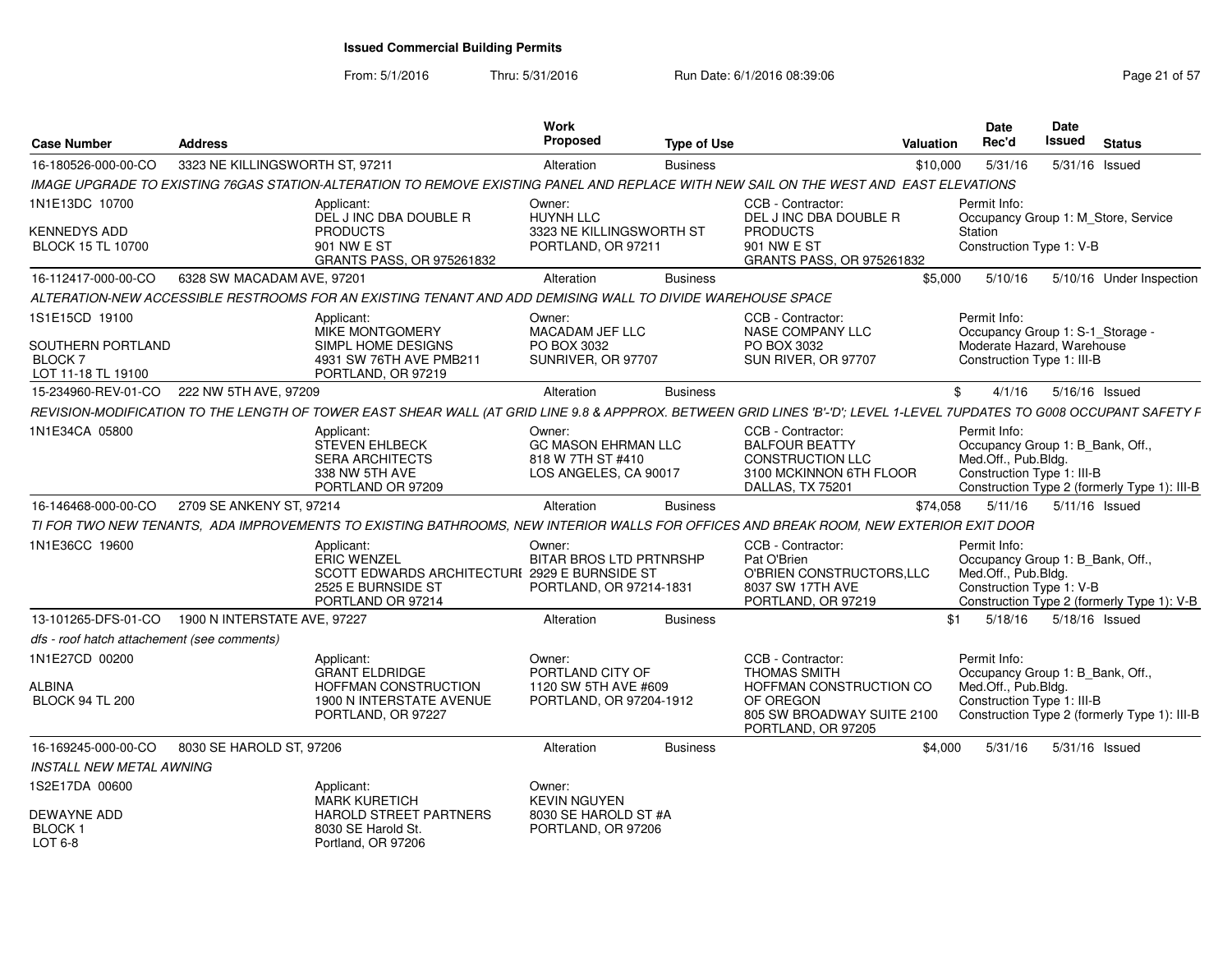| <b>Case Number</b>                                                                                  | <b>Address</b>               |                                                                                                                                                                  | Work<br><b>Proposed</b>                                                         | <b>Type of Use</b> |                                                                                                                                  | Valuation | <b>Date</b><br>Rec'd                                                                                  | Date<br>Issued | <b>Status</b>                                |
|-----------------------------------------------------------------------------------------------------|------------------------------|------------------------------------------------------------------------------------------------------------------------------------------------------------------|---------------------------------------------------------------------------------|--------------------|----------------------------------------------------------------------------------------------------------------------------------|-----------|-------------------------------------------------------------------------------------------------------|----------------|----------------------------------------------|
| 16-152300-000-00-CO                                                                                 | 760 SW 9TH AVE               |                                                                                                                                                                  | Alteration                                                                      | <b>Business</b>    |                                                                                                                                  | \$150,000 | 5/16/16                                                                                               | 5/16/16 Issued |                                              |
|                                                                                                     |                              | Landlord TI improvement for new tenant (TENANT TO BE UNDER SEPARATE PERMIT): provide new hallway between the north and south stairways on floor 22               |                                                                                 |                    |                                                                                                                                  |           |                                                                                                       |                |                                              |
| 1N1E34CC 09600                                                                                      |                              | Applicant:<br><b>ELISA ROCHA</b><br>TVA ARCHITECTS, INC<br>920 SW 6TH AVE<br>PORTLAND, OR 97204                                                                  | Owner:<br>TMT DEVELOPMENT CO<br>1000 SW BROADWAY ST #900<br>PORTLAND, OR 97205  |                    | CCB - Contractor:<br><b>FRANK WHITE</b><br>JOHNSON PROJECT SOLUTIONS<br><b>INC</b><br><b>PO BOX 455</b><br>LAKE OSWEGO, OR 97034 |           | Permit Info:<br>Occupancy Group 1: B_Bank, Off.,<br>Med.Off., Pub.Bldg.<br>Construction Type 1: I-A   |                |                                              |
| 16-180589-000-00-CO                                                                                 | 425 NE 9TH AVE, 97232        |                                                                                                                                                                  | Alteration                                                                      | <b>Business</b>    |                                                                                                                                  | \$4,000   | 5/31/16                                                                                               | 5/31/16 Issued |                                              |
|                                                                                                     |                              | INSTALL SUPPORT MEMBERS FOR 2 FUTURE HVAC UNITS ON ROOFTOP                                                                                                       |                                                                                 |                    |                                                                                                                                  |           |                                                                                                       |                |                                              |
| 1N1E35CB 00100<br>EAST PORTLAND<br>BLOCK 191<br>INC STRIP 31.87' WIDE N OF & ADJ LOT 1&8<br>LOT 2-7 |                              | Applicant:<br>Mike Lettunich<br>425 NE 9th ave<br>Portland, OR 97232                                                                                             | Owner:<br>TBH LLC<br>425 NE 9TH AVE<br>PORTLAND, OR 97232                       |                    | CCB - Contractor:<br><b>Roger Walters</b><br><b>WALTERS ENTERPRISES INC</b><br>241 NE 104TH AVE<br>PORTLAND, OR 972204117        |           | Permit Info:<br>Factory, Mod.Hazard<br>Construction Type 1: III-B                                     |                | Occupancy Group 1: F-1_Industrial Plant -    |
| 16-165507-000-00-CO                                                                                 | 3322 NW 35TH AVE, 97210      |                                                                                                                                                                  | Alteration                                                                      | <b>Business</b>    |                                                                                                                                  | \$49,504  | 5/2/16                                                                                                |                | 5/2/16 Under Inspection                      |
|                                                                                                     |                              | TENANT IMPROVEMENT FOR EXISTING OFFICE TENANT, ADD NEW WALLS TO CREATE 2 NEW OFFICES                                                                             |                                                                                 |                    |                                                                                                                                  |           |                                                                                                       |                |                                              |
| 1N1E29BA 00500<br>SECTION 29 1N 1E<br>TL 500 3.18 ACRES                                             |                              | Applicant:<br>KATHY DIETRICH<br>A2 ARCHITECTS LLC<br>8513 NE HAZELDELL AVE #106<br>VANCOUVER, WA 98665                                                           | Owner:<br>STANDARD STEEL PROPERTY LLC<br>PO BOX 2866<br>PORTLAND, OR 97208-2866 |                    |                                                                                                                                  |           | Permit Info:<br>Occupancy Group 1: B Bank, Off.,<br>Med.Off., Pub.Bldg.<br>Construction Type 1: V-B   |                |                                              |
| 16-138554-000-00-CO                                                                                 | 1661 SE 3RD AVE, 97214       |                                                                                                                                                                  | Alteration                                                                      | <b>Business</b>    |                                                                                                                                  | \$176,400 | 3/22/16                                                                                               |                | 5/10/16 Under Inspection                     |
|                                                                                                     |                              | TENANT IMPROVEMENT FOR FIRST TIME TENANT ON GROUND FLOOR, BUILD OUT SPACE TO INCLUDE NEW WALLS FOR OFFICES, STORAGE, PHOTO STUDIO, CONFERENCE ROOM, BREAK R(     |                                                                                 |                    |                                                                                                                                  |           |                                                                                                       |                |                                              |
| 1S1E03DA 01900                                                                                      |                              | Applicant:<br><b>VINCENT GALEA</b><br>ANKROM MOISAN ARCHITECTURE 500 EAST BROADWAY #110<br>6720 SW MACADAM, STE 100<br>PORTLAND, OR 92219                        | Owner:<br>240 CLAY DEVELOPMENT LLC<br>VANCOUVER, WA 98660                       |                    | CCB - Contractor:<br>COMMERCIAL CONTRACTORS<br>1265 S 35TH PL<br>RIDGEFIELD WA 98642                                             |           | Permit Info:<br>Occupancy Group 1: B_Bank, Off.,<br>Med.Off., Pub.Bldg.<br>Construction Type 1: III-A |                |                                              |
| 16-144776-000-00-CO                                                                                 | 2811 NE RIVERSIDE WAY, 97211 |                                                                                                                                                                  | Alteration                                                                      | <b>Business</b>    |                                                                                                                                  | \$18,500  | 4/4/16                                                                                                |                | 5/18/16 Under Inspection                     |
|                                                                                                     |                              | ADD STEEL SHELVING/RACKING TO NORTHERN PORTION OF EXISTING SPACE. EXISTING RACKING UNDER 15-213801-CO.                                                           |                                                                                 |                    |                                                                                                                                  |           |                                                                                                       |                |                                              |
| 1N1E12CB 01500<br>R A HEINTZ INDUSTRIAL PK                                                          |                              | Applicant:<br><b>JOHN CASELLI</b><br>NORTHWEST HANDLING SYSTEM: 802 NE DAVIS ST                                                                                  | Owner:<br>RIVERSIDE WAREHOUSE LLC                                               |                    | CCB - Contractor:<br><b>B &amp; B INSTALLATIONS INC</b><br>14401 S GLEN OAK RD                                                   |           | Permit Info:<br>Occupancy Group 1: B_Bank, Off.,<br>Med.Off., Pub.Bldg.                               |                |                                              |
| BLOCK <sub>3</sub>                                                                                  |                              | 18008 NE AIRPORT WAY<br>PORTLAND, OR 97230                                                                                                                       | PORTLAND, OR 97232-2932                                                         |                    | OREGON CITY, OR 970459006                                                                                                        |           | Construction Type 1: III-B                                                                            |                | Construction Type 2 (formerly Type 1): III-B |
| 16-144879-000-00-CO                                                                                 | 4243 SE BELMONT ST, 97215    |                                                                                                                                                                  | Alteration                                                                      | <b>Business</b>    |                                                                                                                                  | \$20,000  | 5/6/16                                                                                                |                | $5/6/16$ Issued                              |
|                                                                                                     |                              | FIRST TIME TENANT IN EXISTING SHELL BUILDING. ESTABLISH OCCUPANCY FOR NEW COFFEE SHOP WITH NO ONSITE FOOD PREP. ADD CABINETS AND FINISHES NO STRUCTURAL WORK. *S |                                                                                 |                    |                                                                                                                                  |           |                                                                                                       |                |                                              |
| 1S2E06BB 13800                                                                                      |                              | Applicant:<br>MIKE COYLE                                                                                                                                         | Owner:<br>HAASE DEVELOPERS INC                                                  |                    | CCB - Contractor:<br>TALL FIRS BUILDING CO                                                                                       |           | Permit Info:<br>Occupancy Group 1: B_Bank, Off.,                                                      |                |                                              |
| <b>CLARE ADD</b><br>BLOCK 4<br>LOT 12&13                                                            |                              | <b>FASTER PERMITS</b><br>14334 NW EAGLERIDGE LANE<br>PORTLAND, OR 97229                                                                                          | PO BOX 2168<br>LAKE OSWEGO, OR 97035                                            |                    | 2820 SE ASH ST<br>PORTLAND, OR 97214                                                                                             |           | Med.Off., Pub.Bldg.<br>Construction Type 1: III-B                                                     |                |                                              |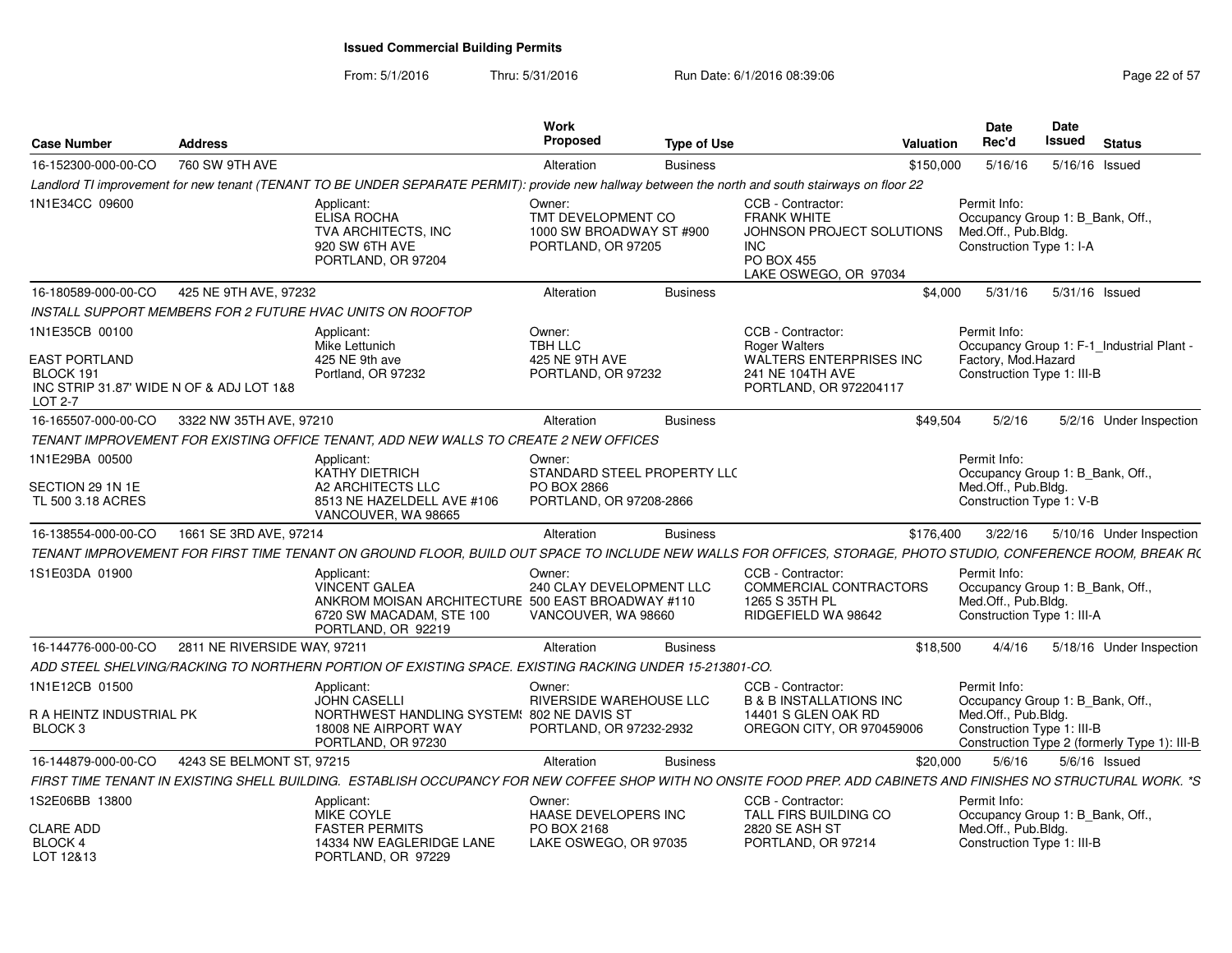From: 5/1/2016

| <b>Case Number</b>                                                          | <b>Address</b>                                                                                                                                                  | Work<br>Proposed                                                                                                                                      | <b>Type of Use</b> | Valuation                                                                                                  | <b>Date</b><br>Rec'd                                                                                | Date<br><b>Issued</b> | <b>Status</b>                                |
|-----------------------------------------------------------------------------|-----------------------------------------------------------------------------------------------------------------------------------------------------------------|-------------------------------------------------------------------------------------------------------------------------------------------------------|--------------------|------------------------------------------------------------------------------------------------------------|-----------------------------------------------------------------------------------------------------|-----------------------|----------------------------------------------|
| 16-135114-REV-02-CO                                                         | 4407 SW CORBETT AVE, 97201                                                                                                                                      | Alteration                                                                                                                                            | <b>Business</b>    |                                                                                                            | 5/20/16<br>R.                                                                                       | 5/20/16 Issued        |                                              |
|                                                                             | REVISION TO ELIMINATE (2) POSTS AND (2) GLULAM BEAMS                                                                                                            |                                                                                                                                                       |                    |                                                                                                            |                                                                                                     |                       |                                              |
| 1S1E10CD 05100<br>PORTLAND HMSTD<br>SUB OF LOT 2<br>BLOCK 5<br>LOT B        | Applicant:<br><b>BOB KAUFFMAN</b><br>ALEGIS CORPORATION<br>13409 SE MCLAUGHLIN, #29<br>PORTLAND, OR 97222                                                       | Owner:<br>CHANGE STUDIOS LLC<br>4407 SW CORBETT AVE<br>PORTLAND, OR 97239                                                                             |                    | CCB - Contractor:<br>Jim Tobin<br>ALEGIS CONSTRUCTION INC<br>11095 SW INDUSTRIAL WAY<br>TUALATIN, OR 07062 | Permit Info:<br>Occupancy Group 1: B_Bank, Off.,<br>Med.Off., Pub.Bldg.<br>Construction Type 1: V-B |                       |                                              |
| 16-176108-000-00-CO                                                         | 1880 NE ELROD DR, 97211                                                                                                                                         | Alteration                                                                                                                                            | <b>Business</b>    | \$12,570                                                                                                   | 5/20/16                                                                                             | 5/20/16 Issued        |                                              |
|                                                                             | INSTALLATION OF FALL ARREST ANCHORS ON TOP OF EXISTING STRUCTURE                                                                                                |                                                                                                                                                       |                    |                                                                                                            |                                                                                                     |                       |                                              |
| 1N1E11DB 00200<br>SECTION 11 1N 1E<br>TL 200 7.97 ACRES                     | Applicant:<br><b>ANDREW RIGGS</b><br>MULTNOMAH COUNTY DRAINAGE 1880 NE ELROD DR<br><b>DISTRICT</b><br>1880 NE ELROD DR<br>PORTLAND, OR 97211                    | Owner:<br>MULTNOMAH COUNTY DRAINAGE H3O INC<br>PORTLAND, OR 97211-1810<br>Owner:<br><b>DISTRICT #1</b><br>1880 NE ELROD DR<br>PORTLAND, OR 97211-1810 |                    | CCB - Contractor:<br>795 S 2ND STREET<br>HARRISBURG, OR 97446                                              | Permit Info:<br>Occupancy Group 1: B Bank, Off.,<br>Med.Off., Pub.Bldg.<br>Construction Type 1: V-B |                       |                                              |
| 16-163582-000-00-CO                                                         | 8935 SE POWELL BLVD, 97266                                                                                                                                      | Alteration                                                                                                                                            | <b>Business</b>    | \$65,000                                                                                                   | 5/3/16                                                                                              |                       | $5/3/16$ Issued                              |
|                                                                             | TENANT IMPROVEMENT FOR EXISTING FAMILY PRACTICE MEDICAL OFFICE. REPLACE DOORS AT CONSULT AND CARETEAM ROOMS WITH SLIDER DOORS. INFILL WINDOW AT NURSE'S STATIO  |                                                                                                                                                       |                    |                                                                                                            |                                                                                                     |                       |                                              |
| 1S2E09BD 04200<br>PLYMPTON AC & PLAT 2 & 3<br>S 144.43' OF LOT 71 EXC E 60' | Applicant:<br><b>TODD KIMBALL</b><br><b>CLARK KJOS ARCHITECTS</b><br>333 NW 5TH AVE<br>PORTLAND, OR 97209                                                       | Owner:<br>YAKIMA VALLEY FARM<br>P O BOX 190<br>TOPPENISH, WA 98948<br>Owner:<br><b>WORKERS CLINIC</b><br>P O BOX 190                                  |                    | CCB - Contractor:<br>TRIPLETT WELLMAN INC<br>PO BOX 160<br>WOODBURN, OR 97071-0160                         | Permit Info:<br>Occupancy Group 1: B_Bank, Off.,<br>Med.Off., Pub.Bldg.<br>Construction Type 1: V-B |                       |                                              |
|                                                                             |                                                                                                                                                                 | TOPPENISH, WA 98948                                                                                                                                   |                    |                                                                                                            |                                                                                                     |                       |                                              |
|                                                                             | 15-250848-REV-03-CO 2815 SW BARBUR BLVD, 97201                                                                                                                  | Alteration                                                                                                                                            | <b>Business</b>    | \$52,000                                                                                                   | 5/11/16                                                                                             | 5/11/16 Issued        |                                              |
|                                                                             | revision - demo two addtional interior 2-story CMU walls. building is not occupied during construction.                                                         |                                                                                                                                                       |                    |                                                                                                            |                                                                                                     |                       |                                              |
| 1S1E09AA 02300<br><b>CARUTHERS ADD</b><br>BLOCK 74&75 TL 2300               | Applicant:<br>LESLIE CLIFFE<br><b>BORA ARCHITECTS</b><br>720 SW WASHINGTON ST SUITE<br>800<br>PORTLAND, OR 97205                                                | Owner:<br>RUN OUR DREAM LLC<br>1157 FEDERAL AVE E<br>SEATTLE, WA 98102-4314                                                                           |                    | CCB - Contractor:<br>LEASE CRUTCHER LEWIS CORP<br>921 SW WASHINGTON #150<br>PORTLAND, OR 97205             | Permit Info:<br>Occupancy Group 1: A-3 Assembly -<br>General<br>Construction Type 1: III-A          |                       | Construction Type 2 (formerly Type 1): III-A |
| 16-126553-000-00-CO                                                         | 160 NE 6TH AVE, 97232                                                                                                                                           | Alteration                                                                                                                                            | <b>Business</b>    | \$145,425                                                                                                  | 2/26/16                                                                                             |                       | $5/4/16$ Issued                              |
|                                                                             | TENANT IMPROVEMENT FOR FIRST TIME OFFICE TENANT ON 4TH FLOOR. NEW PARTITION WALLS TO CREATE WORK STATIONS. BREAK AREA. KITCHENETTE. AND OFFICES. NO EXTERIOR WC |                                                                                                                                                       |                    |                                                                                                            |                                                                                                     |                       |                                              |
| 1N1E35CB 04400<br><b>EAST PORTLAND</b><br>BLOCK 148<br>LOT <sub>1</sub>     | Applicant:<br><b>ALEX PORTER</b><br><b>WORKS PARTNERSHIP</b><br><b>ARCHITECTURE</b><br>524 E BURNSIDE ST SUITE 320<br>PORTLAND OR 97214                         | Owner:<br>134 NE 6TH AVENUE LLC<br>116 NE 6TH AVE #400<br>PORTLAND, OR 97232                                                                          |                    | CCB - Contractor:<br><b>DUSTY WICKHAM</b><br><b>DEFORM NW LLC</b><br>PO BOX 42404<br>PORTLAND, OR 97242    | Permit Info:<br>Occupancy Group 1: B Bank, Off.,<br>Med.Off., Pub.Bldg.<br>Construction Type 1: V-A |                       |                                              |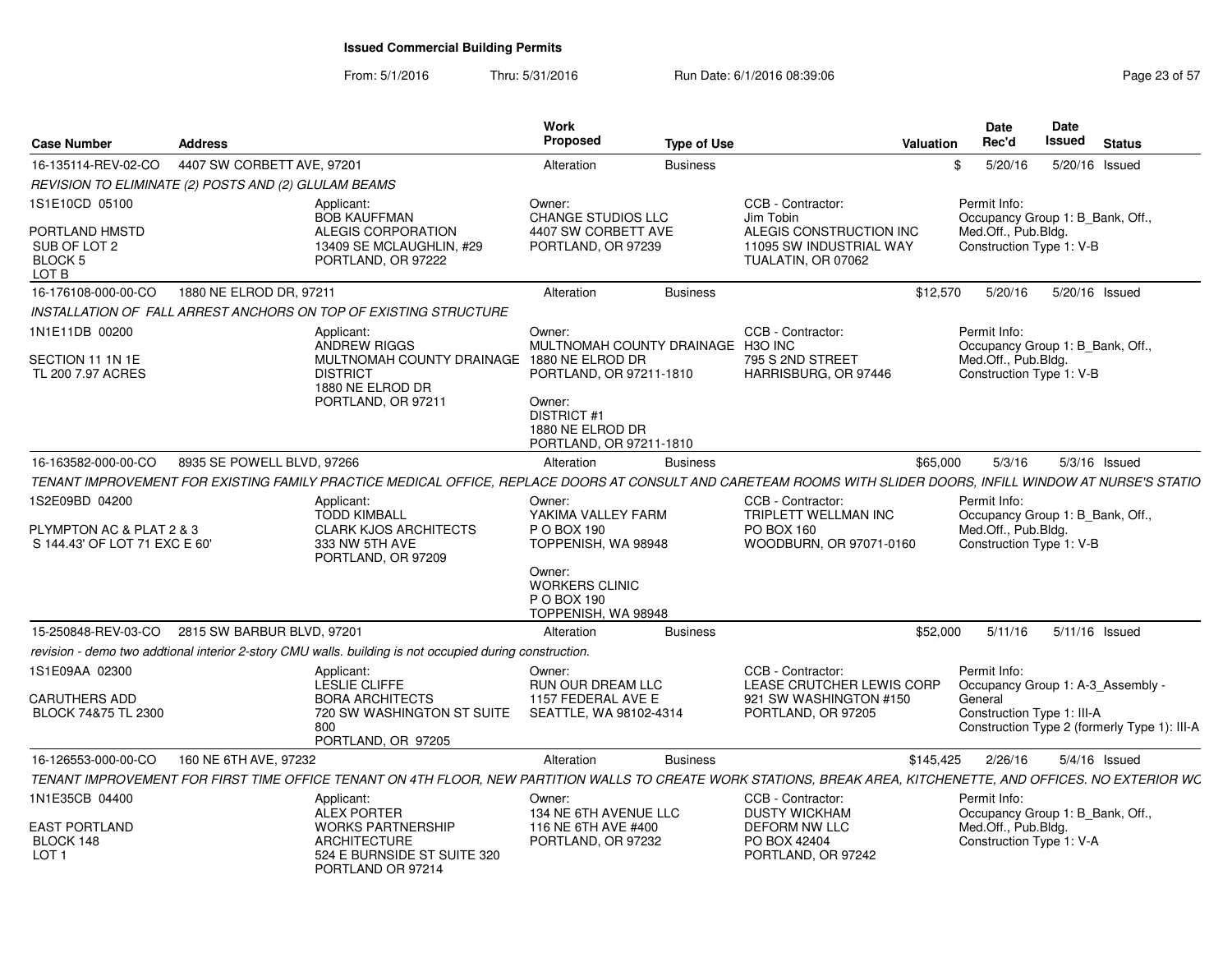From: 5/1/2016

Thru: 5/31/2016 **Run Date: 6/1/2016 08:39:06** Page 24 of 57

| <b>Case Number</b>                                                                    | <b>Address</b>                  |                                                                                                                                                                 | Work<br>Proposed                                                            | <b>Type of Use</b> |                                                                                               | <b>Valuation</b> | Date<br>Rec'd                                                                                       | Date<br><b>Issued</b> | <b>Status</b>           |
|---------------------------------------------------------------------------------------|---------------------------------|-----------------------------------------------------------------------------------------------------------------------------------------------------------------|-----------------------------------------------------------------------------|--------------------|-----------------------------------------------------------------------------------------------|------------------|-----------------------------------------------------------------------------------------------------|-----------------------|-------------------------|
| 16-126559-000-00-CO                                                                   | 160 NE 6TH AVE, 97232           |                                                                                                                                                                 | Alteration                                                                  | <b>Business</b>    |                                                                                               | \$145,425        | 2/26/16                                                                                             |                       | 5/4/16 Under Inspection |
|                                                                                       |                                 | TENANT IMPROVEMENT FOR FIRST TIME OFFICE TENANT ON 3RD FLOOR, NEW PARTITION WALLS TO CREATE WORK STATIONS, BREAK AREA, KITCHENETTE, AND OFFICES. NO EXTERIOR WC |                                                                             |                    |                                                                                               |                  |                                                                                                     |                       |                         |
| 1N1E35CB 04400                                                                        |                                 | Applicant:<br><b>ALEX PORTER</b>                                                                                                                                | Owner:<br>134 NE 6TH AVENUE LLC                                             |                    | CCB - Contractor:<br><b>DUSTY WICKHAM</b>                                                     |                  | Permit Info:<br>Occupancy Group 1: B_Bank, Off.,                                                    |                       |                         |
| <b>EAST PORTLAND</b><br>BLOCK 148<br>LOT <sub>1</sub>                                 |                                 | <b>WORKS PARTNERSHIP</b><br><b>ARCHITECTURE</b><br>524 E BURNSIDE ST SUITE 320<br>PORTLAND OR 97214                                                             | 116 NE 6TH AVE #400<br>PORTLAND, OR 97232                                   |                    | <b>DEFORM NW LLC</b><br>PO BOX 42404<br>PORTLAND, OR 97242                                    |                  | Med.Off., Pub.Bldg.<br>Construction Type 1: V-A                                                     |                       |                         |
| 16-144908-000-00-CO                                                                   | 2928 NE KILLINGSWORTH ST, 97211 |                                                                                                                                                                 | Alteration                                                                  | <b>Business</b>    |                                                                                               | \$12,700         | 5/3/16                                                                                              |                       | $5/3/16$ Issued         |
|                                                                                       |                                 | TENANT IMPROVEMENT FOR NEW RESTAURANT TENANT, RECONFIGURE EXISTING BATHROOM, NEW SEATING, INFILL EXISTING INTERIOR DOOR. NO EXTERIOR WORK.                      |                                                                             |                    |                                                                                               |                  |                                                                                                     |                       |                         |
| 1N1E24BA 05800                                                                        |                                 | Applicant:<br><b>DARIN BOUSKA</b>                                                                                                                               | Owner:<br><b>MEHDI FALLAHIAN</b>                                            |                    | CCB - Contractor:<br>OWEN GABBERT LLC                                                         |                  | Permit Info:<br>Occupancy Group 1: B Bank, Off.,                                                    |                       |                         |
| FOXCHASE ADD<br>BLOCK <sub>5</sub><br>LOT 1&2 TL 5800                                 |                                 | NW PRECISION DESIGN<br>22605 SW PINEHURST CT<br>SHERWOOD, OR 97140                                                                                              | 2237 NE STANTON ST<br>PORTLAND, OR 97212                                    |                    | 3809 N BORTHWICK AVE<br>PORTLAND, OR 97227                                                    |                  | Med.Off., Pub.Bldg.<br>Construction Type 1: V-B                                                     |                       |                         |
|                                                                                       |                                 |                                                                                                                                                                 | Owner:<br><b>RON JEIDY</b><br>2237 NE STANTON ST<br>PORTLAND, OR 97212      |                    |                                                                                               |                  |                                                                                                     |                       |                         |
|                                                                                       |                                 |                                                                                                                                                                 | Owner:<br><b>GAIL JEIDY</b><br>2237 NE STANTON ST<br>PORTLAND, OR 97212     |                    |                                                                                               |                  |                                                                                                     |                       |                         |
| 16-167641-000-00-CO                                                                   | 4525 SE DIVISION ST, 97215      |                                                                                                                                                                 | Alteration                                                                  | <b>Business</b>    |                                                                                               | \$68,500         | 5/19/16                                                                                             | 5/19/16 Issued        |                         |
|                                                                                       |                                 | NON-STRUCTURAL INTERIOR REMODEL  TO ADD FREEZER IN NW CORNER. RECONFIGURE EXISTING BATHROOM FOR ADA: NEW CASEWORK                                               |                                                                             |                    |                                                                                               |                  |                                                                                                     |                       |                         |
| 1S2E06CC 12500                                                                        |                                 | Applicant:<br>LIZ OLBERDING<br>101 STATE ST<br>HOOD RIVER, OR 97031                                                                                             | Owner:<br>PING PONG LLC<br>15255 SW 72ND AVE<br>PORTLAND, OR 97224          |                    | CCB - Contractor:<br>PHILIP MANLEY<br>3803 SE LINCOLN ST<br>PORTLAND, OR 97214                |                  | Permit Info:<br>Occupancy Group 1: B Bank, Off.,<br>Med.Off., Pub.Bldg.<br>Construction Type 1: V-B |                       |                         |
| 15-127463-REV-02-CO                                                                   | 4212 NE BROADWAY, 97213         |                                                                                                                                                                 | Alteration                                                                  | <b>Business</b>    |                                                                                               | \$2,500          | 5/6/16                                                                                              |                       | $5/6/16$ Issued         |
|                                                                                       |                                 | ADDED VALUE REVISION TO ADD NEW BEAM FOR OPENING IN THE WALL IN BASEMENT                                                                                        |                                                                             |                    |                                                                                               |                  |                                                                                                     |                       |                         |
| 1N2E30CC 12300                                                                        |                                 | Applicant:<br><b>NEIL LEE</b>                                                                                                                                   | Owner:<br>ROSE CITY INVESTMENT CO                                           |                    | CCB - Contractor:<br><b>BRADFORD CAMERON</b>                                                  |                  | Permit Info:<br>Occupancy Group 1: B Bank, Off.,                                                    |                       |                         |
| RALSTONS ADD<br>BLOCK 1<br>LOT 9-15 EXC PT IN ST<br>LOT 16 EXC PT IN STS<br>LOT 17-24 |                                 | LEEKA ARCHITECTURE AND<br><b>PLANNING</b><br>2548 SE ANKENY<br>PORTLAND, OR 97214                                                                               | 4212 NE BROADWAY<br>PORTLAND, OR 97213-1458                                 |                    | CAMERON CONSTRUCTION INC<br>322 SE 61ST AVE<br>PORTLAND OR 97215                              |                  | Med.Off., Pub.Bldg.<br>Construction Type 1: V-B                                                     |                       |                         |
| 16-129446-000-00-CO                                                                   | 3912 N MISSISSIPPI AVE, 97227   |                                                                                                                                                                 | Alteration                                                                  | <b>Business</b>    |                                                                                               | \$2,000          | 5/25/16                                                                                             | 5/25/16 Issued        |                         |
|                                                                                       |                                 | ALTERATION TO ADD INTERIOR NON BEARING WALLS TO CREATE CLASSROOM SPACE AND OFFICE FOR AN EXISTING TENANT; NO EXTERIOR WORK                                      |                                                                             |                    |                                                                                               |                  |                                                                                                     |                       |                         |
| 1N1E22CD 04000                                                                        |                                 | Applicant:<br><b>AMANDA FURBEE</b><br>THE HERB SHOPPE PHARMACY<br>5230 NE FREMONT<br>PORTLAND, OR 97213                                                         | Owner:<br><b>EDGEWATER LLC</b><br>PO BOX 2436<br>WILSONVILLE, OR 97070-2436 |                    | CCB - Contractor:<br>RUEBEN CORTEZ INTERIORS LLC<br>6814 N VANCOUVER AV<br>PORTLAND, OR 97217 |                  | Permit Info:<br>Occupancy Group 1: B_Bank, Off.,<br>Med.Off., Pub.Blda.<br>Construction Type 1: V-B |                       |                         |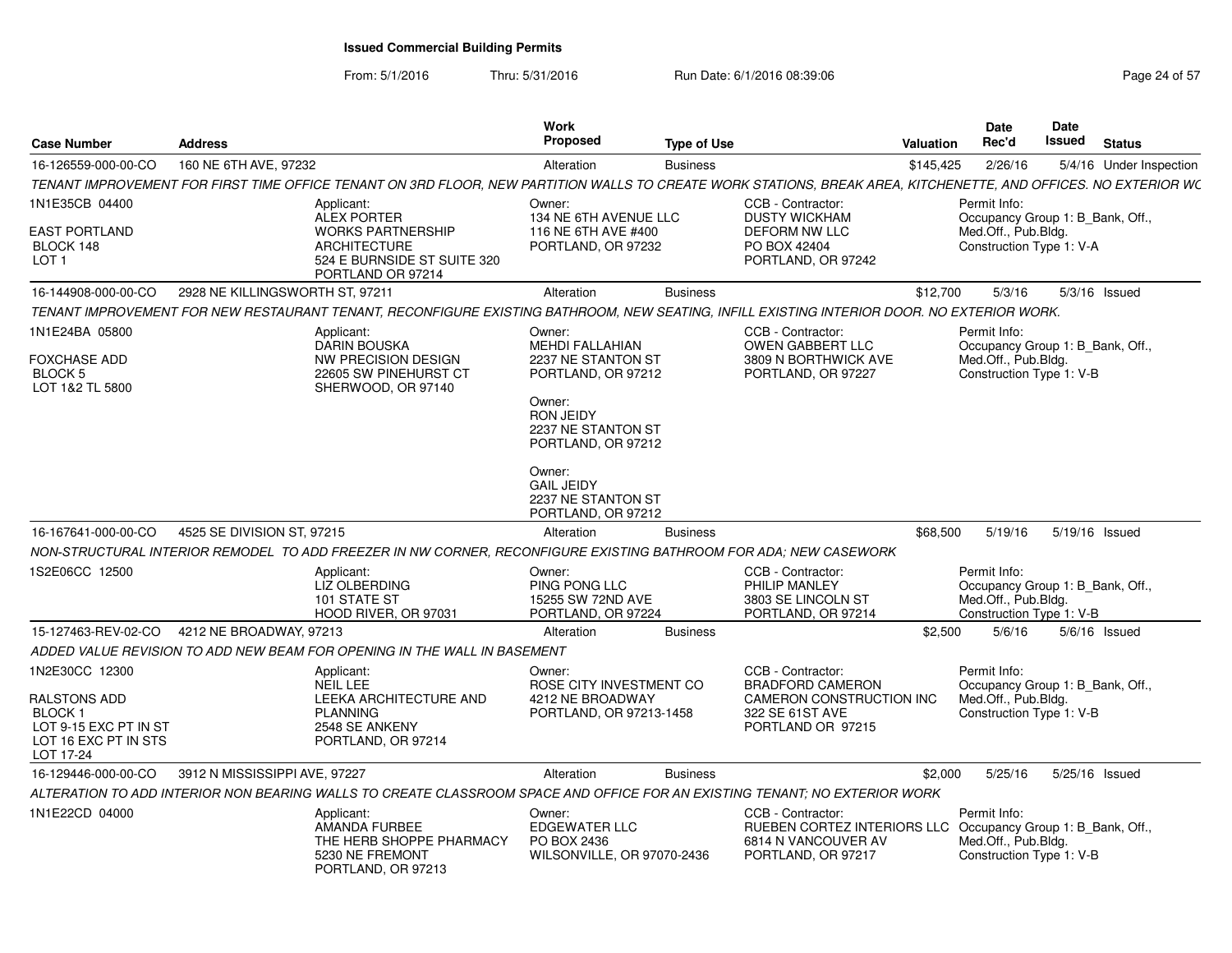| <b>Case Number</b>                                                                        | <b>Address</b>                                                                                                                                                    | <b>Work</b><br>Proposed                                                                                              | <b>Type of Use</b> |                                                                                                                                | Valuation | <b>Date</b><br>Rec'd                                                                                | <b>Date</b><br>Issued | <b>Status</b>                                                                             |
|-------------------------------------------------------------------------------------------|-------------------------------------------------------------------------------------------------------------------------------------------------------------------|----------------------------------------------------------------------------------------------------------------------|--------------------|--------------------------------------------------------------------------------------------------------------------------------|-----------|-----------------------------------------------------------------------------------------------------|-----------------------|-------------------------------------------------------------------------------------------|
| 16-169957-000-00-CO                                                                       | 4200 SE 82ND AVE, 97266                                                                                                                                           | Alteration                                                                                                           | <b>Business</b>    |                                                                                                                                | \$149,457 | 5/11/16                                                                                             | 5/11/16 Issued        |                                                                                           |
|                                                                                           | REMOVE EXISTING ROOF MEMBRANE AND REPLACE WITH NEW 60 MIL TPO                                                                                                     |                                                                                                                      |                    |                                                                                                                                |           |                                                                                                     |                       |                                                                                           |
| 1S2E09CC 00101<br><b>EASTPORT PLAZA</b><br>LOT 1 TL 101                                   | Applicant:<br><b>ANGIE HAWKINS</b><br>NORTH AMERICAN ROOFING<br>SERVICES INC<br>41 DOGWOOD RD<br>ASHEVILLE, NC 28006                                              | Owner:<br>WAL-MART REAL ESTATE<br><b>BUSINESS TRUST</b><br>PO BOX 8050<br>BENTONVILLE, AR 72712-8055                 |                    | CCB - Contractor:<br>NORTH AMERICAN ROOFING<br><b>SYSTEMS INC</b><br>41 DOGWOOD RD<br><b>ASHEVILLE, NC 288062208</b>           |           | Permit Info:<br>Station<br>Construction Type 1: V-B                                                 |                       | Occupancy Group 1: M_Store, Service                                                       |
| 16-126959-000-00-CO                                                                       | 11 NW 5TH AVE, 97209                                                                                                                                              | Alteration                                                                                                           | <b>Business</b>    |                                                                                                                                | \$300,000 | 2/29/16                                                                                             |                       | 5/11/16 Under Inspection                                                                  |
|                                                                                           | TI FOR NEW TENANT; CHANGE OF OCCUPANCY FROM R TO B; DEMO INTERIOR WALLS ON GROUND FLOOR AND MEZZANINE AREA; ADD NEW WALLS TO CREATE OFFICE SPACES, AND MEETIN     |                                                                                                                      |                    |                                                                                                                                |           |                                                                                                     |                       |                                                                                           |
| 1N1E34CA 11500<br><b>COUCHS ADD</b><br>BLOCK 41<br>LOT <sub>4</sub>                       | Applicant:<br>ALMAR CONTRACTING LLC<br>10240 SW NIMBUS AVENUE.<br>SUITE <sub>L7</sub><br>PORTLAND, OR 97223                                                       | Owner:<br>CENTRAL CITY CONCERN<br>232 NW 6TH AVE<br>PORTLAND, OR 97209-3609                                          |                    | CCB - Contractor<br>ALMAR CONTRACTING LLC<br>10240 SW NIMBUS AVENUE.<br>SUITE L7<br>PORTLAND, OR 97223                         |           | Permit Info:<br>Occupancy Group 1: B_Bank, Off.,<br>Med.Off., Pub.Blda.<br>Construction Type 1: V-B |                       |                                                                                           |
| 16-154724-000-00-CO                                                                       | 4311 N WILLIAMS AVE, 97217                                                                                                                                        | Alteration                                                                                                           | <b>Business</b>    |                                                                                                                                | \$119,610 | 4/19/16                                                                                             | 5/13/16 Issued        |                                                                                           |
|                                                                                           | TI FOR FIRST TIME TENANT IMPROVEMENT 'B' RESTAURANT (2) ADA RESTROOMS, KITCHEN AND SEATING AREA-GROUND FLOOR OF MIXED USE 5 STORY BLDG                            |                                                                                                                      |                    |                                                                                                                                |           |                                                                                                     |                       |                                                                                           |
| 1N1E22DB 00400                                                                            | Applicant:<br><b>MARK ANNEN</b><br>ANNEN DESIGN INDUSTRIES<br>3778 SE 10TH                                                                                        |                                                                                                                      |                    | CCB - Contractor:<br>WHITE DOG RESTORATIONS INC<br>4915 NE 16TH AVE<br>PORTLAND, OR 97211                                      |           | Permit Info:<br>Occupancy Group 1: B Bank, Off.,<br>Med.Off., Pub.Bldg.<br>Construction Type 1: I-A |                       |                                                                                           |
| 16-165333-000-00-CO                                                                       | 1800 NW 16TH AVE, 97209                                                                                                                                           | Alteration                                                                                                           | <b>Business</b>    |                                                                                                                                | \$30,000  | 5/2/16                                                                                              |                       | 5/2/16 Issued                                                                             |
|                                                                                           | TI FOR EXISTING TENANT TO EXPAND INTO ENTIRE SECOND FLOOR. TO INCLUDE MINOR PARTITION MODIFICATION. REMOVAL OF DOORS AT STAIR, RECONFIGURE WALLS AT OFFICE        |                                                                                                                      |                    |                                                                                                                                |           |                                                                                                     |                       |                                                                                           |
| 1N1E28DD 02600<br>WATSONS ADD<br><b>BLOCK 18 TL 2600</b>                                  | Applicant:<br>MICHAEL FLOWERS<br>MICHAEL FLOWERS ARCHITECT<br>PO BOX 5303<br>PORTLAND OR 97228                                                                    | Owner:<br>TRIANGLE BUILDING GROUP LLC<br>PO BOX 10386<br>PORTLAND, OR 97296-0386                                     |                    | CCB - Contractor:<br>OWEN GABBERT LLC<br>3809 N BORTHWICK AVE<br>PORTLAND, OR 97227                                            |           | Permit Info:<br>Occupancy Group 1: B_Bank, Off.,<br>Med.Off., Pub.Bldg.<br>Construction Type 1: V-B |                       |                                                                                           |
| 16-173982-000-00-CO                                                                       | 4803 NE 7th AVE, 97211                                                                                                                                            | Alteration                                                                                                           | <b>Business</b>    |                                                                                                                                | \$50,000  | 5/19/16                                                                                             | 5/19/16 Issued        |                                                                                           |
|                                                                                           | TENANT IMPROVEMENT FOR EXISTING OFFICE TENANT. RECONFIGURE LAYOUT OF OFFICES AND HALLWAY. NO EXTERIOR WORK.                                                       |                                                                                                                      |                    |                                                                                                                                |           |                                                                                                     |                       |                                                                                           |
| 1N1E23BC 08700                                                                            | Applicant:<br><b>LUCAS GRAY</b><br>417 SE 11TH AVE<br>PORTLAND OR 97214                                                                                           | Owner:<br>SCHOOL DISTRICT NO 1(LEASED<br>PROPEL STUDIO ARCHITECTURE PO BOX 3107<br>PORTLAND, OR 97208-3107<br>Owner: |                    | CCB - Contractor:<br>COLAS CONSTRUCTION INC<br>5319 SW WESTGATE DR., STE 207 Med.Off., Pub.Bldg.<br>PORTLAND OR 97229-7542     |           | Permit Info:<br>Occupancy Group 1: B Bank, Off.,<br>Construction Type 1: V-B                        |                       |                                                                                           |
|                                                                                           |                                                                                                                                                                   | <b>NE COALITION</b><br>PO BOX 3107<br>PORTLAND, OR 97208-3107                                                        |                    |                                                                                                                                |           |                                                                                                     |                       |                                                                                           |
| 16-114831-000-00-CO                                                                       | 807 NE COUCH ST, 97232                                                                                                                                            | Alteration                                                                                                           | <b>Business</b>    |                                                                                                                                | \$140,199 | 2/2/16                                                                                              | 5/23/16 Issued        |                                                                                           |
|                                                                                           | ALTERATION-MINOR COMMERCIAL ALTERATIONS INCLUDING INSTALLATION OF EQUIPMENT FOR A CIDER PRODUCTION FACILITY, A NEW TASTING ROOM WITH BAR IN ASSEMBLY AREA WITH L. |                                                                                                                      |                    |                                                                                                                                |           |                                                                                                     |                       |                                                                                           |
| 1N1E35CB 05600<br><b>EAST PORTLAND</b><br>BLOCK 188<br>N 25' OF LOT 3<br>E 75' OF LOT 3&4 | Applicant:<br><b>RICHARD RANO</b><br>STEELHEAD ARCHITECTURE<br>2800 NW THURMAN<br>PORTLAND, OR 97214                                                              | Owner:<br>ANGUSGROUP LLC<br>10526 NE 13TH AVE<br>PORTLAND, OR 97211-1560                                             |                    | CCB - Contractor:<br>ANDREW GOLD<br><b>GOLD STAR DESIGN AND</b><br>CONSTRUCTION LLC<br>2528 SE SALMON ST<br>PORTLAND, OR 97214 |           | Permit Info:<br>Factory, Mod.Hazard<br>Construction Type 1: III-B                                   |                       | Occupancy Group 1: F-1 Industrial Plant -<br>Construction Type 2 (formerly Type 1): III-B |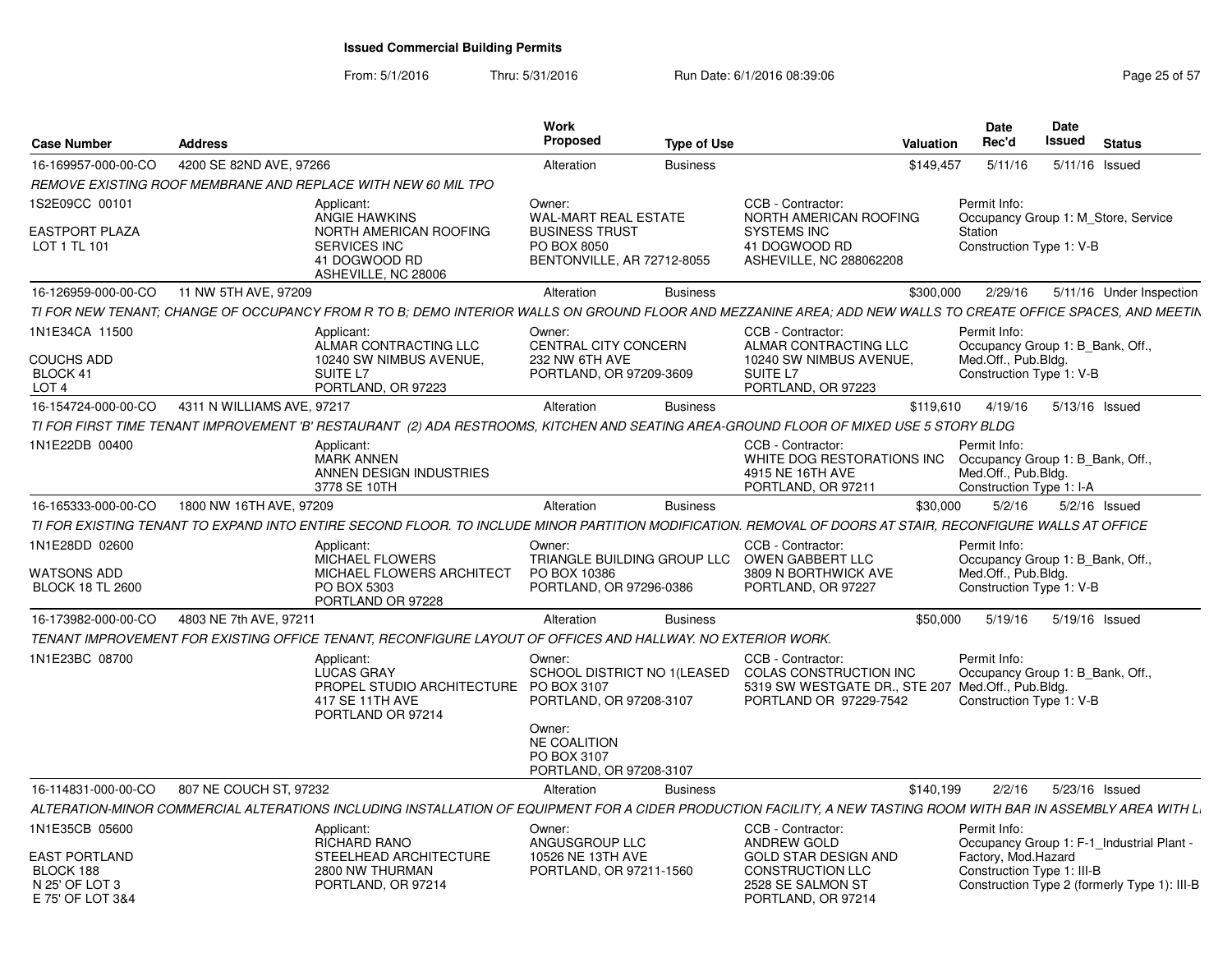From: 5/1/2016

| <b>Case Number</b>                                                  | <b>Address</b>                                                                                                                                              |                                                                            | <b>Work</b><br><b>Proposed</b>                                                         | <b>Type of Use</b> |                                                                                                | Valuation | <b>Date</b><br>Rec'd                                                                                             | <b>Date</b><br>Issued | <b>Status</b>                             |
|---------------------------------------------------------------------|-------------------------------------------------------------------------------------------------------------------------------------------------------------|----------------------------------------------------------------------------|----------------------------------------------------------------------------------------|--------------------|------------------------------------------------------------------------------------------------|-----------|------------------------------------------------------------------------------------------------------------------|-----------------------|-------------------------------------------|
| 16-171538-000-00-CO                                                 | 0650 SW GAINES ST, 97201                                                                                                                                    |                                                                            | Alteration                                                                             | <b>Business</b>    |                                                                                                | \$36,000  | 5/12/16                                                                                                          | 5/12/16 Issued        |                                           |
|                                                                     | TI FOR FIRST TIME TENANT: ADD NEW COUNTERS AND PLUMBING FIXTURES FOR NEW ICE CREAM SHOP                                                                     |                                                                            |                                                                                        |                    |                                                                                                |           |                                                                                                                  |                       |                                           |
| 1S1E10DB 00900<br><b>CARUTHERS ADD</b><br><b>BLOCK 158 TL 900</b>   | Applicant:<br><b>GLEN MILLER</b><br>141 DEL PRADO                                                                                                           | <b>G A MILLER ARCHITECTURE</b><br>LAKE OSWEGO, OR 97035                    | Owner:<br><b>RIVA PORTLAND LLC</b><br>1 FINANCIAL PLZ #1700<br>HARTFORD, CT 06103-2604 |                    | CCB - Contractor:<br><b>BNK CONSTRUCTION INC</b><br>45 82nd dr. ste 53b<br>gladstone, or 97027 |           | Permit Info:<br>Occupancy Group 1: B Bank, Off.,<br>Med.Off., Pub.Bldg.<br>Construction Type 1: I-A              |                       |                                           |
| 16-171542-000-00-CO                                                 | 4412 SW BARBUR BLVD, 97201                                                                                                                                  |                                                                            | Alteration                                                                             | <b>Business</b>    |                                                                                                | \$12,500  | 5/12/16                                                                                                          |                       | 5/12/16 Under Inspection                  |
|                                                                     | TI FOR EXISTING TENANT: ADD NEW PARTITION WALLS AND DOORS TO CREATE ADDITIONAL OFFICES                                                                      |                                                                            |                                                                                        |                    |                                                                                                |           |                                                                                                                  |                       |                                           |
| 1S1E10CC 05500                                                      | Applicant:<br><b>JON SCHIELE</b>                                                                                                                            |                                                                            | Owner:<br>TRIPLE J PARTNERSHIP                                                         |                    | CCB - Contractor:<br>BNK CONSTRUCTION INC                                                      |           | Permit Info:<br>Occupancy Group 1: B_Bank, Off.,                                                                 |                       |                                           |
| PORTLAND HMSTD<br><b>BLOCK 5</b><br><b>LOT E&amp;F TL 5500</b>      |                                                                                                                                                             | <b>BNK CONSTRUCTION</b><br>45 82ND DR SUITE 53B<br>GLADSTONE OR 97027      | P O BOX 150499<br>SAN RAFAEL, CA 94915-0499                                            |                    | 45 82nd dr. ste 53b<br>gladstone, or 97027                                                     |           | Med.Off., Pub.Bldg.<br>Construction Type 1: V-B                                                                  |                       |                                           |
| 16-171665-000-00-CO                                                 | 4610 SE BELMONT ST, 97215                                                                                                                                   |                                                                            | Alteration                                                                             | <b>Business</b>    |                                                                                                | \$30,000  | 5/12/16                                                                                                          |                       | 5/12/16 Under Inspection                  |
|                                                                     | INTERIOR REMODEL - REMOVE EXISTING DESKS AND ADD NEW WALLS TO SEPARATE RECEPTION AREA FROM LOBBY AND ADD NEW COUNTERS AND WINDOWS                           |                                                                            |                                                                                        |                    |                                                                                                |           |                                                                                                                  |                       |                                           |
| 1S2E06BA 10201                                                      | Applicant:                                                                                                                                                  | <b>JAMES E ANDERSON</b>                                                    | Owner:<br>WESTON INVESTMENT CO LLC                                                     |                    | CCB - Contractor:<br>JAMES E ANDERSON                                                          |           | Permit Info:<br>Occupancy Group 1: B_Bank, Off.,                                                                 |                       |                                           |
| PARTITION PLAT 1990-16<br>LOT <sub>1</sub>                          |                                                                                                                                                             | CEDAR MILL CONSTRUCTION<br>19465 SW 89th Ave<br>Tualatin, OR 97062         | 2154 NE BROADWAY #200<br>PORTLAND, OR 97232-1561                                       |                    | CEDAR MILL CONSTRUCTION<br>19465 SW 89th Ave<br>Tualatin, OR 97062                             |           | Med.Off., Pub.Bldg.<br>Construction Type 1: V-A                                                                  |                       |                                           |
| 16-152841-000-00-CO                                                 | 1140 SE 7TH AVE, 97214                                                                                                                                      |                                                                            | Alteration                                                                             | <b>Business</b>    |                                                                                                | \$115,698 | 5/3/16                                                                                                           |                       | 5/3/16 Under Inspection                   |
|                                                                     | TI FOR NEW TENANT; CHANGE OF OCCUPANCY FROM M TO B; ADD NEW PARTITION WALLS TO CREATE NEW MEDIA ROOMS, OFFICES, AND BREAK ROOM                              |                                                                            |                                                                                        |                    |                                                                                                |           |                                                                                                                  |                       |                                           |
| 1S1E02BC 02500                                                      | Applicant:<br><b>BEN GATES</b>                                                                                                                              |                                                                            | Owner:<br>THE MARBLE LLC                                                               |                    | CCB - Contractor:<br><b>NOLAN KNOX</b>                                                         |           | Permit Info:                                                                                                     |                       | Occupancy Group 1: F-1_Industrial Plant - |
| <b>HAWTHORNE PK</b><br>BLOCK 168<br>LOT 1-4 EXC PT IN ST<br>LOT 5-8 | <b>ARCHITECTURE</b>                                                                                                                                         | <b>URBAN PATTERNS</b><br>2326 SE MORRISON ST<br>PORTLAND, OR 97214         | 721 NW 9TH AVE #200<br>PORTLAND, OR 97209                                              |                    | WALSH CONSTRUCTION CO<br>2905 SW 1ST AVE<br>PORTLAND, OR 972014707                             |           | Factory, Mod.Hazard<br>Construction Type 1: V-B                                                                  |                       |                                           |
| 16-173569-000-00-CO                                                 | 1401 SE 107TH AVE, 97216                                                                                                                                    |                                                                            | Alteration                                                                             | <b>Business</b>    |                                                                                                | \$66,200  | 5/26/16                                                                                                          | 5/26/16 Issued        |                                           |
|                                                                     | ALTERATION TO REPAIR ROOF-OVERLAY 1/2" EPS FANFOLD INSULATION AND 60MIL TPO MECHANICALLY FASTENED                                                           |                                                                            |                                                                                        |                    |                                                                                                |           |                                                                                                                  |                       |                                           |
| 1S2E03BC 00200                                                      |                                                                                                                                                             |                                                                            | Owner:<br>PORTLAND ADVENTIST MEDICAL<br>10123 SE MARKET ST<br>PORTLAND, OR 97216-2532  |                    |                                                                                                |           | Permit Info:<br>Occupancy Group 1: SR-2_SPEC.RES.<br><b>Impractical Evacuation</b><br>Construction Type 1: III-A |                       |                                           |
|                                                                     |                                                                                                                                                             |                                                                            | Owner:<br><b>CENTER</b><br>10123 SE MARKET ST<br>PORTLAND, OR 97216-2532               |                    |                                                                                                |           |                                                                                                                  |                       |                                           |
| 16-170190-000-00-CO                                                 | 6927 SE FOSTER RD, 97206                                                                                                                                    |                                                                            | Alteration                                                                             | <b>Business</b>    |                                                                                                | \$50,000  | 5/11/16                                                                                                          |                       | 5/11/16 Under Inspection                  |
|                                                                     | ALTERATION TO REPLACE DRYWALL AND INSULATION IN THE WAREHOUSE PORTION OF THE BUILDING; NOT A TENANT IMPROVEMENT DRYWALL AND INSULATION WORK ONLYSEE COMMENT |                                                                            |                                                                                        |                    |                                                                                                |           |                                                                                                                  |                       |                                           |
| 1S2E17BA 06200                                                      | Applicant:                                                                                                                                                  | <b>VASILIY KRASNOGOROV</b>                                                 | Owner:<br>LI'S ENTERPRISE LLC                                                          |                    | CCB - Contractor:<br><b>VASILIY KRASNOGOROV</b>                                                |           | Permit Info:<br>Occupancy Group 1: S-1 Storage -                                                                 |                       |                                           |
| SECTION 17 1S 2E<br>TL 6200 0.38 ACRES                              |                                                                                                                                                             | RED HILLS CONSTRUCTION INC<br>12042 SE SUNNYSIDE RD<br>CLACKAMAS, OR 97015 | 9331 SE EMERALD LOOP<br>HAPPY VALLEY, OR 97086                                         |                    | RED HILLS CONSTRUCTION INC<br>12042 SE SUNNYSIDE RD<br>CLACKAMAS, OR 97015                     |           | Moderate Hazard, Warehouse<br>Construction Type 1: III-B                                                         |                       |                                           |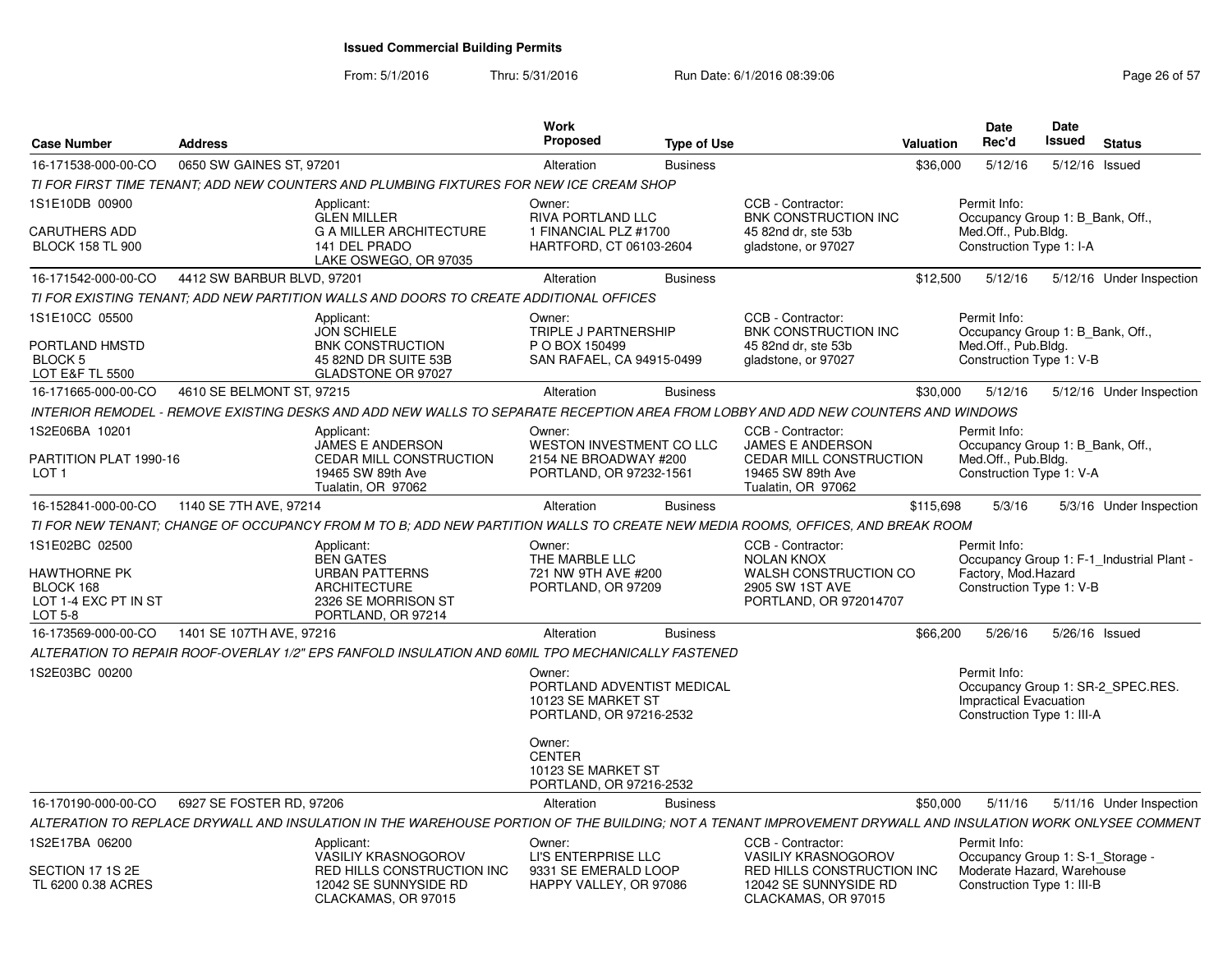| <b>Case Number</b>                                                                                                | <b>Address</b>             |                                                                                                                                                              | Work<br>Proposed                                                                                                                     | <b>Type of Use</b> |                                                                                                | <b>Valuation</b> | Date<br>Rec'd                                                                                        | <b>Date</b><br><b>Issued</b> | <b>Status</b>  |
|-------------------------------------------------------------------------------------------------------------------|----------------------------|--------------------------------------------------------------------------------------------------------------------------------------------------------------|--------------------------------------------------------------------------------------------------------------------------------------|--------------------|------------------------------------------------------------------------------------------------|------------------|------------------------------------------------------------------------------------------------------|------------------------------|----------------|
| 16-148621-000-00-CO                                                                                               | 800 NE OREGON ST, 97232    |                                                                                                                                                              | Alteration                                                                                                                           | <b>Business</b>    |                                                                                                | \$66,500         | 5/20/16                                                                                              |                              | 5/20/16 Issued |
|                                                                                                                   |                            | TI FOR EXISTING TENANT: ENLARGE A CONFERENCE ROOM: SPLIT AN OFFICE INTO TWO OFFICES: ADD TWO SERVICE WINDOWS IN UNRATED WALLS OF LOBBY                       |                                                                                                                                      |                    |                                                                                                |                  |                                                                                                      |                              |                |
| 1N1E35BC 02000                                                                                                    |                            | Applicant:<br><b>DAVID SOVA</b>                                                                                                                              | Owner:<br>OREGON STATE OF(DEPT OF                                                                                                    |                    | CCB - Contractor:<br>JAMES E ANDERSON                                                          |                  | Permit Info:<br>Occupancy Group 1: B_Bank, Off.,                                                     |                              |                |
| <b>HOLLADAYS ADD</b><br>BLOCK 88&89 TL 2000                                                                       |                            | <b>DSDA ARCHITECTS</b><br>7803 SE 27TH ST UNIT D206<br>MERCER ISLAND WA 98040                                                                                | 1100 AIRPORT RD SE<br>SALEM, OR 97301-6674                                                                                           |                    | CEDAR MILL CONSTRUCTION<br>19465 SW 89th Ave<br>Tualatin, OR 97062                             |                  | Med.Off., Pub.Bldg.<br>Construction Type 1: I-A                                                      |                              |                |
|                                                                                                                   |                            |                                                                                                                                                              | Owner:<br><b>ADMIN SERVICES</b><br>1100 AIRPORT RD SE<br>SALEM, OR 97301-6674                                                        |                    |                                                                                                |                  |                                                                                                      |                              |                |
| 16-108328-000-00-CO                                                                                               | 3700 N WILLIAMS AVE, 97212 |                                                                                                                                                              | Alteration                                                                                                                           | <b>Business</b>    |                                                                                                | \$27,413         | 5/11/16                                                                                              |                              | 5/11/16 Issued |
|                                                                                                                   |                            | Solar/PV panel SOLAR - 5.175 KW ROOF TOP MOUNTED PV SYSTEM - PRESCRIPTIVE                                                                                    |                                                                                                                                      |                    |                                                                                                |                  |                                                                                                      |                              |                |
| 1N1E22DD 08000<br><b>ALBINA HMSTD</b><br>BLOCK 24<br>LOT 9                                                        |                            | Applicant:<br><b>GEORGE GEBBEN</b><br>SOLTERRA DESIGN & BUILD, INC<br>79 SE TAYLOR ST. SUITE 401<br>PORTLAND, OR 97214                                       | Owner:<br><b>JL SQUARED PROPERTIES LLC</b><br>3700 N WILLIAMS AVE<br>PORTLAND, OR 97227-1441                                         |                    | CCB - Contractor:<br>SOLTERRA SYSTEMS INC<br>79 SE TAYLOR ST. STE 401<br>PORTLAND OR 97214     |                  | Permit Info:<br>Occupancy Group 1: B Bank, Off.,<br>Med.Off., Pub.Bldg.<br>Construction Type 1: V-B  |                              |                |
| 16-179893-000-00-CO                                                                                               | 1515 SE WATER AVE, 97214   |                                                                                                                                                              | Alteration                                                                                                                           | <b>Business</b>    |                                                                                                | \$117,000        | 5/27/16                                                                                              |                              | 5/27/16 Issued |
|                                                                                                                   |                            | TENANT IMPROVEMENT FOR EXISTING OFFICE TENANT, NEW INTERIOR PARTITION WALLS TO CREATE (3) OFFICES, CONVERT CLOSET TO CONFERENCE ROOM. NO EXTERIOR WORK.      |                                                                                                                                      |                    |                                                                                                |                  |                                                                                                      |                              |                |
| 1S1E03DA 01400<br>STEPHENS ADD<br><b>BLOCK 1 TL 1400</b><br>LAND ONLY SEE R589213 (R794000011) FOR<br><b>IMPS</b> |                            | Applicant:<br>TS GRAY CONSTRUCTION LLC<br>5300 MEADOWS STE 200<br>LAKE OSWEGO, OR 97034                                                                      | Owner:<br>OREGON STATE OF(LEASED<br>1 SW COLUMBIA ST STE 950<br>PORTLAND, OR 97258-2010<br>Owner:<br><b>RIVERS EAST INVESTOR LLC</b> |                    | CCB - Contractor:<br>TS GRAY CONSTRUCTION LLC<br>5300 MEADOWS STE 200<br>LAKE OSWEGO, OR 97034 |                  | Permit Info:<br>Occupancy Group 1: B_Bank, Off.,<br>Med.Off., Pub.Bldg.<br>Construction Type 1: II-A |                              |                |
|                                                                                                                   |                            |                                                                                                                                                              | 1 SW COLUMBIA ST STE 950<br>PORTLAND, OR 97258-2010                                                                                  |                    |                                                                                                |                  |                                                                                                      |                              |                |
| 16-109494-DFS-03-CO                                                                                               | 820 SW MORRISON ST         |                                                                                                                                                              | Alteration                                                                                                                           | <b>Business</b>    |                                                                                                | \$20,000         | 5/31/16                                                                                              |                              | 5/31/16 Issued |
| <b>DFS FOR FIREPROOFING</b>                                                                                       |                            |                                                                                                                                                              |                                                                                                                                      |                    |                                                                                                |                  |                                                                                                      |                              |                |
| 1N1E34CC 09600                                                                                                    |                            | Applicant:<br>Eric Norton<br>R & H Construction<br>1530 SW Taylor St<br>Portland, OR 97205                                                                   | Owner:<br><b>WEST PARK AVENUE LLC</b><br>805 SW BROADWAY #2020<br>PORTLAND, OR 97205-3360                                            |                    | CCB - Contractor:<br>R & H CONSTRUCTION<br>1530 SW TAYLOR STREET<br>PORTLAND, OR 97205         |                  | Permit Info:<br>Occupancy Group 1: B_Bank, Off.,<br>Med.Off., Pub.Bldg.<br>Construction Type 1: I-A  |                              |                |
| 16-156037-000-00-CO                                                                                               | 439 SE GRAND AVE, 97214    |                                                                                                                                                              | Alteration                                                                                                                           | <b>Business</b>    |                                                                                                | \$60,000         | 5/13/16                                                                                              |                              | 5/13/16 Issued |
|                                                                                                                   |                            | TENANT IMPROVEMENT FOR EXISTING BAR TENANT, CONVERT ADJACENT STORE TO ADDITIONAL BAR SEATING, CHANGE EXISTING SPACE TO GAME ROOM, NEW WALLS TO CREATE NEW RI |                                                                                                                                      |                    |                                                                                                |                  |                                                                                                      |                              |                |
| 1N1E35CC 12300                                                                                                    |                            | Applicant:<br>CARTER CASE                                                                                                                                    | Owner:<br><b>JOEL GRAYSON</b>                                                                                                        |                    | Primary Contractor:<br><b>TO BID</b>                                                           |                  | Permit Info:<br>Occupancy Group 1: B_Bank, Off.,                                                     |                              |                |
| <b>EAST PORTLAND</b><br>BLOCK 102<br>LOT 5&6 EXC PT IN ST                                                         |                            | <b>CASE DESIGN GROUP</b><br>232 SE OAK ST<br>PORTLAND, OR 97214                                                                                              | 7959 SE FOSTER RD<br>PORTLAND, OR 97206-4241                                                                                         |                    |                                                                                                |                  | Med.Off., Pub.Bldg.<br>Construction Type 1: V-B                                                      |                              |                |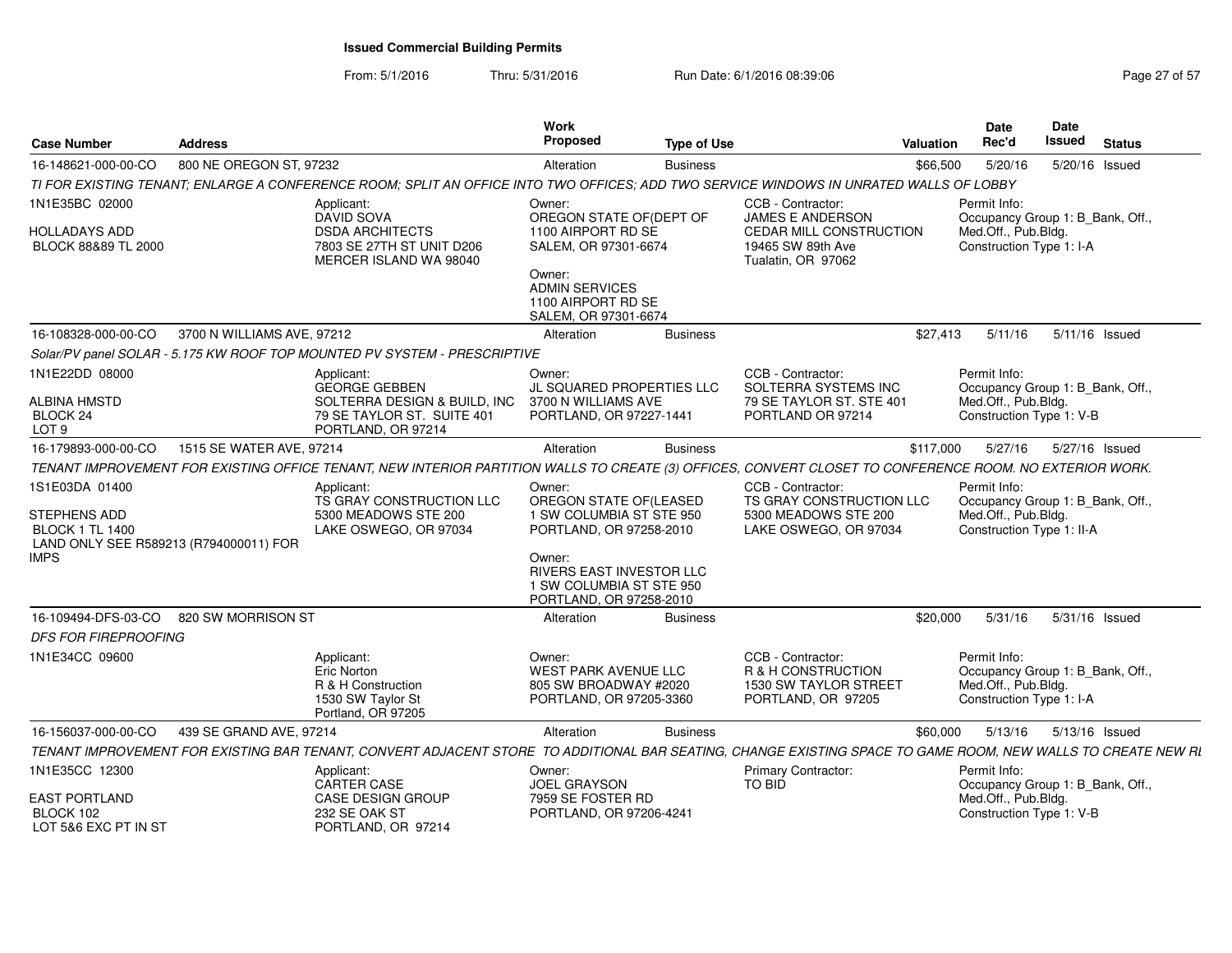From: 5/1/2016

Thru: 5/31/2016 **Run Date: 6/1/2016 08:39:06** Page 28 of 57

| <b>Case Number</b>                                                | Address                      |                                                                                                                                                                  | Work<br><b>Proposed</b>                                              | <b>Type of Use</b> |                                                                                                                         | Valuation     | <b>Date</b><br>Rec'd                                                                                | Date<br>Issued           | <b>Status</b> |
|-------------------------------------------------------------------|------------------------------|------------------------------------------------------------------------------------------------------------------------------------------------------------------|----------------------------------------------------------------------|--------------------|-------------------------------------------------------------------------------------------------------------------------|---------------|-----------------------------------------------------------------------------------------------------|--------------------------|---------------|
| 16-115854-REV-01-CO                                               | 321 NE COUCH ST, 97232       |                                                                                                                                                                  | Alteration                                                           | <b>Business</b>    |                                                                                                                         | \$5,000       | 5/10/16                                                                                             | 5/10/16 Issued           |               |
|                                                                   |                              | VALUE ADDED REVISION TO ADD 1ST FLOOR RECEPTION AREA TO SCOPE OF PROJECT, ADD EXISTING UNISEX RESTROOM TO SCOPE ON 1ST FLOOR; 2ND FLOOR ADD ONE UNISEX RESTROO   |                                                                      |                    |                                                                                                                         |               |                                                                                                     |                          |               |
| 1N1E34DA 02900                                                    |                              | Applicant:<br>TOM JOYCE                                                                                                                                          | Owner:<br><b>BLOCK 75 LLC</b>                                        |                    | CCB - Contractor:<br>PATH CONSTRUCTION                                                                                  |               | Permit Info:<br>Occupancy Group 1: B_Bank, Off.                                                     |                          |               |
| <b>EAST PORTLAND</b><br>BLOCK 75<br>LOT 2-6 TL 2900               |                              | POTESTIO STUDIO<br>2221 SW PARK PL<br>PORTLAND OR 97205                                                                                                          | 116 NE 6TH AVE #400<br>PORTLAND, OR 97232                            |                    | 5331 SW MACADAM AVE #258-110 Med.Off., Pub.Bldg.<br>PORTLAND, OR 97239                                                  |               | Construction Type 1: I-A                                                                            |                          |               |
| 16-142740-000-00-CO                                               |                              |                                                                                                                                                                  | Alteration                                                           | <b>Business</b>    |                                                                                                                         | \$10.000      |                                                                                                     | 5/24/16  5/24/16  Issued |               |
|                                                                   |                              | TI FOR EXISTING TENANT. DEMO NON-BEARING PARTITION WALLS AT FIRST FLOOR. CONSTRUCT NEW WALLS ON FIRST FLOOR. CREATING ONE PRIVATE OFFICE AND A STORAGE ROOM. NET |                                                                      |                    |                                                                                                                         |               |                                                                                                     |                          |               |
|                                                                   |                              | Applicant:<br>STEVE KAISER<br>FORMWEST ARCHITECTURE INC<br>PO BOX 12174<br>PORTLAND, OR 97212                                                                    | Owner:<br>RISING SONS LLC<br>10422 SW 55TH AVE<br>PORTLAND, OR 97219 |                    | CCB - Contractor:<br><b>WESTERN CONSTRUCTION</b><br><b>SERVICES</b><br>2300 EAST THIRD LOOP #110<br>VANCOUVER, WA 98661 |               | Permit Info:<br>Occupancy Group 1: B_Bank, Off.,<br>Med.Off., Pub.Bldg.<br>Construction Type 1: V-B |                          |               |
| 16-165482-000-00-CO                                               | 10373 NE HANCOCK ST, 97220   |                                                                                                                                                                  | Alteration                                                           | <b>Business</b>    |                                                                                                                         | \$17,699      | 5/2/16                                                                                              | 5/2/16 Issued            |               |
|                                                                   |                              | TENANT IMPROVEMENT FOR NEW TENANT, REMOVE NON BEARING WALLS TO CREATE LARGER TRAINING/CONFERENCE ROOM AREA. AND REMOVE NON BEARING WALLS TO CREATE LARGE         |                                                                      |                    |                                                                                                                         |               |                                                                                                     |                          |               |
| 1N2E27CC 04500                                                    |                              | Applicant:<br><b>KIM CONWAY</b>                                                                                                                                  | Owner:<br>CALISTA REAL ESTATE LLC                                    |                    | CCB - Contractor:<br><b>ROBERTSON &amp; OLSON</b>                                                                       |               | Permit Info:<br>Occupancy Group 1: B_Bank, Off.                                                     |                          |               |
| SECTION 27 1N 2E<br>TL 4500 1.32 ACRES                            |                              | TONI KING & ASSOCIATES<br>1327 SE DIVISION<br>PORTLAND OR 97202                                                                                                  | 1218 3RD AVE #2200<br>SEATTLE, WA 98101                              |                    | CONSTRUCTION<br>4600 NW CAMAS MEADOWS DR<br>CAMAS, WA 98607                                                             |               | Med.Off., Pub.Bldg.<br>Construction Type 1: II-B                                                    |                          |               |
| 16-172621-000-00-CO                                               | 9045 SW BARBUR BLVD, 97219   |                                                                                                                                                                  | Alteration                                                           | <b>Business</b>    |                                                                                                                         | \$1.000       | 5/13/16                                                                                             | 5/13/16 Final            |               |
|                                                                   |                              | INFILL EXISTING WALL OPEN TO CREATE A NEW SUITE FOR A MARIJUANA WHOLESALE (NO PRODUCT) OFFICE                                                                    |                                                                      |                    |                                                                                                                         |               |                                                                                                     |                          |               |
| 1S1E29AB 03100                                                    |                              |                                                                                                                                                                  | Owner:                                                               |                    |                                                                                                                         |               | Permit Info:                                                                                        |                          |               |
| <b>MARIGOLD TERR</b>                                              |                              |                                                                                                                                                                  | <b>BARBUR PLAZA LLC</b><br>3380 BARRINGTON DR                        |                    |                                                                                                                         |               | Occupancy Group 1: B_Bank, Off.<br>Med.Off., Pub.Bldg.                                              |                          |               |
| <b>BLOCK 2</b>                                                    |                              |                                                                                                                                                                  | WEST LINN, OR 97068-3631                                             |                    |                                                                                                                         |               | Construction Type 1: V-B                                                                            |                          |               |
| LOT 15 TL 3100                                                    |                              |                                                                                                                                                                  |                                                                      |                    |                                                                                                                         |               |                                                                                                     |                          |               |
| 16-131279-REV-01-CO 1616 NW 13TH AVE                              |                              |                                                                                                                                                                  | Alteration                                                           | <b>Business</b>    |                                                                                                                         | $\mathcal{S}$ | 5/13/16                                                                                             | 5/13/16 Issued           |               |
|                                                                   |                              | REMOVE PARTITION WALLS TO MAKE ON LARGE OPEN OFFICE: CHANGE REFLECTED CEILING PLAN                                                                               |                                                                      |                    |                                                                                                                         |               |                                                                                                     |                          |               |
| 1N1E28DD 00710                                                    |                              | Applicant:<br>DANIELLE JOHNSON                                                                                                                                   | Owner:<br>ABIGAIL HOUSING ASSOCIATES LI TOM MITCHELL                 |                    | CCB - Contractor:                                                                                                       |               | Permit Info:<br>Occupancy Group 1: B_Bank, Off.                                                     |                          |               |
| PARTITION PLAT 2014-3<br>LOT 1 TL 710<br>POTENTIAL ADDITIONAL TAX |                              | ANKROM MOISAN ARCHITECTS<br>6720 SW MACADAM STE 100<br>PORTLAND, OR 97219                                                                                        | 600 CALIFORNIA ST #900<br>SAN FRANCISCO, CA 94108                    |                    | WALSH CONSTRUCTION CO<br>2905 SW 1ST AV<br>PORTLAND, OR 97201                                                           |               | Med.Off., Pub.Bldg.<br>Construction Type 1: I-A                                                     |                          |               |
|                                                                   |                              |                                                                                                                                                                  |                                                                      |                    |                                                                                                                         |               |                                                                                                     |                          |               |
| 16-155279-000-00-CO                                               | 1425 NE COLUMBIA BLVD, 97211 |                                                                                                                                                                  | Alteration                                                           | <b>Business</b>    |                                                                                                                         | \$30,000      | 5/4/16                                                                                              | 5/4/16 Issued            |               |
|                                                                   |                              | INTERIOR ALTERATION FOR AN EXISTING TENANT, DEMO EXISTING RESTROOMS AND REPLACE WITH TWO NEW ACCESSIBLE RESTROOMS                                                |                                                                      |                    |                                                                                                                         |               |                                                                                                     |                          |               |
| 1N1E11DC 00900                                                    |                              | Applicant:<br><b>CHRIS WALKER</b>                                                                                                                                | Owner:<br><b>PJ INVESTMENTS LLC</b>                                  |                    | CCB - Contractor:<br><b>BR RESTORATION LLC</b>                                                                          |               | Permit Info:<br>Occupancy Group 1: B Bank, Off.                                                     |                          |               |
| SECTION 11 1N 1E<br>TL 900 5.41 ACRES                             |                              | CIDA ARCHITECTS & ENGINEERS 2337 SW 47TH PL<br>15895 SW 72ND AVE SUITE 200<br>PORTLAND OR 97224                                                                  | PORTLAND, OR 97221-2301                                              |                    | 2405 NE 145TH CIR<br>VANCOUVER, WA 98686                                                                                |               | Med.Off., Pub.Bldg.<br>Construction Type 1: V-B                                                     |                          |               |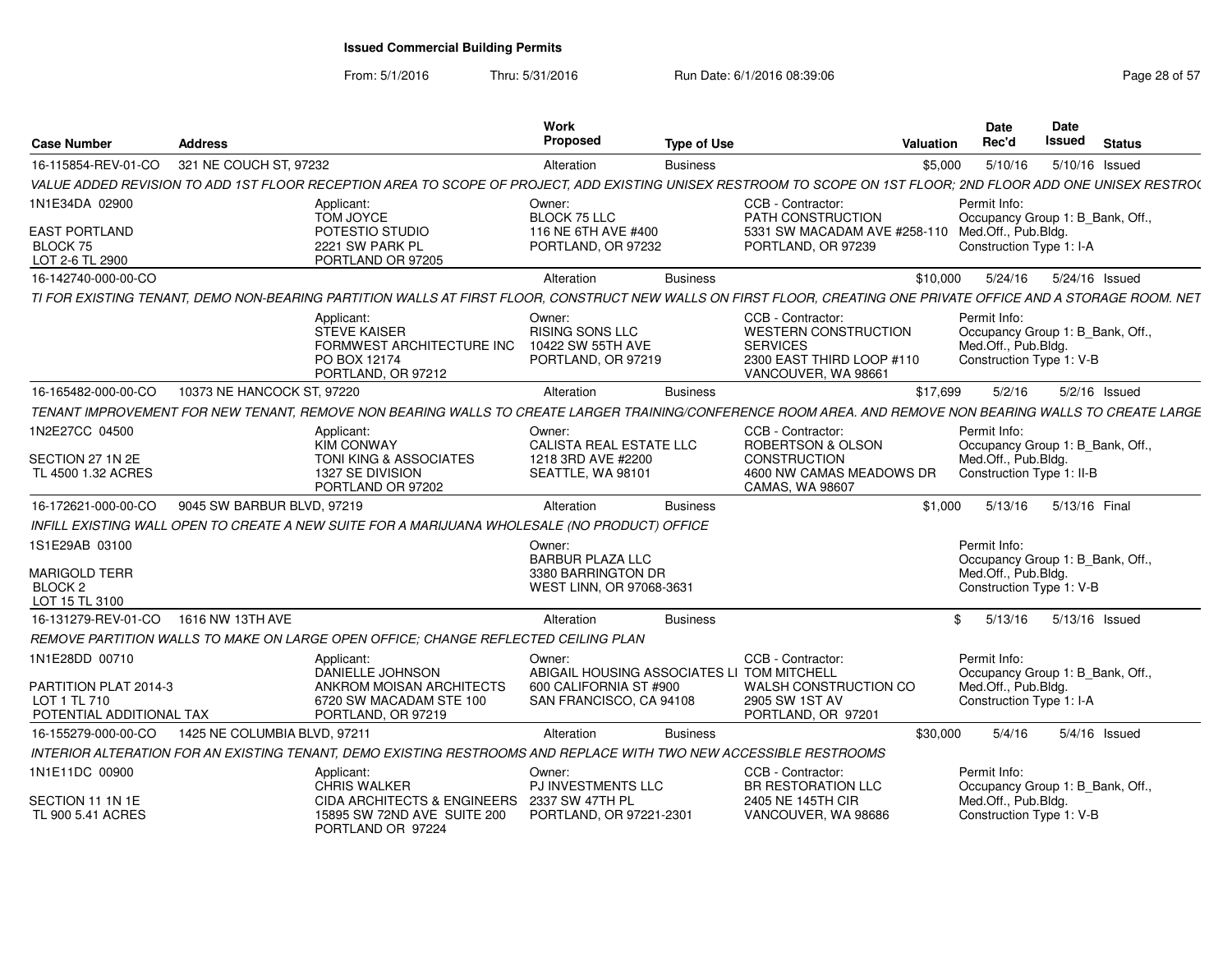From: 5/1/2016

| <b>Case Number</b>                            | <b>Address</b>                                       |                                                                                                                                                                                                        | <b>Work</b><br><b>Proposed</b>                                                                                                               | <b>Type of Use</b> |                                                                                                                      | <b>Valuation</b> | <b>Date</b><br>Rec'd                                       | Date<br><b>Issued</b> | <b>Status</b>                                                                        |
|-----------------------------------------------|------------------------------------------------------|--------------------------------------------------------------------------------------------------------------------------------------------------------------------------------------------------------|----------------------------------------------------------------------------------------------------------------------------------------------|--------------------|----------------------------------------------------------------------------------------------------------------------|------------------|------------------------------------------------------------|-----------------------|--------------------------------------------------------------------------------------|
| 16-178925-000-00-CO                           | 7253 NE SANDY BLVD, 97213                            |                                                                                                                                                                                                        | Alteration                                                                                                                                   | <b>Business</b>    |                                                                                                                      | \$3,900          | 5/26/16                                                    |                       | 5/26/16 Issued                                                                       |
|                                               | INSTALL 2 REACH IN COOLERS AT INTERIOR REAR OF STORE |                                                                                                                                                                                                        |                                                                                                                                              |                    |                                                                                                                      |                  |                                                            |                       |                                                                                      |
| 1N2E20DC 13300                                |                                                      | Applicant:<br><b>CHRIS NELSON</b><br>ARCTIC H & R<br>9329 N WALL<br>PORTLAND, OR 97203                                                                                                                 | Owner:<br>COCKTAILS 391 LLC<br>3656 NE 211TH AVE<br>FAIRVIEW, OR 97024                                                                       |                    | CCB - Contractor:<br><b>JIMMY DON WYNN</b><br>PO BOX 83795<br>PORTLAND, OR 97283                                     |                  | Permit Info:<br>Station<br>Construction Type 1: V-B        |                       | Occupancy Group 1: M Store, Service                                                  |
| 16-138794-000-00-CO                           | 3337 NE WASCO ST, 97232                              |                                                                                                                                                                                                        | Alteration                                                                                                                                   | <b>Business</b>    |                                                                                                                      | \$4.170          | 3/22/16                                                    | 5/17/16 Final         |                                                                                      |
|                                               |                                                      | VOLUNTARY SEISMIC STRENGTHENING AT REAR OF BUILDING - foundation anchorage only at duplex.                                                                                                             |                                                                                                                                              |                    |                                                                                                                      |                  |                                                            |                       |                                                                                      |
| 1N1E36AB 15100                                |                                                      | Applicant:<br><b>MATT MAGGI</b><br>EARTHQUAKE TECH<br>210 SE MADISON ST, STE #1<br>PORTLAND, OR 97214                                                                                                  | Owner:<br>RORY BANYARD<br>3339 NE WASCO ST<br>PORTLAND, OR 97232<br>Owner:<br>JENNIFER S TUFENKIAN<br>3339 NE WASCO ST<br>PORTLAND, OR 97232 |                    | CCB - Contractor:<br><b>STEVE GEMMELL</b><br><b>GEMMELL CONSTRUCTION LLC</b><br>3817 N WILLIAMS<br>PORTLAND OR 97227 |                  | Permit Info:<br>and Two Family<br>Construction Type 1: V-B |                       | Occupancy Group 1: R-3 Residential One<br>Construction Type 2 (formerly Type 1): V-B |
| 16-174803-000-00-CO                           | 8714 SE 17TH AVE                                     |                                                                                                                                                                                                        | Alteration                                                                                                                                   | Educational        |                                                                                                                      | \$20,000         | 5/23/16                                                    |                       | 5/23/16 Issued                                                                       |
|                                               |                                                      | TI FOR EXISTING TENANT; REMOVE 2 DEMISING WALLS TO CREATE LARGER CLASSROOMS; EXPAND EXISTING RESTROOMS; REMOVE HANDSINKS IN CLASSROOMS                                                                 |                                                                                                                                              |                    |                                                                                                                      |                  |                                                            |                       |                                                                                      |
| 1S1E26AB 02200                                |                                                      | Applicant:<br><b>DAVID ATKINSON</b>                                                                                                                                                                    | Owner:<br>8714 SE 17TH STREET LLC                                                                                                            |                    | CCB - Contractor:<br><b>NORTH RIM PARTNERS</b>                                                                       |                  | Permit Info:<br>Occupancy Group 1: E_School                |                       |                                                                                      |
| <b>SELLWOOD</b><br>BLOCK 83<br><b>LOT 12</b>  |                                                      | NORTH RIM PARTNERS<br>819 SE MORRISON ST, STE 110<br>PORTLAND, OR<br>97214                                                                                                                             | 819 SE MORRISON ST<br>PORTLAND, OR 97214-6307                                                                                                |                    | 819 SE MORRISON ST, #110<br>PORTLAND, OR 97214                                                                       |                  | Construction Type 1: V-B                                   |                       |                                                                                      |
| 16-166944-000-00-CO                           | 2900 SW PEACEFUL LN, 97201                           |                                                                                                                                                                                                        | Alteration                                                                                                                                   | Educational        |                                                                                                                      | \$600            | 5/4/16                                                     |                       | 5/4/16 Final                                                                         |
|                                               |                                                      | ALTERATION CHANGE OUT GATE HARDWARE TO PANIC BAR-2 EXTERIOR GATES                                                                                                                                      |                                                                                                                                              |                    |                                                                                                                      |                  |                                                            |                       |                                                                                      |
| 1S1E17 00100                                  |                                                      | Applicant:<br>Roy Carmen                                                                                                                                                                               | Owner:                                                                                                                                       |                    | CCB - Contractor:<br>CONGREGATION NEVEH SHALOM NORTHWEST COMMERCIAL                                                  |                  |                                                            |                       |                                                                                      |
| SECTION 17 1S 1E<br>TL 100 8.65 ACRES         |                                                      | Northwest Commercial Contractors,<br>Inc.<br>PO Box 625<br>Wilsonville, OR 97070-0625                                                                                                                  | 2900 SW PEACEFUL LN<br>PORTLAND, OR 97239-1162                                                                                               |                    | CONTRACTORS. INC.<br>19363 WILLAMETTE DR. #233<br>WEST LINN, OR 97068                                                |                  |                                                            |                       |                                                                                      |
| 10-151226-STR-03-CO                           | 0680 SW BANCROFT ST, 97201                           |                                                                                                                                                                                                        | Alteration                                                                                                                                   | Educational        |                                                                                                                      | \$289,725        | 4/19/16                                                    |                       | 5/20/16 Issued                                                                       |
|                                               |                                                      | SEISMIC UPGRADE. Phase 2. Structural work is identified as Phase 2 on approved permit drawings 10-151226-STR01-CO. This includes work above the roof such as plywood sheathing and boundary nailing. 1 |                                                                                                                                              |                    |                                                                                                                      |                  |                                                            |                       |                                                                                      |
| 1S1E10DC 00300                                |                                                      | Applicant:<br><b>Bob Bruce</b>                                                                                                                                                                         | Owner:<br><b>WPC BANCROFT LLC</b>                                                                                                            |                    | CCB - Contractor:<br><b>JIM FISHER ROOFING &amp;</b>                                                                 |                  | Permit Info:<br>Occupancy Group 1: E School                |                       |                                                                                      |
| SECTION 10 1S 1E<br>TL 300 1.75 ACRES         |                                                      | Fisher Roofing<br>13580 SW Galbreath Dr<br>Sherwood, OR 97140                                                                                                                                          | 307 LEWERS ST 6TH FLOOR<br>HONOLULU, HI 96815                                                                                                |                    | <b>CONSTRUCTION</b><br>23225 NE DILLON RD<br>NEWBERG, OR 971327319                                                   |                  | Construction Type 1: III-B                                 |                       |                                                                                      |
| 16-162902-000-00-CO                           | 3802 NE M L KING BLVD, 97212                         |                                                                                                                                                                                                        | Alteration                                                                                                                                   | Educational        |                                                                                                                      | \$600            | 5/13/16                                                    | 5/13/16 Issued        |                                                                                      |
|                                               |                                                      | REMOVE 2 NON BEARING WALLS AT BASEMENT, MAIN FLOOR AND 2ND FLOOR TO CLEARLY REFLECT THE CURRENT FLOOR PLAN, GROUND LEVEL CHANGE ROOM USES                                                              |                                                                                                                                              |                    |                                                                                                                      |                  |                                                            |                       |                                                                                      |
| 1N1E23CC 09700                                |                                                      | Applicant:<br><b>DEREK METSON</b>                                                                                                                                                                      | Owner:<br>3802 LLC                                                                                                                           |                    |                                                                                                                      |                  | Permit Info:<br>Occupancy Group 1: B_Bank, Off.,           |                       |                                                                                      |
| LINCOLN PK<br>BLOCK 1<br>LOT 2&3 EXC PT IN ST |                                                      | 1300 JOHN ADAMS STREET,<br><b>SUITE 106</b><br>OREGON CITY, OR 97045                                                                                                                                   | 7577 SE MONROE ST<br>MILWAUKIE, OR 97222                                                                                                     |                    |                                                                                                                      |                  | Med.Off., Pub.Bldg.<br>Construction Type 1: V-B            |                       | Construction Type 2 (formerly Type 1): V-B                                           |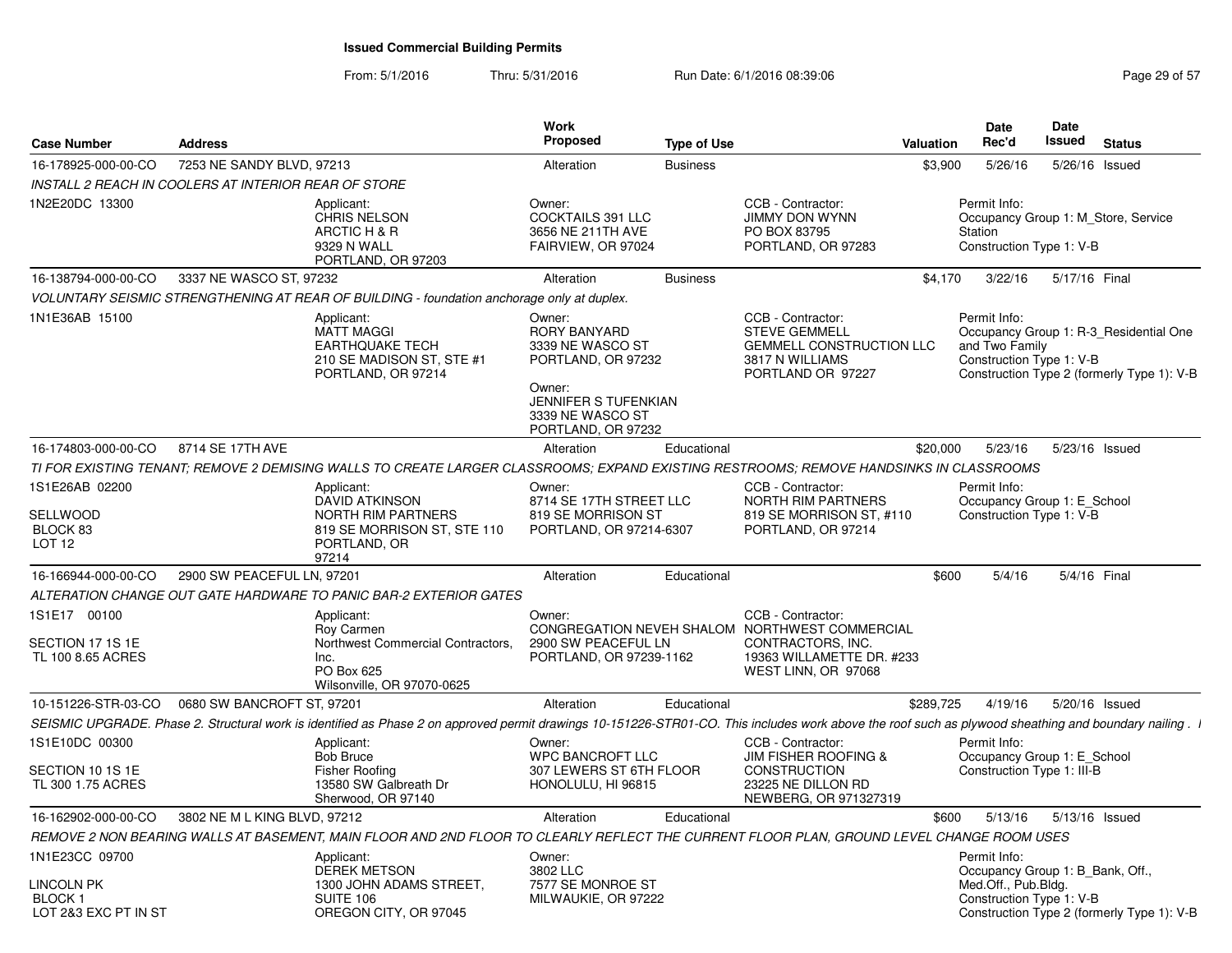| <b>Case Number</b>                                                                                                               | <b>Address</b>                                     |                                                                                                                                                                 | Work<br><b>Proposed</b>                                                                                                              | <b>Type of Use</b> |                                                                                                                     | <b>Valuation</b> | <b>Date</b><br>Rec'd                                                      | Date<br>Issued | <b>Status</b>                             |
|----------------------------------------------------------------------------------------------------------------------------------|----------------------------------------------------|-----------------------------------------------------------------------------------------------------------------------------------------------------------------|--------------------------------------------------------------------------------------------------------------------------------------|--------------------|---------------------------------------------------------------------------------------------------------------------|------------------|---------------------------------------------------------------------------|----------------|-------------------------------------------|
| 10-151226-000-00-CO                                                                                                              | 0680 SW BANCROFT ST, 97201                         |                                                                                                                                                                 | Alteration                                                                                                                           | Educational        |                                                                                                                     | \$50,000         | 6/30/10                                                                   | 5/20/16 Issued |                                           |
|                                                                                                                                  |                                                    | CHANGE OF OCCUPANCY FROM OFFICE / WAREHOUSE TO SCHOOL - SEISMIC UPGRADE: REMOVE EXISTING INTERIOR PARTITIONS AND BUILD NEW FOR CLASSROOMS, CORRIDOR, ETC. ****} |                                                                                                                                      |                    |                                                                                                                     |                  |                                                                           |                |                                           |
| 1S1E10DC 00300<br>SECTION 10 1S 1E<br>TL 300 1.75 ACRES                                                                          |                                                    | Applicant:<br>MICHAEL MCLAUGHLIN<br>MYHRE GROUP ARCHITECTS<br>650 SW 5TH AVE SUITE 500<br>PORTLAND, OREGON 97204                                                | Owner:<br>SOUTH RIVERBLOCKS<br><b>INVESTORS LLC</b><br>1308 NW EVERETT ST<br>PORTLAND, OR 97209                                      |                    | <b>Primary Contractor:</b><br><b>TO BID</b>                                                                         |                  | Permit Info:<br>Occupancy Group 1: E_School<br>Construction Type 1: III-B |                |                                           |
| 16-169029-000-00-CO                                                                                                              | 4219 SE SALMON ST, 97215                           |                                                                                                                                                                 | Alteration                                                                                                                           | Educational        |                                                                                                                     | \$10,000         | 5/16/16                                                                   | 5/16/16 Issued |                                           |
|                                                                                                                                  |                                                    | REMOVAL OF PLAY STRUCTURE AND TENNIS COURT (3800 SQ FT OF ASPHALT AND 2000SQ FT OF SOD) ; REPLACE WITH NATIVE PLANTS                                            |                                                                                                                                      |                    |                                                                                                                     |                  |                                                                           |                |                                           |
| 1S2E06BC 12900                                                                                                                   |                                                    | Applicant:<br><b>MEGHAN SCANLON</b>                                                                                                                             | Owner:<br>ST STEPHEN CATHOLIC CHURCH                                                                                                 |                    |                                                                                                                     |                  |                                                                           |                |                                           |
| <b>WARREN ADD</b><br>LOT 1-22 TL 12900                                                                                           |                                                    | <b>DEPAVE</b><br>PO BOX 12503<br>PORTLAND OR 97212                                                                                                              | 1112 SE 41ST AVE<br>PORTLAND, OR 97214<br>Owner:<br>PORTLAND OREGON<br>1112 SE 41ST AVE<br>PORTLAND, OR 97214                        |                    |                                                                                                                     |                  |                                                                           |                |                                           |
| 15-264476-000-00-CO                                                                                                              | 5105 NE 109TH AVE, 97220                           |                                                                                                                                                                 | Alteration                                                                                                                           | Factory/Industrial |                                                                                                                     | \$5,000          | 11/13/15                                                                  |                | 5/4/16 Issued                             |
|                                                                                                                                  |                                                    | CHANGE OF OCCUPANCY FROM RESIDENTIAL GARAGE TO F-2 UNHEATED REPAIR SHOP, ADD LANDSCAPING TO EXISTING BIO SWALE                                                  |                                                                                                                                      |                    |                                                                                                                     |                  |                                                                           |                |                                           |
| 1N2E22BA 03600                                                                                                                   |                                                    | Applicant:<br><b>Nate Carter</b>                                                                                                                                | Owner:<br>YEKATERINA KARPENKO                                                                                                        |                    | CCB - Contractor:<br>PACIFIC REMODELING AND                                                                         |                  | Permit Info:                                                              |                | Occupancy Group 1: F-1_Industrial Plant - |
| <b>PARKROSE &amp; RPLT</b><br>BLOCK 95<br>S 75' OF N 175' OF LOT A                                                               |                                                    | Eleven Engineering & Design, LLC<br>2432 NE 59TH AVE<br>PORTLAND, OR 97213                                                                                      | 34550 NE CHAMBERLAIN RD<br>CORBETT, OR 97019<br>Owner:<br><b>VYACHESLAV KARPENKO</b><br>34550 NE CHAMBERLAIN RD<br>CORBETT, OR 97019 |                    | <b>HANDYMAN LLC</b><br>4300 NE 39TH AVE<br>VANCOUVER, WA 98661                                                      |                  | Factory, Mod.Hazard<br>Construction Type 1: V-B                           |                |                                           |
|                                                                                                                                  |                                                    |                                                                                                                                                                 | Owner:<br>PAVEL KUSHNIRYUK<br>34550 NE CHAMBERLAIN RD<br>CORBETT, OR 97019                                                           |                    |                                                                                                                     |                  |                                                                           |                |                                           |
| 15-260201-000-00-CO                                                                                                              | 15840 N SIMMONS RD, 97203                          |                                                                                                                                                                 | Alteration                                                                                                                           | Factory/Industrial |                                                                                                                     | \$150,000        | 11/12/15                                                                  | 5/27/16 Issued |                                           |
|                                                                                                                                  | REMOVE AND REPLACE (6) STORAGE TANKS, SEE COMMENT. |                                                                                                                                                                 |                                                                                                                                      |                    |                                                                                                                     |                  |                                                                           |                |                                           |
| 2N1W23D 01700<br>RIVERGATE INDUSTRIAL DIS<br><b>BLOCK 13 TL 1700</b><br>LAND & IMPS SEE R646173 (R708882871)<br>FOR MACH & EQUIP |                                                    | Applicant:<br><b>ERIC MCKUNE</b><br>SMITH MONROE GRAY<br><b>ENGINEERS, INC</b><br>8625 SW CASCADE AVE SUITE 600<br>BEAVERTON, OR 97008                          | Owner:<br>PURINA ANIMAL NUTRITION LLC<br>PO BOX 64101 MS4015<br>ST PAUL, MN 55164-0101                                               |                    | CCB - Contractor:<br>PHOENIX INDUSTRIAL INC<br>2111 SE COLUMBIA WAY BLDG 7<br><b>STE 120</b><br>VANCOUVER, WA 98661 |                  |                                                                           |                |                                           |
|                                                                                                                                  | 15-249380-DFS-01-CO 2170 N LEWIS AVE, 97227        |                                                                                                                                                                 | Alteration                                                                                                                           | Factory/Industrial |                                                                                                                     | \$28,000         | 4/12/16                                                                   | 5/31/16 Issued |                                           |
| <b>.DFS FOR STEEL STAIRS</b>                                                                                                     |                                                    |                                                                                                                                                                 |                                                                                                                                      |                    |                                                                                                                     |                  |                                                                           |                |                                           |
| 1N1E27CA 06000                                                                                                                   |                                                    | Applicant:<br>PETER NYLEN<br>RHIZA ARCHITECTURE & DESIGN<br>2127 N ALBINA AVE UNIT 203<br>PORTLAND OR 97227                                                     | Owner:<br>WORCHESTER BUILDING LLC<br>31020 SW PEACH COVE RD<br>WEST LINN, OR 97068-9436                                              |                    |                                                                                                                     |                  | Permit Info:<br>Factory, Mod.Hazard<br>Construction Type 1: III-B         |                | Occupancy Group 1: F-1_Industrial Plant - |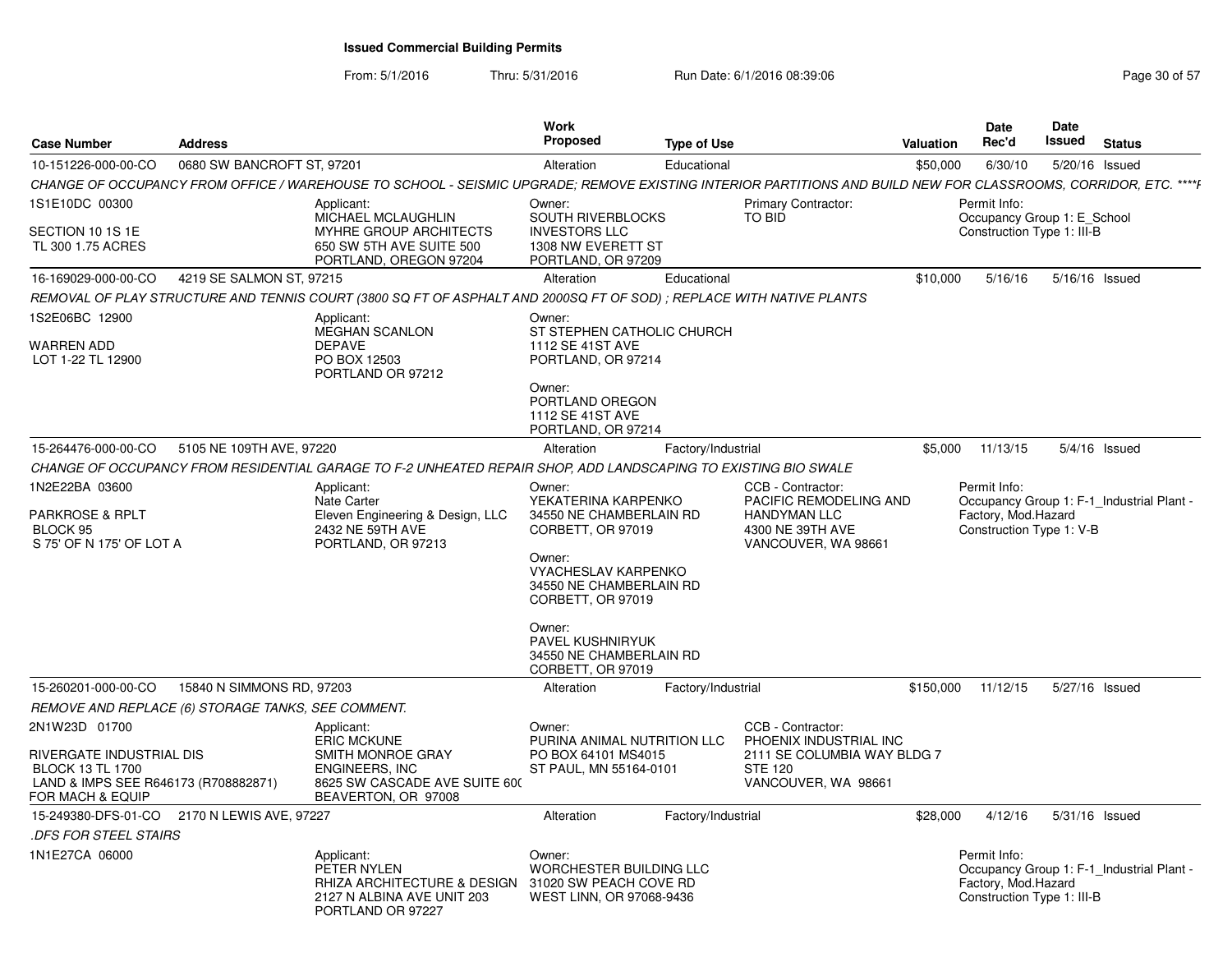| <b>Case Number</b>                                                                                | <b>Address</b>                  |                                                                                                                                                                    | Work<br><b>Proposed</b>                                                               | <b>Type of Use</b> |                                                                                                                             | Valuation | <b>Date</b><br>Rec'd                                              | Date<br><b>Issued</b> | <b>Status</b>                              |
|---------------------------------------------------------------------------------------------------|---------------------------------|--------------------------------------------------------------------------------------------------------------------------------------------------------------------|---------------------------------------------------------------------------------------|--------------------|-----------------------------------------------------------------------------------------------------------------------------|-----------|-------------------------------------------------------------------|-----------------------|--------------------------------------------|
| 16-131593-000-00-CO                                                                               | 3919 N BALLAST ST, 97217        |                                                                                                                                                                    | Alteration                                                                            | Factory/Industrial |                                                                                                                             | \$68,750  | 3/7/16                                                            | 5/16/16 Issued        |                                            |
|                                                                                                   |                                 | VOLUNTARY SEISMIC UPGRADE FOR AN EXISTING WAREHOUSE BUILDING;***ROOF WORK TO BE UNDER SEPARATE PERMIT***                                                           |                                                                                       |                    |                                                                                                                             |           |                                                                   |                       |                                            |
| 1N1E20AD 00600                                                                                    |                                 | Applicant:<br><b>TIM RIPPEY</b>                                                                                                                                    | Owner:<br><b>JFC LACEY LLC</b>                                                        |                    | CCB - Contractor:<br>T BAR CONSTRUCTION INC                                                                                 |           | Permit Info:<br>Occupancy Group 1: S-1_Storage -                  |                       |                                            |
| SECTION 20 1N 1E<br>TL 600 2.34 ACRES                                                             |                                 | TIM RIPPEY CONSULTING<br><b>ENGINEERS</b><br>7650 SW BEVELAND ST STE 100<br><b>TIGARD OR 97223</b>                                                                 | 4800 N CHANNEL AVE<br>PORTLAND, OR 97217-7616                                         |                    | 69047 WILSON LN<br>BOARDMAN, OR 97818                                                                                       |           | Moderate Hazard, Warehouse<br>Construction Type 1: V-B            |                       | Construction Type 2 (formerly Type 1): V-B |
| 16-173354-000-00-CO                                                                               | 923 SE HAWTHORNE BLVD, 97214    |                                                                                                                                                                    | Alteration                                                                            | Factory/Industrial |                                                                                                                             | \$6,000   | 5/16/16                                                           |                       | 5/16/16 Issued                             |
|                                                                                                   |                                 | TI FOR EXISTING TENTANT TO ADD NON BEARING WALLS TO CREATE BLENDING LAB AND STORAGE FOR ONLINE SHIPPING                                                            |                                                                                       |                    |                                                                                                                             |           |                                                                   |                       |                                            |
| 1S1E02BD 10700                                                                                    |                                 | Applicant:<br><b>JOE KARMAN</b><br>JOSEPH A KARMAN ARCHITECTS<br><b>PC</b><br>PO BOX 14631<br>PORTLAND, OR 97293                                                   | Owner:<br>PLAZA PROPERTIES LLC<br>9320 SW BARBUR BLVD #300<br>PORTLAND, OR 97219-5405 |                    | CCB - Contractor:<br><b>FOTIS LANARAS</b><br><b>HERCULES CONSTRUCTION</b><br>15393 DIAMOND HEAD RD<br>LAKE OSWEGO, OR 97034 |           | Permit Info:<br>Factory, Mod.Hazard<br>Construction Type 1: III-B |                       | Occupancy Group 1: F-1 Industrial Plant -  |
| 16-134044-000-00-CO                                                                               | 7933 NE 21ST AVE, 97211         |                                                                                                                                                                    | Alteration                                                                            | Factory/Industrial |                                                                                                                             | \$10,000  | 5/18/16                                                           | 5/18/16 Issued        |                                            |
|                                                                                                   |                                 | ALTERATION - EXISTING FAN SUPPORT FRAME, DOOR INFILL, AND GENERATOR ANCHORAGE                                                                                      |                                                                                       |                    |                                                                                                                             |           |                                                                   |                       |                                            |
| 1N1E11D 00500                                                                                     |                                 | Applicant:<br><b>AMY TALLENT</b>                                                                                                                                   | Owner:<br>SAPA PROFILES INC                                                           |                    | CCB - Contractor:<br>J H KELLY LLC                                                                                          |           | Permit Info:                                                      |                       | Occupancy Group 1: F-2_Industrial Plant -  |
| SECTION 11 1N 1E<br>TL 500 5.16 ACRES<br>LAND & IMPS SEE R646260 (R941111083)<br>FOR MACH & EQUIP |                                 | <b>VLMK ENGINEERS</b><br>3933 SW KELLY AVE<br>PORTLAND, OR 97239                                                                                                   | AIRPORT OFFICE PARK BLDG #2<br>400 ROUSER                                             |                    | 821 3RD AVE<br><b>BOX 2038</b><br>MOON TOWNSHIP, PA 15108-2749 LONGVIEW WA 98632                                            |           | Factory, Low Hazard<br>Construction Type 1: III-B                 |                       |                                            |
| 16-133950-000-00-CO                                                                               | 310 SE STEPHENS ST, 97214       |                                                                                                                                                                    | Alteration                                                                            | Factory/Industrial |                                                                                                                             | \$37,500  | 3/18/16                                                           | 5/27/16 Issued        |                                            |
|                                                                                                   |                                 | ALTERATION TO CREATE NEW CHEMICAL STORAGE ROOMS INSIDE EXISTING H4 OCCUPANCY.                                                                                      |                                                                                       |                    |                                                                                                                             |           |                                                                   |                       |                                            |
| 1S1E03DA 02700                                                                                    |                                 | Applicant:<br>ROBERT KIRKMAN                                                                                                                                       | Owner:<br>EAST SIDE PLATING INC                                                       |                    | CCB - Contractor:<br>JAEGER AND ERWERT                                                                                      |           | Permit Info:                                                      |                       | Occupancy Group 1: H-4_High Hazard 4       |
| <b>STEPHENS ADD</b><br>BLOCK 45<br>TL 2700                                                        |                                 | <b>GROUP MACKENZIE</b><br>1515 SE WATER AVE. SUITE 100<br>PORTLAND, OR 97214                                                                                       | 8400 SE 26TH PL<br>PORTLAND, OR 97202                                                 |                    | <b>CONTRACTOR</b><br>601 S MCLOUGHLIN BLVD<br>OREGON CITY, OR 97045                                                         |           | Construction Type 1: III-B                                        |                       |                                            |
| LAND & IMPS SEE R275800 (R794002571)<br>FOR MACH & EQUIP                                          |                                 |                                                                                                                                                                    |                                                                                       |                    |                                                                                                                             |           |                                                                   |                       |                                            |
| 16-144160-000-00-CO                                                                               | 7737 NE KILLINGSWORTH ST, 97218 |                                                                                                                                                                    | Alteration                                                                            | Factory/Industrial |                                                                                                                             | \$15,000  | 5/5/16                                                            |                       | 5/5/16 Under Inspection                    |
|                                                                                                   |                                 | INTERIOR ALTERATION ONLY TO REBUILD/REPAIR FLOOR SYSTEM LIKE FOR LIKE IN THE NE CORNER OF BUILDING (20'x40' DISPLAY AREA), AND REBUILD INTERIOR STAIRS             |                                                                                       |                    |                                                                                                                             |           |                                                                   |                       |                                            |
| 1N2E17DD 00700                                                                                    |                                 | Applicant:<br>JA WELLS CONSTUCTION LLC                                                                                                                             | Owner:<br>WPC KILLINGSWORTH LLC                                                       |                    | CCB - Contractor:<br>JA WELLS CONSTUCTION LLC                                                                               |           | Permit Info:<br>Occupancy Group 1: B Bank, Off.,                  |                       |                                            |
| SECTION 17 1N 2E                                                                                  |                                 | <b>14114 ROCK ST</b>                                                                                                                                               | 307 LEWERS ST 6TH FLOOR                                                               |                    | <b>14114 ROCK ST</b>                                                                                                        |           | Med.Off., Pub.Bldg.                                               |                       |                                            |
| TL 700 5.82 ACRES                                                                                 |                                 | OREGON CITY, OR 97045                                                                                                                                              | HONOLULU, HI 96815-2364                                                               |                    | OREGON CITY, OR 97045                                                                                                       |           | Construction Type 1: III-B                                        |                       |                                            |
| 16-149834-000-00-CO                                                                               | 1140 SE 7TH AVE, 97214          |                                                                                                                                                                    | Alteration                                                                            | Factory/Industrial |                                                                                                                             | \$134,640 | 5/3/16                                                            |                       | $5/3/16$ Issued                            |
|                                                                                                   |                                 | TI FOR NEW TENANT FOR SUITE 160 (SoupCycle) AND BUILD OUT FOR FUTURE TENANTS FOR SUITE 170 AND 180; CHANGE OF OCCUPANCY FROM S2 TO F1; NEW TENANT TO INCLUDE COMME |                                                                                       |                    |                                                                                                                             |           |                                                                   |                       |                                            |
| 1S1E02BC 02500                                                                                    |                                 | Applicant:<br><b>BEN GATES</b>                                                                                                                                     | Owner:<br>THE MARBLE LLC                                                              |                    | CCB - Contractor:<br><b>NOLAN KNOX</b>                                                                                      |           | Permit Info:                                                      |                       | Occupancy Group 1: F-1 Industrial Plant -  |
| HAWTHORNE PK<br>BLOCK 168<br>LOT 1-4 EXC PT IN ST<br>LOT 5-8                                      |                                 | <b>URBAN PATTERNS</b><br><b>ARCHITECTURE</b><br>2326 SE MORRISON ST<br>PORTLAND, OR 97214                                                                          | 721 NW 9TH AVE #200<br>PORTLAND, OR 97209                                             |                    | WALSH CONSTRUCTION CO<br>2905 SW 1ST AVE<br>PORTLAND, OR 972014707                                                          |           | Factory, Mod.Hazard<br>Construction Type 1: V-B                   |                       |                                            |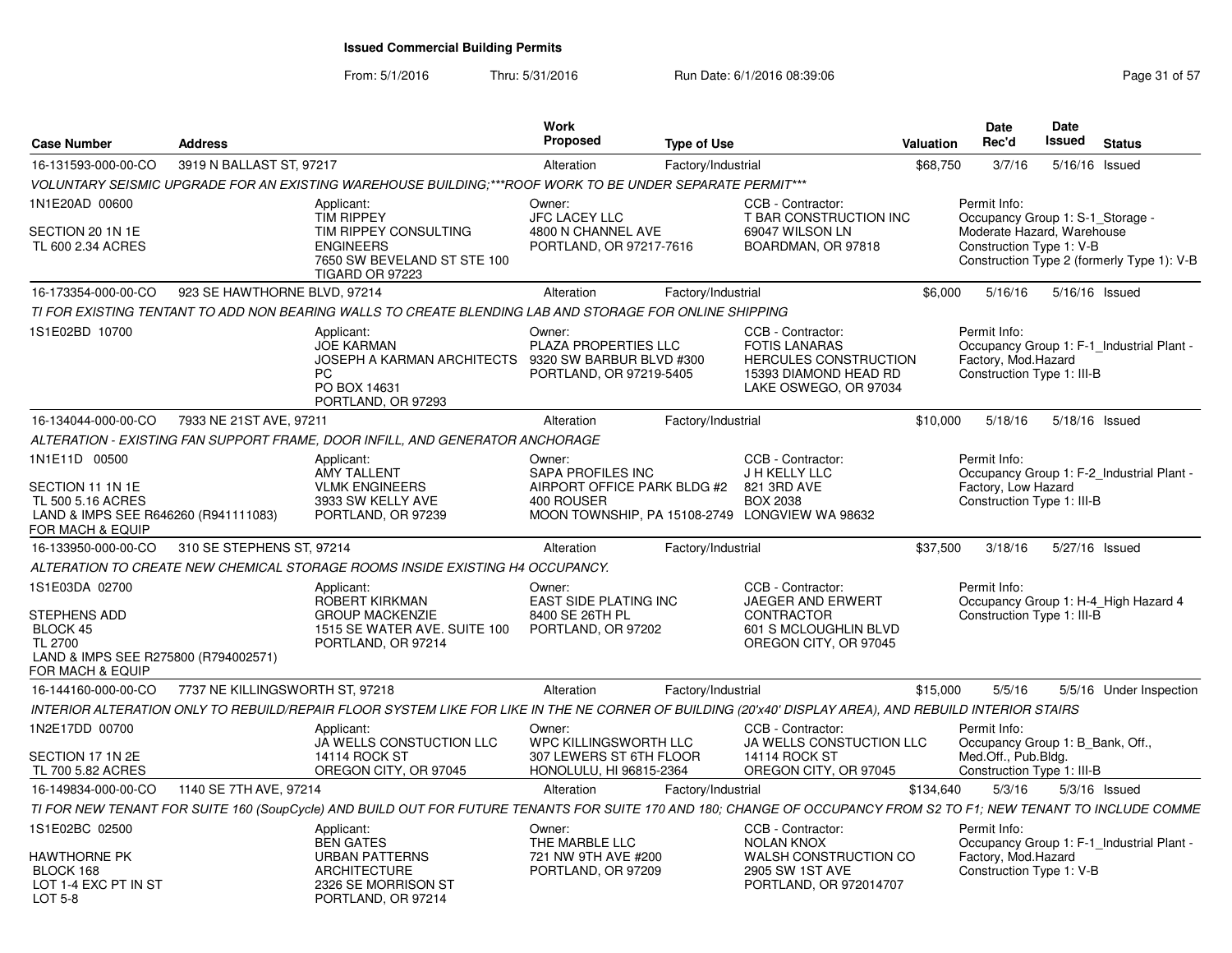| <b>Case Number</b>                                       | <b>Address</b>           |                                                                                                                                                                     | Work<br><b>Proposed</b>                                                                                 | <b>Type of Use</b> |                                                                                                       | <b>Valuation</b> | <b>Date</b><br>Rec'd                                                                                           | <b>Date</b><br>Issued | <b>Status</b> |  |
|----------------------------------------------------------|--------------------------|---------------------------------------------------------------------------------------------------------------------------------------------------------------------|---------------------------------------------------------------------------------------------------------|--------------------|-------------------------------------------------------------------------------------------------------|------------------|----------------------------------------------------------------------------------------------------------------|-----------------------|---------------|--|
| 16-178298-000-00-CO                                      | 3424 SE 174TH AVE, 97236 |                                                                                                                                                                     | Alteration                                                                                              | Factory/Industrial |                                                                                                       | \$5,000          | 5/25/16                                                                                                        | 5/25/16 Issued        |               |  |
|                                                          |                          | REPAIR VEHICLE DAMAGE TO WALL ADJACENT TO OVERHEAD DOOR OPENING IN BUS REPAIR SHOP                                                                                  |                                                                                                         |                    |                                                                                                       |                  |                                                                                                                |                       |               |  |
| 1S3E07AC 03600                                           |                          | Applicant:<br>ROBERT HAYDEN                                                                                                                                         | Owner:<br><b>HAAKON I BOTTNER</b>                                                                       |                    | CCB - Contractor:<br>BELFOR USA GROUP INC                                                             |                  | Permit Info:<br>Occupancy Group 1: S-1 Storage -                                                               |                       |               |  |
| SECTION 07 1S 3E<br>TL 3600 1.53 ACRES                   |                          | PDS LLC<br>2850 SW CEDAR HILLS BLVD,<br>SUITE 106                                                                                                                   | 18135 SE BROOKLYN ST<br>PORTLAND, OR 97236-1049                                                         |                    | 12823 NE AIRPORT WAY<br>PORTLAND OR 97230                                                             |                  | Moderate Hazard, Warehouse<br>Construction Type 1: V-B                                                         |                       |               |  |
|                                                          |                          | BEAVERTON, OR 97005                                                                                                                                                 | Owner:<br>MARY O (CONT TO CENTENNI<br><b>BOTTNER</b><br>18135 SE BROOKLYN ST<br>PORTLAND, OR 97236-1049 |                    |                                                                                                       |                  |                                                                                                                |                       |               |  |
| 16-171009-000-00-CO                                      | 5325 NE SKYPORT WAY      |                                                                                                                                                                     | Alteration                                                                                              | Factory/Industrial |                                                                                                       | \$5.000          | 5/11/16                                                                                                        | 5/11/16 Issued        |               |  |
|                                                          |                          | REMOVAL OF BUILDING COLUMN TO ALLOW ACCESS FOR NEW EQUIPMENT                                                                                                        |                                                                                                         |                    |                                                                                                       |                  |                                                                                                                |                       |               |  |
| 1N2E18AB 00300A6                                         |                          | Applicant:<br><b>AMY TALLENT</b>                                                                                                                                    | Owner:<br><b>SAPA PROFILES INC</b>                                                                      |                    | CCB - Contractor:<br>J H KELLY LLC                                                                    |                  | Permit Info:<br>Occupancy Group 1: F-1 Industrial Plant -                                                      |                       |               |  |
| SECTION 18 1N 2E<br><b>TL 300</b>                        |                          | <b>VLMK ENGINEERS</b><br>3933 SW KELLY AVE                                                                                                                          | AIRPORT OFFICE PARK BLDG #2<br>400 ROUSER                                                               |                    | 821 3RD AVE<br><b>BOX 2038</b>                                                                        |                  | Factory, Mod.Hazard<br>Construction Type 1: III-B                                                              |                       |               |  |
| MACH & EQUIP SEE R317607 (R942183190)<br>FOR LAND & IMPS |                          | PORTLAND, OR 97239                                                                                                                                                  |                                                                                                         |                    | MOON TOWNSHIP, PA 15108-2749 LONGVIEW WA 98632                                                        |                  | Construction Type 2 (formerly Type 1): II-B                                                                    |                       |               |  |
| 15-249380-REV-01-CO 2170 N LEWIS AVE, 97227              |                          |                                                                                                                                                                     | Alteration                                                                                              | Factory/Industrial |                                                                                                       | \$               | 4/12/16                                                                                                        | 5/31/16 Issued        |               |  |
|                                                          |                          | REVISION TO ENLARGE HOLE ON SECOND FLOOR TO ACCOMODATE NEW STEELE STAIRS THAT WILL BE SUBMITTED AS DEFERRED SUBMITAL                                                |                                                                                                         |                    |                                                                                                       |                  |                                                                                                                |                       |               |  |
| 1N1E27CA 06000                                           |                          | Applicant:<br>PETER NYLEN<br>RHIZA ARCHITECTURE & DESIGN 31020 SW PEACH COVE RD<br>2127 N ALBINA AVE UNIT 203<br>PORTLAND OR 97227                                  | Owner:<br><b>WORCHESTER BUILDING LLC</b><br>WEST LINN, OR 97068-9436                                    |                    |                                                                                                       |                  | Permit Info:<br>Occupancy Group 1: F-1_Industrial Plant -<br>Factory, Mod.Hazard<br>Construction Type 1: III-B |                       |               |  |
| 16-179197-000-00-CO                                      | 3456 NW YEON AVE, 97210  |                                                                                                                                                                     | Alteration                                                                                              | Factory/Industrial |                                                                                                       | \$200,000        | 5/27/16                                                                                                        | 5/27/16 Issued        |               |  |
|                                                          |                          | TI FOR NEW TENANT; EXTERIOR WORK TO INCLUDE NEW ADA STAIR AND LIFTON WEST SIDE OF THE BUILDING; NEW EXTERIOR OPENING ON NORTH SIDE OF THE BUILDING FOR NEW EXIT; IN |                                                                                                         |                    |                                                                                                       |                  |                                                                                                                |                       |               |  |
| 1N1E29AB 00300                                           |                          | Applicant:<br>ANDREW MONTGOMERY                                                                                                                                     | Owner:<br>PROLOGIS-EXCHANGE                                                                             |                    | CCB - Contractor:<br><b>BROCKAMP &amp; JAEGER INC</b>                                                 |                  | Permit Info:<br>Occupancy Group 1: B_Bank, Off.,                                                               |                       |               |  |
| SECTION 29 1N 1E<br>TL 300 2.71 ACRES                    |                          | <b>TERRAFORMA</b><br>6251 SW CANYON DR. Ct. #100<br>PORTLAND OR 97221                                                                                               | <b>NORTHWEST</b><br><b>CORPORATE PARK LLC %</b><br>PROLOGIS TAX COORDI<br>BOSTON, MA 02109-1884         |                    | 15796 S BOARDWALK ST<br>OREGON CITY, OR 970451196                                                     |                  | Med.Off., Pub.Bldg.<br>Construction Type 1: III-B<br>Construction Type 2 (formerly Type 1): III-B              |                       |               |  |
| 16-167732-000-00-CO                                      | 1311 SE 9TH AVE, 97214   |                                                                                                                                                                     | Alteration                                                                                              | Factory/Industrial |                                                                                                       | \$18,925         | 5/24/16                                                                                                        | 5/24/16 Issued        |               |  |
|                                                          |                          | INSTALLATION OF WALK IN COOLER IN EXISTING BUILDING AND LEGALIZE PREVIOUS WORK OF OPENING SPACE WITH A 10' OPENING.                                                 |                                                                                                         |                    |                                                                                                       |                  |                                                                                                                |                       |               |  |
| 1S1E02BC 05800                                           |                          | Applicant:<br>TOM PHILLIPS<br>PHILLIPS REFRIGERATION<br>1832 NE 121ST AVE<br>PORTLAND OR 97220                                                                      | Owner:<br>STONE DISTRICT 1 LLC<br>121 SW MORRISON ST #200<br>PORTLAND, OR 97204                         |                    | CCB - Contractor:<br>TOM PHILLIPS<br>PHILLIPS REFRIGERATION<br>1832 NE 121ST AVE<br>PORTLAND OR 97220 |                  | Permit Info:<br>Occupancy Group 1: S-1_Storage -<br>Moderate Hazard, Warehouse<br>Construction Type 1: III-B   |                       |               |  |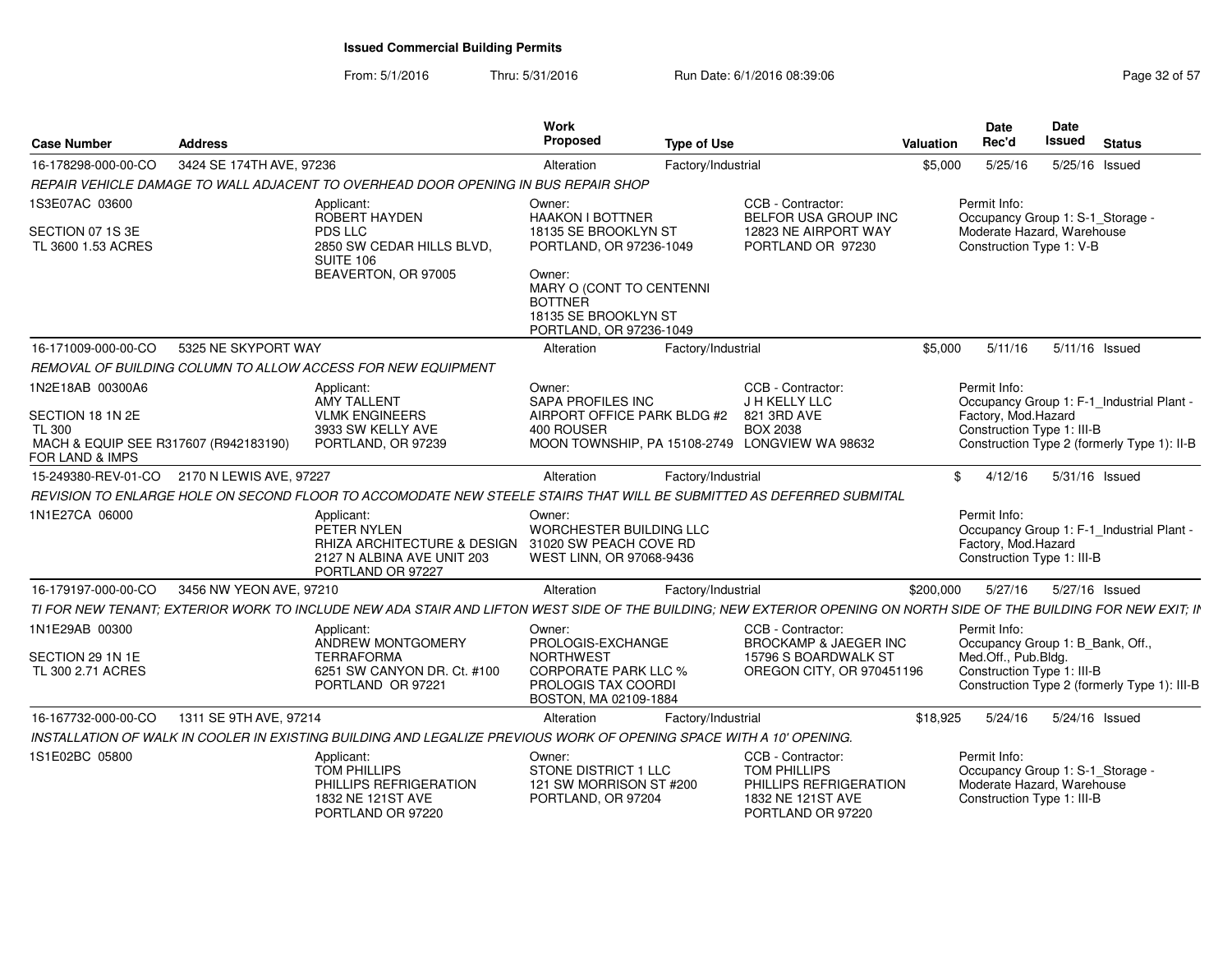| <b>Case Number</b>                                                  | <b>Address</b>            |                                                                                                          | Work<br>Proposed                                                                                           | <b>Type of Use</b> |                                                                                           | <b>Valuation</b> | <b>Date</b><br>Rec'd                            | <b>Date</b><br><b>Issued</b> | <b>Status</b>                         |
|---------------------------------------------------------------------|---------------------------|----------------------------------------------------------------------------------------------------------|------------------------------------------------------------------------------------------------------------|--------------------|-------------------------------------------------------------------------------------------|------------------|-------------------------------------------------|------------------------------|---------------------------------------|
| 14-152965-REV-02-CO                                                 | 3800 NE SANDY BLVD, 97232 |                                                                                                          | Alteration                                                                                                 | Hotel/Motel        |                                                                                           |                  | \$<br>5/19/16                                   | 5/19/16                      | Issued                                |
|                                                                     |                           | REVISION TO ELIMINATE ACOUSTICAL SEPARATIONS, NOT REQUIRED                                               |                                                                                                            |                    |                                                                                           |                  |                                                 |                              |                                       |
| 1N1E25DD 13500                                                      |                           | Applicant:                                                                                               | Owner:                                                                                                     |                    | CCB - Contractor:                                                                         |                  | Permit Info:                                    |                              |                                       |
| RALSTONS ADD<br>BLOCK 6<br>S 10' OF LOT 5<br>LOT 6-9                |                           | <b>MARCUS KOCH</b><br>KOCH ARCHITECTURE LLC<br>7042 NE HOYT ST<br>PORTLAND, OR 97213                     | 3800 PARAM LLC<br>415 SW MONTGOMERY ST<br>PORTLAND, OR 97201-5518                                          |                    | <b>RENO JOESON</b><br><b>RENO-VATIONS</b><br><b>BOX 809</b><br>OREGON CITY, OR 97045      |                  | Construction Type 1: V-B                        |                              | Occupancy Group 1: R-1_Hotel or Motel |
| 16-172663-000-00-CO                                                 | 3719 SE 80TH AVE, 97206   |                                                                                                          | Alteration                                                                                                 | Institutional      |                                                                                           | \$4,000          | 5/13/16                                         |                              | 5/13/16 Under Inspection              |
|                                                                     |                           | ADDING TWO NEW WALLS TO CONVERT SUNROOM TO TWO NEW OFFICES                                               |                                                                                                            |                    |                                                                                           |                  |                                                 |                              |                                       |
| 1S2E08DA 06001                                                      |                           | Applicant:                                                                                               | Owner:                                                                                                     |                    | CCB - Contractor:                                                                         |                  | Permit Info:                                    |                              |                                       |
| PARTITION PLAT 1998-51<br>LOT 1 TL 6001<br>POTENTIAL ADDITIONAL TAX |                           | JERRYS REMODELING LLC<br>2712 NE 205TH AVE # 121<br>FAIRVIEW, OR 97024                                   | ST ANTHONY VILLAGE ASSOC<br><b>LIMITED PARTNERSHIP</b><br>3825 SE 80TH AVE #102<br>PORTLAND, OR 97206-2378 |                    | <b>JERRYS REMODELING LLC</b><br>2712 NE 205TH AVE # 121<br>FAIRVIEW, OR 97024             |                  | Hospital<br>Construction Type 1: V-A            |                              | Occupancy Group 1: I-1_Convalescent   |
| 16-174423-000-00-CO                                                 | 605 NE IVY ST, 97212      |                                                                                                          | Alteration                                                                                                 | Institutional      |                                                                                           | \$500            | 5/18/16                                         | $5/18/16$ Issued             |                                       |
|                                                                     |                           | REPLACE FOUR EXISTING GATE LATCHES WITH LEVER HANDLES AT SW, NW, E, AND S GATES                          |                                                                                                            |                    |                                                                                           |                  |                                                 |                              |                                       |
| 1N1E26BB 00500                                                      |                           | Applicant:<br><b>ALBERTO MORALES</b>                                                                     | Owner:<br><b>BETTY J SMITH</b>                                                                             |                    | CCB - Contractor:<br>OREGON FIXTURE SERVICES LLC Occupancy Group 1: I-4_Institutional Day |                  | Permit Info:                                    |                              |                                       |
| ALBINA<br>BLOCK 13<br>LOT 47 EXC PT IN ST                           |                           | 16001 NE MORRIS CT<br>PORTLAND, OR 97230                                                                 | 616 NE MORRIS ST<br>PORTLAND, OR 97212                                                                     |                    | PO BOX 1526<br>FAIRVIEW, OR 97024                                                         |                  | Care<br>Construction Type 1: V-B                |                              |                                       |
| 16-168541-000-00-CO                                                 | 745 NE 122ND AVE, 97220   |                                                                                                          | Alteration                                                                                                 | Institutional      |                                                                                           | \$12,000         | 5/9/16                                          |                              | 5/9/16 Under Inspection               |
|                                                                     |                           | MOVE EXISTING GENERATOR TO NEW LOCATION ON A NEW CONCRETE SLAB FOUNDATION WITH SCREEN                    |                                                                                                            |                    |                                                                                           |                  |                                                 |                              |                                       |
| 1N2E34AD 00500                                                      |                           | Applicant:<br><b>RAYMOND YANCEY</b>                                                                      | Owner:<br>OREGON ASSOC L P                                                                                 |                    | CCB - Contractor:<br>PERLO CONSTRUCTION LLC                                               |                  | Permit Info:<br>Occupancy Group 1: I-2_Hospital |                              |                                       |
| <b>HAZELWOOD</b><br>LOT 8 TL 500                                    |                           | <b>MYHRE GROUP</b><br>620 SW 5th Ave #500<br>PORTLAND OR 97204                                           | 200 INTERNATIONAL CIR #3500<br>HUNT VALLEY, MD 21030                                                       |                    | 7190 SW Sandburg St.<br>Portland, OR 97223                                                |                  | Construction Type 1: V-A                        |                              |                                       |
| 15-162137-DFS-01-CO                                                 | 2201 LLOYD CENTER         |                                                                                                          | Alteration                                                                                                 | Mercantile         |                                                                                           | \$10,000         | 4/11/16                                         | 5/31/16 Issued               |                                       |
| <b>DFS-EXTERIOR RAILINGS</b>                                        |                           |                                                                                                          |                                                                                                            |                    |                                                                                           |                  |                                                 |                              |                                       |
| 1N1E35BA 00101                                                      |                           | Applicant:                                                                                               | Owner:                                                                                                     |                    | CCB - Contractor:                                                                         |                  | Permit Info:                                    |                              |                                       |
| PARTITION PLAT 1999-146<br>LOT <sub>1</sub>                         |                           | <b>RYAN BRUNELLE</b><br><b>WATERLEAF ARCHITECTURE</b><br>419 SW 11TH AVE SUITE 200<br>PORTLAND, OR 97205 | CAPREF LLOYD CENTER LLC<br>2201 LLOYD CENTER<br>PORTLAND, OR 97232-1315                                    |                    | SD DEACON CORP OF OREGON<br>901 NE GLISAN ST STE 100<br>PORTLAND OR 97232                 |                  | Station<br>Construction Type 1: II-A            |                              | Occupancy Group 1: M_Store, Service   |
| 14-254697-DFS-01-CO                                                 | 2201 LLOYD CENTER         |                                                                                                          | Alteration                                                                                                 | Mercantile         |                                                                                           | \$50,000         | 5/2/16                                          | 5/31/16 Issued               |                                       |
| DFS-ICE RINK DESIGN AND DASHERBOARDS                                |                           |                                                                                                          |                                                                                                            |                    |                                                                                           |                  |                                                 |                              |                                       |
| 1N1E35BA 00101                                                      |                           | Applicant:<br><b>RYAN BRUNELLE</b>                                                                       | Owner:<br>CAPREF LLOYD CENTER LLC                                                                          |                    | CCB - Contractor:<br>SD DEACON CORP OF OREGON                                             |                  | Permit Info:                                    |                              | Occupancy Group 1: M_Store, Service   |
| PARTITION PLAT 1999-146<br>LOT <sub>1</sub>                         |                           | <b>WATERLEAF ARCHITECTURE</b><br>419 SW 11TH AVE SUITE 200<br>PORTLAND, OR 97205                         | 2201 LLOYD CENTER<br>PORTLAND, OR 97232-1315                                                               |                    | 901 NE GLISAN ST STE 100<br>PORTLAND OR 97232                                             |                  | Station<br>Construction Type 1: II-A            |                              |                                       |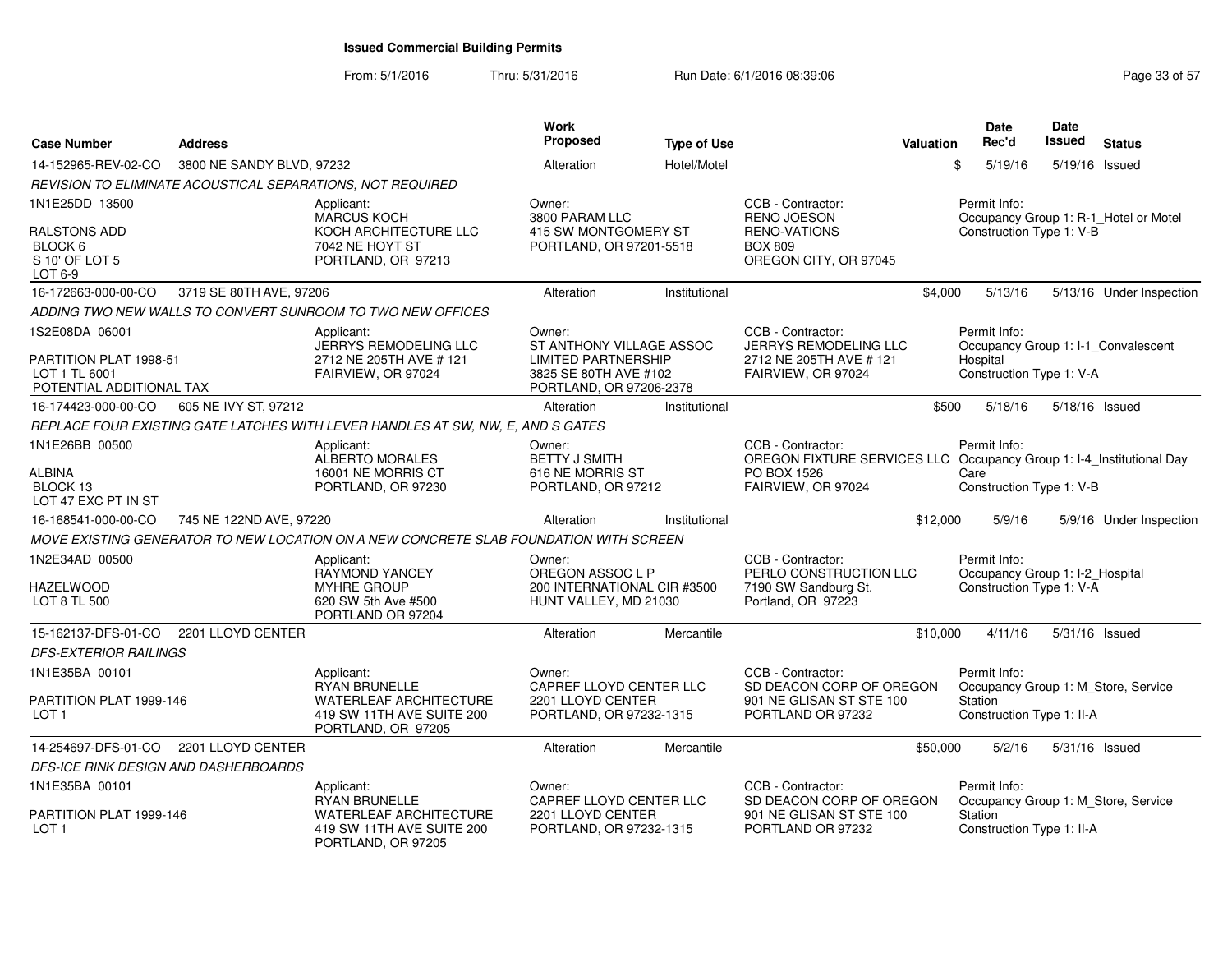| <b>Case Number</b>                                                                                               | <b>Address</b>             |                                                                                                                                                                  | Work<br>Proposed                                                                                                                                            | <b>Type of Use</b> | <b>Valuation</b>                                                           |          | Date<br>Rec'd                                       | Date<br>Issued | <b>Status</b>                                                                     |
|------------------------------------------------------------------------------------------------------------------|----------------------------|------------------------------------------------------------------------------------------------------------------------------------------------------------------|-------------------------------------------------------------------------------------------------------------------------------------------------------------|--------------------|----------------------------------------------------------------------------|----------|-----------------------------------------------------|----------------|-----------------------------------------------------------------------------------|
| 16-177198-000-00-CO                                                                                              | 7940 SE STARK ST, 97215    |                                                                                                                                                                  | Alteration                                                                                                                                                  | Mercantile         |                                                                            | \$10,800 | 5/24/16                                             |                | 5/24/16 Issued                                                                    |
|                                                                                                                  |                            | TENANT IMPROVEMENT FOR NEW RETAIL TENANT, ADD NEW PARTIAL HEIGHT WALLS ON MAIN FLOOR TO CREATE OFFICE WITH SINK; BASEMENT, ADD CHAINLINK FENCE TO DIVIDE STORAGI |                                                                                                                                                             |                    |                                                                            |          |                                                     |                |                                                                                   |
| 1S2E05AA 16100<br>KINZEL PK                                                                                      |                            | Applicant:<br>GABE GENAUER<br>4244 NE ALBERTA ST                                                                                                                 | Owner:<br>MONTAVILLA PARTNERS LLC<br>2525 NE 37TH AVE                                                                                                       |                    | CCB - Contractor:<br><b>VERIDIS CONSTRUCTION INC</b><br>4244 NE ALBERTA ST |          | Permit Info:<br>Station                             |                | Occupancy Group 1: M_Store, Service                                               |
| BLOCK 18<br>LOT 1 EXC PT IN STS<br>LOT 2 EXC PT IN ST                                                            |                            | PORTLAND OR 97218                                                                                                                                                | PORTLAND, OR 97212-2916                                                                                                                                     |                    | PORTLAND, OR 97218                                                         |          | Construction Type 1: V-B                            |                |                                                                                   |
| 16-145854-REV-03-CO                                                                                              | 903 NW DAVIS ST, 97209     |                                                                                                                                                                  | Alteration                                                                                                                                                  | Mercantile         |                                                                            | \$5.000  | 5/25/16                                             |                | 5/25/16 Issued                                                                    |
|                                                                                                                  |                            | VALUE ADDED REVISION TO DEMISE EXISTING RETAIL SPACE FOR 3 TENANTS. ADD FOUR NEW DOORS AND CHANGE LOCATION OF OPENING IN WALL.                                   |                                                                                                                                                             |                    |                                                                            |          |                                                     |                |                                                                                   |
| 1N1E34CB 06300                                                                                                   |                            | Applicant:<br>RAPHAEL GOODBLATT                                                                                                                                  | Owner:<br>HEART OF THE PEARL LLC                                                                                                                            |                    | CCB - Contractor:<br><b>BO KASCH</b>                                       |          | Permit Info:                                        |                | Occupancy Group 1: M_Store, Service                                               |
| <b>COUCHS ADD</b><br>BLOCK 63                                                                                    |                            | AHHA ARCHITECT INC<br>615 SE ALDER ST. SUITE 203                                                                                                                 | 610 SW ALDER ST #910<br>PORTLAND, OR 97205                                                                                                                  |                    | KASCH'S REMODELING AND<br><b>WOODWORKING</b>                               |          | Station<br>Construction Type 1: III-B               |                |                                                                                   |
| LOT 1&4                                                                                                          |                            | PORTLAND, OR 97214                                                                                                                                               |                                                                                                                                                             |                    | 7941 SW 54TH AVE                                                           |          |                                                     |                |                                                                                   |
| E 1/2 OF LOT 2&3                                                                                                 |                            |                                                                                                                                                                  |                                                                                                                                                             |                    | PORTLAND, OR 97219-3201                                                    |          |                                                     |                |                                                                                   |
| 16-147305-000-00-CO                                                                                              | 3075 NW FRONT AVE, 97210   |                                                                                                                                                                  | Alteration                                                                                                                                                  | Mercantile         |                                                                            | \$7,000  | 4/11/16                                             |                | 5/10/16 Under Inspection                                                          |
|                                                                                                                  |                            | TI FOR NEW TENANT: CHANGE OF OCCUPANCY TO M FOR NEW MARIJUANA FACILITY: RECONFIGURE WALLS TO CREATE HALLWAY. RECONFIGURE BATHROOM TO MEET ADA REQUIREMENTS       |                                                                                                                                                             |                    |                                                                            |          |                                                     |                |                                                                                   |
| 1N1E28BC 00300<br>SECTION 28 1N 1E<br>TL 300 0.32 ACRES<br>LAND & IMPS SEE R316304 (R941280121)<br>FOR BILLBOARD |                            | Applicant:<br><b>DEAN HOQUE</b><br><b>WHITNEY ARCHITECTS</b><br>320 NORTH MAIN AVE SUITE 203<br>GRESHAM, OR 97030                                                | Owner:<br><b>BILLY R TAYLOR</b><br>3075 NW FRONT AVE<br>PORTLAND, OR 97210-1505<br>Owner:<br>NANCY P TAYLOR<br>3075 NW FRONT AVE<br>PORTLAND, OR 97210-1505 |                    |                                                                            |          | Permit Info:<br>Station<br>Construction Type 1: V-B |                | Occupancy Group 1: M Store, Service<br>Construction Type 2 (formerly Type 1): V-B |
| 15-275573-000-00-CO                                                                                              | 10721 NE SANDY BLVD, 97220 |                                                                                                                                                                  | Alteration                                                                                                                                                  | Mercantile         | \$503,970                                                                  |          | 12/10/15                                            |                | 5/24/16 Issued                                                                    |
|                                                                                                                  |                            | TENANT IMPROVEMENT FOR NEW TENANT 14259SF TENANT SPACE, NEW ACCESSIBLE RESTROOMS, SHELVING AND COUNTER SPACE                                                     |                                                                                                                                                             |                    |                                                                            |          |                                                     |                |                                                                                   |
| 1N2E22BA 06100                                                                                                   |                            | Applicant:<br><b>CHAD ETHRIDGE</b>                                                                                                                               | Owner:<br><b>N&amp;NRES IX LLC</b>                                                                                                                          |                    | CCB - Contractor:<br><b>WESTERN CONSTRUCTION</b>                           |          | Permit Info:                                        |                | Occupancy Group 1: M_Store, Service                                               |
| <b>PARKROSE &amp; RPLT</b><br>BLOCK 74<br>LOT A&B TL 6100                                                        |                            | 4226 SE 34TH AVE<br>PORTLAND OR 97202                                                                                                                            | 900 SW 13TH AVE #210<br>PORTLAND, OR 97205                                                                                                                  |                    | <b>SERVICES</b><br>2300 EAST THIRD LOOP #110<br>VANCOUVER, WA 98661        |          | Station<br>Construction Type 1: V-B                 |                |                                                                                   |
| 15-277480-000-00-CO                                                                                              | 4605 NE FREMONT ST, 97213  |                                                                                                                                                                  | Alteration                                                                                                                                                  | Mercantile         | \$120,876                                                                  |          | 12/16/15                                            | 5/24/16 Final  |                                                                                   |
|                                                                                                                  |                            | CHANGE OF OCCUPANCY FROM B TO M FOR NEW MARIJUANA DISPENSARY                                                                                                     |                                                                                                                                                             |                    |                                                                            |          |                                                     |                |                                                                                   |
| 1N2E19CC 11600                                                                                                   |                            | Applicant:<br><b>TIM RAY</b>                                                                                                                                     | Owner:<br>FREMONT COMMONS LLC                                                                                                                               |                    |                                                                            |          | Permit Info:                                        |                | Occupancy Group 1: M_Store, Service                                               |
| SECTION 19 1N 2E<br>TL 11600 0.11 ACRES                                                                          |                            | <b>CANNACARE ORGANICS</b><br>3933 NE MLK BLVD<br>PORTLAND OR 97212                                                                                               | 3933 NE M L KING BLVD #102<br>PORTLAND, OR 97212-1154                                                                                                       |                    |                                                                            |          | Station<br>Construction Type 1: V-B                 |                |                                                                                   |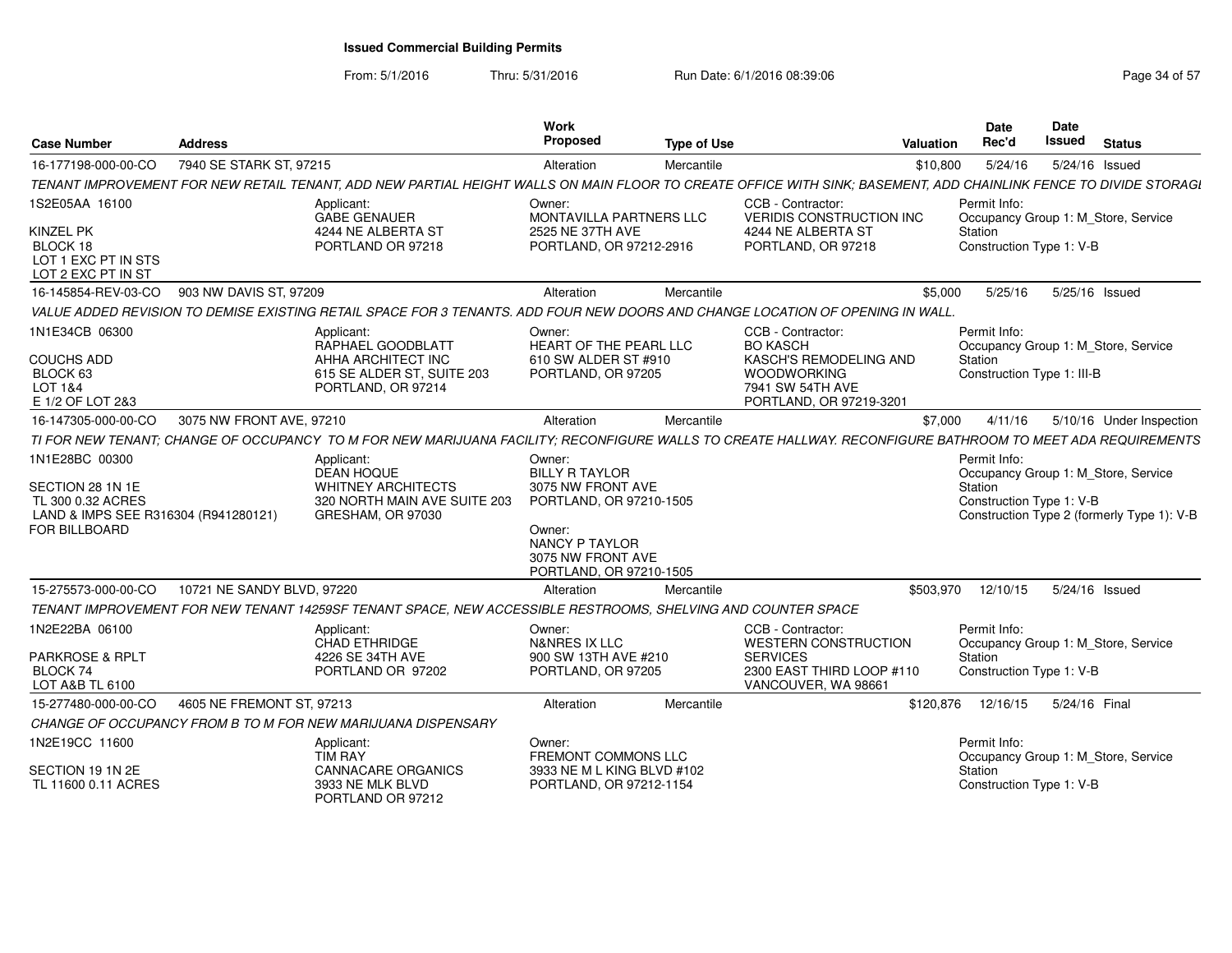From: 5/1/2016Thru: 5/31/2016 **Run Date: 6/1/2016 08:39:06** Page 35 of 57

| <b>Case Number</b>                                                                  | <b>Address</b>             |                                                                                                                                                                | Work<br><b>Proposed</b>                                                                                                               | <b>Type of Use</b> |                                                                                                                                     | <b>Valuation</b> | <b>Date</b><br>Rec'd                                                            | <b>Date</b><br>Issued | <b>Status</b>  |  |
|-------------------------------------------------------------------------------------|----------------------------|----------------------------------------------------------------------------------------------------------------------------------------------------------------|---------------------------------------------------------------------------------------------------------------------------------------|--------------------|-------------------------------------------------------------------------------------------------------------------------------------|------------------|---------------------------------------------------------------------------------|-----------------------|----------------|--|
| 16-174789-000-00-CO                                                                 | 6814 NE GLISAN ST, 97213   |                                                                                                                                                                | Alteration                                                                                                                            | Mercantile         |                                                                                                                                     | \$500            | 5/18/16                                                                         |                       | 5/18/16 Final  |  |
|                                                                                     |                            | ENLARGE WAITING AREA FOR EXISTING TENANT (DEMO ONE WALL ADD WALL BETWEEN RETAIL AND RECEPTION, ADD ADDITIONAL BIKE PARKING.                                    |                                                                                                                                       |                    |                                                                                                                                     |                  |                                                                                 |                       |                |  |
| 1N2E32CA 19300                                                                      |                            | Applicant:                                                                                                                                                     | Owner:                                                                                                                                |                    | CCB - Contractor:                                                                                                                   |                  | Permit Info:                                                                    |                       |                |  |
| NORTH MT TABOR<br>BLOCK 6<br>E 50' OF LOT 13&14 EXC PT IN ST                        |                            | ANNE FISHE<br>ANNE RACCINE FISHE<br><b>ARCHITECTURE</b><br>1645 NE 20TH ST #215<br>GRESHAM, OR 97030                                                           | ABDUL RAHIM GHAFFARI<br>9056 NE SANDY BLVD<br>PORTLAND, OR 97220                                                                      |                    | SUN DOG CONSTRUCTION INC<br>545 SE 68TH AVE<br>PORTLAND OR 97215                                                                    |                  | Occupancy Group 1: M_Store, Service<br>Station<br>Construction Type 1: V-B      |                       |                |  |
| 16-124209-000-00-CO                                                                 | 4312 N WILLIAMS AVE, 97211 |                                                                                                                                                                | Alteration                                                                                                                            | Mercantile         |                                                                                                                                     | \$5.500          | 2/22/16                                                                         |                       | 5/23/16 Issued |  |
|                                                                                     |                            | TI FOR NEW TENANT; PARTIAL CHANGE OF OCCUPANCY ON MAIN FLOOR FROM B TO M (MARIJUANA DISPENSARY); 2 NEW DOORS ON MAIN FLOOR IN BREAK ROOM; DEMO OF CLOSET ON MA |                                                                                                                                       |                    |                                                                                                                                     |                  |                                                                                 |                       |                |  |
| 1N1E22DA 05300                                                                      |                            | Applicant:<br>PAUL D. WOLFE                                                                                                                                    | Owner:<br>AHC 76 LLC                                                                                                                  |                    | CCB - Contractor:<br><b>ROB</b>                                                                                                     |                  | Permit Info:<br>Occupancy Group 1: M_Store, Service                             |                       |                |  |
| <b>ALBINA HMSTD</b><br>N 100' OF SW 1/4 OF BLOCK E                                  |                            | <b>DOMINEK ARCHITECTURE</b><br>2246 E BURNSIDE ST #A<br>PORTLAND OR 97214                                                                                      | 12806 NW LORRAINE DR<br>PORTLAND, OR 97229-8348                                                                                       |                    | PROJECTS PLUS LLC<br>14845 SW MURRAY SCHOOLS DR Construction Type 1: V-B<br><b>STE 110</b><br><b>PMB 347</b><br>BEAVERTON, OR 97007 |                  | Station                                                                         |                       |                |  |
| 16-167501-000-00-CO                                                                 | 3131 N LOMBARD ST, 97217   |                                                                                                                                                                | Alteration                                                                                                                            | Mercantile         |                                                                                                                                     | \$137.760        | 5/10/16                                                                         |                       | 5/10/16 Issued |  |
|                                                                                     |                            | TI FOR NEW TENANT: REMOVE EXISTING PARTITION WALLS AND MEZZANINE: ADD NEW WALLS TO CREATE NEW STORAGE ROOM, OFFICE, AND RETAIL AREA: UPGRADE EXISTING RESTROOM |                                                                                                                                       |                    |                                                                                                                                     |                  |                                                                                 |                       |                |  |
|                                                                                     |                            | Applicant:<br>KRISTA PETTIS<br>SISU DESIGN GROUP<br>7407 N. LEONARD ST<br>PORTLAND OR 97203                                                                    | Owner:<br><b>RICHARD D MAUNU</b><br>4857 N GIRARD ST<br>PORTLAND, OR 97203-4635<br>Owner:<br><b>NEILA M MAUNU</b><br>4857 N GIRARD ST |                    | CCB - Contractor:<br>MICHAEL BRUCE<br>MICHAEL BRUCE CONSTRUCTION Station<br><b>7210 N HAVEN</b><br>PORTLAND, OR 97203               |                  | Permit Info:<br>Occupancy Group 1: M_Store, Service<br>Construction Type 1: V-B |                       |                |  |
|                                                                                     |                            |                                                                                                                                                                | PORTLAND, OR 97203-4635                                                                                                               |                    |                                                                                                                                     |                  |                                                                                 |                       |                |  |
| 16-145854-REV-02-CO                                                                 | 903 NW DAVIS ST, 97209     |                                                                                                                                                                | Alteration                                                                                                                            | Mercantile         |                                                                                                                                     | \$               | 5/3/16                                                                          |                       | 5/3/16 Issued  |  |
| REVISION TO CHANGE METAL AND WOOD 2X6 WALLS TO 2X4 WALLS                            |                            |                                                                                                                                                                |                                                                                                                                       |                    |                                                                                                                                     |                  |                                                                                 |                       |                |  |
| 1N1E34CB 06300                                                                      |                            | Applicant:<br>RAPHAEL GOODBLATT                                                                                                                                | Owner:<br>HEART OF THE PEARL LLC                                                                                                      |                    | CCB - Contractor:<br><b>BO KASCH</b>                                                                                                |                  | Permit Info:<br>Occupancy Group 1: M Store, Service                             |                       |                |  |
| <b>COUCHS ADD</b><br>BLOCK 63<br>LOT 1&4<br>E 1/2 OF LOT 2&3                        |                            | AHHA ARCHITECT INC<br>615 SE ALDER ST, SUITE 203<br>PORTLAND, OR 97214                                                                                         | 610 SW ALDER ST #910<br>PORTLAND, OR 97205                                                                                            |                    | KASCH'S REMODELING AND<br><b>WOODWORKING</b><br>7941 SW 54TH AVE<br>PORTLAND, OR 97219-3201                                         |                  | Station<br>Construction Type 1: III-B                                           |                       |                |  |
| 16-158726-REV-01-CO                                                                 | 526 NW 13TH AVE, 97209     |                                                                                                                                                                | Alteration                                                                                                                            | Mercantile         |                                                                                                                                     | \$               | 5/23/16                                                                         |                       | 5/23/16 Issued |  |
| REVISION TO RETAIN EXISTING DOOR FOR STORAGE AREA                                   |                            |                                                                                                                                                                |                                                                                                                                       |                    |                                                                                                                                     |                  |                                                                                 |                       |                |  |
| 1N1E33AD 90000                                                                      |                            | Applicant:<br><b>DEVIN O'NEAL</b>                                                                                                                              | Owner:<br>MODERN CONFECTIONERY                                                                                                        |                    | CCB - Contractor:<br>R & H CONSTRUCTION                                                                                             |                  | Permit Info:<br>Occupancy Group 1: M Store, Service                             |                       |                |  |
| MODERN CONFECTIONERY LOFTS<br><b>CONDOMINIUMS</b><br><b>GENERAL COMMON ELEMENTS</b> |                            | <b>HELIOTROPE ARCHITECTS</b><br>5140 BALLARD AVE<br>SEATTLE, WA 98107                                                                                          | LOFTS CONDO ASSN OF UNIT<br><b>OWNE</b><br>526 NW 13TH AVE<br>PORTLAND, OR 97209                                                      |                    | 1530 SW TAYLOR STREET<br>PORTLAND, OR 97205                                                                                         |                  | Station<br>Construction Type 1: III-B                                           |                       |                |  |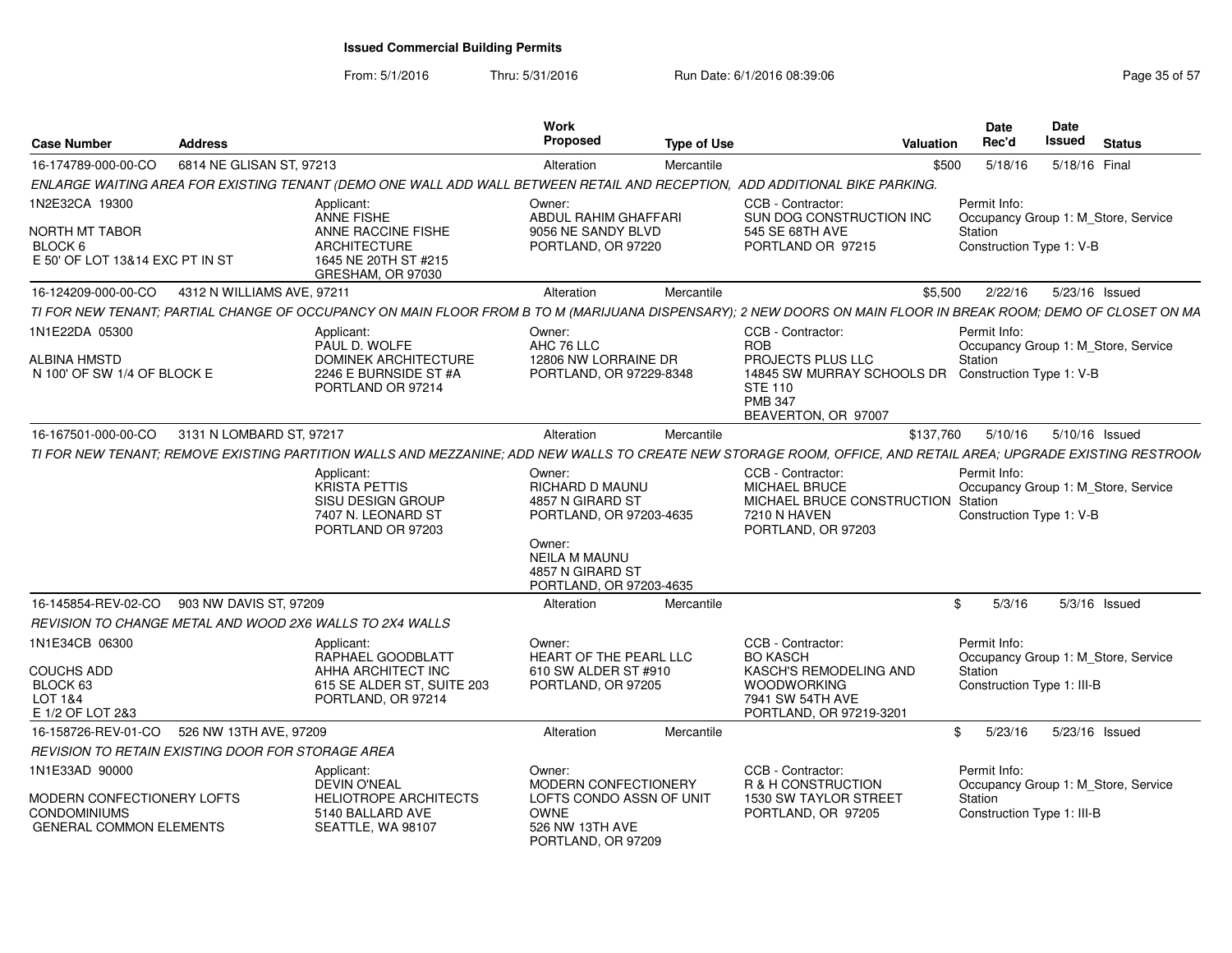| Case Number                                                                                                      | Address                                     |                                                                                                                                                                      | Work<br><b>Proposed</b>                                                      | <b>Type of Use</b> |                                                                                                             | <b>Valuation</b> | <b>Date</b><br>Rec'd                                                                         | Date<br>Issued | <b>Status</b> |                         |
|------------------------------------------------------------------------------------------------------------------|---------------------------------------------|----------------------------------------------------------------------------------------------------------------------------------------------------------------------|------------------------------------------------------------------------------|--------------------|-------------------------------------------------------------------------------------------------------------|------------------|----------------------------------------------------------------------------------------------|----------------|---------------|-------------------------|
| 15-279335-REV-01-CO                                                                                              | 823 SW NAITO PKY, 97204                     |                                                                                                                                                                      | Alteration                                                                   | Mercantile         |                                                                                                             | \$.              | 5/20/16                                                                                      | 5/20/16 Issued |               |                         |
|                                                                                                                  |                                             | REVISION TO LISTED ASSEMBLY AND CONNECTION DETAILS OF 2-HR RATED WALL.                                                                                               |                                                                              |                    |                                                                                                             |                  |                                                                                              |                |               |                         |
| 1S1E03BA 00500<br>PORTLAND<br>BLOCK 4<br>LOT <sub>3</sub>                                                        |                                             | Applicant:<br><b>STEVE FOSLER</b><br><b>FOSLER PORTLAND</b><br><b>ARCHITECTURE LLC</b><br>1930 NW LOVEJOY STREET<br>PORTLAND OR 97209                                | Owner:<br>SALEK INVESTMENTS LLC<br>104 SW 2ND AVE<br>PORTLAND, OR 97204      |                    | CCB - Contractor:<br><b>TONY JONES</b><br><b>COLUMBIA HOMES INC</b><br>P.O. BOX 3040<br>HILLSBORO, OR 97123 |                  | Permit Info:<br>Occupancy Group 1: M_Store, Service<br>Station<br>Construction Type 1: III-B |                |               |                         |
| 15-276280-000-00-CO                                                                                              | 1979 NW VAUGHN ST, 97209                    |                                                                                                                                                                      | Alteration                                                                   | Mercantile         |                                                                                                             | \$20,000         | 12/18/15                                                                                     | 5/16/16 Issued |               |                         |
|                                                                                                                  |                                             | CHANGE OF OCCUPANCY B TO M .FOR MEDICAL MARIJUANA DISPENSARY AND OFFICE SPACE. ADD TWO NEW WALLS WITH A NEW DOORWAY IN EACH WALL. ADD A 30"X30" PASS THRU WIND       |                                                                              |                    |                                                                                                             |                  |                                                                                              |                |               |                         |
| 1N1E28DB 02600<br>BLACKISTONES ADD<br>BLOCK 14&15 TL 2600                                                        |                                             | Applicant:<br>AARON FRANKEL<br><b>VESSEL INC</b><br>1979 NW VAUGHN STE B<br>PORTLAND OR 97209                                                                        | Owner:<br>ELEMENTS PROPERTIES LLC<br>1979 NW VAUGHN ST<br>PORTLAND, OR 97209 |                    |                                                                                                             |                  | Permit Info:<br>Occupancy Group 1: M_Store, Service<br>Station<br>Construction Type 1: V-B   |                |               |                         |
| 16-172514-000-00-CO                                                                                              | 3734 SE HAWTHORNE BLVD, 97214               |                                                                                                                                                                      | Alteration                                                                   | Mercantile         |                                                                                                             | \$140.000        | 5/13/16                                                                                      | 5/13/16 Issued |               |                         |
|                                                                                                                  |                                             | TENANT IMPROVEMENT FOR AN EXISTING TENANT FOR THE PARTIAL REMOVAL OF AN EXISTING DEMISING WALL BETWEEN TWO TENANT SPACES TO FORM ONE SPACE. REMOVAL OF AN EX         |                                                                              |                    |                                                                                                             |                  |                                                                                              |                |               |                         |
| 1S1E01DA 12200                                                                                                   |                                             | Applicant:<br>PHILIP SYDNOR<br>INTEGRATE ARCHITECTURE AND PO BOX 12145<br>PLANNING, PC<br>1715 N TERRY ST<br>PORTLAND, OR 97217                                      | Owner:<br><b>THORNCORP LLC</b><br>PORTLAND, OR 97212                         |                    |                                                                                                             |                  | Permit Info:<br>Occupancy Group 1: M Store, Service<br>Station<br>Construction Type 1: V-B   |                |               |                         |
| 16-101323-000-00-CO                                                                                              | 1415 N MARINE DR. 97217                     |                                                                                                                                                                      | Alteration                                                                   | Mercantile         |                                                                                                             | \$115,256        | 1/6/16                                                                                       |                |               | 5/6/16 Under Inspection |
|                                                                                                                  |                                             | TI FOR NEW TENANT; ADD NEW WALLS TO CREATE RETAIL WAITING AREA, STORAGE AREA, AND RETAIL SALES AREA; NEW EXTERIOR DOORS ON NORTH SIDE; CHANGE OF OCCUPANCY TO M      |                                                                              |                    |                                                                                                             |                  |                                                                                              |                |               |                         |
| 2N1E34C 02000<br>SECTION 34 2N 1E<br>TL 2000 1.67 ACRES<br>LAND & IMPS SEE R323552 (R951340821)<br>FOR BILLBOARD |                                             | Applicant:<br>STEVE FOSLER<br><b>FOSLER PORTLAND</b><br>ARCHITECTURE LLC<br>1930 NW LOVEJOY ST<br>PORTLAND OR 97209                                                  | Owner:<br>PIER 99 LLC<br>8320 NE HWY 99<br>VANCOUVER, WA 98665-8819          |                    | CCB - Contractor:<br><b>TONY JONES</b><br><b>COLUMBIA HOMES INC</b><br>P.O. BOX 3040<br>HILLSBORO, OR 97123 |                  | Permit Info:<br>Occupancy Group 1: M Store, Service<br>Station<br>Construction Type 1: V-B   |                |               |                         |
|                                                                                                                  | 16-101323-REV-01-CO 1415 N MARINE DR. 97217 |                                                                                                                                                                      | Alteration                                                                   | Mercantile         |                                                                                                             | \$2.000          | 5/13/16                                                                                      | 5/13/16 Issued |               |                         |
|                                                                                                                  |                                             | ADDED VALUE REVISION TO ADD TWO NON BEARING PARTITION WALLS                                                                                                          |                                                                              |                    |                                                                                                             |                  |                                                                                              |                |               |                         |
| 2N1E34C 02000                                                                                                    |                                             | Applicant:<br>ANDY BORGERDING                                                                                                                                        | Owner:<br>PIER 99 LLC                                                        |                    | CCB - Contractor:<br><b>TONY JONES</b>                                                                      |                  | Permit Info:<br>Occupancy Group 1: M Store, Service                                          |                |               |                         |
| SECTION 34 2N 1E<br>TL 2000 1.67 ACRES<br>LAND & IMPS SEE R323552 (R951340821)<br>FOR BILLBOARD                  |                                             | FOSLER PORTLAND ACHITECTUR 8320 NE HWY 99<br>1930 NW LOVEJOY ST<br>PORTLAND OR 97209                                                                                 | VANCOUVER, WA 98665-8819                                                     |                    | <b>COLUMBIA HOMES INC</b><br>P.O. BOX 3040<br>HILLSBORO, OR 97123                                           |                  | Station<br>Construction Type 1: V-B                                                          |                |               |                         |
| 15-198223-REV-02-CO                                                                                              | 10306 NE HALSEY ST. 97220                   |                                                                                                                                                                      | Alteration                                                                   | Mercantile         |                                                                                                             | \$14,000         | 5/26/16                                                                                      | 5/26/16 Issued |               |                         |
|                                                                                                                  |                                             | VALUE ADDED REVISION TO REPLACE GYP BOARD CEILING, INSULATE ATTIC, FAN IN ATTIC AS REQUIRED FOR ATTIC VENTILATION, DECREASE SIZE OF DINING AREA TO PROVIDE SPACE FOR |                                                                              |                    |                                                                                                             |                  |                                                                                              |                |               |                         |
| 1N2E34BB 01500<br>POWERS ADD                                                                                     |                                             | Applicant:<br>LORRAINE GUTHRIE                                                                                                                                       | Owner:<br>NAMASTE INDIAN RESTAURANT                                          |                    | CCB - Contractor:<br>FINE ART DESIGNS INC                                                                   |                  | Permit Info:<br>Occupancy Group 1: M Store, Service                                          |                |               |                         |
| BLOCK <sub>2</sub><br>LOT 1&2                                                                                    |                                             | LORRAINE GUTHRIE ARCHITECT<br>2748 SW PATTON CT<br>PORTLAND OR 97201                                                                                                 | LLC<br>8303 NE SANDY BLVD<br>PORTLAND, OR 97220-4947                         |                    | 15655 NE HALSEY<br>PORTLAND, OR 97230                                                                       |                  | Station<br>Construction Type 1: V-B                                                          |                |               |                         |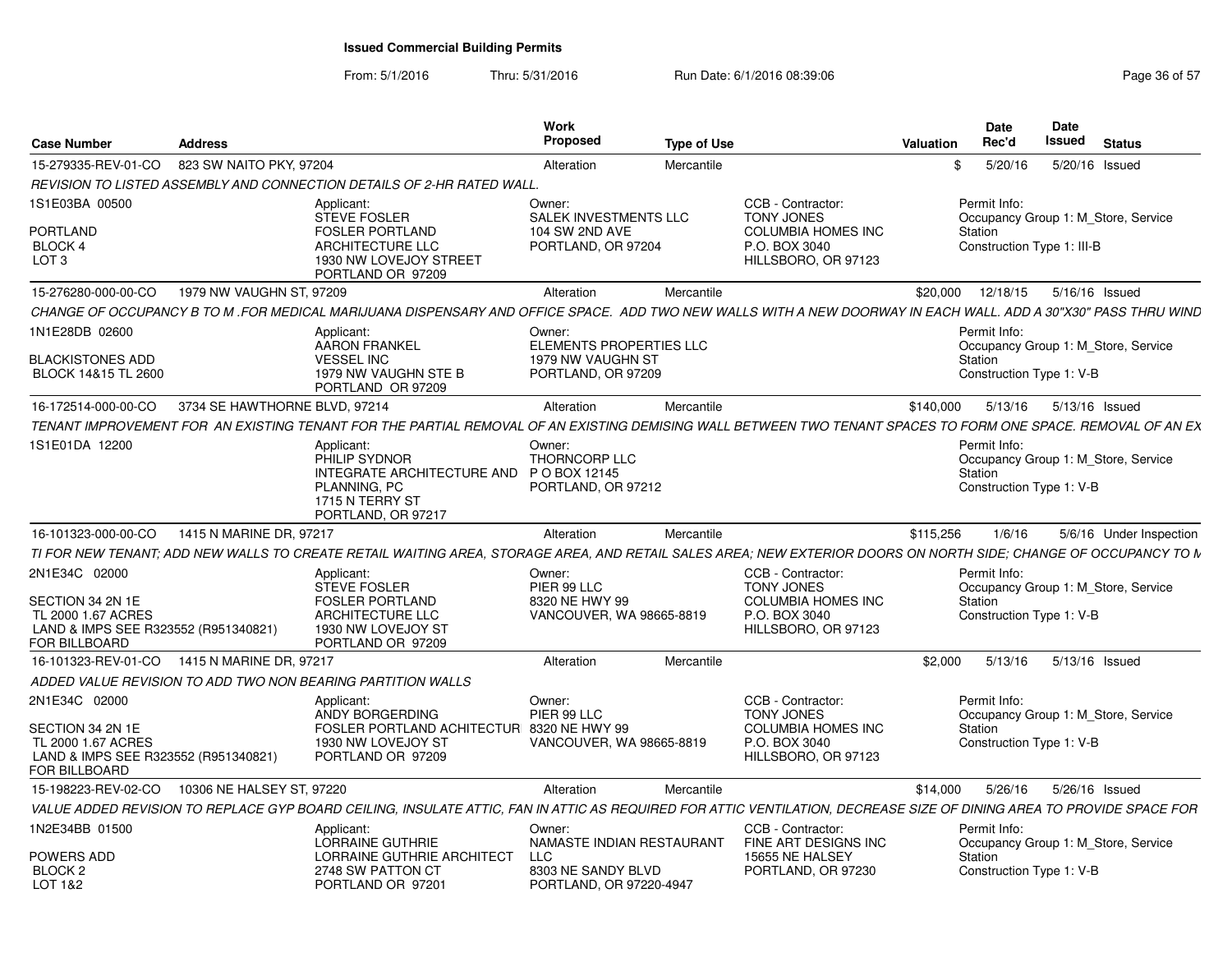| <b>Case Number</b>                                  | <b>Address</b>                             |                                                                                                                                                             | <b>Work</b><br>Proposed                                                | <b>Type of Use</b>  |                                                                     | Valuation | Date<br>Rec'd                                                                                              | Date<br><b>Issued</b> | <b>Status</b>                                |
|-----------------------------------------------------|--------------------------------------------|-------------------------------------------------------------------------------------------------------------------------------------------------------------|------------------------------------------------------------------------|---------------------|---------------------------------------------------------------------|-----------|------------------------------------------------------------------------------------------------------------|-----------------------|----------------------------------------------|
| 16-173513-000-00-CO                                 | 2640 NW ALEXANDRA AVE - Unit 556, 97210    |                                                                                                                                                             | Alteration                                                             | Special Residential |                                                                     | \$200     | 5/16/16                                                                                                    | 5/16/16 Issued        |                                              |
| <b>INSTALL WINDOW LOCKS ON 2ND FLOOR WINDOWS</b>    |                                            |                                                                                                                                                             |                                                                        |                     |                                                                     |           |                                                                                                            |                       |                                              |
| 1N1E29BC 01400                                      |                                            | Applicant:<br><b>JAMES LUND</b>                                                                                                                             | Owner:<br><b>SALVATION ARMY</b>                                        |                     |                                                                     |           | Permit Info:                                                                                               |                       | Occupancy Group 1: R-1_Hotel or Motel        |
| <b>BLYTHSWOOD</b><br>LOT 64-72 TL 1400              |                                            | <b>SALVATION ARMY</b><br>2640 NW ALEXANDRA AVE<br>PORTLAND, OR 97210                                                                                        | 2641 NW MAYFAIR AVE<br>PORTLAND, OR 97210                              |                     |                                                                     |           | Construction Type 1: V-B                                                                                   |                       |                                              |
| 15-259782-000-00-CO                                 | 3721 NW FRONT AVE, 97210                   |                                                                                                                                                             | Alteration                                                             | Storage             |                                                                     | \$100,000 | 11/19/15                                                                                                   |                       | 5/4/16 Issued                                |
|                                                     |                                            | TI FOR NEW TENANT - RECONFIGURING WALLS TO CREATE LINEN WASH AREA,CANOPY WASH AREA AND DISHWARE WASH AREA, 3 NEW REST ROOMS AND ADA SHOWER, RESTRIPING PARK |                                                                        |                     |                                                                     |           |                                                                                                            |                       |                                              |
| 1N1E20 00900                                        |                                            | Applicant:<br>MELISSA STANTON                                                                                                                               | Owner:<br><b>MANNING LLC</b>                                           |                     |                                                                     |           | Permit Info:<br>Occupancy Group 1: B_Bank, Off.,                                                           |                       |                                              |
| SECTION 20 1N 1E<br>TL 900 2.28 ACRES               |                                            | FLUENT DESIGN INC<br>1931 SE POWELL BLVD<br>PORTLAND, OR97202                                                                                               | 10101 SE STARK ST<br>PORTLAND, OR 97216                                |                     |                                                                     |           | Med.Off., Pub.Bldg.<br>Construction Type 1: III-B                                                          |                       | Construction Type 2 (formerly Type 1): III-B |
| 16-166278-000-00-CO                                 | 8014 SW 35TH AVE, 97219                    |                                                                                                                                                             | Alteration                                                             | Storage             |                                                                     | \$3,000   | 5/5/16                                                                                                     |                       | 5/5/16 Issued                                |
|                                                     |                                            | NEW PARTITION WALLS TO CREATE BATHROOM IN WAREHOUSE. NO EXTERIOR WORK.                                                                                      |                                                                        |                     |                                                                     |           |                                                                                                            |                       |                                              |
| 1S1E20DB 09500                                      |                                            | Applicant:<br>35TH WAREHOUSE LLC<br>7628 SW 32ND AVE<br>PORTLAND, OR 97219                                                                                  | Owner:<br>35TH WAREHOUSE LLC<br>7628 SW 32ND AVE<br>PORTLAND, OR 97219 |                     |                                                                     |           | Permit Info:<br>Occupancy Group 1: S-1_Storage -<br>Moderate Hazard, Warehouse<br>Construction Type 1: V-B |                       |                                              |
| 15-238982-REV-01-CO 17 SE 3RD AVE, 97214            |                                            |                                                                                                                                                             | Alteration                                                             | Storage             |                                                                     | \$        | 5/4/16                                                                                                     |                       | $5/4/16$ Issued                              |
| REVISION TO ADD CENTER BAR TO MICRO PILE            |                                            |                                                                                                                                                             |                                                                        |                     |                                                                     |           |                                                                                                            |                       |                                              |
| 1N1E34DD 00800                                      |                                            | Applicant:<br><b>JULIO ROCHA</b>                                                                                                                            | Owner:                                                                 |                     | CCB - Contractor:<br>TOWNE STORAGE PROPERTY LLC BREMIK CONSTRUCTION |           | Permit Info:<br>Occupancy Group 1: S-1_Storage -                                                           |                       |                                              |
| <b>EAST PORTLAND</b><br>BLOCK 66<br>LOT 3-6         |                                            | <b>LRS ARCHITECTS</b><br>720 NW DAVIS ST SUITE 300<br>PORTLAND OR 97209                                                                                     | 2121 ROSECRANS AVE #4325<br>EL SEGUNDO, CA 90245                       |                     | 1026 SE STARK ST<br>PORTLAND, OR 97214                              |           | Moderate Hazard, Warehouse<br>Construction Type 1: III-B                                                   |                       | Construction Type 2 (formerly Type 1): III-B |
| 16-172357-000-00-CO                                 | 115 SE YAMHILL ST. 97214                   |                                                                                                                                                             | Alteration                                                             | Storage             |                                                                     | \$5,000   | 5/13/16                                                                                                    | 5/13/16 Issued        |                                              |
|                                                     |                                            | INSTALL EXISTING SPRAY PAINT BOOTH FROM OTHER LOCATION. SEPARATE MECHANICAL PERMIT REQUIRED. NO CHANGE OF OCCUPANCY THIS PERMIT.                            |                                                                        |                     |                                                                     |           |                                                                                                            |                       |                                              |
| 1S1E03AA 05500                                      |                                            | Applicant:<br>MIKE MONTGOMERY                                                                                                                               | Owner:<br>TKM INVESTMENT PROPERTIES                                    |                     | CCB - Contractor:<br>R TAYLOR CONSTRUCTION LLC                      |           | Permit Info:<br>Occupancy Group 1: S-1_Storage -                                                           |                       |                                              |
| <b>EAST PORTLAND</b><br>BLOCK 46<br>LOT 1-8 TL 5500 |                                            | SIMPL HOME DESIGNS<br>4931 SW 76TH AVE PMB211<br>PORTLAND, OR 97219                                                                                         | <b>LLC</b><br>P O BOX 14607<br>PORTLAND, OR 97293                      |                     | PO BOX 5844<br>VANCOUVER, WA 98668                                  |           | Moderate Hazard, Warehouse<br>Construction Type 1: III-B                                                   |                       |                                              |
| 15-238982-DFS-01-CO 17 SE 3RD AVE, 97214            |                                            |                                                                                                                                                             | Alteration                                                             | Storage             |                                                                     | \$250,000 | 3/25/16                                                                                                    |                       | $5/3/16$ Issued                              |
|                                                     | DFS FOR BUCKLE RESISTANT BRACING AND FRAME |                                                                                                                                                             |                                                                        |                     |                                                                     |           |                                                                                                            |                       |                                              |
| 1N1E34DD 00800                                      |                                            | Applicant:<br>MIKE COYLE                                                                                                                                    | Owner:                                                                 |                     | CCB - Contractor:<br>TOWNE STORAGE PROPERTY LL( BREMIK CONSTRUCTION |           | Permit Info:<br>Occupancy Group 1: S-1_Storage -                                                           |                       |                                              |
| <b>EAST PORTLAND</b><br>BLOCK 66<br>LOT 3-6         |                                            | <b>FASTER PERMITS</b><br>14334 NW EAGLERIDGE LANE<br>PORTLAND, OR 97229                                                                                     | 2121 ROSECRANS AVE #4325<br>EL SEGUNDO, CA 90245                       |                     | 1026 SE STARK ST<br>PORTLAND, OR 97214                              |           | Moderate Hazard, Warehouse<br>Construction Type 1: III-B                                                   |                       | Construction Type 2 (formerly Type 1): III-B |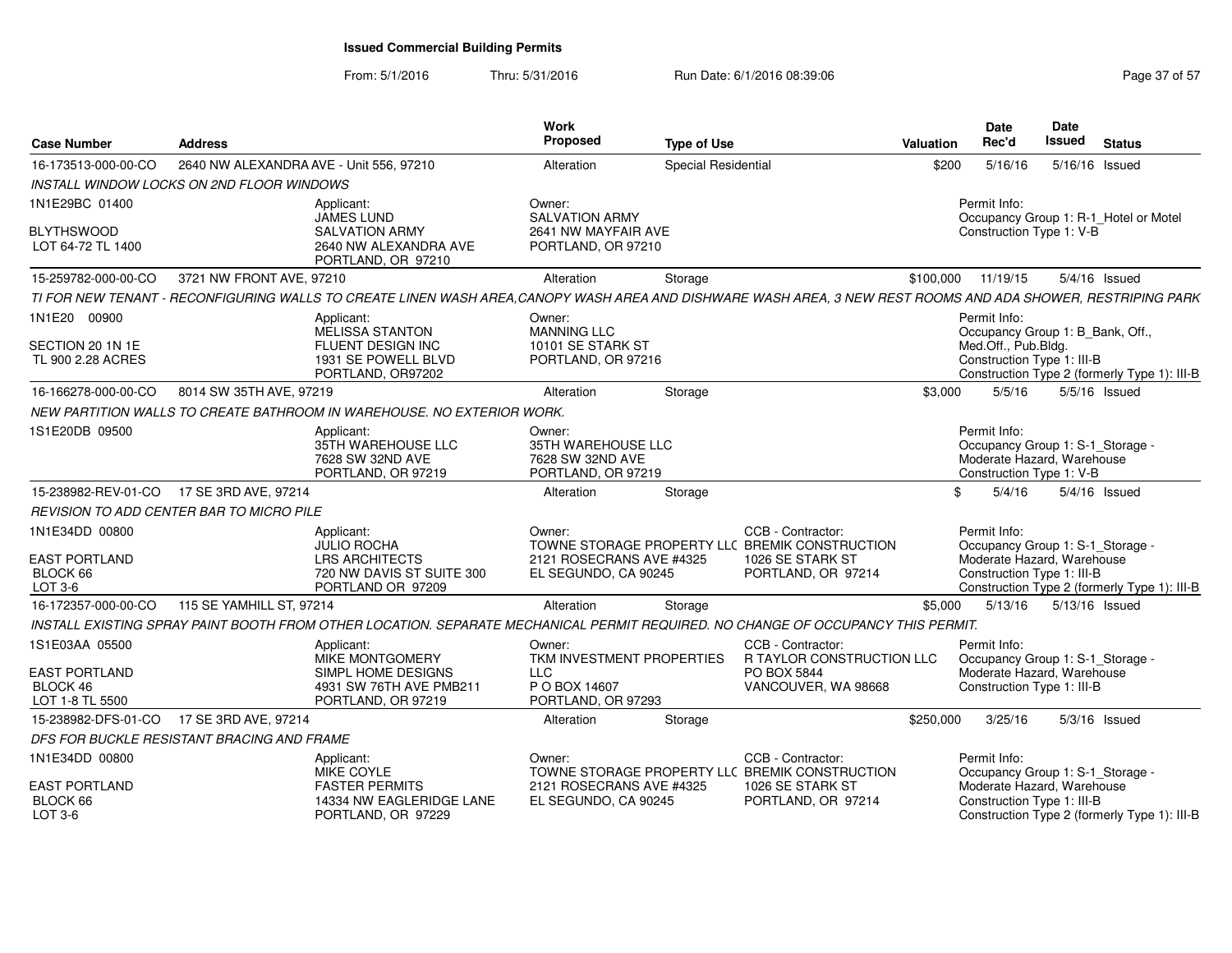| <b>Case Number</b>                                                               | <b>Address</b>                                      |                                                                                                                                                              | Work<br>Proposed                                                                                                               | <b>Type of Use</b> | Valuation                                                                                                                                         | <b>Date</b><br>Rec'd                                                                                       | <b>Date</b><br>Issued | <b>Status</b>                              |
|----------------------------------------------------------------------------------|-----------------------------------------------------|--------------------------------------------------------------------------------------------------------------------------------------------------------------|--------------------------------------------------------------------------------------------------------------------------------|--------------------|---------------------------------------------------------------------------------------------------------------------------------------------------|------------------------------------------------------------------------------------------------------------|-----------------------|--------------------------------------------|
| 16-135979-000-00-CO                                                              | 11619 SE FOSTER RD, 97266                           |                                                                                                                                                              | Alteration                                                                                                                     | Storage            | \$153,600                                                                                                                                         | 3/16/16                                                                                                    |                       | 5/3/16 Under Inspection                    |
|                                                                                  |                                                     | TENANT TO RELOCATE EXISTING EQUIPMENT CLEANING FACILITIES TO NE PORTION OF SPACE TO INCLUDE DIRTY EQUIPMENT ROOM, EQUIPMENT WASHING ROOM AND CLEAN EQUIPMENT |                                                                                                                                |                    |                                                                                                                                                   |                                                                                                            |                       |                                            |
| 1S2E15DC 01000                                                                   |                                                     | Applicant:<br><b>MICHAEL WIERMAN</b><br>111 NW 104TH CIR<br>VANCOUOVER, WA 98685                                                                             | Owner:<br><b>WESTERN C REIT OR LLC</b><br>CHICAGO, IL 60606                                                                    |                    | CCB - Contractor:<br>PHOENIX INDUSTRIAL INC<br>2 NORTH RIVERSIDE PLAZA #2350 2111 SE COLUMBIA WAY BLDG 7<br><b>STE 120</b><br>VANCOUVER, WA 98661 | Permit Info:<br>Occupancy Group 1: S-1_Storage -<br>Moderate Hazard, Warehouse<br>Construction Type 1: V-B |                       | Construction Type 2 (formerly Type 1): V-B |
| 16-108294-REV-01-CO                                                              | 5915 N MARINE DR, 97203                             |                                                                                                                                                              | Alteration                                                                                                                     | Storage            | \$80,000                                                                                                                                          | 4/29/16                                                                                                    | 5/19/16 Issued        |                                            |
|                                                                                  |                                                     | REVISION TO CHANGE NUMBER OF ANCHORS PER UPRIGHTS FOR RACKING SYSTEM, GEOTECH REPORT PROVIDED                                                                |                                                                                                                                |                    |                                                                                                                                                   |                                                                                                            |                       |                                            |
| 2N1E30D 00500<br>RIVERGATE INDUSTRIAL DIS<br>BLOCK <sub>23</sub><br>LOT 1 TL 500 |                                                     | Applicant:<br>TANYA ROGERS<br><b>WAREHOUSE SPECIALISTS</b><br>5915 N MARINE DR<br>PORTLAND, OR 97205                                                         | Owner:<br>VHE II-OR LLC<br>PO BOX 7110<br>APPLETON, WI 54912-7067                                                              |                    | CCB - Contractor:<br>PORTLAND RACK & DOCK CO<br>19969 HWY 213<br>OREGON CITY, OR 97045                                                            | Permit Info:<br>Occupancy Group 1: S-1_Storage -<br>Moderate Hazard, Warehouse<br>Construction Type 1: V-B |                       | Construction Type 2 (formerly Type 1): V-B |
| 16-169935-000-00-CO                                                              | 8100 N LOMBARD ST, 97203                            |                                                                                                                                                              | Alteration                                                                                                                     | Storage            | \$8,000                                                                                                                                           | 5/10/16                                                                                                    | 5/10/16 Issued        |                                            |
|                                                                                  |                                                     | INSTALL WALK-IN COOLER INSIDE EXISTING WAREHOUSE. NO EXTERIOR WORK. (no mechanical permit required for drop in cu)                                           |                                                                                                                                |                    |                                                                                                                                                   |                                                                                                            |                       |                                            |
| 1N1W12AB 01300<br><b>CAPLES ADD</b><br><b>BLOCK 1 TL 1300</b>                    |                                                     | Applicant:<br>PORTLAND MECH CONSTRUCTN<br>INC DBA PTLD MECH CONTR.<br>2000 SE HANNA HARVESTER DR<br>MILWAUKIE, OR 97222                                      | Owner:<br>8100 N LOMBARD LLC<br>PO BOX 5282<br>PORTLAND, OR 97208                                                              |                    | CCB - Contractor:<br>PORTLAND MECH CONSTRUCTN<br>INC DBA PTLD MECH CONTR.<br>2000 SE HANNA HARVESTER DR<br>MILWAUKIE, OR 97222                    | Permit Info:<br>Occupancy Group 1: S-1_Storage -<br>Moderate Hazard, Warehouse<br>Construction Type 1: V-B |                       |                                            |
| 16-174595-000-00-CO                                                              | 3219 NW GUAM ST - Bldg 6, 97210                     |                                                                                                                                                              | Alteration                                                                                                                     | Storage            | \$9.786                                                                                                                                           | 5/18/16                                                                                                    | 5/18/16 Issued        |                                            |
|                                                                                  |                                                     | TI FOR NEW TENANT; DEMO PARTITION WALLS AND REPLACE 4 DOORS AND HARDWARE                                                                                     |                                                                                                                                |                    |                                                                                                                                                   |                                                                                                            |                       |                                            |
| 1N1E29 00100                                                                     |                                                     | Applicant:<br>LAUREN MAGASKO<br><b>MACKENZIE</b><br>1515 SE WATER AVE SUITE 100<br>PORTLAND OR 97214                                                         | Owner:<br>PROLOGIS-EXCHANGE<br><b>NORTHWEST</b><br><b>CORPORATE PARK LLC %</b><br>PROLOGIS TAX COORDI<br>BOSTON, MA 02109-1884 |                    | CCB - Contractor:<br><b>ALAN VOLM</b><br><b>PACIFIC CREST STRUCTURES</b><br>17750 SW UPPER BOONES<br>FERRY RD 190<br>DURHAM OR 97224              | Permit Info:<br>Occupancy Group 1: S-1 Storage -<br>Moderate Hazard, Warehouse<br>Construction Type 1: V-B |                       | Construction Type 2 (formerly Type 1): V-B |
| 16-174608-000-00-CO                                                              | 3255 NW 29TH AVE - Bldg 9, 97210                    |                                                                                                                                                              | Alteration                                                                                                                     | Storage            | \$6.154                                                                                                                                           | 5/18/16                                                                                                    | 5/18/16 Issued        |                                            |
|                                                                                  |                                                     | TI FOR NEW TENANT; INFILL EXISTING OVERHEAD DOOR AND REPLACE WITH NEW MAN DOOR                                                                               |                                                                                                                                |                    |                                                                                                                                                   |                                                                                                            |                       |                                            |
| 1N1E29 00100                                                                     |                                                     | Applicant:<br><b>LAUREN MAGASKO</b><br><b>MACKENZIE</b><br>1515 SE WATER AVE SUITE 100<br>PORTLAND OR 97214                                                  | Owner:<br>PROLOGIS-EXCHANGE<br><b>NORTHWEST</b><br><b>CORPORATE PARK LLC %</b><br>PROLOGIS TAX COORDI<br>BOSTON, MA 02109-1884 |                    | CCB - Contractor:<br><b>ALAN VOLM</b><br>PACIFIC CREST STRUCTURES<br>17750 SW UPPER BOONES<br>FERRY RD 190<br>DURHAM OR 97224                     | Permit Info:<br>Occupancy Group 1: S-1 Storage -<br>Moderate Hazard, Warehouse<br>Construction Type 1: V-B |                       | Construction Type 2 (formerly Type 1): V-B |
| 16-132294-000-00-CO                                                              | 7007 N CUTTER CIR, 97217                            |                                                                                                                                                              | Alteration                                                                                                                     | Storage            | \$190,000                                                                                                                                         | 3/9/16                                                                                                     | 5/11/16 Issued        |                                            |
|                                                                                  | <b>INSTALL PALLET RACKING IN EXISTING WAREHOUSE</b> |                                                                                                                                                              |                                                                                                                                |                    |                                                                                                                                                   |                                                                                                            |                       |                                            |
| 1N1E17A 00400                                                                    |                                                     | Applicant:<br><b>TRENT INGLESBY</b>                                                                                                                          | Owner:<br><b>PERRL LLC</b>                                                                                                     |                    | CCB - Contractor:<br><b>NORTH WEST HANDLING</b>                                                                                                   | Permit Info:                                                                                               |                       | Occupancy Group 1: S-2_Storage - Low       |
| ANDERSEN ADD<br>LOT 1&2 TL 400                                                   |                                                     | NORTHWEST HANDLING SYSTEM: PO BOX 3109<br>18008 NE AIRPORT WAY<br>PORTLAND OR 97230                                                                          | PORTLAND, OR 97208-3109                                                                                                        |                    | <b>SYSTEMS INC</b><br>1100 SW 7TH STREET<br><b>RENTON, WA 980552939</b>                                                                           | Hazard, Parking Garage<br>Construction Type 1: V-B                                                         |                       |                                            |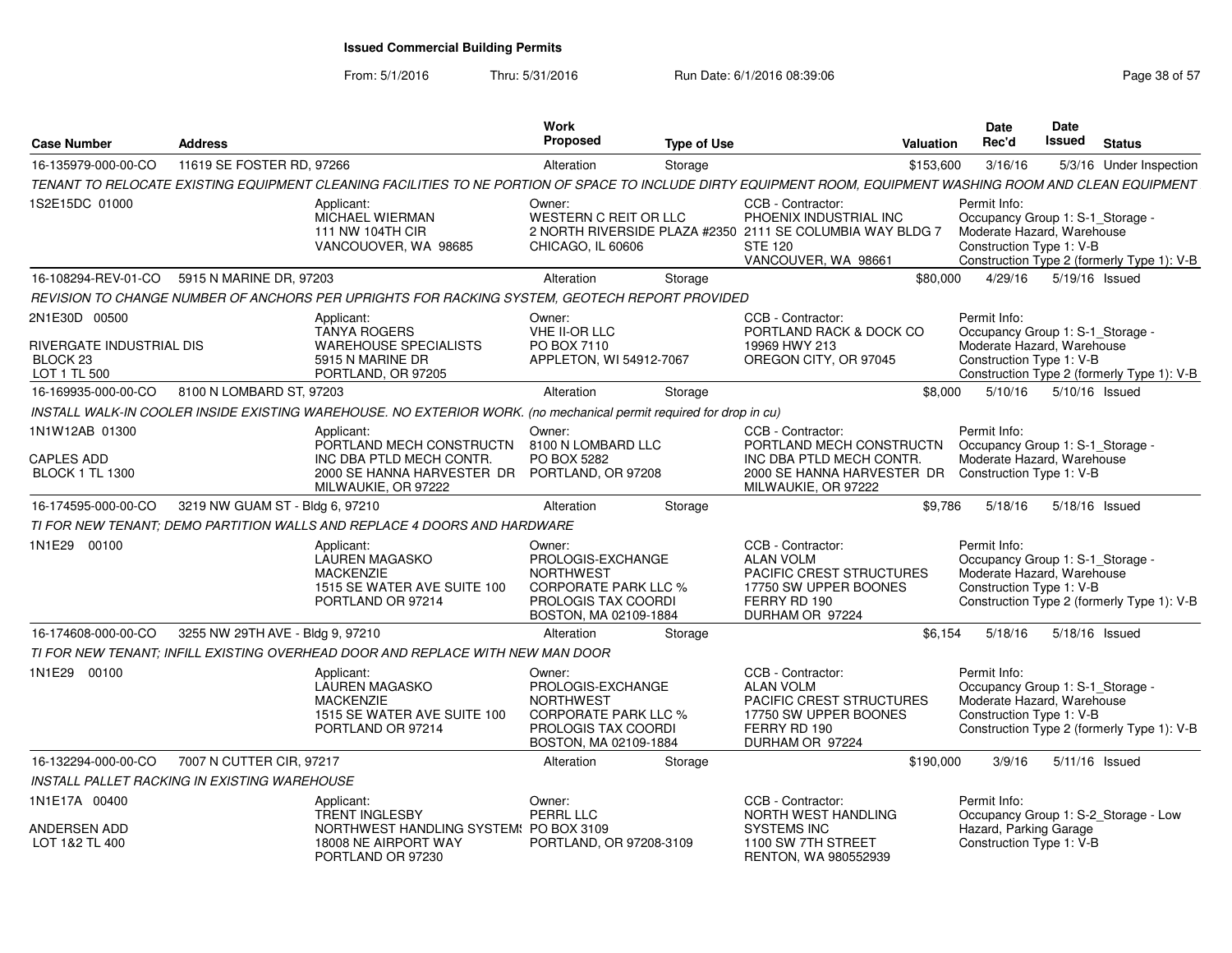| <b>Case Number</b>                                   | <b>Address</b>                                  |                                                                                                                                                                | Work<br>Proposed                                                                | <b>Type of Use</b> |                                                                                                         | Valuation | Date<br>Rec'd                                                                                       | <b>Date</b><br>Issued | <b>Status</b>                              |
|------------------------------------------------------|-------------------------------------------------|----------------------------------------------------------------------------------------------------------------------------------------------------------------|---------------------------------------------------------------------------------|--------------------|---------------------------------------------------------------------------------------------------------|-----------|-----------------------------------------------------------------------------------------------------|-----------------------|--------------------------------------------|
| 16-173370-000-00-CO                                  | 3307 NE MARINE DR, 97211                        |                                                                                                                                                                | Alteration                                                                      | Storage            |                                                                                                         | \$5,000   | 5/23/16                                                                                             | 5/23/16 Issued        |                                            |
|                                                      |                                                 | REPAIR STRUCTURAL MEMBER AT COVERED PORTIONS OF MARINA*RESPONSE TO HOUSING CASE 15-250558HS*                                                                   |                                                                                 |                    |                                                                                                         |           |                                                                                                     |                       |                                            |
| 1N1E01BD 00200                                       |                                                 | Applicant:<br>Thomas Burton                                                                                                                                    | Owner:<br>HARBOR 1 LLC                                                          |                    | CCB - Contractor:<br><b>RICK CHRISTIANSEN</b>                                                           |           | Permit Info:                                                                                        |                       | Occupancy Group 1: S-2 Storage - Low       |
| SECTION 01 1N 1E<br>TL 200 0.31 ACRES                |                                                 | <b>Burton Engineering</b><br>8401 NE Halsey St. #104<br>Portland, OR 97220                                                                                     | 8320 NE HIGHWAY 99<br>VANCOUVER, WA 98665-8819                                  |                    | STEELHEAD MARINE INC<br>303 NE TOMAHAWK ISLAND DR, #4 Construction Type 1: V-B<br>PORTLAND, OR 97217    |           | Hazard, Parking Garage                                                                              |                       |                                            |
| 16-179091-000-00-CO                                  | 2326 NE BROADWAY, 97232                         |                                                                                                                                                                | Alteration                                                                      | Storage            |                                                                                                         | \$10,475  | 5/26/16                                                                                             | 5/26/16 Issued        |                                            |
|                                                      |                                                 | INTERIOR DEMOLITION OF NON BEARING WALL AT EXISTING STORAGE AREA, REMOVE ALL INTERIOR CEILING STRUCTURE AND INTERIOR WALL FURRING TO EXPOSE CONCRETE WALLS     |                                                                                 |                    |                                                                                                         |           |                                                                                                     |                       |                                            |
| 1N1E26DD 03800                                       |                                                 | Applicant:<br>PETER KAPPERTZ                                                                                                                                   | Owner:<br>MARJORIE B ANDERSEN                                                   |                    |                                                                                                         |           | Permit Info:<br>Occupancy Group 1: S-1_Storage -                                                    |                       |                                            |
| JOHN IRVINGS 1ST ADD                                 |                                                 | Architecture Northwest P.C.                                                                                                                                    | 18160 COTTONWOOD RD #147                                                        |                    |                                                                                                         |           | Moderate Hazard, Warehouse                                                                          |                       |                                            |
| BLOCK <sub>8</sub><br>LOT 15&16                      |                                                 | <b>PO BOX 702</b><br>GRESHAM, OR 97030                                                                                                                         | SUNRIVER, OR 97707                                                              |                    |                                                                                                         |           | Construction Type 1: V-B                                                                            |                       |                                            |
| 15-183214-000-00-CO                                  | 1407 N SCHMEER RD, 97217                        |                                                                                                                                                                | Alteration                                                                      | Utility            |                                                                                                         | \$60,000  | 6/15/15                                                                                             |                       | $5/4/16$ Issued                            |
|                                                      |                                                 | REMOVE ABOVE GROUND PORTION OF EXISTING WETWELL, INSTALL NEW UNDERGROUND VAULT                                                                                 |                                                                                 |                    |                                                                                                         |           |                                                                                                     |                       |                                            |
| 1N1E09AA 00600                                       |                                                 | Applicant:<br><b>DENNIS JARAMILLO</b><br>5001 N COLUMBIA BLVD                                                                                                  | Owner:<br>PORTLAND CITY OF<br>1120 SW 5TH AVE #1000                             |                    | CCB - Contractor:<br>STETTLER SUPPLY CO INC<br>1810 LANA AVE NE                                         |           | Permit Info:<br>Occupancy Group 1: U_Private<br>Garage\Utility Misc.                                |                       |                                            |
| 15-257839-000-00-CO                                  | 4545 NE M L KING BLVD - BLDG B, 97211           | PORTLAND, OR 97203                                                                                                                                             | PORTLAND, OR 97204-1912<br>Alteration                                           | Utility            | SALEM, OR 97303-3198                                                                                    | \$85,000  | 10/29/15                                                                                            | 5/23/16 Issued        |                                            |
|                                                      |                                                 | ALTERATION-REPLACE 12 EXISTING ANTENNAS ON MONOPOLE WITH NEW MODELS. REPLACE BASE STATION CABINETS ON SLAB AT GRADE. INSTALL 9 RRU'S AND 3 SURGE PROTECTORS ON |                                                                                 |                    |                                                                                                         |           |                                                                                                     |                       |                                            |
| 1N1E22AD 16100                                       |                                                 | Applicant:                                                                                                                                                     | Owner:                                                                          |                    | CCB - Contractor:                                                                                       |           |                                                                                                     |                       |                                            |
|                                                      |                                                 | Shanin Prusia                                                                                                                                                  | MARVIN W KOPKIE                                                                 |                    | <b>TYLOR VANLAANEN</b>                                                                                  |           |                                                                                                     |                       |                                            |
| <b>HIGHLAND PL</b><br>BLOCK 6<br>LOT 1 EXC PT IN STS |                                                 | <b>Urban Wireless</b><br>10376 SE SUNBURST WAY<br>PORTLAND OR                                                                                                  | 15604 NE 64TH AVE<br>VANCOUVER, WA 98686                                        |                    | <b>STRATA INC</b><br>3501 EVERETT AVE<br>EVERETT, WA 98201                                              |           |                                                                                                     |                       |                                            |
| LOT 2-4 EXC PT IN ST                                 |                                                 |                                                                                                                                                                | Owner:<br><b>CHRISTINE A KOPKIE</b><br>15604 NE 64TH AVE<br>VANCOUVER, WA 98686 |                    |                                                                                                         |           |                                                                                                     |                       |                                            |
| 16-169314-000-00-CO                                  | 14811 NE AIRPORT WAY                            |                                                                                                                                                                | Alteration                                                                      | Utility            |                                                                                                         | \$10.179  | 5/10/16                                                                                             | 5/10/16 Issued        |                                            |
|                                                      | INSTALLATION OF NEW FENCE AND GATES AROUND DOCK |                                                                                                                                                                |                                                                                 |                    |                                                                                                         |           |                                                                                                     |                       |                                            |
| 1N2E24 01500                                         |                                                 | Applicant:<br>MIKE COYLE<br><b>FASTER PERMITS</b><br>14334 NW EAGLERIDGE LANE<br>PORTLAND, OR 97229                                                            | Owner:<br>PNWP LLC #<br>6600 SW 105TH AVE #175<br>BEAVERTON, OR 97008<br>Owner: |                    | CCB - Contractor:<br><b>RELIABLE FENCE &amp;</b><br>CONSTRUCTION INC<br>PO BOX 426<br>GRESHAM, OR 97030 |           | Permit Info:<br>Occupancy Group 1: B_Bank, Off.,<br>Med.Off., Pub.Bldg.<br>Construction Type 1: V-B |                       | Construction Type 2 (formerly Type 1): V-B |
|                                                      |                                                 |                                                                                                                                                                | APX PARK TWENTY SIX LLC<br>6600 SW 105TH AVE #175<br>BEAVERTON, OR 97008        |                    |                                                                                                         |           |                                                                                                     |                       |                                            |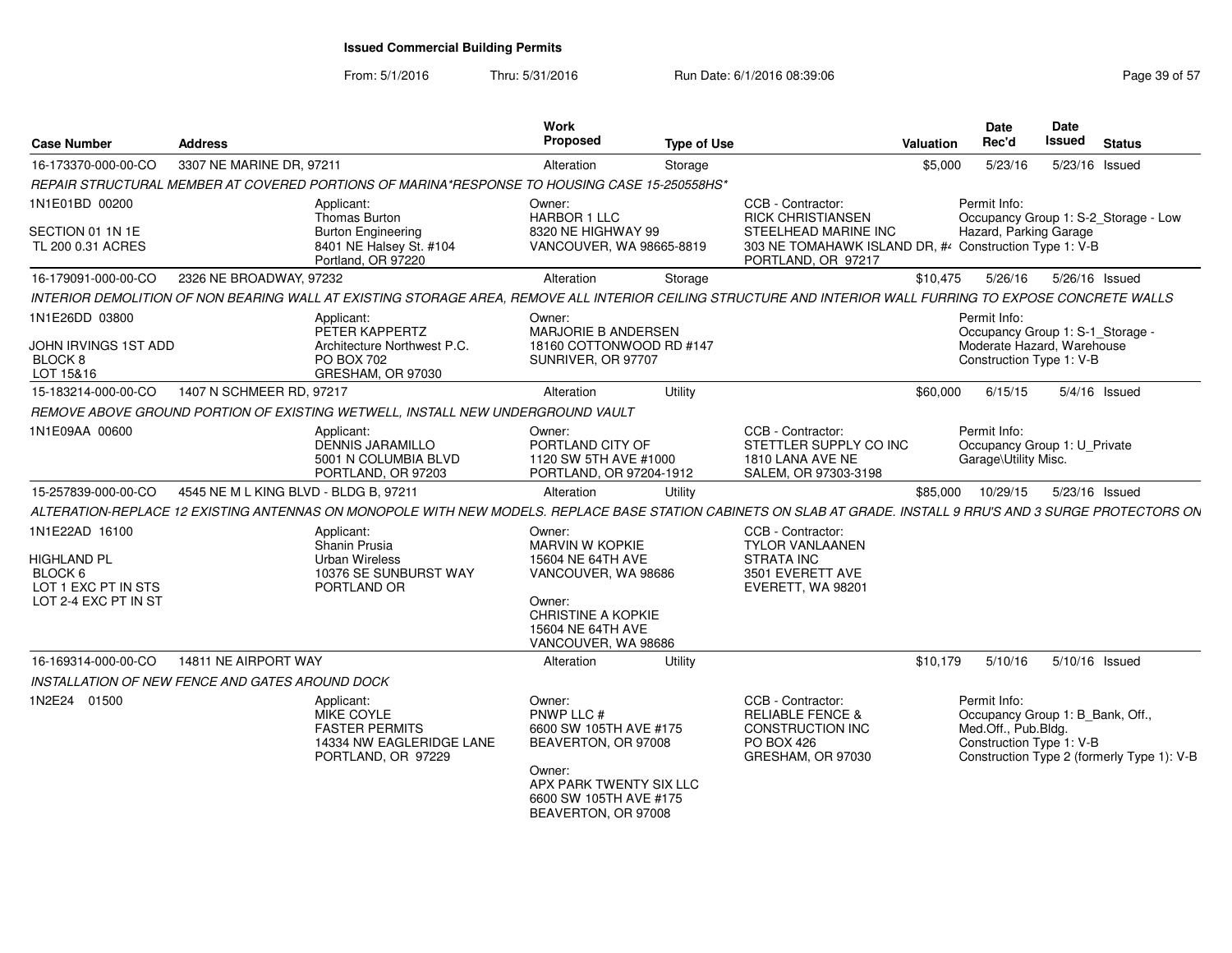| <b>Case Number</b>                                      | <b>Address</b>                 |                                                                                                                                              | <b>Work</b><br>Proposed                                                                                                                               | <b>Type of Use</b> |                                                                               | <b>Valuation</b> | Date<br>Rec'd                                                                                    | <b>Date</b><br>Issued | <b>Status</b>   |
|---------------------------------------------------------|--------------------------------|----------------------------------------------------------------------------------------------------------------------------------------------|-------------------------------------------------------------------------------------------------------------------------------------------------------|--------------------|-------------------------------------------------------------------------------|------------------|--------------------------------------------------------------------------------------------------|-----------------------|-----------------|
| 16-157537-000-00-CO                                     | 526 SE GRAND AVE, 97214        |                                                                                                                                              | Alteration                                                                                                                                            | Utility            |                                                                               | \$3,000          | 5/17/16                                                                                          | 5/17/16 Issued        |                 |
|                                                         |                                | REMOVE SIDEWALK VAULT DOOR AND REPLCE WITH CONCRETE SIDEWALK IN RIGHT-OF-WAY                                                                 |                                                                                                                                                       |                    |                                                                               |                  |                                                                                                  |                       |                 |
| 1S1E02BB 01500<br>EAST PORTLAND                         |                                | Applicant:<br>DAVID LAVIER<br>321 SW ALDER                                                                                                   | Owner:<br><b>CITY TEAM MINISTRIES</b><br>2304 ZANKER RD                                                                                               |                    | CCB - Contractor:<br><b>CLARENCE S WINTER</b><br><b>METRO SIDEWALK REPAIR</b> |                  |                                                                                                  |                       |                 |
| BLOCK 122<br>LOT 3 EXC PT IN ST                         |                                | PORTLAND, OR 97204                                                                                                                           | SAN JOSE, CA 95131-1115                                                                                                                               |                    | 4949 SE 26TH<br>PORTLAND, OR 97202                                            |                  |                                                                                                  |                       |                 |
| 16-152281-000-00-CO                                     | 7125 SE MCLOUGHLIN BLVD, 97202 |                                                                                                                                              | Alteration                                                                                                                                            | Utility            |                                                                               | \$488,000        | 4/15/16                                                                                          | 5/11/16 Issued        |                 |
|                                                         |                                | REMOVAL OF (8) AND REPLACEMENT OF (6) EXISTING ILLUMINATION POLES AT SE CORNER OF PARK BASEBALL FIELD                                        |                                                                                                                                                       |                    |                                                                               |                  |                                                                                                  |                       |                 |
| 1S1E24 00200<br>SECTION 24 1S 1E                        |                                | Applicant:<br>Jorge Villavicencio<br>C.O.P. Parks & Recreation                                                                               | Owner:<br>PORTLAND CITY OF<br>1120 SW 5TH AVE #1302                                                                                                   |                    | CCB - Contractor:<br><b>MUSCO SPORTS LIGHTING LLC</b><br>100 1ST AVE WEST     |                  | Permit Info:<br>Occupancy Group 1: U_Private<br>Garage\Utility Misc.                             |                       |                 |
| TL 200 41.23 ACRES                                      |                                | 1120 SW 5th Ave<br>Portland, OR 97220                                                                                                        | PORTLAND, OR 97204-1912                                                                                                                               |                    | OSKALOOSA, IA 52577                                                           |                  |                                                                                                  |                       |                 |
| 16-160722-000-00-CO                                     | 13350 NE ROSE PKY, 97230       |                                                                                                                                              | Alteration                                                                                                                                            | Utility            |                                                                               | \$7,200          | 5/9/16                                                                                           |                       | $5/9/16$ Issued |
|                                                         |                                | REMOVE CRICKET WIRELESS EQUIPMENT, ANTENNAS, MOUNTS AND COAX FROM WATER TANK                                                                 |                                                                                                                                                       |                    |                                                                               |                  |                                                                                                  |                       |                 |
| 1N2E26AB 05700                                          |                                | Applicant:<br><b>SCOTT BUZZARD</b>                                                                                                           | Owner:<br>PORTLAND CITY OF                                                                                                                            |                    | CCB - Contractor:<br><b>ADVANCED WIRELESS</b>                                 |                  |                                                                                                  |                       |                 |
| <b>DEVONSHIRE</b><br>BLOCK 4<br>LOT 5&6                 |                                | ADVANCED WIRELESS<br><b>SOLUTIONS INC</b><br>11900 W 44TH AVE<br>WHEAT RIDGE, CO 80033                                                       | 1120 SW 5TH AVE #609<br>PORTLAND, OR 97204-1912                                                                                                       |                    | SOLUTIONS INC<br>11900 W 44TH AVE<br>WHEATRIDGE, CO 80033                     |                  |                                                                                                  |                       |                 |
| 16-173263-000-00-CO                                     | 1880 NE ELROD DR, 97211        |                                                                                                                                              | Alteration                                                                                                                                            | Utility            |                                                                               | \$6,330          | 5/20/16                                                                                          | 5/20/16 Issued        |                 |
|                                                         |                                | INSTALLATION OF GUARDRAIL AND FALL ARREST ANCHORS ON TOP OF EXISTING STRUCTURE                                                               |                                                                                                                                                       |                    |                                                                               |                  |                                                                                                  |                       |                 |
| 1N1E11DB 00200<br>SECTION 11 1N 1E<br>TL 200 7.97 ACRES |                                | Applicant:<br><b>ANDREW RIGGS</b><br>MULTNOMAH COUNTY DRAINAGE 1880 NE ELROD DR<br><b>DISTRICT</b>                                           | Owner:<br>MULTNOMAH COUNTY DRAINAGE H3O INC<br>PORTLAND, OR 97211-1810                                                                                |                    | CCB - Contractor:<br>795 S 2ND STREET<br>HARRISBURG, OR 97446                 |                  | Permit Info:<br>Occupancy Group 1: U_Private<br>Garage\Utility Misc.<br>Construction Type 1: V-B |                       |                 |
|                                                         |                                | 1880 NE ELROD DR<br>PORTLAND, OR 97211                                                                                                       | Owner:<br><b>DISTRICT #1</b><br>1880 NE ELROD DR<br>PORTLAND, OR 97211-1810                                                                           |                    |                                                                               |                  |                                                                                                  |                       |                 |
| 16-173282-000-00-CO                                     | 17640 NE MARINE DR, 97230      |                                                                                                                                              | Alteration                                                                                                                                            | Utility            |                                                                               | \$11,725         | 5/20/16                                                                                          | 5/20/16 Issued        |                 |
|                                                         |                                | INSTALLATION OF GUARDRAIL, FALL ARREST ANCHORS AND STAIRS ON TOP OF EXISTING STRUCTURE                                                       |                                                                                                                                                       |                    |                                                                               |                  |                                                                                                  |                       |                 |
| 1N3E19A 00300                                           |                                | Applicant:<br><b>ANDREW RIGGS</b><br>MULTNOMAH COUNTY DRAINAGE 1880 NE ELROD DR<br><b>DISTRICT</b><br>1880 NE ELROD DR<br>PORTLAND, OR 97211 | Owner:<br>MULTNOMAH COUNTY DRAINAGE H3O INC<br>PORTLAND, OR 97211-1810<br>Owner:<br><b>DISTRICT #1</b><br>1880 NE ELROD DR<br>PORTLAND, OR 97211-1810 |                    | CCB - Contractor:<br>795 S 2ND STREET<br>HARRISBURG, OR 97446                 |                  | Permit Info:<br>Occupancy Group 1: U_Private<br>Garage\Utility Misc.<br>Construction Type 1: V-B |                       |                 |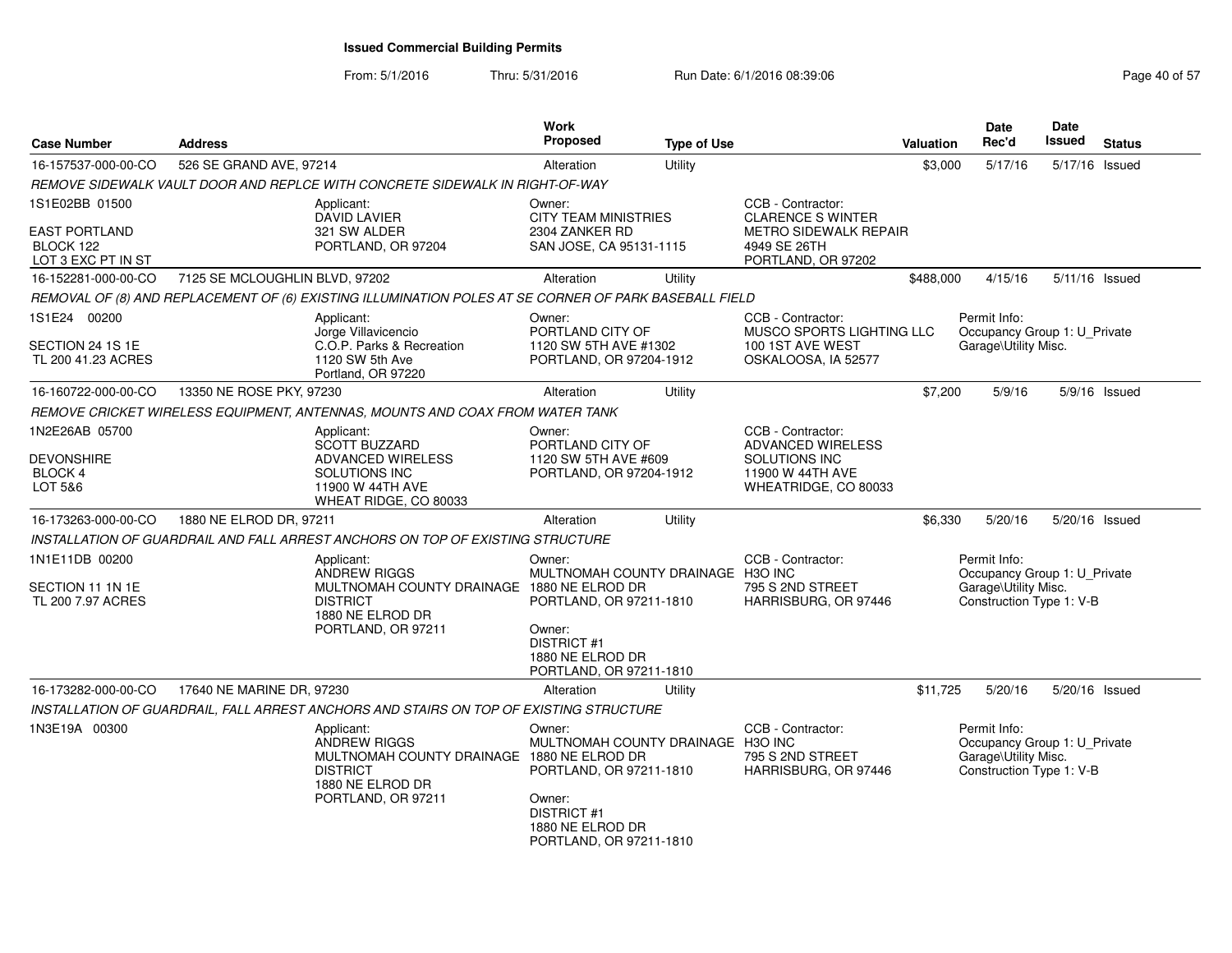| <b>Case Number</b>                                                                     | <b>Address</b>                 |                                                                                                                                                     | <b>Work</b><br>Proposed                                                                                              | <b>Type of Use</b> |                                                                                                                       | <b>Valuation</b> | Date<br>Rec'd                                            | <b>Date</b><br><b>Issued</b> | <b>Status</b>                                                 |
|----------------------------------------------------------------------------------------|--------------------------------|-----------------------------------------------------------------------------------------------------------------------------------------------------|----------------------------------------------------------------------------------------------------------------------|--------------------|-----------------------------------------------------------------------------------------------------------------------|------------------|----------------------------------------------------------|------------------------------|---------------------------------------------------------------|
| 16-145510-REV-01-CO                                                                    | 1233 N KILLINGSWORTH ST, 97217 |                                                                                                                                                     | Alteration                                                                                                           | Utility            |                                                                                                                       | \$               | 5/4/16                                                   |                              | 5/4/16 Issued                                                 |
| <b>REVISION TO ATTACHMENT DETAIL</b>                                                   |                                |                                                                                                                                                     |                                                                                                                      |                    |                                                                                                                       |                  |                                                          |                              |                                                               |
| 1N1E15CC 15700                                                                         |                                | Applicant:<br>NW PHOTON ENERGY                                                                                                                      | Owner:<br>CG OR 1 LLC                                                                                                |                    | CCB - Contractor:<br><b>NW PHOTON ENERGY</b>                                                                          |                  |                                                          |                              |                                                               |
| <b>NORTH ALBINA</b><br>BLOCK <sub>3</sub><br>LOT 3&4                                   |                                | 10720 SW MOAPA<br>PORTLAND, OR 97219                                                                                                                | 1503 OFFICERS ROW<br>VANCOUVER, WA 98661                                                                             |                    | 10720 SW MOAPA<br>PORTLAND, OR 97219                                                                                  |                  |                                                          |                              |                                                               |
| Total # of CO Alteration permits issued: 182                                           |                                |                                                                                                                                                     |                                                                                                                      |                    |                                                                                                                       |                  |                                                          |                              | Total valuation of CO Alteration permits issued: \$13,919,145 |
| 16-173457-000-00-CO                                                                    | 5128 NE RODNEY AVE, 97211      |                                                                                                                                                     | Demolition                                                                                                           |                    | Apartments/Condos (3 or more units)                                                                                   | \$1,000          | 5/16/16                                                  |                              | 5/16/16 Under Review                                          |
|                                                                                        |                                | DEMOLISH 2 STORY COMMERCIAL BUILDING WITH BASEMENT Septic Decommissioning Required. Call for Inspection 842 *SUBJECT TO TITLE 24 35 DAY DEMO DELAY* |                                                                                                                      |                    |                                                                                                                       |                  |                                                          |                              |                                                               |
| 1N1E22AA 14500<br><b>WALNUT PK</b><br>BLOCK <sub>23</sub><br>LOT 1&2<br>N 1/2 OF LOT 3 |                                | Applicant:<br><b>DAN WILLIAMS</b><br><b>FASTER PERMITS</b><br>14334 NW EAGLERIDGE LANE<br>PORTLAND, OR 97229                                        | Owner:<br><b>VICTOR REMMERS</b><br>EVERETT CUSTOM HOMES INC.<br>735 SW 158TH AVE, STE 180<br>BEAVERTON OR 97006-4952 |                    | CCB - Contractor:<br><b>VIC REMMERS</b><br>EVERETT CUSTOM HOMES INC<br>735 SW 158TH AVE STE 180<br>BEAVERTON OR 97006 |                  | Permit Info:<br>Multi-family<br>Construction Type 1: V-B |                              | Occupancy Group 1: R-2 Residential                            |
| 16-160193-000-00-CO                                                                    | 604 NE 20TH AVE, 97232         |                                                                                                                                                     | Demolition                                                                                                           |                    | Apartments/Condos (3 or more units)                                                                                   | \$10,000         | 5/2/16                                                   |                              | $5/2/16$ Issued                                               |
|                                                                                        |                                | DEMOLITION OF EXISTING APARTMENT BUILDING REMOVE ALL DEBRIS; DEMOLISH CONCRETE PAD AT REAR OF PROPERTY                                              |                                                                                                                      |                    |                                                                                                                       |                  |                                                          |                              |                                                               |
| 1N1E35AD 05400                                                                         |                                | Applicant:<br>MIKE COYLE<br><b>FASTER PERMITS</b><br>14334 NW EAGLERIDGE LANE<br>PORTLAND, OR 97229                                                 | Owner:<br>HOYT 20 APARTMENTS LLC<br>801 NW MARSHALL ST #300<br>PORTLAND, OR 97209                                    |                    | CCB - Contractor:<br><b>ESSEX GENERAL</b><br><b>CONSTRUCTION INC</b><br>4284 W 7TH AVE<br>EUGENE OR 97239             |                  |                                                          |                              |                                                               |
| 16-165523-000-00-CO                                                                    | 2005 N WILLIAMS AVE, 97227     |                                                                                                                                                     | <b>Demolition</b>                                                                                                    | <b>Business</b>    |                                                                                                                       | \$5,000          | 5/10/16                                                  |                              | 5/10/16 Issued                                                |
|                                                                                        |                                | DEMOLISH COMMERCIAL BUILDING, CAP SEWER, REMOVE ALL FOUNDATIONS AND DEBRIS; NO FILL GREATER THAN 24"                                                |                                                                                                                      |                    |                                                                                                                       |                  |                                                          |                              |                                                               |
| 1N1E27DC 00200<br><b>ALBINA</b><br>BLOCK 32<br>LOT 6-8&13-15 TL 200                    |                                | Applicant:<br>MIKE COYLE<br><b>FASTER PERMITS</b><br>14334 NW EAGLERIDGE LANE<br>PORTLAND, OR 97229                                                 | Owner:<br><b>CONAM VANCOUVER WILLIAMS</b><br>3990 RUFFIN RD #100<br>SAN DIEGO, CA 92123                              |                    |                                                                                                                       |                  |                                                          |                              |                                                               |
|                                                                                        |                                |                                                                                                                                                     | Owner:<br><b>OWNER LLC</b><br>3990 RUFFIN RD #100<br>SAN DIEGO, CA 92123                                             |                    |                                                                                                                       |                  |                                                          |                              |                                                               |
| 16-160173-000-00-CO                                                                    | 1502 NW 19TH AVE, 97209        |                                                                                                                                                     | Demolition                                                                                                           | <b>Business</b>    |                                                                                                                       | \$60,000         | 5/17/16                                                  |                              | 5/17/16 Issued                                                |
| DEMO EXISTING BUILDING AND FILL IN BASEMENT                                            |                                |                                                                                                                                                     |                                                                                                                      |                    |                                                                                                                       |                  |                                                          |                              |                                                               |
| 1N1E28DC 05700                                                                         |                                | Applicant:<br>MIKE COYLE                                                                                                                            | Owner:<br>QUIMBY19 LLC                                                                                               |                    | CCB - Contractor:<br><b>BREMIK CONSTRUCTION</b>                                                                       |                  |                                                          |                              |                                                               |
| <b>COUCHS ADD</b><br>BLOCK 252<br>W 25' OF LOT 1&4<br>LOT 2&3                          |                                | <b>FASTER PERMITS</b><br>14334 NW EAGLERIDGE LANE<br>PORTLAND, OR 97229                                                                             | PMB 808 422 NW 13TH AVE<br>PORTLAND, OR 97209                                                                        |                    | 1026 SE STARK ST<br>PORTLAND, OR 97214                                                                                |                  |                                                          |                              |                                                               |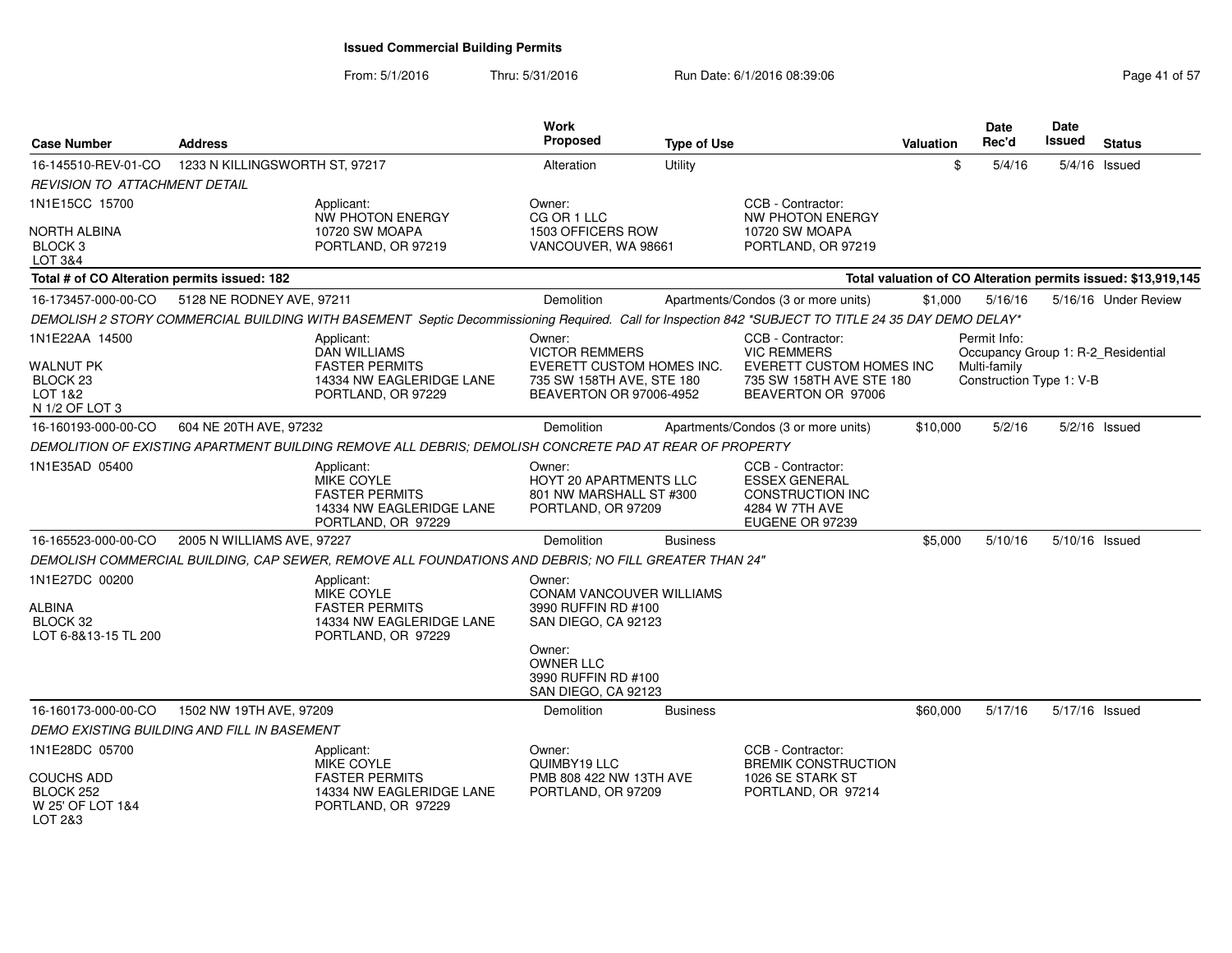From: 5/1/2016Thru: 5/31/2016 Run Date: 6/1/2016 08:39:06 Research 2010 2016 08:39:06

| <b>Case Number</b>                                                                             | <b>Address</b>               |                                                                                                                                                      | Work<br><b>Proposed</b>                                                                                                                                      | <b>Type of Use</b> |                                                                                                                      | <b>Valuation</b> | <b>Date</b><br>Rec'd                                                           | Date<br><b>Issued</b> | <b>Status</b>                             |
|------------------------------------------------------------------------------------------------|------------------------------|------------------------------------------------------------------------------------------------------------------------------------------------------|--------------------------------------------------------------------------------------------------------------------------------------------------------------|--------------------|----------------------------------------------------------------------------------------------------------------------|------------------|--------------------------------------------------------------------------------|-----------------------|-------------------------------------------|
| 16-153303-000-00-CO                                                                            | 3823 NE GLISAN ST, 97232     |                                                                                                                                                      | <b>Demolition</b>                                                                                                                                            | <b>Business</b>    |                                                                                                                      | \$40,000         | 4/15/16                                                                        | 5/18/16 Issued        |                                           |
|                                                                                                |                              | DEMOLISH WOOD FRAMED OFFICE BUILDING, 2 STORIES PLUS BASEMENT - DEMOLISH ATTACHED CARPORT                                                            |                                                                                                                                                              |                    |                                                                                                                      |                  |                                                                                |                       |                                           |
| 1N1E36AD 10500<br>LAURELHURST<br><b>BLOCK1</b><br>LOT 1-13                                     |                              | Applicant:<br><b>KEN PAULSEN</b><br>5638 SW HAINES STREET<br>PORTLAND, OR 97219                                                                      | Owner:<br>ALL SAINTS CATHOLIC CHURCH<br>3847 NE GLISAN ST<br>PORTLAND, OR 97232                                                                              |                    | CCB - Contractor:<br>COR CONSTRUCTION INC<br>1058 SW Arnold St.<br>Portland, OR 97219                                |                  | Permit Info:<br>and Two Family<br>Construction Type 1: V-B                     |                       | Occupancy Group 1: R-3_Residential One    |
|                                                                                                |                              |                                                                                                                                                      | Owner:<br>PORTLAND OREGON<br>3847 NE GLISAN ST<br>PORTLAND, OR 97232                                                                                         |                    |                                                                                                                      |                  |                                                                                |                       |                                           |
| 16-165528-000-00-CO                                                                            | 2005 N WILLIAMS AVE, 97227   |                                                                                                                                                      | Demolition                                                                                                                                                   | <b>Business</b>    |                                                                                                                      | \$5,000          | 5/10/16                                                                        | 5/10/16 Issued        |                                           |
|                                                                                                |                              | DEMOLISH COMMERCIAL BUILDING, CAP SEWER, REMOVE ALL FOUNDATIONS AND DEBRIS; NO FILL GREATER THAN 24"                                                 |                                                                                                                                                              |                    |                                                                                                                      |                  |                                                                                |                       |                                           |
| 1N1E27DC 00200<br><b>ALBINA</b><br>BLOCK 32<br>LOT 6-8&13-15 TL 200                            |                              | Applicant:<br><b>MIKE COYLE</b><br><b>FASTER PERMITS</b><br>14334 NW EAGLERIDGE LANE<br>PORTLAND, OR 97229                                           | Owner:<br>CONAM VANCOUVER WILLIAMS<br>3990 RUFFIN RD #100<br>SAN DIEGO, CA 92123<br>Owner:<br><b>OWNER LLC</b><br>3990 RUFFIN RD #100<br>SAN DIEGO, CA 92123 |                    |                                                                                                                      |                  |                                                                                |                       |                                           |
| 16-174005-000-00-CO                                                                            | 7220 N BURLINGTON AVE, 97203 |                                                                                                                                                      | Demolition                                                                                                                                                   | Factory/Industrial |                                                                                                                      | \$54,000         | 5/27/16                                                                        | 5/27/16 Issued        |                                           |
|                                                                                                |                              | DEMO ENTIRE EXISTING WAREHOUSE BUILDING WITH PARTIAL BASEMENTNON-RESIDENTIAL COMPREHENSIVE PLAN DESIGNATION. NOT SUBJECT TO 35-DAY DEMOLITION DELAY. |                                                                                                                                                              |                    |                                                                                                                      |                  |                                                                                |                       |                                           |
| 1N1W12BA 01000<br>JAMES JOHNS 2ND ADD<br>BLOCK <sub>29</sub><br>LOT 3&4<br>SWLY 1/2 OF LOT 5&6 |                              | Applicant:<br><b>ADAM MILLER</b><br><b>WDC CONSTRUCTION</b><br>2330 NW 31st Ave.<br>Portland, OR 97210                                               | Owner:<br><b>MARKAY INVESTMENTS LTD</b><br>2330 NW 31ST AVE<br>PORTLAND, OR 97210-2034                                                                       |                    | CCB - Contractor:<br>LUCAS MEYERS<br><b>WDC CONSTRUCTION LLC</b><br>2330 NW 31ST AVE<br>PORTLAND OR 97210            |                  | Permit Info:<br>Occupancy Group 1: S-1_Storage -<br>Moderate Hazard, Warehouse |                       |                                           |
| 16-120631-000-00-CO                                                                            | 4530 NE 42ND AVE, 97218      |                                                                                                                                                      | Demolition                                                                                                                                                   | Factory/Industrial |                                                                                                                      | \$5,000          | 5/9/16                                                                         |                       | 5/9/16 Under Inspection                   |
|                                                                                                |                              | DEMOLITION OF CMU COMMERCIAL LIGHT INDUSTRIAL BUILDING, REMOVE ALL DEBIS                                                                             |                                                                                                                                                              |                    |                                                                                                                      |                  |                                                                                |                       |                                           |
| 1N2E19BC 15302<br>PARTITION PLAT 1995-94<br>LOT <sub>2</sub>                                   |                              | Applicant:<br><b>RISA LERITZ</b><br><b>RISA BOYER ARCHITECTURE</b><br>1001 SE WATER AVE SUITE 230                                                    | Owner:<br>3444 NE 35TH AVE<br>PORTLAND, OR 97212                                                                                                             |                    | CCB - Contractor:<br>AUGUST ROSE PROPERTIES LLC VERIDIS CONSTRUCTION INC<br>4244 NE ALBERTA ST<br>PORTLAND, OR 97218 |                  | Permit Info:<br>Factory, Mod.Hazard<br>Construction Type 1: V-B                |                       | Occupancy Group 1: F-1_Industrial Plant - |
|                                                                                                |                              | PORTLAND, OR 97214                                                                                                                                   |                                                                                                                                                              |                    |                                                                                                                      |                  |                                                                                |                       |                                           |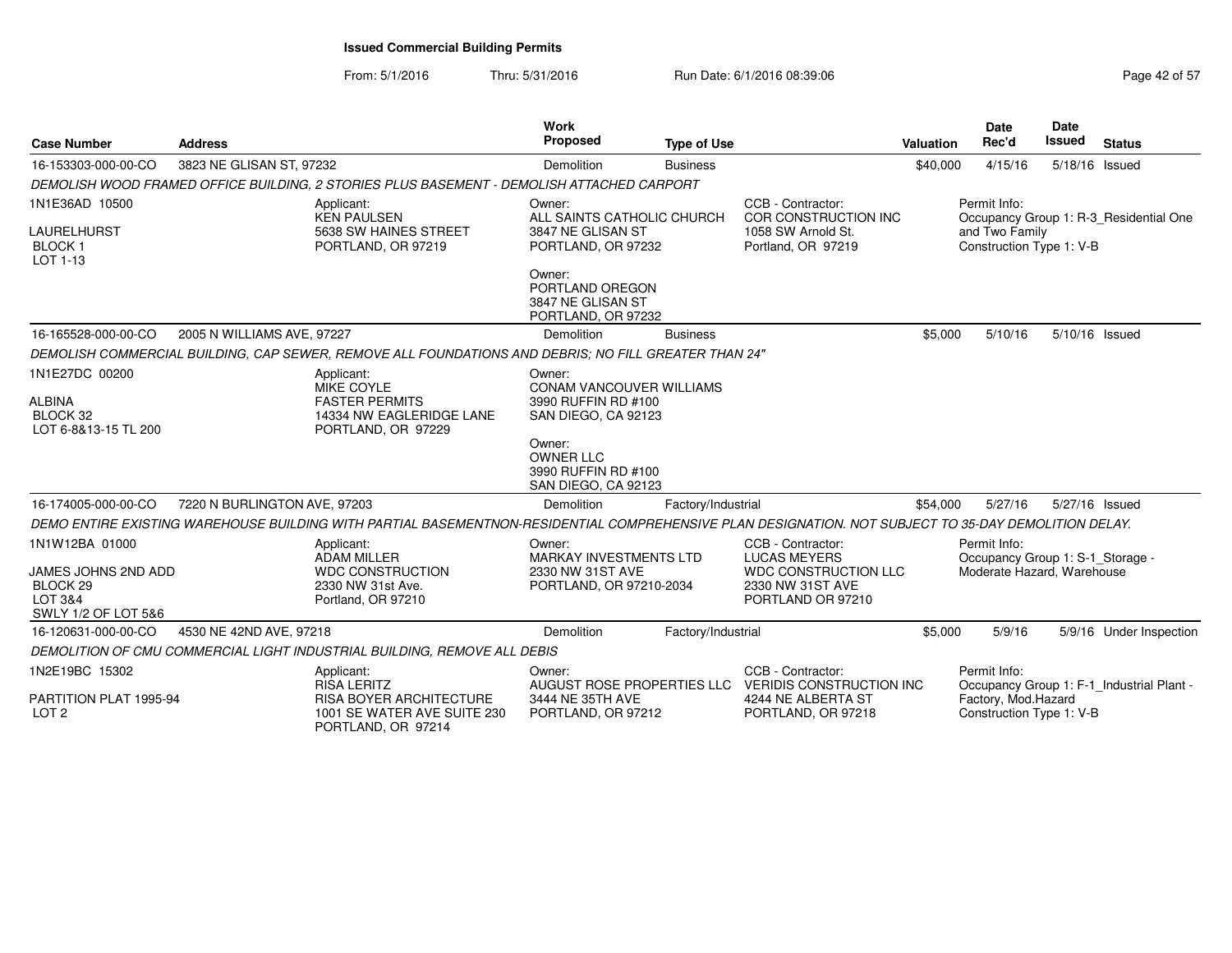| <b>Case Number</b>                                                                                                                  | <b>Address</b>            |                                                                                                              | <b>Work</b><br>Proposed                                                                                              | <b>Type of Use</b> |                                                                                                                              | <b>Valuation</b> | Date<br>Rec'd                                                                                              | <b>Date</b><br><b>Issued</b> | <b>Status</b>                                              |
|-------------------------------------------------------------------------------------------------------------------------------------|---------------------------|--------------------------------------------------------------------------------------------------------------|----------------------------------------------------------------------------------------------------------------------|--------------------|------------------------------------------------------------------------------------------------------------------------------|------------------|------------------------------------------------------------------------------------------------------------|------------------------------|------------------------------------------------------------|
| 16-178603-000-00-CO                                                                                                                 | 1135 SE GRAND AVE, 97214  |                                                                                                              | Demolition                                                                                                           | Mercantile         |                                                                                                                              | \$42,225         | 5/25/16                                                                                                    | 5/25/16 Issued               |                                                            |
| DEMOLISH EXISTING 1 STORY BUILDING, REMOVE ALL DEBRIS                                                                               |                           |                                                                                                              |                                                                                                                      |                    |                                                                                                                              |                  |                                                                                                            |                              |                                                            |
| 1S1E02BC 01700<br><b>EAST PORTLAND</b><br>BLOCK 95<br>LOT 5&6 EXC PT IN ST<br>LAND & IMPS SEE R150085 (R226506311)<br>FOR BILLBOARD |                           | Applicant:<br>Casey McKenna<br>Hammer & Hand<br>1020 SE Harrison St<br>Portland, OR 97214<br>Applicant:      | Owner:<br><b>LIGNO LLC</b><br>1020 SE HARRISON ST<br>PORTLAND, OR 97214                                              |                    | CCB - Contractor:<br>HAMMER AND HAND INC<br>1020 SE HARRISON<br>PORTLAND, OR 97214                                           |                  |                                                                                                            |                              |                                                            |
|                                                                                                                                     |                           | CORY HAWBECKER<br><b>HOLST ARCHITECTURE</b><br><b>110 SE 8TH AVE</b><br>PORTLAND OR 97221                    |                                                                                                                      |                    |                                                                                                                              |                  |                                                                                                            |                              |                                                            |
| 16-173471-000-00-CO                                                                                                                 | 5128 NE RODNEY AVE, 97211 |                                                                                                              | Demolition                                                                                                           | Storage            |                                                                                                                              | \$500            | 5/16/16                                                                                                    | 5/16/16 Issued               |                                                            |
| DEMOLISH 2 STORY GARAGE THAT IS OVER 200 SQ FT                                                                                      |                           |                                                                                                              |                                                                                                                      |                    |                                                                                                                              |                  |                                                                                                            |                              |                                                            |
| 1N1E22AA 14500<br><b>WALNUT PK</b><br>BLOCK <sub>23</sub><br>LOT 1&2<br>N 1/2 OF LOT 3                                              |                           | Applicant:<br><b>DAN WILLIAMS</b><br><b>FASTER PERMITS</b><br>14334 NW EAGLERIDGE LANE<br>PORTLAND, OR 97229 | Owner:<br><b>VICTOR REMMERS</b><br>EVERETT CUSTOM HOMES INC.<br>735 SW 158TH AVE, STE 180<br>BEAVERTON OR 97006-4952 |                    | CCB - Contractor:<br><b>VIC REMMERS</b><br><b>EVERETT CUSTOM HOMES INC</b><br>735 SW 158TH AVE STE 180<br>BEAVERTON OR 97006 |                  | Permit Info:<br>Occupancy Group 1: S-1_Storage -<br>Moderate Hazard, Warehouse<br>Construction Type 1: V-B |                              |                                                            |
| 15-183216-000-00-CO                                                                                                                 | 1407 N SCHMEER RD, 97217  |                                                                                                              | Demolition                                                                                                           | Utility            |                                                                                                                              | \$40,000         | 6/15/15                                                                                                    |                              | 5/4/16 Issued                                              |
| <b>DEMOLISH CONTROL BUILDING</b>                                                                                                    |                           |                                                                                                              |                                                                                                                      |                    |                                                                                                                              |                  |                                                                                                            |                              |                                                            |
| 1N1E09AA 00600                                                                                                                      |                           | Applicant:<br>DENNIS JARAMILLO<br>5001 N COLUMBIA BLVD<br>PORTLAND, OR 97203                                 | Owner:<br>PORTLAND CITY OF<br>1120 SW 5TH AVE #1000<br>PORTLAND, OR 97204-1912                                       |                    | CCB - Contractor:<br>STETTLER SUPPLY CO INC<br>1810 LANA AVE NE<br>SALEM, OR 97303-3198                                      |                  | Permit Info:<br>Occupancy Group 1: U_Private<br>Garage\Utility Misc.                                       |                              |                                                            |
| 16-167599-000-00-CO                                                                                                                 | 113 SW NAITO PKY, 97204   |                                                                                                              | Demolition                                                                                                           | Utility            |                                                                                                                              | \$4,500          | 5/5/16                                                                                                     |                              | $5/5/16$ Issued                                            |
|                                                                                                                                     |                           | DEMOLITION OF ILLEGALLY PLACED FENCE, COOKING SHED AND VARIOUS BARRIERS AND BRACING - SEE 15-236260 AL       |                                                                                                                      |                    |                                                                                                                              |                  |                                                                                                            |                              |                                                            |
| 1N1E34DC 01600<br>PORTLAND<br>BLOCK 27<br>LOT 1-3&7 TL 1600<br>HISTORIC PROPERTY 15 YR 2007<br>POTENTIAL ADDITIONAL TAX             |                           | Applicant:<br><b>CARTER CASE</b><br><b>CASE DESIGN GROUP</b><br>232 SE OAK ST, STE 101<br>PORTLAND, OR 97214 | Owner:<br>2455 NW 133RD PL<br>PORTLAND, OR 97229-4559                                                                |                    | CCB - Contractor:<br>SMITH BLOCK ENTERPRISES LLC BOCCHETTI CONTRACTING<br>18133 S STEAMER CT<br>OREGON CITY OR 97045         |                  | Permit Info:<br>Occupancy Group 1: U Private<br>Garage\Utility Misc.<br>Construction Type 1: V-B           |                              |                                                            |
| Total # of CO Demolition permits issued: 12                                                                                         |                           |                                                                                                              |                                                                                                                      |                    |                                                                                                                              |                  |                                                                                                            |                              | Total valuation of CO Demolition permits issued: \$267,225 |
| 15-187723-DFS-01-CO                                                                                                                 | 135 NW 9TH AVE, 97209     |                                                                                                              | <b>New Construction</b>                                                                                              |                    | Apartments/Condos (3 or more units)                                                                                          | \$138,000        | 3/11/16                                                                                                    | 5/13/16 Issued               |                                                            |
| <b>DFS FOR PT SHOP DRAWINGS</b>                                                                                                     |                           |                                                                                                              |                                                                                                                      |                    |                                                                                                                              |                  |                                                                                                            |                              |                                                            |
| 1N1E34CB 08000<br>COUCHS ADD                                                                                                        |                           | Applicant:<br>Nick Leeding<br><b>Walsh Construction</b>                                                      | Owner:<br><b>COUCH9 LLC</b><br>1211 NW GLISAN ST #204                                                                |                    | CCB - Contractor:<br><b>NOLAN KNOX</b><br>WALSH CONSTRUCTION CO                                                              |                  | Permit Info:<br>Hazard, Parking Garage                                                                     |                              | Occupancy Group 1: S-2_Storage - Low                       |
| BLOCK 64<br>LOT <sub>4</sub>                                                                                                        |                           | 2905 SW 1st Ave<br>Portland, OR 97201                                                                        | PORTLAND, OR 97209                                                                                                   |                    | 2905 SW 1ST AVE<br>PORTLAND, OR 972014707                                                                                    |                  | Construction Type 1: I-B                                                                                   |                              | Construction Type 2 (formerly Type 1): I-B                 |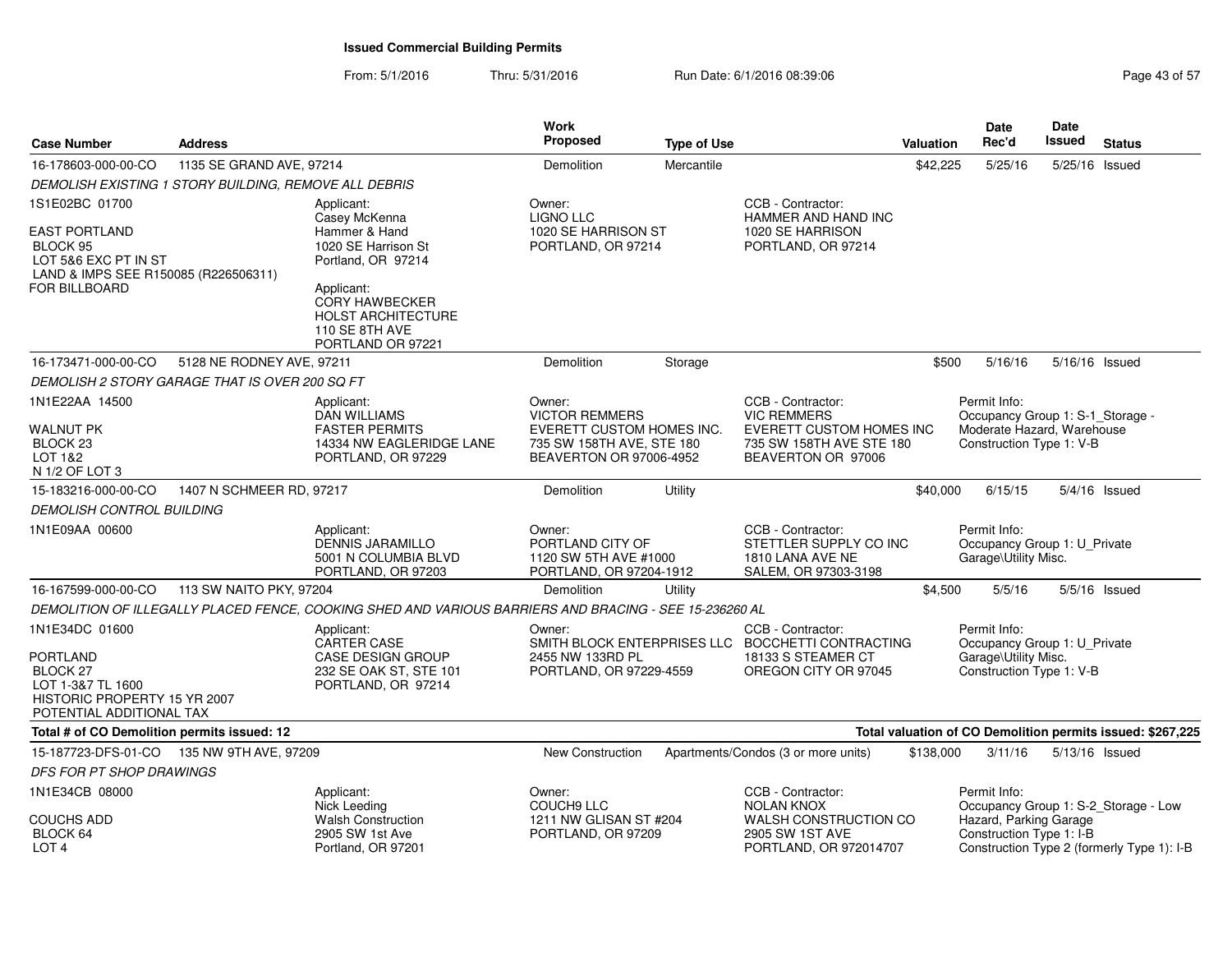| <b>Case Number</b>                                                                      | <b>Address</b>                                                                                               | Work<br><b>Proposed</b>                                                                                                                                                                                                        | <b>Type of Use</b>                                                                                                                          | Date<br>Rec'd<br><b>Valuation</b>     | Date<br>Issued                                     | <b>Status</b>                                                                                                              |
|-----------------------------------------------------------------------------------------|--------------------------------------------------------------------------------------------------------------|--------------------------------------------------------------------------------------------------------------------------------------------------------------------------------------------------------------------------------|---------------------------------------------------------------------------------------------------------------------------------------------|---------------------------------------|----------------------------------------------------|----------------------------------------------------------------------------------------------------------------------------|
| 15-132860-000-00-CO                                                                     | 878 N FREMONT ST, 97227                                                                                      | New Construction                                                                                                                                                                                                               | Apartments/Condos (3 or more units)                                                                                                         | \$8,365,176<br>3/17/15                |                                                    | 5/11/16 Under Inspection                                                                                                   |
|                                                                                         |                                                                                                              | New mixed use 4 story building, underground parking, first floor commercial use and 45 apartments above. Maximizing allowed commercial uses per COA in LU 06-118204 CP ZC, cannot expand corner retail spa                     |                                                                                                                                             |                                       |                                                    |                                                                                                                            |
| 1N1E27BA 03700                                                                          | Applicant:<br><b>GENE BOLANTE</b><br>STUDIO 3 ARCHITECTURE<br>222 COMMERCIAL ST NE<br><b>SALEM, OR 97301</b> | Owner:<br>MISSISSIPPI AVENUE<br>30050 SW TOWN CTR LOOP W<br>#200<br>WILSONVILLE, OR 97070-7596<br>Owner:<br><b>APARTMENTS LLC</b><br>30050 SW TOWN CTR LOOP W<br>#200<br>WILSONVILLE, OR 97070-7596                            | CCB - Contractor:<br>MARATHON CONSTRUCTION<br><b>SERVICES LLC</b><br>30050 SW TOWN CENTER LOOP<br><b>W STE 200</b><br>WILSONVILLE, OR 97070 | Permit Info:<br>Multi-family<br>69404 | Construction Type 1: V-A                           | Occupancy Group 1: R-2_Residential<br>Construction Type 2 (formerly Type 1): I-A<br>Total Square Footage - Display Only:   |
| 15-148921-000-00-CO                                                                     | 905 N MARINE DR                                                                                              | New Construction                                                                                                                                                                                                               | Apartments/Condos (3 or more units)                                                                                                         | \$9,456,655<br>5/21/15                |                                                    | 5/27/16 Issued                                                                                                             |
|                                                                                         |                                                                                                              | New four story building with 62 parking spaces at the ground level, six live-work units at ground level and 60 residential units on the upper 3 floors, 66 units total. There is a surface parking lot with 33 parking spackin |                                                                                                                                             |                                       |                                                    |                                                                                                                            |
| 1N1E03BA 01202                                                                          | Applicant:<br>Dillon Stelling<br>Michael Chiu/Chiu TR.<br>1231 N. Anchor Way<br>Portland, OR 97217           | Owner:<br>MICHAEL CHIU<br>373 1ST ST<br>LOS ALTOS, CA 94022-3656<br>Owner:<br>SHIRLEY CHIU<br>373 1ST ST<br>LOS ALTOS, CA 94022-3656                                                                                           | CCB - Contractor:<br>PDG CONSTRUCTION SERVICES<br><b>INC</b><br><b>PO BOX 543</b><br>GRESHAM, OR 97030                                      | Permit Info:<br>Multi-family<br>90657 | Construction Type 1: I-A                           | Occupancy Group 1: R-2_Residential<br>Construction Type 2 (formerly Type 1): I-A<br>Total Square Footage - Display Only:   |
| 15-154419-000-00-CO                                                                     | 888 SE 9TH AVE, 97214                                                                                        | New Construction                                                                                                                                                                                                               | Apartments/Condos (3 or more units)                                                                                                         | \$13,626,197<br>5/13/15               |                                                    | 5/27/16 Issued                                                                                                             |
| 6 story mixed use                                                                       |                                                                                                              |                                                                                                                                                                                                                                |                                                                                                                                             |                                       |                                                    |                                                                                                                            |
| 1S1E02BA 04600                                                                          | Applicant:<br>MIKE COYLE<br><b>FASTER PERMITS</b><br>PORTLAND, OR 97229                                      | Owner:<br>LITTLE LOCA LLC<br>500 E BROADWAY #110<br>14334 NW EAGLERIDGE LANE<br>VANCOUVER, WA 98660-3323                                                                                                                       | CCB - Contractor:<br>Chris Copeland<br>ANDERSEN CONSTRUCTION<br><b>COMPANY</b><br>PO BOX 6712<br>PORTLAND, OR 97228-6712                    | Permit Info:<br>86791                 | Hazard, Parking Garage<br>Construction Type 1: I-A | Occupancy Group 1: S-2_Storage - Low<br>Construction Type 2 (formerly Type 1): I-A<br>Total Square Footage - Display Only: |
| 15-170799-000-00-CO                                                                     | 13643 E BURNSIDE ST, 97230                                                                                   | New Construction                                                                                                                                                                                                               | Apartments/Condos (3 or more units)                                                                                                         | \$621,117<br>5/20/15                  |                                                    | 5/31/16 Issued                                                                                                             |
|                                                                                         |                                                                                                              | CONSTRUCT NEW 1 STORY SIX PLEX; WITH ASSOCIATED SITE WORK; 3 DETACHED TRASH AREAS LESS THAN 120 SF                                                                                                                             |                                                                                                                                             |                                       |                                                    |                                                                                                                            |
| 1N2E35DB 01500                                                                          | Applicant:<br><b>GARY ECKELMAN</b><br>4529 SE 67TH AVE<br>PORTLAND, OR 97206                                 | Owner:<br><b>ECKCO PROPERTIES LLC</b><br>4529 SE 67TH AVE<br>PORTLAND, OR 97206-4513                                                                                                                                           | CCB - Contractor:<br>ECKELMAN CONSTRUCTION INC<br>4529 SE 67TH AVE<br>PORTLAND, OR 97206                                                    | Permit Info:<br>Multi-family          | Construction Type 1: V-B                           | Occupancy Group 1: R-2_Residential<br>Total Square Footage - Display Only: 6065                                            |
| 15-211308-FND-01-CO                                                                     | 12 NE FREMONT ST, 97212                                                                                      | <b>New Construction</b>                                                                                                                                                                                                        | Apartments/Condos (3 or more units)                                                                                                         | \$1,000,000<br>5/16/16                |                                                    | 5/16/16 Issued                                                                                                             |
|                                                                                         |                                                                                                              | PARTIAL PERMIT FOR UTILITIES ASSOCIATED WITH EXCAVATION, SHORING, AND FOUNDATION AT BASEMENT*****SEE COMMENTS RE: REVIEW BY STATE OF OREGON BUILDING CODES DIVISK                                                              |                                                                                                                                             |                                       |                                                    |                                                                                                                            |
| 1N1E27AA 02400<br>ALBINA HMSTD ADD<br>LOT 12 TL 2400<br>SPLIT LEVY R674210 (R010800240) | Applicant:<br><b>KRISTIN SLAVIN</b><br><b>PATH ARCHITECTURE</b><br>330<br>PORTLAND OR 97227                  | Owner:<br><b>BACK BRIDGE LOFTS LLC</b><br>5229 NE M L KING BLVD #101<br>3530 N VANCOUVER AVE SUITE<br>PORTLAND, OR 97211-3281                                                                                                  | CCB - Contractor:<br>KAISER GROUP LLC<br>5229 NE M L KING JR BLVD, STE<br>101<br>PORTLAND OR 97211                                          |                                       |                                                    |                                                                                                                            |
|                                                                                         |                                                                                                              |                                                                                                                                                                                                                                |                                                                                                                                             |                                       |                                                    |                                                                                                                            |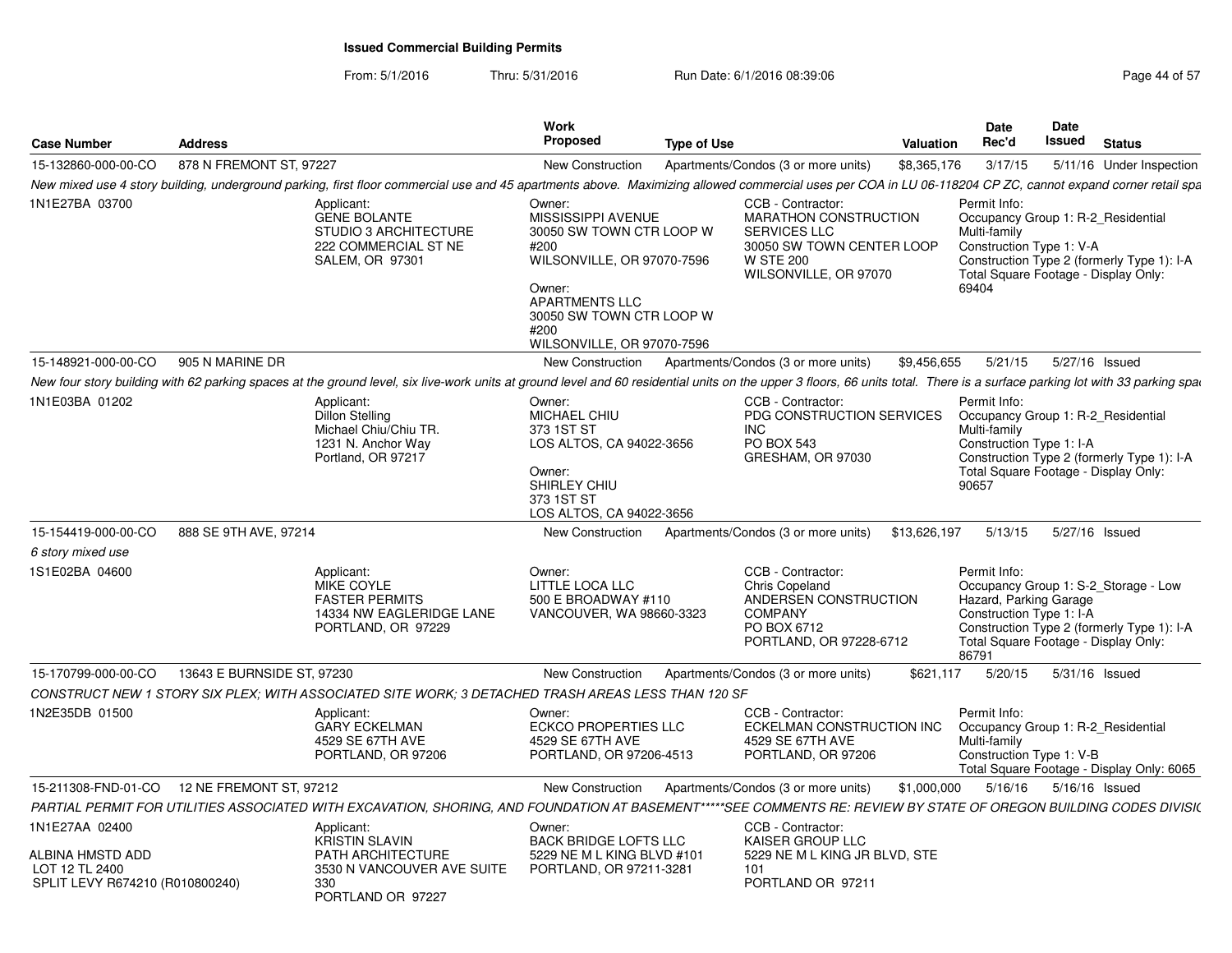From: 5/1/2016Thru: 5/31/2016 **Run Date: 6/1/2016 08:39:06** Page 45 of 57

| <b>Case Number</b>                                                                                     | <b>Address</b>           |                                                                                                                                                                  | <b>Work</b><br><b>Proposed</b>                                                                                                                                                 | <b>Type of Use</b> |                                                                                                                      | Valuation    | Date<br>Rec'd                                                                                             | Date<br>Issued | <b>Status</b>                                                                                                            |
|--------------------------------------------------------------------------------------------------------|--------------------------|------------------------------------------------------------------------------------------------------------------------------------------------------------------|--------------------------------------------------------------------------------------------------------------------------------------------------------------------------------|--------------------|----------------------------------------------------------------------------------------------------------------------|--------------|-----------------------------------------------------------------------------------------------------------|----------------|--------------------------------------------------------------------------------------------------------------------------|
| 15-243567-000-00-CO                                                                                    | 1650 SE TACOMA ST, 97202 |                                                                                                                                                                  | <b>New Construction</b>                                                                                                                                                        |                    | Apartments/Condos (3 or more units)                                                                                  | \$4,495,594  | 9/29/15                                                                                                   |                | 5/3/16 Under Inspection                                                                                                  |
|                                                                                                        |                          | NEW 5 STORY APARTMENT BUILDING WITH 44 UNITS AND GREEN ROOF. GROUND FLOOR CONTAINS (1) RETAIL SPACE AND PARKING GARAGE. NO OCCUPANCY FOR RETAIL SPACE ON THIS PE |                                                                                                                                                                                |                    |                                                                                                                      |              |                                                                                                           |                |                                                                                                                          |
| 1S1E23DC 10100<br>CANCEL INTO R267579 / SELLWOOD, BLOCK<br>76, LOT 17 EXC PT IN ST<br>BLOCK 76         |                          | Applicant:<br><b>Brian Lessler</b><br>PDG Construction Services, Inc.<br>500 SE BUTLER RD<br>GRESHAM OR 97080                                                    | Owner:<br>YOSHIDA REAL ESTATE<br>8440 NE ALDERWOOD RD #A<br>PORTLAND, OR 97220-1471<br>Owner:<br><b>HOLDINGS XVI LLC</b><br>8440 NE ALDERWOOD RD #A<br>PORTLAND, OR 97220-1471 |                    | CCB - Contractor:<br>PDG CONSTRUCTION SERVICES<br><b>INC</b><br>PO BOX 543<br>GRESHAM, OR 97030                      |              | Permit Info:<br>Multi-family<br>Construction Type 1: V-A<br>Total Square Footage - Display Only:<br>40915 |                | Occupancy Group 1: R-2_Residential<br>Construction Type 2 (formerly Type 1): I-A                                         |
| 15-257555-000-00-CO                                                                                    | 535 NW 11TH AVE, 97209   |                                                                                                                                                                  | <b>New Construction</b>                                                                                                                                                        |                    | Apartments/Condos (3 or more units)                                                                                  | \$17,229,375 | 11/13/15                                                                                                  |                | 5/6/16 Under Inspection                                                                                                  |
|                                                                                                        |                          | New 14-story, 102 unit residential building with 2 ground floor retail spaces. 50 mechanical parking spaces plus 2 ADA parking spaces.                           |                                                                                                                                                                                |                    |                                                                                                                      |              |                                                                                                           |                |                                                                                                                          |
| 1N1E33AD 03100                                                                                         |                          | Applicant:<br><b>SCOTT PASSMAN</b><br>ANKROM MOISAN ARCHITECTS<br>6720 SW MACADAM, SUITE 100<br>PORTLAND, OR 97219                                               | Owner:<br>535 CB LLC<br>4129 SW GREENLEAF CT<br>PORTLAND, OR 97221                                                                                                             |                    | CCB - Contractor:<br><b>BALFOUR BEATTY</b><br><b>CONSTRUCTION LLC</b><br>3100 MCKINNON 6TH FLOOR<br>DALLAS, TX 75201 |              | Permit Info:<br>Multi-family<br>Construction Type 1: I-A<br>117983                                        |                | Occupancy Group 1: R-2 Residential<br>Construction Type 2 (formerly Type 1): I-A<br>Total Square Footage - Display Only: |
| 15-130933-DFS-03-CO                                                                                    | 2621 NE 7TH AVE, 97212   |                                                                                                                                                                  | New Construction                                                                                                                                                               |                    | Apartments/Condos (3 or more units)                                                                                  | \$45,000     | 11/17/15                                                                                                  |                | 5/23/16 Issued                                                                                                           |
| DFS FOR EMERGENCY GENERATOR SEISMIC ENGINEERING                                                        |                          |                                                                                                                                                                  |                                                                                                                                                                                |                    |                                                                                                                      |              |                                                                                                           |                |                                                                                                                          |
| 1N1E26BC 19500                                                                                         |                          | Applicant:<br>John Graves<br><b>Essex General Construction</b><br>16748 SW 72nd Ave.<br>Portland, OR 97224                                                       | Owner:<br>RUSSELL STREET SUSTAINABLE<br>1361 PEARL ST<br>EUGENE, OR 97401-3523<br>Owner:<br><b>HOUSING LLC</b><br>1361 PEARL ST<br>EUGENE, OR 97401-3523                       |                    | CCB - Contractor:<br><b>ESSEX GENERAL</b><br><b>CONSTRUCTION INC</b><br>4284 W 7TH AVE<br>EUGENE OR 97239            |              | Permit Info:<br>Multi-family<br>Construction Type 1: III-B                                                |                | Occupancy Group 1: R-2 Residential<br>Construction Type 2 (formerly Type 1): I-A                                         |
| 15-271930-000-00-CO                                                                                    | 2929 SE STARK ST, 97214  |                                                                                                                                                                  | <b>New Construction</b>                                                                                                                                                        |                    | Apartments/Condos (3 or more units)                                                                                  | \$5,000,000  | 12/2/15                                                                                                   |                | 5/20/16 Under Inspection                                                                                                 |
|                                                                                                        |                          | CONSTRUCT NEW 3 STORY (46 UNIT) APARTMENT BUILDING WITH ASSOCIATED SITE WORK                                                                                     |                                                                                                                                                                                |                    |                                                                                                                      |              |                                                                                                           |                |                                                                                                                          |
| 1N1E36CD 09800                                                                                         |                          | Applicant:<br>David Mullens<br>SK Hoff Construction LLC<br>735 SW 158th Ave<br>Beaverton, OR 97006                                                               | Owner:<br><b>UDG STARK LLC</b><br>735 SW 158TH AVE<br>BEAVERTON, OR 97006                                                                                                      |                    | CCB - Contractor:<br>SK HOFF CONSTRUCTION LLC<br>735 SW 158TH AVE<br>BEAVERTON, OR 97006                             |              | Permit Info:<br>Multi-family<br>Construction Type 1: V-A<br>30908                                         |                | Occupancy Group 1: R-2 Residential<br>Total Square Footage - Display Only:                                               |
| 15-270681-000-00-CO                                                                                    | 110 SW ARTHUR ST, 97201  |                                                                                                                                                                  | <b>New Construction</b>                                                                                                                                                        |                    | Apartments/Condos (3 or more units)                                                                                  | \$5,110,274  | 12/9/15                                                                                                   |                | 5/9/16 Issued                                                                                                            |
|                                                                                                        |                          | Hill Park - New, 3-story multi-family project with 39 units of studio and 1 bedroom apartments. Geopier install for soil stabilization                           |                                                                                                                                                                                |                    |                                                                                                                      |              |                                                                                                           |                |                                                                                                                          |
| 1S1E10BB 03000<br>CARUTHERS ADD<br>BLOCK 59<br>LOT 1&2<br>E 1/2 OF LOT 7&8<br>POTENTIAI ADDITIONAI TAX |                          | Applicant:<br><b>CRAIG RIEGELNEGG</b><br>CARLETON HART ARCHITECTURE 232 NW 6TH AVE<br>830 SW 10th Ave., #200<br>PORTLAND, OR 97209                               | Owner:<br><b>CCC-ACQUISITION LLC</b><br>PORTLAND, OR 97209                                                                                                                     |                    | CCB - Contractor:<br>COLAS CONSTRUCTION INC<br>5319 SW WESTGATE DR., STE 207<br>PORTLAND OR 97229-7542               |              | Permit Info:<br>Multi-family<br>Construction Type 1: V-B<br>Total Square Footage - Display Only:<br>25384 |                | Occupancy Group 1: R-2 Residential                                                                                       |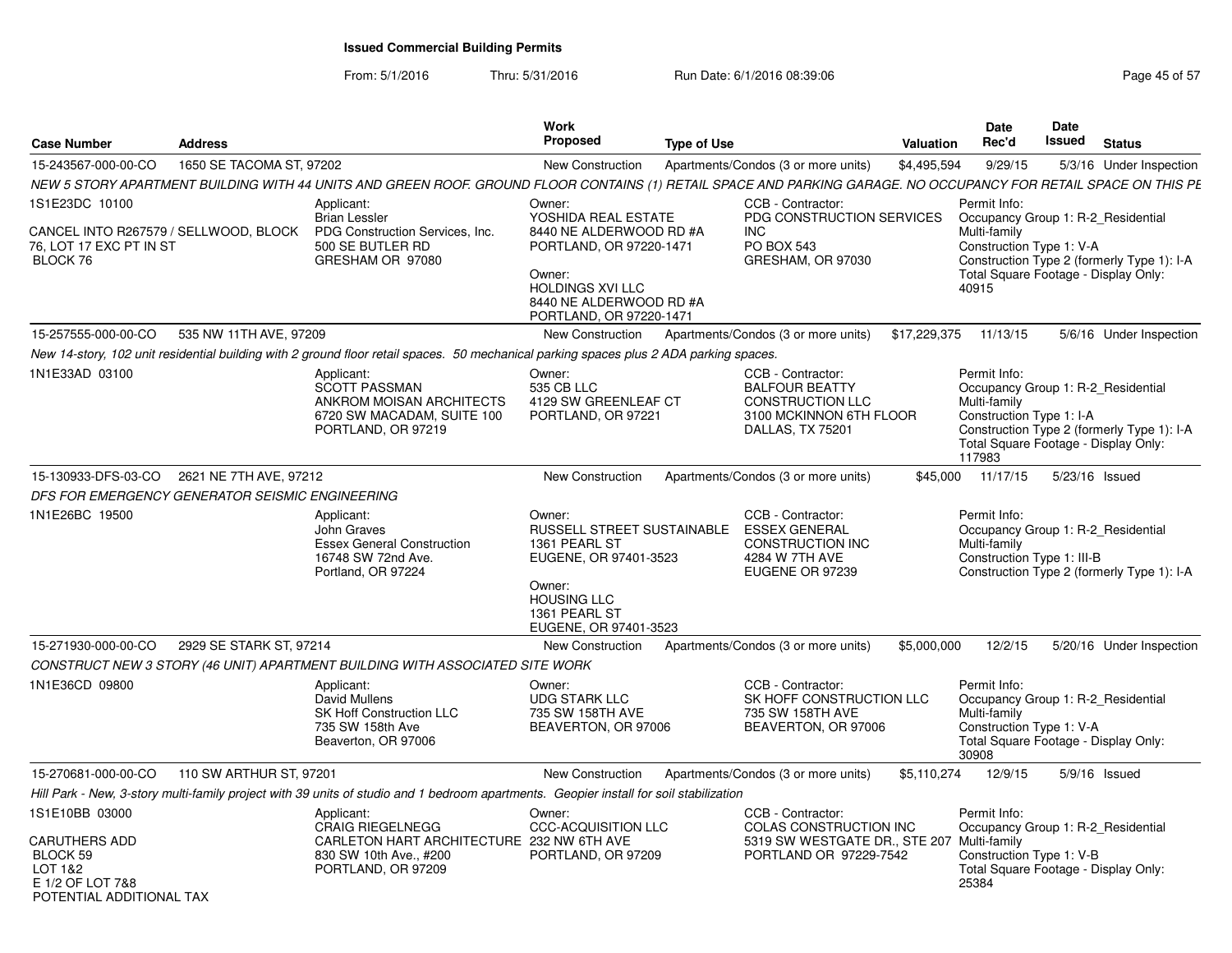| <b>Case Number</b>                                                   | <b>Address</b>                               |                                                                                                                                                                 | Work<br><b>Proposed</b>                                                                         | <b>Type of Use</b> |                                                                                               | Valuation    | <b>Date</b><br>Rec'd                                               | <b>Date</b><br>Issued | <b>Status</b>                                                                      |
|----------------------------------------------------------------------|----------------------------------------------|-----------------------------------------------------------------------------------------------------------------------------------------------------------------|-------------------------------------------------------------------------------------------------|--------------------|-----------------------------------------------------------------------------------------------|--------------|--------------------------------------------------------------------|-----------------------|------------------------------------------------------------------------------------|
| 15-280869-000-00-CO                                                  | 5425 N MINNESOTA AVE, 97217                  |                                                                                                                                                                 | New Construction                                                                                |                    | Apartments/Condos (3 or more units)                                                           | \$650,099    | 12/23/15                                                           |                       | 5/10/16 Under Inspection                                                           |
|                                                                      |                                              | CONSTRUCT A SIX UNIT THREE STORY APARTMENT BUILDING WITH 2 BEDROOM/1 BATH UNITS WITH LIVING ROOM, DINING ROOM, KITCHEN, AND WASHER/DRYER CLOSET. TRASH ENCLOSUF |                                                                                                 |                    |                                                                                               |              |                                                                    |                       |                                                                                    |
| 1N1E22BB 04500                                                       |                                              | Applicant:<br><b>ADRIAN VASILE</b><br>AV PACIFIC. LLC<br>14475 SE MICAH ST<br>HAPPY VALLEY, OR 97086                                                            | Owner:<br>AV PACIFIC LLC<br>14475 SE MICAH ST<br>HAPPY VALLEY, OR 97086-6585                    |                    | CCB - Contractor:<br><b>ADRIAN VASILE</b><br>14475 SE MICAH ST<br>HAPPY VALLEY, OR 97086-6585 |              | Permit Info:<br>Multi-family<br>Construction Type 1: V-B           |                       | Occupancy Group 1: R-2 Residential<br>Total Square Footage - Display Only: 6348    |
| 14-229983-DFS-06-CO                                                  | 4940 SW LANDING DR                           |                                                                                                                                                                 | New Construction                                                                                |                    | Apartments/Condos (3 or more units)                                                           | \$13,000     | 3/23/16                                                            |                       | 5/13/16 Issued                                                                     |
| <i>DFS FOR ROOF TRUSSES</i>                                          |                                              |                                                                                                                                                                 |                                                                                                 |                    |                                                                                               |              |                                                                    |                       |                                                                                    |
| 1S1E15BA 00602                                                       |                                              | Applicant:<br><b>ERIK MCCLURE</b>                                                                                                                               | Owner:<br><b>JOHNS LANDING APARTMENTS</b>                                                       |                    | CCB - Contractor:<br>CANV NC LLC                                                              |              | Permit Info:                                                       |                       | Occupancy Group 1: R-2_Residential                                                 |
| PARTITION PLAT 2003-77<br>LOT <sub>2</sub>                           |                                              | FORE CONSTRUCTION, LLC<br>4730 SW MACADAM SUITE 201A<br>PORTLAND OR 97239                                                                                       | HOLDINGS LIMITED PARTNERS<br>1741 VILLAGE CENTER CIRC<br>LAS VEGAS, NV 89134                    |                    | 1741 VILLAGE CENTER CIRCLE<br>LAS VEGAS, NV 89134                                             |              | Multi-family<br>Construction Type 1: III-B                         |                       | Construction Type 2 (formerly Type 1): III-B                                       |
| 14-173383-DFS-05-CO                                                  | 4949 SW LANDING DR                           |                                                                                                                                                                 | New Construction                                                                                |                    | Apartments/Condos (3 or more units)                                                           | \$10,000     | 4/25/16                                                            |                       | $5/9/16$ Issued                                                                    |
| <i>DFS FOR HVAC ANCHORING</i>                                        |                                              |                                                                                                                                                                 |                                                                                                 |                    |                                                                                               |              |                                                                    |                       |                                                                                    |
| 1S1E15BA 00601                                                       |                                              | Applicant:<br><b>GREG PELSER</b>                                                                                                                                | Owner:<br>MACADAM LANDING                                                                       |                    | CCB - Contractor:<br>Chris Copeland                                                           |              | Permit Info:                                                       |                       | Occupancy Group 1: R-2_Residential                                                 |
| PARTITION PLAT 2003-77<br>LOT 1 EXC PT IN ST                         |                                              | 1800 SE PERSHING STREET<br>PORTLAND, OR 97202                                                                                                                   | <b>APARTMENTS LLC</b><br>710 NW 14TH AVE 2ND FLOOR<br>PORTLAND, OR 97209                        |                    | ANDERSEN CONSTRUCTION<br><b>COMPANY</b><br>PO BOX 6712<br>PORTLAND, OR 97228-6712             |              | Multi-family<br>Construction Type 1: III-B                         |                       | Construction Type 2 (formerly Type 1): I-A                                         |
| 14-218898-REV-02-CO                                                  | 2195 NW 18TH AVE                             |                                                                                                                                                                 | New Construction                                                                                |                    | Apartments/Condos (3 or more units)                                                           | $\mathbb{S}$ | 2/22/16                                                            |                       | $5/6/16$ Issued                                                                    |
|                                                                      |                                              | Rev 2 - remove deferred submital requirements for metal stairs and roof davits;Approved plans show wood stairs and roof davits were removed from scope of work  |                                                                                                 |                    |                                                                                               |              |                                                                    |                       |                                                                                    |
| 1N1E28D 00322                                                        |                                              | Applicant:<br>WALTER CURRIN<br><b>SERA</b><br>338 NW 5TH AVE<br>PORTLAND, OR 97209                                                                              | Owner:<br><b>CRP FPC RIVERSCAPE</b><br>1741 VILLAGE CENTER CIR<br>LAS VEGAS, NV 89134<br>Owner: |                    |                                                                                               |              | Permit Info:<br>Hazard, Parking Garage<br>Construction Type 1: I-A |                       | Occupancy Group 1: S-2_Storage - Low<br>Construction Type 2 (formerly Type 1): I-A |
|                                                                      |                                              |                                                                                                                                                                 | LOT LLC<br>1741 VILLAGE CENTER CIR<br>LAS VEGAS, NV 89134                                       |                    |                                                                                               |              |                                                                    |                       |                                                                                    |
|                                                                      | 15-208951-DFS-01-CO 685 SE BELMONT ST, 97214 |                                                                                                                                                                 | New Construction                                                                                |                    | Apartments/Condos (3 or more units)                                                           | \$104,483    | 3/14/16                                                            |                       | 5/17/16 Issued                                                                     |
| <b>DFS - POST-TENSIONED CONCRETE</b>                                 |                                              |                                                                                                                                                                 |                                                                                                 |                    |                                                                                               |              |                                                                    |                       |                                                                                    |
| 1S1E02BB 06200                                                       |                                              | Applicant:<br>David Johnson                                                                                                                                     | Owner:<br>BELMONT FLATS VENTURE LLC                                                             |                    | CCB - Contractor:<br>David Johnson                                                            |              |                                                                    |                       |                                                                                    |
| <b>EAST PORTLAND</b><br>BLOCK 138<br>LOT 1&8 EXC PT IN ST<br>LOT 2-7 |                                              | MCRT PNW CONSTRUCTION LLC<br>220 NW 2ND AVE SUITE 900<br>PORTLAND, OR 97209                                                                                     | 220 NW 2ND AVE #900<br>PORTLAND, OR 97209                                                       |                    | MCRT PNW CONSTRUCTION LLC<br>220 NW 2ND AVE SUITE 900<br>PORTLAND, OR 97209                   |              |                                                                    |                       |                                                                                    |
|                                                                      | 14-168827-DFS-12-CO 321 NE COUCH ST, 97232   |                                                                                                                                                                 | New Construction                                                                                |                    | Apartments/Condos (3 or more units)                                                           | \$95,000     | 4/15/16                                                            |                       | $5/5/16$ Issued                                                                    |
|                                                                      | DFS ROOFTOP MECHANICAL SCREEN PANELS         |                                                                                                                                                                 |                                                                                                 |                    |                                                                                               |              |                                                                    |                       |                                                                                    |
| 1N1E34DA 02900                                                       |                                              | Applicant:<br>JOHN MADDOX                                                                                                                                       | Owner:<br>BLOCK 75 LLC                                                                          |                    | CCB - Contractor:<br>Rob Yorke                                                                |              | Permit Info:                                                       |                       | Occupancy Group 1: R-2_Residential                                                 |
| <b>EAST PORTLAND</b><br>BLOCK 75<br>LOT 2-6 TL 2900                  |                                              | YORKE & CURTIS INC<br>4480 SW 101ST AVE<br>BEAVERTON OR 97005                                                                                                   | 116 NE 6TH AVE #400<br>PORTLAND, OR 97232                                                       |                    | <b>RJD INC</b><br>4480 SW 101ST AVE<br>BEAVERTON OR 97005                                     |              | Multi-family<br>Construction Type 1: I-A                           |                       | Construction Type 2 (formerly Type 1): I-A                                         |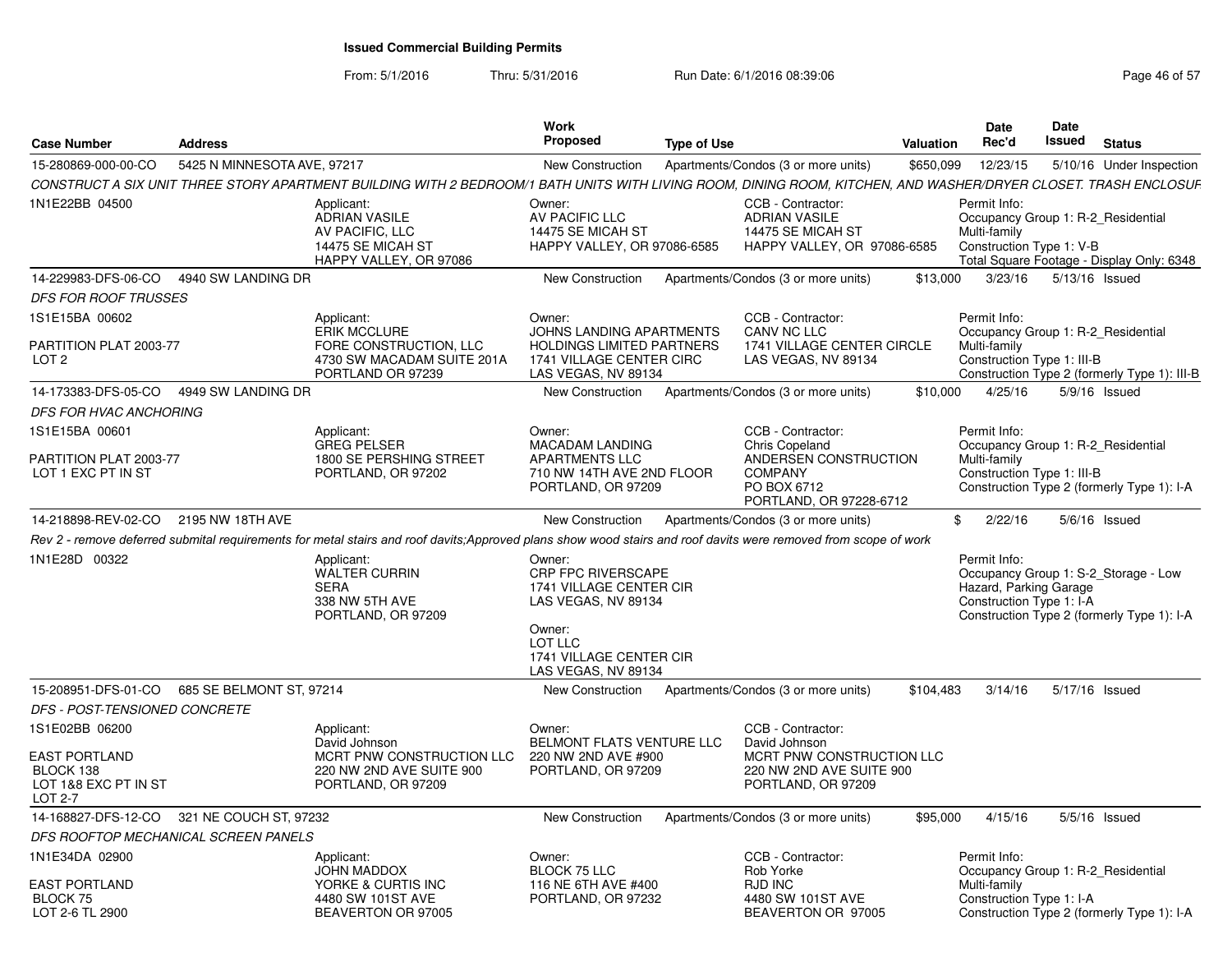| <b>Case Number</b>                                                     | <b>Address</b>                                       |                                                                                                        | <b>Work</b><br>Proposed                                                                                                                       | <b>Type of Use</b> |                                                                                                                          |           | <b>Date</b><br>Rec'd<br><b>Valuation</b>                                                         | <b>Date</b><br>Issued | <b>Status</b>                                                                      |
|------------------------------------------------------------------------|------------------------------------------------------|--------------------------------------------------------------------------------------------------------|-----------------------------------------------------------------------------------------------------------------------------------------------|--------------------|--------------------------------------------------------------------------------------------------------------------------|-----------|--------------------------------------------------------------------------------------------------|-----------------------|------------------------------------------------------------------------------------|
| 14-177160-REV-01-CO                                                    | 1950 NW PETTYGROVE ST, 97209                         |                                                                                                        | <b>New Construction</b>                                                                                                                       |                    | Apartments/Condos (3 or more units)                                                                                      |           | \$<br>5/26/16                                                                                    | 5/26/16 Issued        |                                                                                    |
| REV 01- Change Water Vault location                                    |                                                      |                                                                                                        |                                                                                                                                               |                    |                                                                                                                          |           |                                                                                                  |                       |                                                                                    |
| 1N1E33AB 10300                                                         |                                                      | Applicant:<br>Joe Zody                                                                                 | Owner:<br><b>TESS O'BRIEN</b>                                                                                                                 |                    | CCB - Contractor:<br>SEABOLD CONSTRUCTION CO INC Occupancy Group 1: R-2_Residential                                      |           | Permit Info:                                                                                     |                       |                                                                                    |
| <b>COUCHS ADD</b><br>BLOCK 265<br>W 1/2 OF LOT 10<br><b>LOT 11</b>     |                                                      | <b>FFA ARCHITECTS</b><br>530 SW YAMHILL ST SUITE 900<br>PORTLAND OR 97204                              | 6605 SW MACADAM AVE #100<br>PORTLAND, OR 97239-3541<br>Owner:<br><b>APARTMENTS LLC</b><br>6605 SW MACADAM AVE #100<br>PORTLAND, OR 97239-3541 |                    | 9965 SW ARCTIC DR<br>BEAVERTON, OR 970054194                                                                             |           | Multi-family<br>Construction Type 1: I-A                                                         |                       | Construction Type 2 (formerly Type 1): III-B                                       |
| 14-211482-REV-05-CO                                                    | 38 NW DAVIS ST, 97209                                |                                                                                                        | New Construction                                                                                                                              |                    | Apartments/Condos (3 or more units)                                                                                      |           | 5/4/16<br>\$                                                                                     |                       | 5/4/16 Issued                                                                      |
|                                                                        |                                                      | REV 05- Intumescent paint removed from bolt heads. Details revised on Sheet A2.00d                     |                                                                                                                                               |                    |                                                                                                                          |           |                                                                                                  |                       |                                                                                    |
| 1N1E34DB 00200                                                         |                                                      | Applicant:<br>ROB ROTH                                                                                 | Owner:<br>8L LLC                                                                                                                              |                    | CCB - Contractor:<br><b>JIM CONWAY</b>                                                                                   |           | Permit Info:<br>Occupancy Group 1: M Store, Service                                              |                       |                                                                                    |
| <b>COUCHS ADD</b><br>BLOCK <sub>8</sub><br>LOT 1&4&5-8 TL 200          |                                                      | ANKROM MOISAN ARCHITECTS<br>ANKROM MOISAN ARCHITECTS<br>6720 SW MACADAM SUITE 100<br>PORTLAND OR 97219 | 1477 NW EVERETT ST<br>PORTLAND, OR 97209-2617                                                                                                 |                    | ANDERSEN CONSTRUCTION<br>P O BOX 6712<br>PORTLAND, OR 97228                                                              |           | Station<br>Construction Type 1: I-A                                                              |                       | Construction Type 2 (formerly Type 1): I-A                                         |
| 15-187723-DFS-02-CO                                                    | 135 NW 9TH AVE, 97209                                |                                                                                                        | <b>New Construction</b>                                                                                                                       |                    | Apartments/Condos (3 or more units)                                                                                      | \$143,000 | 4/12/16                                                                                          | 5/31/16 Issued        |                                                                                    |
| DFS FOR STAIR FABRICATION                                              |                                                      |                                                                                                        |                                                                                                                                               |                    |                                                                                                                          |           |                                                                                                  |                       |                                                                                    |
| 1N1E34CB 08000<br><b>COUCHS ADD</b><br>BLOCK 64<br>LOT <sub>4</sub>    |                                                      | Applicant:<br><b>BRIAN LAYMAN</b><br>2905 SW 1ST AVE<br>PORTLAND OR 97201                              | Owner:<br><b>COUCH9 LLC</b><br>1211 NW GLISAN ST #204<br>PORTLAND, OR 97209                                                                   |                    | CCB - Contractor:<br><b>NOLAN KNOX</b><br>WALSH CONSTRUCTION CO<br>2905 SW 1ST AVE<br>PORTLAND, OR 972014707             |           | Permit Info:<br>Hazard, Parking Garage<br>Construction Type 1: I-B                               |                       | Occupancy Group 1: S-2_Storage - Low<br>Construction Type 2 (formerly Type 1): I-B |
| 14-140441-DFS-10-CO                                                    | 3750 SW RIVER PKY                                    |                                                                                                        | New Construction                                                                                                                              |                    | Apartments/Condos (3 or more units)                                                                                      | \$12,000  | 4/12/16                                                                                          | 5/12/16 Issued        |                                                                                    |
|                                                                        | DFS FOR SEISMIC ANCHORING OF ROOFTOP MECHANCIAL UNIT |                                                                                                        |                                                                                                                                               |                    |                                                                                                                          |           |                                                                                                  |                       |                                                                                    |
| 1S1E10DB 00206                                                         |                                                      | Applicant:<br>RUSS HALE<br><b>GBD ARCHITECTS</b><br>1120 NW COUCH ST, SUITE 300<br>PORTLAND OR 97209   | Owner:<br>MUI 37 HOLDINGS LLC<br>1411 4TH AVE STE 500<br>SEATTLE, WA 98101                                                                    |                    | CCB - Contractor:<br>Chris Copeland<br>ANDERSEN CONSTRUCTION<br><b>COMPANY</b><br>PO BOX 6712<br>PORTLAND, OR 97228-6712 |           | Permit Info:<br>Occupancy Group 1: R-2_Residential<br>Multi-family<br>Construction Type 1: III-A |                       | Construction Type 2 (formerly Type 1): I-A                                         |
| 14-219355-DFS-08-CO                                                    | 50 SE 13TH AVE, 97214                                |                                                                                                        | New Construction                                                                                                                              |                    | Apartments/Condos (3 or more units)                                                                                      | \$63,000  | 1/29/16                                                                                          |                       | 5/2/16 Issued                                                                      |
|                                                                        | DFS FOR STREET LEVEL STOREFRONT GLAZING              |                                                                                                        |                                                                                                                                               |                    |                                                                                                                          |           |                                                                                                  |                       |                                                                                    |
| 1N1E35CD 00300                                                         |                                                      | Applicant:<br><b>DAVID MULLENS</b>                                                                     | Owner:<br>UDG 13TH & ANKENY LLC                                                                                                               |                    | CCB - Contractor:<br>SK HOFF CONSTRUCTION LLC                                                                            |           | Permit Info:                                                                                     |                       | Occupancy Group 1: S-2_Storage - Low                                               |
| <b>AIKENS</b><br>BLOCK 277<br>W 1/2 OF LOT 1&2 EXC PT IN ST<br>LOT 3&4 |                                                      | URBAN DEVELOPMENT GROUP<br>735 SW 158TH AVENUE<br>BEAVERTON, OR 97006                                  | 735 SW 158TH AVE<br>BEAVERTON, OR 97006                                                                                                       |                    | 735 SW 158TH AVE<br>BEAVERTON, OR 97006                                                                                  |           | Hazard, Parking Garage<br>Construction Type 1: I-A                                               |                       | Construction Type 2 (formerly Type 1): I-A                                         |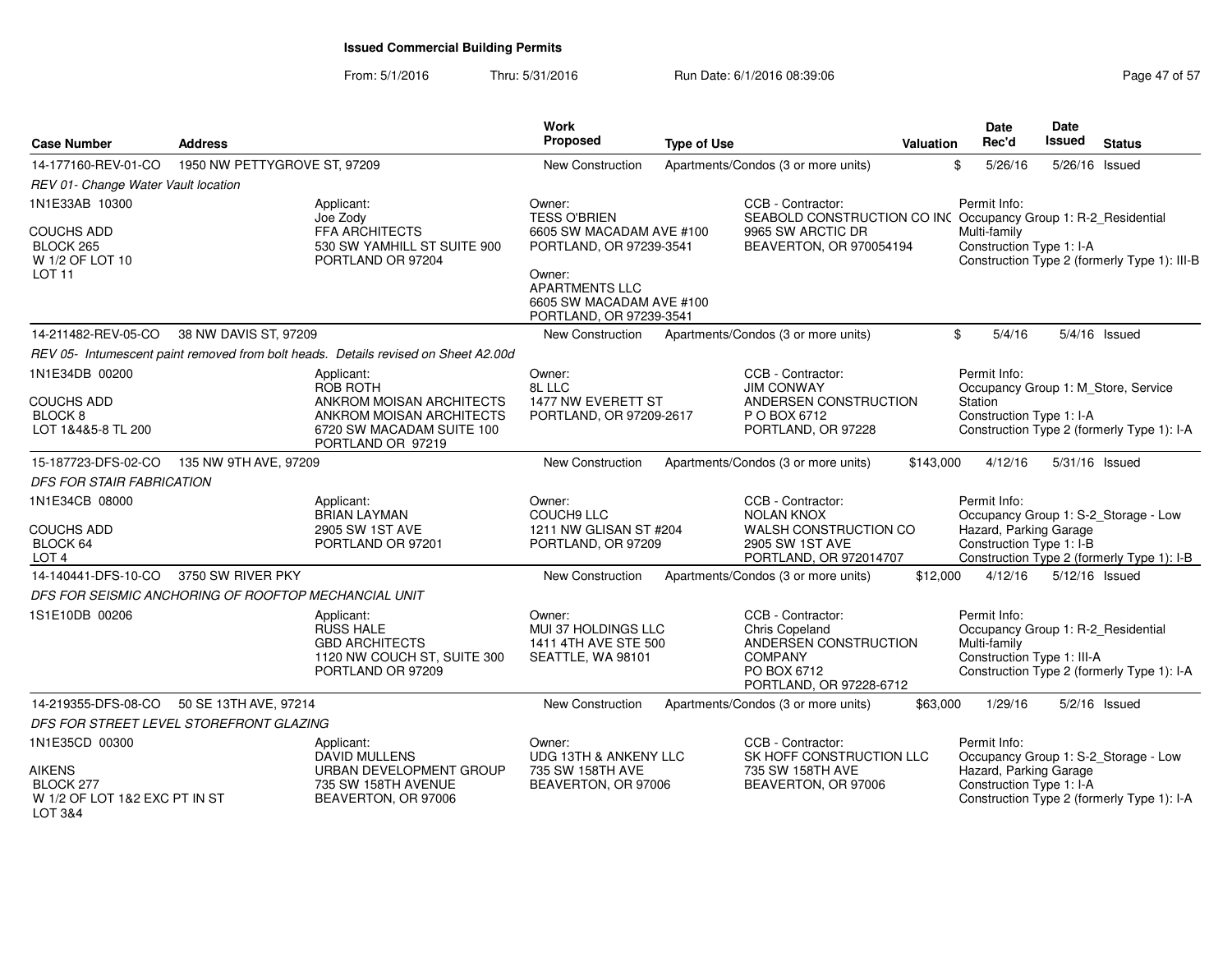| <b>Case Number</b>                                                     | <b>Address</b>                  |                                                                                                              | Work<br><b>Proposed</b>                                                                  | <b>Type of Use</b>                                                                                                                                                  | Valuation | Date<br>Rec'd                                                                                    | Date<br>Issued | <b>Status</b>                                                                      |
|------------------------------------------------------------------------|---------------------------------|--------------------------------------------------------------------------------------------------------------|------------------------------------------------------------------------------------------|---------------------------------------------------------------------------------------------------------------------------------------------------------------------|-----------|--------------------------------------------------------------------------------------------------|----------------|------------------------------------------------------------------------------------|
| 14-140441-DFS-08-CO                                                    | 3750 SW RIVER PKY               |                                                                                                              | <b>New Construction</b>                                                                  | Apartments/Condos (3 or more units)                                                                                                                                 | \$1,000   | 3/7/16                                                                                           | 5/12/16 Issued |                                                                                    |
|                                                                        |                                 | DFS FOR VIBRATION AND SEISMIC CONTROLS, HOT WATER HEATER ANCHORAGE                                           |                                                                                          |                                                                                                                                                                     |           |                                                                                                  |                |                                                                                    |
| 1S1E10DB 00206                                                         |                                 | Applicant:<br><b>RUSS HALE</b><br><b>GBD ARCHITECTS</b><br>1120 NW COUCH ST, SUITE 300<br>PORTLAND OR 97209  | Owner:<br><b>MUI 37 HOLDINGS LLC</b><br>1411 4TH AVE STE 500<br>SEATTLE, WA 98101        | CCB - Contractor:<br>Chris Copeland<br>ANDERSEN CONSTRUCTION<br><b>COMPANY</b><br>PO BOX 6712<br>PORTLAND, OR 97228-6712                                            |           | Permit Info:<br>Occupancy Group 1: R-2 Residential<br>Multi-family<br>Construction Type 1: III-A |                | Construction Type 2 (formerly Type 1): I-A                                         |
| 15-116114-REV-01-CO                                                    | 1313 SE SPOKANE ST, 97202       |                                                                                                              | New Construction                                                                         | Apartments/Condos (3 or more units)                                                                                                                                 |           | 3/1/16<br>\$                                                                                     | 5/11/16 Issued |                                                                                    |
|                                                                        |                                 |                                                                                                              |                                                                                          | REVISION TO REMOVE CORRIDOR AT LEASABLE SPACE. CREATES OPEN AREA. RECONFIGURE ELECTRICAL ROOM. GAIN TEL/DATA ROOM AT RESIDENTIAL LOBBY AREA. RELOCATE EXTERIOF      |           |                                                                                                  |                |                                                                                    |
| 1S1E23CA 07500                                                         |                                 | Applicant:                                                                                                   | Owner:                                                                                   | CCB - Contractor:                                                                                                                                                   |           | Permit Info:                                                                                     |                |                                                                                    |
| CANCEL INTO R267257 / SELLWOOD. BLOCK<br>54, LOT 10<br><b>BLOCK 54</b> |                                 | <b>DAN WILLIAMS</b><br><b>FASTER PERMITS</b><br>14334 NW EAGLERIDGE LANE<br>PORTLAND, OR 97229               | SPOKANE 13 APARTMENTS LLC<br>735 SW 158TH AVE #180<br>BEAVERTON, OR 97006                | <b>VWR DEVELOPMENT LLC</b><br>735 SW 158TH AVE S #180<br>BEAVERTON, OR 97006                                                                                        |           | Occupancy Group 1: A-2 Restaurant<br>Construction Type 1: V-A                                    |                | Construction Type 2 (formerly Type 1): V-A                                         |
| 14-167510-DFS-09-CO                                                    | 1221 SW 11TH AVE, 97205         |                                                                                                              | New Construction                                                                         | Apartments/Condos (3 or more units)                                                                                                                                 | \$34.698  | 3/24/16                                                                                          | 5/2/16 Issued  |                                                                                    |
| DFS 9 : FALL PREVENTION DEVICES                                        |                                 |                                                                                                              |                                                                                          |                                                                                                                                                                     |           |                                                                                                  |                |                                                                                    |
| 1S1E04AA 05300                                                         |                                 | Applicant:<br><b>COLTON ANDERSON</b><br><b>ABSHER</b><br>1235 SW JEFFERSON ST<br>PORTLAND OR 97201           | Owner:<br>PH PORTLAND JEFFERSON LLC<br>100 N CITY PKWY #1700<br>LAS VEGAS, NV 89106-4614 | CCB - Contractor:<br>ABSHER CONSTRUCTION CO<br><b>PO BOX 280</b><br>PUYALLUP, WA 28058-7900                                                                         |           | Permit Info:<br>Occupancy Group 1: R-2_Residential<br>Multi-family<br>Construction Type 1: I-A   |                | Construction Type 2 (formerly Type 1): I-A                                         |
| 15-187723-REV-01-CO                                                    | 135 NW 9TH AVE, 97209           |                                                                                                              | New Construction                                                                         | Apartments/Condos (3 or more units)                                                                                                                                 |           | \$<br>5/6/16                                                                                     | 5/13/16 Issued |                                                                                    |
|                                                                        |                                 |                                                                                                              |                                                                                          | REV 1 - Structural revision to reflect revisions to address the deferred submittal permit for PT shop drawings for DFS 1. Sheets being updated are S100-2 & S101-2. |           |                                                                                                  |                |                                                                                    |
| 1N1E34CB 08000<br><b>COUCHS ADD</b><br>BLOCK 64<br>LOT <sub>4</sub>    |                                 | Applicant:<br>MIKE COYLE<br><b>FASTER PERMITS</b><br>14334 NW EAGLERIDGE LANE<br>PORTLAND, OR 97229          | Owner:<br>COUCH9 LLC<br>1211 NW GLISAN ST #204<br>PORTLAND, OR 97209                     | CCB - Contractor:<br><b>NOLAN KNOX</b><br>WALSH CONSTRUCTION CO<br>2905 SW 1ST AVE<br>PORTLAND, OR 972014707                                                        |           | Permit Info:<br>Hazard, Parking Garage<br>Construction Type 1: I-B                               |                | Occupancy Group 1: S-2 Storage - Low<br>Construction Type 2 (formerly Type 1): I-B |
| 15-137593-DFS-02-CO                                                    | 1650 NE KILLINGSWORTH ST, 97211 |                                                                                                              | New Construction                                                                         | Apartments/Condos (3 or more units)                                                                                                                                 | \$1,000   | 3/17/16                                                                                          | 5/10/16 Issued |                                                                                    |
| <b>DFS FOR ROOFTOP GUARDRAIL</b>                                       |                                 |                                                                                                              |                                                                                          |                                                                                                                                                                     |           |                                                                                                  |                |                                                                                    |
| 1N1E23AB 03300                                                         |                                 | Applicant:<br><b>MEGAN STEELE</b><br><b>COLAS CONSTRUCTION</b><br>19 NW 5TH AVE STE 203<br>PORTLAND OR 97209 | Owner:<br><b>1616 KILLINGSWORTH LLC</b><br>116 NE 6TH AVE #400<br>PORTLAND, OR 97232     | CCB - Contractor:<br><b>COLAS CONSTRUCTION INC</b><br>5319 SW WESTGATE DR., STE 207 Multi-family<br>PORTLAND OR 97229-7542                                          |           | Permit Info:<br>Occupancy Group 1: R-2 Residential<br>Construction Type 1: V-A                   |                | Construction Type 2 (formerly Type 1): II-B                                        |
| 15-137593-DFS-03-CO                                                    | 1650 NE KILLINGSWORTH ST, 97211 |                                                                                                              | New Construction                                                                         | Apartments/Condos (3 or more units)                                                                                                                                 | \$40,000  | 4/14/16                                                                                          | 5/25/16 Issued |                                                                                    |
| DFS FOR INTERIOR ATRIUM STOREFRONT                                     |                                 |                                                                                                              |                                                                                          |                                                                                                                                                                     |           |                                                                                                  |                |                                                                                    |
| 1N1E23AB 03300                                                         |                                 | Applicant:<br><b>MEGAN STEELE</b><br><b>COLAS CONSTRUCTION</b><br>19 NW 5TH AVE STE 203<br>PORTLAND OR 97209 | Owner:<br><b>1616 KILLINGSWORTH LLC</b><br>116 NE 6TH AVE #400<br>PORTLAND, OR 97232     | CCB - Contractor:<br>COLAS CONSTRUCTION INC<br>5319 SW WESTGATE DR., STE 207<br>PORTLAND OR 97229-7542                                                              |           | Permit Info:<br>Occupancy Group 1: R-2_Residential<br>Multi-family<br>Construction Type 1: V-A   |                | Construction Type 2 (formerly Type 1): II-B                                        |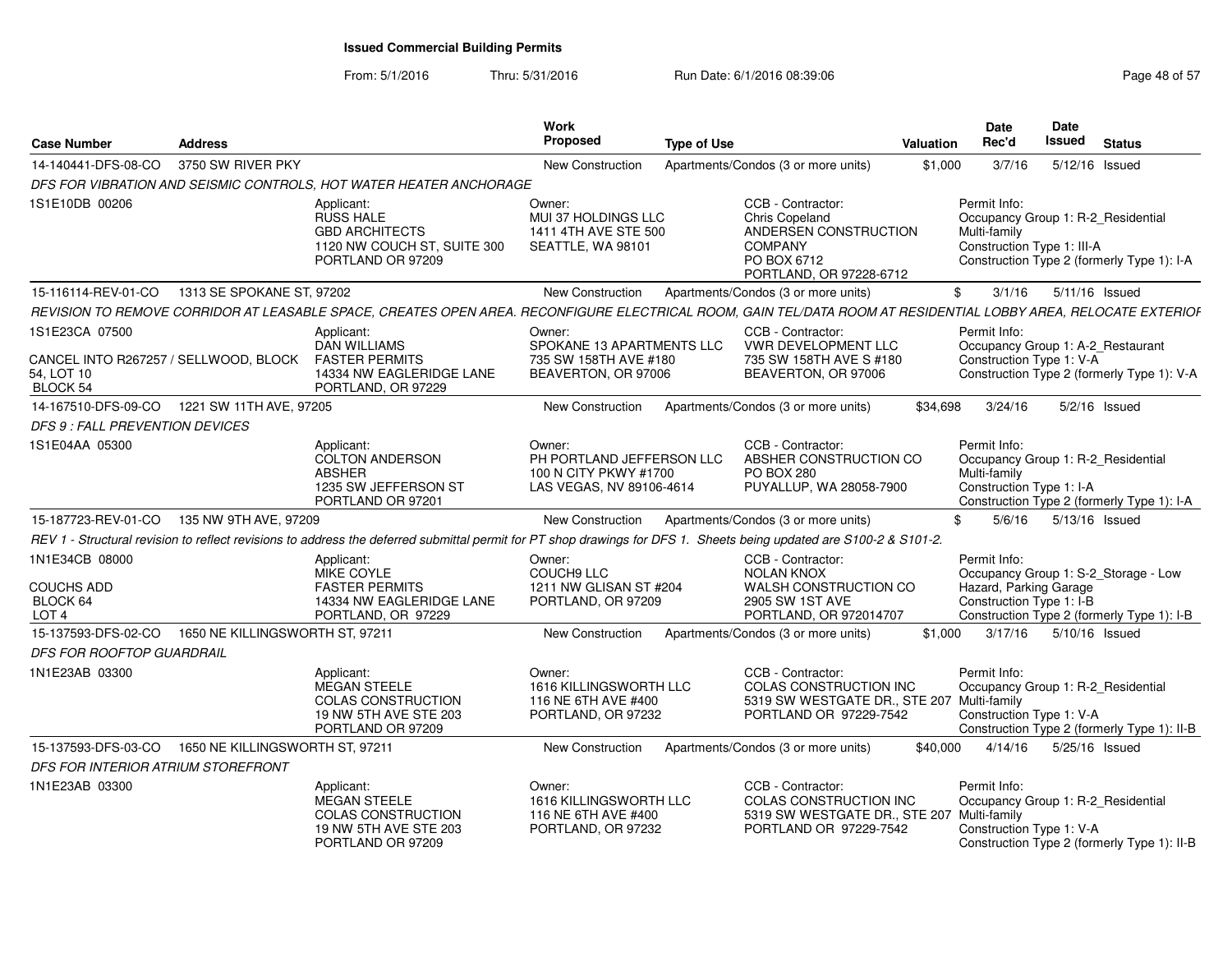From: 5/1/2016Thru: 5/31/2016 **Run Date: 6/1/2016 08:39:06** Page 49 of 57

| <b>Case Number</b>                                             | <b>Address</b>                                                         |                                                                                                                                  | Work<br>Proposed                                                                     | <b>Type of Use</b> |                                                                                                                     | <b>Valuation</b> | Date<br>Rec'd                                                                                    | Date<br><b>Issued</b> | <b>Status</b>                                                                     |
|----------------------------------------------------------------|------------------------------------------------------------------------|----------------------------------------------------------------------------------------------------------------------------------|--------------------------------------------------------------------------------------|--------------------|---------------------------------------------------------------------------------------------------------------------|------------------|--------------------------------------------------------------------------------------------------|-----------------------|-----------------------------------------------------------------------------------|
| 15-137593-DFS-04-CO                                            | 1650 NE KILLINGSWORTH ST, 97211                                        |                                                                                                                                  | <b>New Construction</b>                                                              |                    | Apartments/Condos (3 or more units)                                                                                 | \$8,000          | 4/14/16                                                                                          |                       | 5/25/16 Issued                                                                    |
| <b>DFS FOR DECK GUARDRAIL</b>                                  |                                                                        |                                                                                                                                  |                                                                                      |                    |                                                                                                                     |                  |                                                                                                  |                       |                                                                                   |
| 1N1E23AB 03300                                                 |                                                                        | Applicant:<br><b>MEGAN STEELE</b><br><b>COLAS CONSTRUCTION</b><br>19 NW 5TH AVE STE 203<br>PORTLAND OR 97209                     | Owner:<br><b>1616 KILLINGSWORTH LLC</b><br>116 NE 6TH AVE #400<br>PORTLAND, OR 97232 |                    | CCB - Contractor:<br>COLAS CONSTRUCTION INC<br>5319 SW WESTGATE DR., STE 207 Multi-family<br>PORTLAND OR 97229-7542 |                  | Permit Info:<br>Occupancy Group 1: R-2_Residential<br>Construction Type 1: V-A                   |                       | Construction Type 2 (formerly Type 1): II-B                                       |
|                                                                | 15-143192-DFS-08-CO 411 SE 14TH AVE, 97214                             |                                                                                                                                  | New Construction                                                                     |                    | Apartments/Condos (3 or more units)                                                                                 | \$15,000         | 3/28/16                                                                                          |                       | 5/26/16 Issued                                                                    |
| <b>DFS FOR FALL PROTECTION</b>                                 |                                                                        |                                                                                                                                  |                                                                                      |                    |                                                                                                                     |                  |                                                                                                  |                       |                                                                                   |
| 1N1E35CD 10100<br><b>EAST PORTLAND</b><br>BLOCK 281<br>LOT 7&8 |                                                                        | Applicant:<br>Justin Schoenberg<br><b>Essex General Construction</b><br>16748 SW 72nd Avenue<br>Portland OR 97224                | Owner:<br>BUCKMAN DEVELOPMENT LLC<br>PO BOX 3308<br>SALEM, OR 97302                  |                    | CCB - Contractor:<br><b>ESSEX GENERAL</b><br><b>CONSTRUCTION INC</b><br>4284 W 7TH AVE<br>EUGENE OR 97239           |                  | Permit Info:<br>Occupancy Group 1: R-2_Residential<br>Multi-family<br>Construction Type 1: V-A   |                       | Construction Type 2 (formerly Type 1): V-A                                        |
| 13-171810-REV-04-CO                                            | 3833 SW BOND AVE, 97201                                                |                                                                                                                                  | <b>New Construction</b>                                                              |                    | Apartments/Condos (3 or more units)                                                                                 |                  | \$<br>3/9/16                                                                                     |                       | 5/18/16 Under Inspection                                                          |
|                                                                |                                                                        | REV 04 - delete areas of refuge in garage stairwells as not required per OSSC 2010, Section 1007.3 - Excepetion3.                |                                                                                      |                    |                                                                                                                     |                  |                                                                                                  |                       |                                                                                   |
| 1S1E10DB 00700<br>CARUTHERS ADD<br><b>BLOCK 173 TL 700</b>     |                                                                        | Applicant:<br>Tony Jensen<br>R&H Construction                                                                                    | Owner:<br>3012 FAIRMOUNT ST #100<br>DALLAS, TX 75201                                 |                    | CCB - Contractor:<br>ALAMO MANHATTAN BLOCK 43 LL R&H CONSTRUCTION<br>1530 SW TAYLOR ST<br>PORTLAND OR 97205         |                  | Permit Info:<br>Occupancy Group 1: R-2_Residential<br>Multi-family<br>Construction Type 1: III-A |                       | Construction Type 2 (formerly Type 1): I-A                                        |
| 14-250657-REV-04-CO                                            | 2112 NW QUIMBY ST, 97210                                               |                                                                                                                                  | <b>New Construction</b>                                                              |                    | Apartments/Condos (3 or more units)                                                                                 |                  | \$<br>4/8/16                                                                                     |                       | 5/16/16 Issued                                                                    |
|                                                                | REV 04- Replace 1 hour wall assembly S1.2 with another tested assembly |                                                                                                                                  |                                                                                      |                    |                                                                                                                     |                  |                                                                                                  |                       |                                                                                   |
| 1N1E33BA 05800                                                 |                                                                        | Applicant:<br>Kavahn Aman<br><b>YBA Architects</b><br>123 NW 2nd Ave., Suite 204<br>Portland, OR 97209                           | Owner:<br><b>ROSAN INC</b><br>PO BOX 6712<br>PORTLAND, OR 97228-6712                 |                    |                                                                                                                     |                  | Permit Info:<br>Station<br>Construction Type 1: I-A                                              |                       | Occupancy Group 1: M_Store, Service<br>Construction Type 2 (formerly Type 1): I-A |
| 15-243243-DFS-01-CO                                            | 1177 SE STARK ST, 97214                                                |                                                                                                                                  | New Construction                                                                     |                    | Apartments/Condos (3 or more units)                                                                                 | \$200,000        | 4/6/16                                                                                           |                       | 5/19/16 Issued                                                                    |
| <b>DFS - PT DECK</b>                                           |                                                                        |                                                                                                                                  |                                                                                      |                    |                                                                                                                     |                  |                                                                                                  |                       |                                                                                   |
| 1N1E35CD 11600                                                 |                                                                        | Applicant:<br><b>Hunter Rains</b><br>Walsh Construction Co.<br>2905 SW 1st Ave.<br>Portland OR 97201                             | Owner:<br><b>ST FRANCIS PARK LP</b><br>2740 SE POWELL BLVD #7<br>PORTLAND, OR 97202  |                    |                                                                                                                     |                  | Permit Info:<br>Occupancy Group 1: R-2_Residential<br>Multi-family<br>Construction Type 1: V-A   |                       |                                                                                   |
| 15-202356-REV-01-CO                                            | 8510 SE STEELE ST, 97266                                               |                                                                                                                                  | <b>New Construction</b>                                                              |                    | Apartments/Condos (3 or more units)                                                                                 |                  | \$<br>5/18/16                                                                                    |                       | 5/18/16 Issued                                                                    |
|                                                                |                                                                        | REVISION TO REVISE CODE SUMMARY TO REFLECT NEW DIRECTION AND REVISE ROOF PLANS TO REQUIRE FIRE RETARDANT TREATED ROOF SHEATHING. |                                                                                      |                    |                                                                                                                     |                  |                                                                                                  |                       |                                                                                   |
| 1S2E16BC 05600<br>SECTION 16 1S 2E<br>TL 5600 1.30 ACRES       |                                                                        | Applicant:<br>MARTIN SEGURA<br><b>CARLETON HART</b><br>ARCHITECTURE PC<br>830 SW 10th Ave. #200<br>PORTLAND, OR 97205            | Owner:<br><b>SCHOOL DISTRICT NO 1</b><br>PO BOX 3107<br>PORTLAND, OR 97208-3107      |                    | CCB - Contractor:<br><b>LMC INC</b><br>19200 SW Teton Ave<br>Tualatin, OR 97062                                     |                  | Permit Info:<br>Occupancy Group 1: R-2 Residential<br>Multi-family<br>Construction Type 1: V-B   |                       |                                                                                   |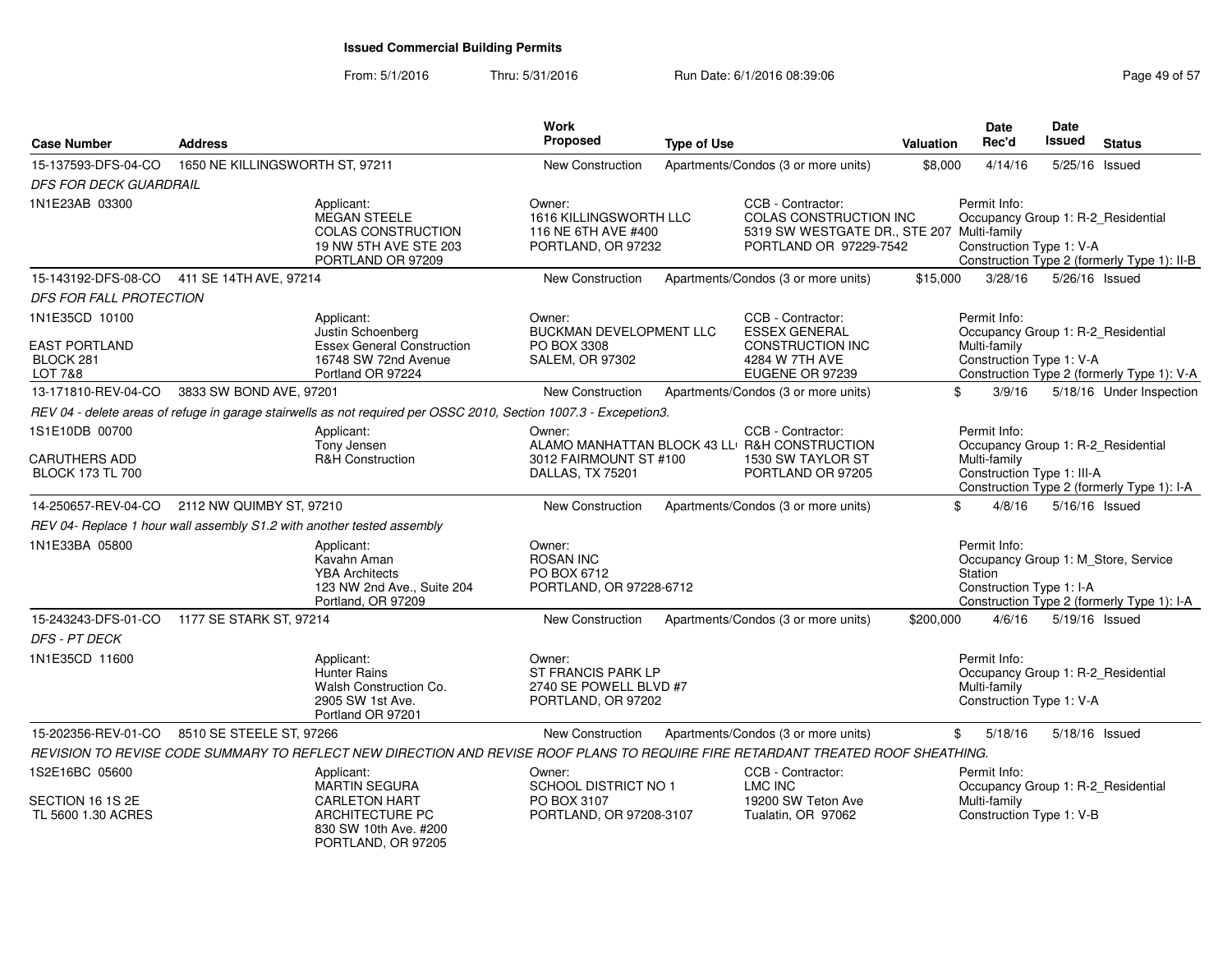| <b>Case Number</b>                                           | <b>Address</b>             |                                                                                                                                  | <b>Work</b><br><b>Proposed</b>                                                     | <b>Type of Use</b> |                                                                                                                                 | Valuation | <b>Date</b><br>Rec'd                                                                           | Date<br><b>Issued</b> | <b>Status</b>                              |
|--------------------------------------------------------------|----------------------------|----------------------------------------------------------------------------------------------------------------------------------|------------------------------------------------------------------------------------|--------------------|---------------------------------------------------------------------------------------------------------------------------------|-----------|------------------------------------------------------------------------------------------------|-----------------------|--------------------------------------------|
| 15-202379-REV-01-CO                                          | 8510 SE STEELE ST, 97266   |                                                                                                                                  | New Construction                                                                   |                    | Apartments/Condos (3 or more units)                                                                                             |           | \$<br>5/18/16                                                                                  |                       | 5/18/16 Issued                             |
|                                                              |                            | REVISION TO REVISE CODE SUMMARY TO REFLECT NEW DIRECTION AND REVISE ROOF PLANS TO REQUIRE FIRE RETARDANT TREATED ROOF SHEATHING. |                                                                                    |                    |                                                                                                                                 |           |                                                                                                |                       |                                            |
| 1S2E16BC 05600<br>SECTION 16 1S 2E<br>TL 5600 1.30 ACRES     |                            | Applicant:<br><b>MARTIN SEGURA</b><br><b>CARLETON HART</b><br>ARCHITECTURE PC<br>830 SW 10th Ave. #200<br>PORTLAND, OR 97205     | Owner:<br><b>SCHOOL DISTRICT NO 1</b><br>PO BOX 3107<br>PORTLAND, OR 97208-3107    |                    | CCB - Contractor:<br><b>LMC INC</b><br>19200 SW Teton Ave<br>Tualatin, OR 97062                                                 |           | Permit Info:<br>Occupancy Group 1: R-2 Residential<br>Multi-family<br>Construction Type 1: V-B |                       |                                            |
| 15-202361-REV-01-CO                                          | 8510 SE STEELE ST, 97266   |                                                                                                                                  | <b>New Construction</b>                                                            |                    | Apartments/Condos (3 or more units)                                                                                             |           | \$<br>5/18/16                                                                                  | 5/18/16 Issued        |                                            |
|                                                              |                            | REVISION TO REVISE CODE SUMMARY TO REFLECT NEW DIRECTION.                                                                        |                                                                                    |                    |                                                                                                                                 |           |                                                                                                |                       |                                            |
| 1S2E16BC 05600<br>SECTION 16 1S 2E<br>TL 5600 1.30 ACRES     |                            | Applicant:<br><b>MARTIN SEGURA</b><br><b>CARLETON HART</b><br>ARCHITECTURE PC<br>830 SW 10th Ave. #200<br>PORTLAND, OR 97205     | Owner:<br><b>SCHOOL DISTRICT NO 1</b><br>PO BOX 3107<br>PORTLAND, OR 97208-3107    |                    | CCB - Contractor:<br>LMC INC<br>19200 SW Teton Ave<br>Tualatin, OR 97062                                                        |           | Permit Info:<br>Occupancy Group 1: R-2 Residential<br>Multi-family<br>Construction Type 1: V-B |                       | Construction Type 2 (formerly Type 1): V-B |
| 15-202389-REV-01-CO                                          | 8510 SE STEELE ST, 97266   |                                                                                                                                  | New Construction                                                                   |                    | Apartments/Condos (3 or more units)                                                                                             |           | \$<br>5/18/16                                                                                  | 5/18/16 Issued        |                                            |
|                                                              |                            | REVISION TO REVISE CODE SUMMARY TO REFLECT NEW DIRECTION.                                                                        |                                                                                    |                    |                                                                                                                                 |           |                                                                                                |                       |                                            |
| 1S2E16BC 05600<br>SECTION 16 1S 2E<br>TL 5600 1.30 ACRES     |                            | Applicant:<br><b>MARTIN SEGURA</b><br><b>CARLETON HART</b><br>ARCHITECTURE PC                                                    | Owner:<br>SCHOOL DISTRICT NO 1<br>PO BOX 3107<br>PORTLAND, OR 97208-3107           |                    | CCB - Contractor:<br><b>LMC INC</b><br>19200 SW Teton Ave<br>Tualatin, OR 97062                                                 |           | Permit Info:<br>Occupancy Group 1: R-2_Residential<br>Multi-family<br>Construction Type 1: V-B |                       |                                            |
|                                                              |                            | 830 SW 10th Ave. #200<br>PORTLAND, OR 97205                                                                                      |                                                                                    |                    |                                                                                                                                 |           |                                                                                                |                       |                                            |
| 14-250657-DFS-07-CO                                          | 2112 NW QUIMBY ST, 97210   |                                                                                                                                  | New Construction                                                                   |                    | Apartments/Condos (3 or more units)                                                                                             | \$28,000  | 5/6/16                                                                                         |                       | 5/24/16 Issued                             |
| DFS FOR PRECAST CONCRETE STAIRS                              |                            |                                                                                                                                  |                                                                                    |                    |                                                                                                                                 |           |                                                                                                |                       |                                            |
| 1N1E33BA 05800                                               |                            | Applicant:<br>BRYAN KRAWCZYK<br>ANDERSEN CONSTRUCTION<br>6712 N. CUTTER CIRCLE<br>PORTLAND, OR 97229                             | Owner:<br><b>ROSAN INC</b><br>PO BOX 6712<br>PORTLAND, OR 97228-6712               |                    | CCB - Contractor:<br><b>Chris Copeland</b><br>ANDERSEN CONSTRUCTION<br><b>COMPANY</b><br>PO BOX 6712<br>PORTLAND, OR 97228-6712 |           | Permit Info:<br>Occupancy Group 1: R-2 Residential<br>Multi-family<br>Construction Type 1: I-A |                       |                                            |
| 14-118634-REV-06-CO                                          | 1075 NW NORTHRUP ST        |                                                                                                                                  | <b>New Construction</b>                                                            |                    | Apartments/Condos (3 or more units)                                                                                             |           | \$<br>5/13/16                                                                                  | 5/13/16 Issued        |                                            |
|                                                              |                            | REV 06 - Level 1 steel column fire proofing from spray on to UL designs X528 gyp bd enclosure, and X661 intumescent coating      |                                                                                    |                    |                                                                                                                                 |           |                                                                                                |                       |                                            |
| 1N1E34BB 02620<br><b>HOYT STREET YARDS NO 2</b><br>LOT 17-20 |                            | Applicant:<br>Eve Fagenstrom<br><b>Bora Architects</b><br>720 SW Washington<br>Portland, OR 97205                                | Owner:<br><b>BLOCK 15 LLC</b><br>1022 NW MARSHALL ST STE 270<br>PORTLAND, OR 97209 |                    | CCB - Contractor:<br><b>Chris Copeland</b><br>ANDERSEN CONSTRUCTION<br><b>COMPANY</b><br>PO BOX 6712                            |           | Permit Info:<br>Occupancy Group 1: R-2_Residential<br>Multi-family<br>Construction Type 1: I-A |                       | Construction Type 2 (formerly Type 1): I-A |
| 15-134807-DFS-01-CO                                          | 5405 SE WOODWARD ST, 97206 |                                                                                                                                  | New Construction                                                                   | Assembly           | PORTLAND, OR 97228-6712                                                                                                         | \$542,380 | 2/10/16                                                                                        |                       | 5/11/16 Issued                             |
| <b>DFS FOR STOREFRONT</b>                                    |                            |                                                                                                                                  |                                                                                    |                    |                                                                                                                                 |           |                                                                                                |                       |                                            |
| 1S2E07AB 00200                                               |                            | Applicant:<br><b>JEFF MASHOS</b>                                                                                                 | Owner:<br><b>SCHOOL DISTRICT NO 1</b>                                              |                    | CCB - Contractor:<br><b>SKANSKA USA</b>                                                                                         |           | Permit Info:<br>Occupancy Group 1: E_School                                                    |                       |                                            |
| SECTION 07 1S 2E<br>TL 200 18.31 ACRES                       |                            | 1450 FRONT ST NE<br><b>SALEM, OR 97301</b>                                                                                       | PO BOX 3107<br>PORTLAND, OR 97208-3107                                             |                    | 222 SW Columbia St., Suite 300<br>Portland, OR 97201                                                                            |           | Construction Type 1: II-B                                                                      |                       |                                            |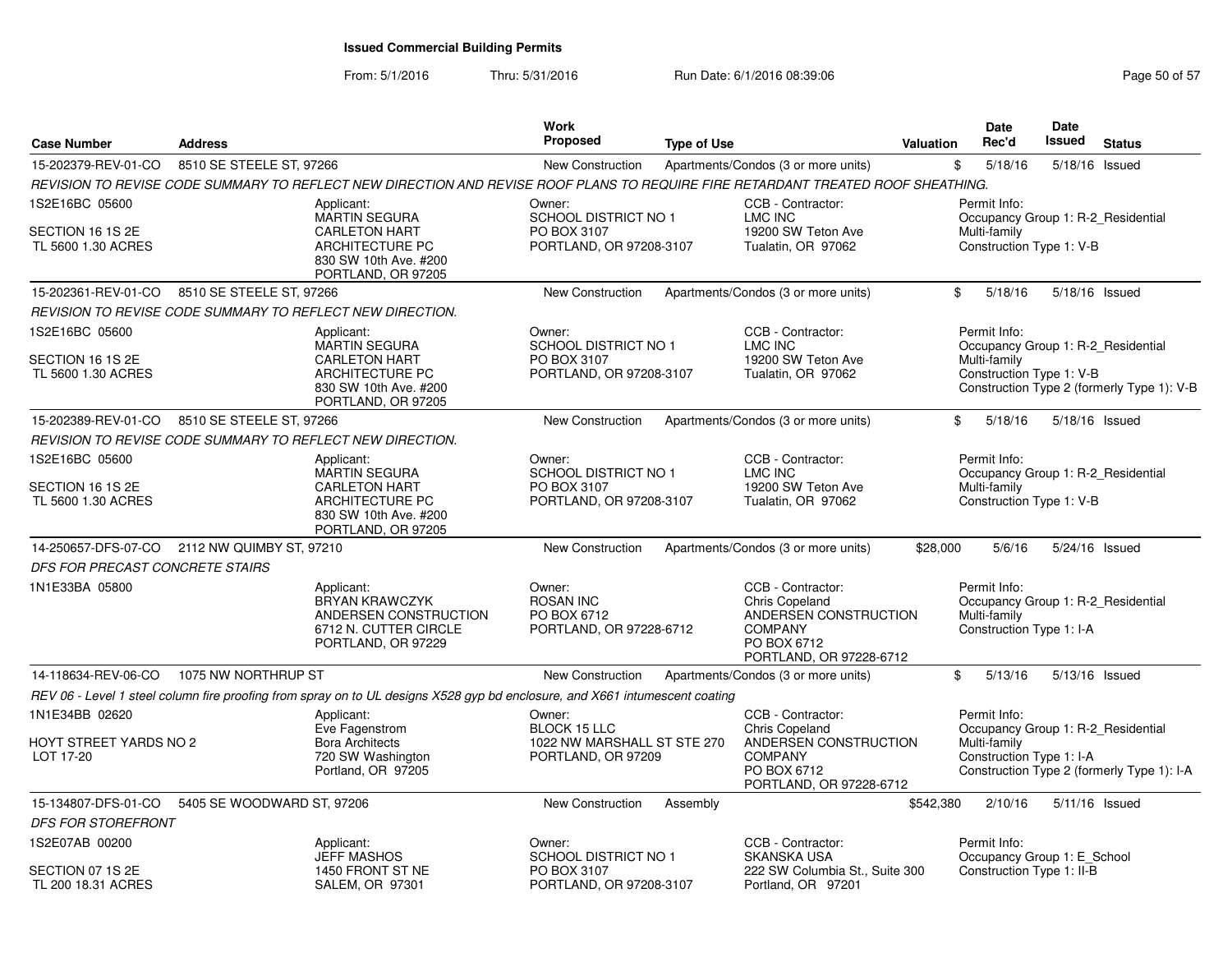From: 5/1/2016

| <b>Case Number</b>                                                                                                                                                 | <b>Address</b>          |                                                                                                                                                                                                                  | Work<br>Proposed                                                                                                                                                                                                                   | <b>Type of Use</b> |                                                                                                                                      | <b>Valuation</b> | Date<br>Rec'd                                                                                              | Date<br>Issued | <b>Status</b>                                                                       |
|--------------------------------------------------------------------------------------------------------------------------------------------------------------------|-------------------------|------------------------------------------------------------------------------------------------------------------------------------------------------------------------------------------------------------------|------------------------------------------------------------------------------------------------------------------------------------------------------------------------------------------------------------------------------------|--------------------|--------------------------------------------------------------------------------------------------------------------------------------|------------------|------------------------------------------------------------------------------------------------------------|----------------|-------------------------------------------------------------------------------------|
| 15-102664-REV-05-CO                                                                                                                                                | 611 SW KINGSTON AVE     |                                                                                                                                                                                                                  | <b>New Construction</b>                                                                                                                                                                                                            | <b>Business</b>    |                                                                                                                                      |                  | \$<br>4/13/16                                                                                              |                | 5/16/16 Issued                                                                      |
|                                                                                                                                                                    |                         | REV 05 - New 6" water service to include tap to water main, 6" water meter and vault, 6" RPBA, and connection to existing water service lateral. Surface improvements include replacement of sidewalk around w.  |                                                                                                                                                                                                                                    |                    |                                                                                                                                      |                  |                                                                                                            |                |                                                                                     |
| 1S1E05 00200<br>SECTION 05 1S 1E<br>TL 200 21.12 ACRES                                                                                                             |                         | Applicant:<br><b>DANIELLE PRUETT</b><br><b>KPFF</b><br>111 SW 5TH AVE., SUITE 2400<br>PORTLAND OR 97204                                                                                                          | Owner:<br>PORTLAND CITY OF<br>1120 SW 5TH AVE #609<br>PORTLAND, OR 97204-1912                                                                                                                                                      |                    | CCB - Contractor:<br><b>THOMAS SMITH</b><br>HOFFMAN CONSTRUCTION CO<br>OF OREGON<br>805 SW BROADWAY SUITE 2100<br>PORTLAND, OR 97205 |                  | Permit Info:<br>Occupancy Group 1: B Bank, Off.,<br>Med.Off., Pub.Bldg.<br>Construction Type 1: V-B        |                | Construction Type 2 (formerly Type 1): V-B                                          |
| 15-175410-REV-01-CO                                                                                                                                                | 1970 NW 18TH AVE, 97209 |                                                                                                                                                                                                                  | New Construction                                                                                                                                                                                                                   | <b>Business</b>    |                                                                                                                                      |                  | \$<br>5/16/16                                                                                              |                | 5/16/16 Issued                                                                      |
|                                                                                                                                                                    |                         | REVISION TO INCORPORATE ROUGH PLUMBING IN MONO SLAB FOR TWO FUTURE TENANTS                                                                                                                                       |                                                                                                                                                                                                                                    |                    |                                                                                                                                      |                  |                                                                                                            |                |                                                                                     |
| 1N1E28D 00400                                                                                                                                                      |                         | Applicant:<br>STEPHEN ELLIOTT<br><b>GREEN GABLES DESIGN &amp;</b><br><b>RESTORATION</b><br>3865 NW GALES CREEK RD<br>FOREST GROVE OR 97116                                                                       | Owner:<br>FRONT STREET LOT LLC<br>3865 NW GALES CREEK RD<br>FOREST GROVE, OR 97116                                                                                                                                                 |                    | CCB - Contractor:<br><b>GREEN GABLES DESIGN &amp;</b><br>RESTORATION, INC.<br>PO BOX 4264<br>PORTLAND, OR 97208                      |                  | Permit Info:<br>Occupancy Group 1: B Bank, Off.,<br>Med.Off., Pub.Bldg.<br>Construction Type 1: V-B        |                |                                                                                     |
| 14-153330-REV-04-CO                                                                                                                                                | 4555 N CHANNEL AVE      |                                                                                                                                                                                                                  | <b>New Construction</b>                                                                                                                                                                                                            | <b>Business</b>    |                                                                                                                                      |                  | \$<br>5/3/16                                                                                               | 5/3/16 Final   |                                                                                     |
|                                                                                                                                                                    |                         | Rev 04 - remove non applicable special inspections and deferred submittals. At tower, there is no shotcrete or structural masonry and these have been removed from the special inspections. Parking structure ha |                                                                                                                                                                                                                                    |                    |                                                                                                                                      |                  |                                                                                                            |                |                                                                                     |
| 1N1E20 00109                                                                                                                                                       |                         | Applicant:<br><b>CONNIE HOTOVEC</b><br>ANKROM MOISAN ARCHITECTS<br>6720 SW MACADAM, SUTIE 100<br>PORTLAND OR 97219                                                                                               | Owner:<br>PORT OF PORTLAND (LEASED<br>PO BOX 3820<br>PORTLAND, OR 97208-3849<br>Owner:<br>DAIMLER TRUCKS NORTH<br>PO BOX 3820<br>PORTLAND, OR 97208-3849<br>Owner:<br><b>AMERICA LLC</b><br>PO BOX 3820<br>PORTLAND, OR 97208-3849 |                    | CCB - Contractor:<br><b>ERIC HOFFMAN</b><br>HOFFMAN CONSTRUCTION<br>805 SW BROADWAY STE 2100<br>PORTLAND, OR 97205                   |                  | Permit Info:<br>Occupancy Group 1: B Bank, Off.,<br>Med.Off., Pub.Bldg.<br>403.2.1                         |                | Construction Type 1: I-B: reduce to II-A per                                        |
| 15-162340-REV-02-CO                                                                                                                                                | 811 SE STARK ST, 97214  |                                                                                                                                                                                                                  | <b>New Construction</b>                                                                                                                                                                                                            | <b>Business</b>    |                                                                                                                                      |                  | \$<br>2/23/16                                                                                              |                | 5/31/16 Issued                                                                      |
|                                                                                                                                                                    |                         | REVISION TO REMOVE 2 BEAMS FROM 4TH FLOOR FRAMING TO CREATE OPENING IN FLOOR FOR FUTURE STAIR/ BLEACHERS.                                                                                                        |                                                                                                                                                                                                                                    |                    |                                                                                                                                      |                  |                                                                                                            |                |                                                                                     |
| 1N1E35CC 10800<br><b>EAST PORTLAND</b><br>BLOCK 182<br>ELY OF SANDY BLVD-S 5' OF LOT 3 EXC PT<br>IN ST<br>ELY OF SANDY BLVD LOT 4 EXC PT IN ST<br>LOT <sub>5</sub> |                         | Applicant:<br><b>JUDSON MOORE</b><br><b>WORKS PARTNERSHIP</b><br><b>ARCHITECTURE</b><br>524 E BURNSIDE STREET SUITE<br>320<br>PORTLAND OR 97214                                                                  | Owner:<br>811 STARK LLC<br>75 SE YAMHILL ST #201<br>PORTLAND, OR 97214                                                                                                                                                             |                    | CCB - Contractor:<br><b>ROB YORKE</b><br>YORKE & CURTIS INC<br>4480 SW 101 ST AVE<br>BEAVERTON, OR 970053427                         |                  | Permit Info:<br>Station<br>Construction Type 1: I-A                                                        |                | Occupancy Group 1: M Store, Service<br>Construction Type 2 (formerly Type 1): III-B |
| 15-212569-DFS-02-CO 3834 SE 17TH AVE, 97202                                                                                                                        |                         |                                                                                                                                                                                                                  | <b>New Construction</b>                                                                                                                                                                                                            | <b>Business</b>    |                                                                                                                                      | \$20,000         | 4/26/16                                                                                                    |                | 5/27/16 Issued                                                                      |
| DFS FOR ACOUSTICAL TILE CEILING SEISMIC                                                                                                                            |                         |                                                                                                                                                                                                                  |                                                                                                                                                                                                                                    |                    |                                                                                                                                      |                  |                                                                                                            |                |                                                                                     |
| 1S1E11DB 05800                                                                                                                                                     |                         | Applicant:<br><b>LUKE STILLAR</b><br>FORTIS CONSTRUCTION<br>1705 SW TAYLOR ST #200<br>PORTLAND OR 97205                                                                                                          | Owner:<br>PORTLAND GENERAL ELECTRIC<br>121 SW SALMON ST<br>PORTLAND, OR 97204-2901                                                                                                                                                 |                    | CCB - Contractor:<br>FORTIS CONSTRUCTION<br>1705 SW TAYLOR ST SUITE 200<br>PORTLAND, OR 97205                                        |                  | Permit Info:<br>Occupancy Group 1: S-1 Storage -<br>Moderate Hazard, Warehouse<br>Construction Type 1: V-B |                | Construction Type 2 (formerly Type 1): V-B                                          |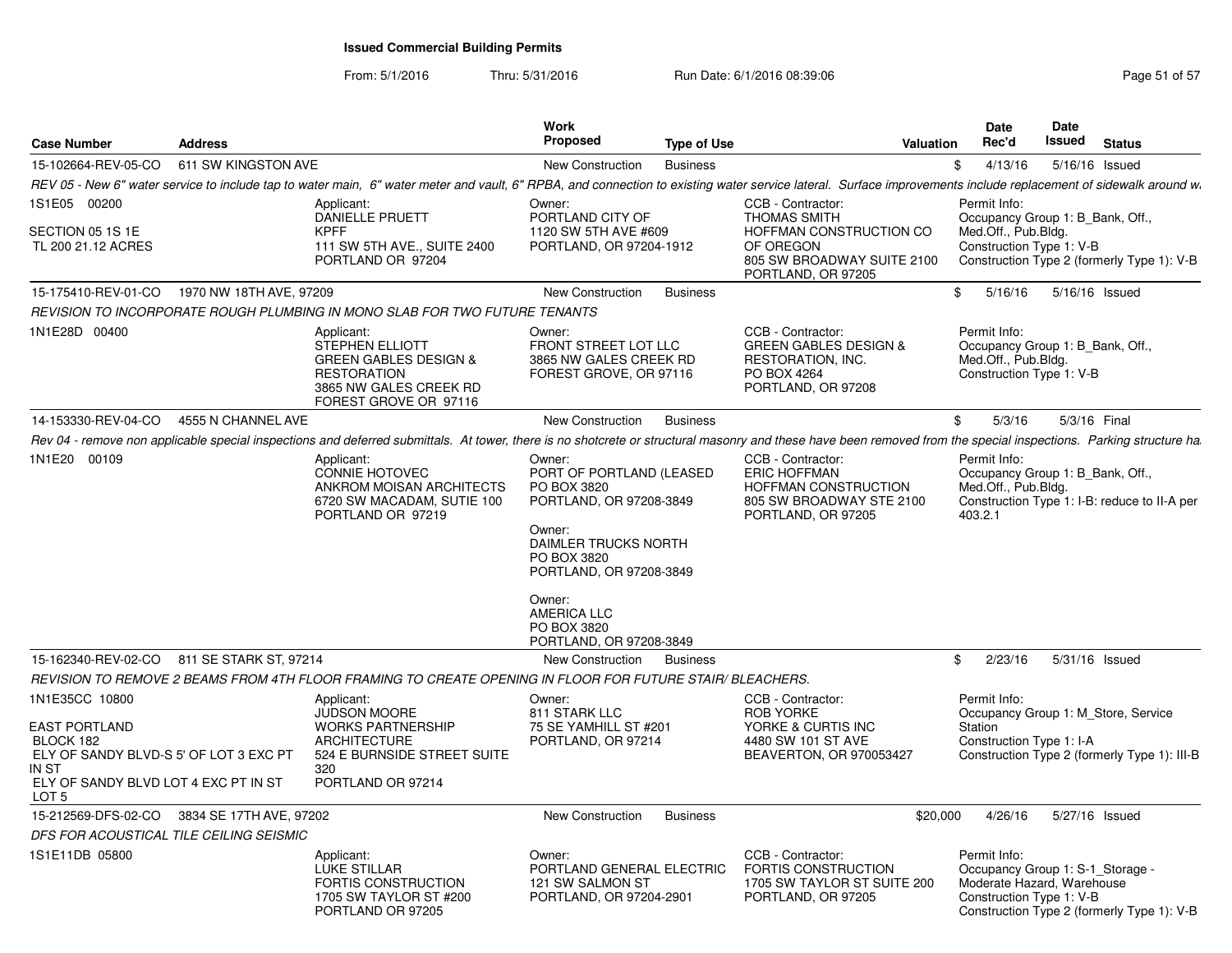| <b>Case Number</b>                                                               | <b>Address</b>               |                                                                                                                                                      | <b>Work</b><br>Proposed                                                                                | <b>Type of Use</b> | <b>Valuation</b>                                                                                          | <b>Date</b><br>Rec'd                | <b>Date</b><br><b>Issued</b>                                                               | <b>Status</b>                                                                   |
|----------------------------------------------------------------------------------|------------------------------|------------------------------------------------------------------------------------------------------------------------------------------------------|--------------------------------------------------------------------------------------------------------|--------------------|-----------------------------------------------------------------------------------------------------------|-------------------------------------|--------------------------------------------------------------------------------------------|---------------------------------------------------------------------------------|
| 15-212569-DFS-01-CO                                                              | 3834 SE 17TH AVE, 97202      |                                                                                                                                                      | New Construction                                                                                       | <b>Business</b>    | \$25,000                                                                                                  | 4/26/16                             |                                                                                            | 5/27/16 Issued                                                                  |
| DFS FOR STOREFRONT ANCHORAGE AND SEISMIC                                         |                              |                                                                                                                                                      |                                                                                                        |                    |                                                                                                           |                                     |                                                                                            |                                                                                 |
| 1S1E11DB 05800                                                                   |                              | Applicant:<br><b>LUKE STILLAR</b><br>FORTIS CONSTRUCTION<br>1705 SW TAYLOR ST #200<br>PORTLAND OR 97205                                              | Owner:<br>PORTLAND GENERAL ELECTRIC<br>121 SW SALMON ST<br>PORTLAND, OR 97204-2901                     |                    | CCB - Contractor:<br>FORTIS CONSTRUCTION<br>1705 SW TAYLOR ST SUITE 200<br>PORTLAND, OR 97205             | Permit Info:                        | Occupancy Group 1: S-1_Storage -<br>Moderate Hazard, Warehouse<br>Construction Type 1: V-B | Construction Type 2 (formerly Type 1): V-B                                      |
| 16-119833-000-00-CO                                                              | 2801 N GANTENBEIN AVE, 97227 |                                                                                                                                                      | New Construction                                                                                       | <b>Business</b>    | \$138,000                                                                                                 | 2/11/16                             |                                                                                            | 5/9/16 Under Inspection                                                         |
|                                                                                  |                              | INSTALL NEW TRAILER (HYPERBARIC CHAMBER) AT NORTH SIDE OF BURN CENTER WING; NEW OXYGEN STORAGE TANK, NEW FENCING, AND MODIFY SIDEWALKS AND CURB CUT; |                                                                                                        |                    |                                                                                                           |                                     |                                                                                            |                                                                                 |
| 1N1E27AC 01100<br><b>ABENDS ADD</b><br><b>BLOCK 4</b><br>LOT 1-18 TL 1100        |                              | Applicant:<br>RICHARD SHIGA<br>ZIMMER GUNSUL FRASCA<br><b>ARCHITECTS</b><br>1223 SW WASHINGTON ST SUITE<br>200<br>PORTLAND OR 97205                  | Owner:<br><b>EMANUEL HOSPITAL</b><br>5215 N O'CONNOR BLVD #1100<br>IRVING, TX 75039-3739               |                    | CCB - Contractor:<br>LEASE CRUTCHER LEWIS CORP<br>921 SW WASHINGTON #150<br>PORTLAND, OR 97205            | Permit Info:<br>Med.Off., Pub.Bldg. | Occupancy Group 1: B_Bank, Off.,<br>Construction Type 1: V-B                               | Total Square Footage - Display Only: 440                                        |
| 15-172517-DFS-01-CO                                                              | 4001 SW CANYON RD, 97221     |                                                                                                                                                      | New Construction                                                                                       | Educational        | \$89,500                                                                                                  | 4/15/16                             |                                                                                            | 5/18/16 Issued                                                                  |
| DFS - WOOD I-JOISTS AND OPEN WEB JOISTS                                          |                              |                                                                                                                                                      |                                                                                                        |                    |                                                                                                           |                                     |                                                                                            |                                                                                 |
| 1S1E05 01400<br>SECTION 05 1S 1E<br>TL 1400 60.69 ACRES                          |                              | Applicant:<br><b>GREG BECKER</b><br>FORTIS CONSTRUCTION<br>1705 SW TAYLOR ST SUITE 200<br>PORTLAND, OR 97205                                         | Owner:<br><b>METRO</b><br>600 NE GRAND AVE<br>PORTLAND, OR 97232-2736                                  |                    | CCB - Contractor:<br>FORTIS CONSTRUCTION<br>1705 SW TAYLOR ST SUITE 200<br>PORTLAND, OR 97205             | Permit Info:<br>General             | Construction Type 1: V-B                                                                   | Occupancy Group 1: A-3_Assembly -<br>Construction Type 2 (formerly Type 1): V-B |
| 15-132424-DFS-04-CO                                                              | 888 SW 3RD AVE, 97204        |                                                                                                                                                      | New Construction                                                                                       | Hotel/Motel        | \$120,000                                                                                                 | 4/21/16                             |                                                                                            | 5/31/16 Issued                                                                  |
| DFS FOR ROOF POST TENSION SLAB                                                   |                              |                                                                                                                                                      |                                                                                                        |                    |                                                                                                           |                                     |                                                                                            |                                                                                 |
| 1S1E03BA 06100<br><b>PORTLAND</b><br>BLOCK <sub>22</sub><br>LOT 5&6              |                              | Applicant:<br><b>Brian Gunn</b><br>MORTENSON CONSTRUCTION INC 2725 ROCKY MOUNTAIN AVE #200<br>920 SW 3RD AVE, STE 400<br>PORTLAND, OR 97232          | Owner:<br>SMPT3 LLC<br>LOVELAND, CO 80538-8717                                                         |                    |                                                                                                           | Permit Info:                        | Construction Type 1: I-A                                                                   | Occupancy Group 1: R-1_Hotel or Motel                                           |
| 15-201928-REV-01-CO                                                              | 1355 SW 2ND AVE, 97201       |                                                                                                                                                      | <b>New Construction</b>                                                                                | Hotel/Motel        |                                                                                                           | \$<br>5/25/16                       |                                                                                            | 5/25/16 Issued                                                                  |
|                                                                                  |                              | REVISION 01 - Relocation of fire water storage tank from below the basement level to at the basement level, new manhole location in loading bay,     |                                                                                                        |                    |                                                                                                           |                                     |                                                                                            |                                                                                 |
| 1S1E03BC 01400<br><b>PORTLAND</b><br>BLOCK 130<br>$LOT 1-4$<br>$E$ 2' OF LOT 5-8 |                              | Applicant:<br>Nick Carpenter<br>MYHRE GROUP ARCHITECTS<br>620 SW 5th Ave, #500<br>Portland, OR 97204                                                 | Owner:<br>PORTLAND HOTEL OWNERSHIP<br><b>LLC</b><br>5786 WIDEWATERS PKWY #9<br>SYRACUSE, NY 13214-1867 |                    | CCB - Contractor:<br>WIDEWATERS CONSTRUCTION<br><b>INC</b><br>5786 WIDEWATERS PARKWAY<br>DEWITT, NY 13214 | Permit Info:                        | Construction Type 1: I-A                                                                   | Occupancy Group 1: R-1_Hotel or Motel                                           |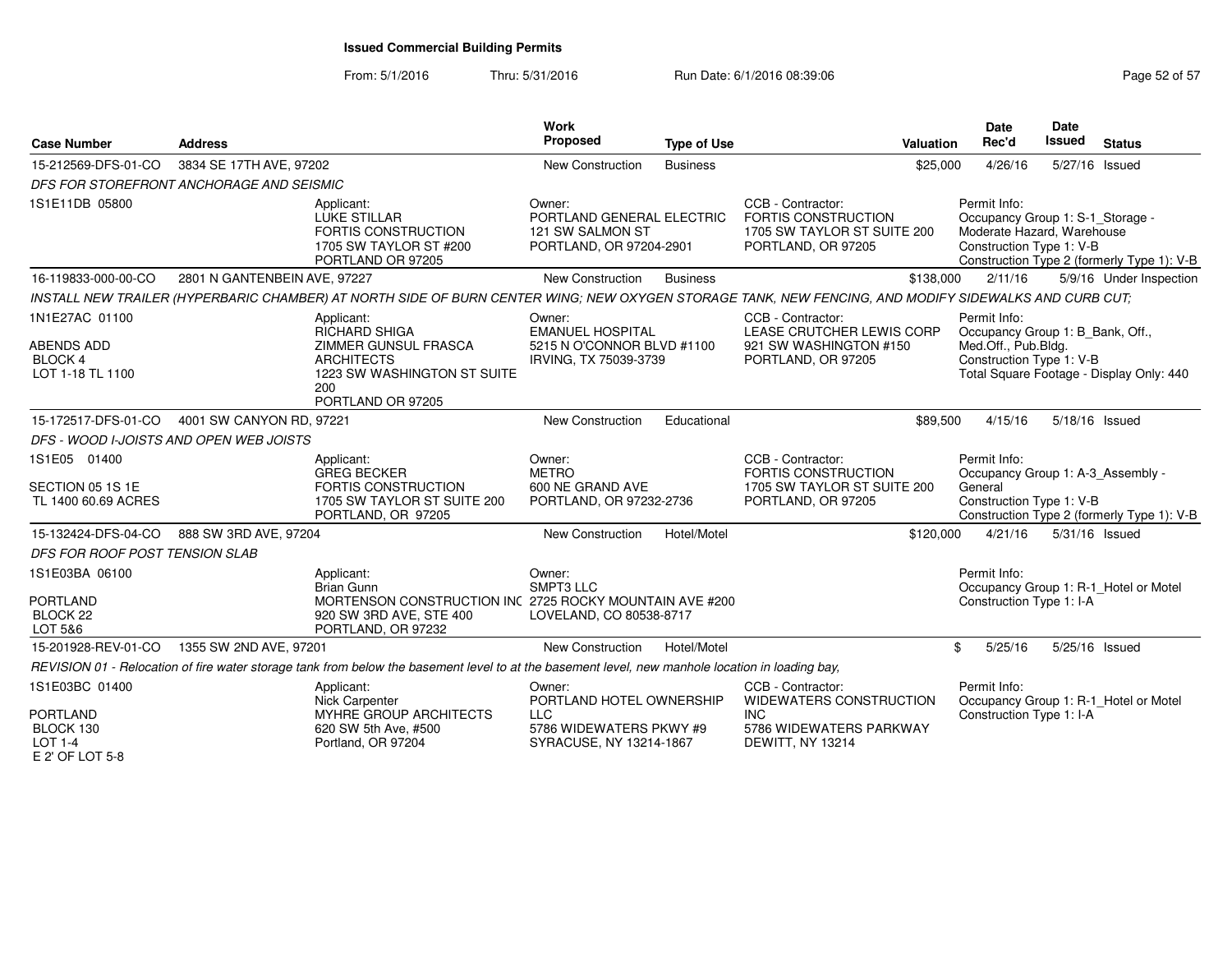| <b>Case Number</b>                                                       | <b>Address</b>        |                                                                                                                                                              | <b>Work</b><br><b>Proposed</b>                                                                                           | <b>Type of Use</b> |                                                                                                                                 | Valuation | <b>Date</b><br>Rec'd                     | Date<br>Issued | <b>Status</b>                                                                       |
|--------------------------------------------------------------------------|-----------------------|--------------------------------------------------------------------------------------------------------------------------------------------------------------|--------------------------------------------------------------------------------------------------------------------------|--------------------|---------------------------------------------------------------------------------------------------------------------------------|-----------|------------------------------------------|----------------|-------------------------------------------------------------------------------------|
| 15-193295-DFS-01-CO                                                      | 5414 SE DUKE ST       |                                                                                                                                                              | New Construction                                                                                                         | Hotel/Motel        |                                                                                                                                 | \$10      | 4/12/16                                  | 5/26/16        | Issued                                                                              |
| DFS FOR STAIRCASE AND RAILINGS                                           |                       |                                                                                                                                                              |                                                                                                                          |                    |                                                                                                                                 |           |                                          |                |                                                                                     |
| 1S2E19AB 03101                                                           |                       | Applicant:<br><b>CLIFFORD PAULSEN</b>                                                                                                                        | Owner:<br>APOSTOLIC FAITH MISSION                                                                                        |                    |                                                                                                                                 |           | Permit Info:                             |                | Occupancy Group 1: R-1_Hotel or Motel                                               |
| APOSTOLIC FAITH CAMPUS<br>LOT 1 EXC PT IN ST<br>POTENTIAL ADDITIONAL TAX |                       | APOSTOLIC FAITH CHURCH<br>6615 SE 52ND AVE<br>PORTLAND, OR 97206-7660                                                                                        | 6615 SE 52ND AVE<br>PORTLAND, OR 97206-7660                                                                              |                    |                                                                                                                                 |           | Construction Type 1: V-B                 |                |                                                                                     |
|                                                                          |                       |                                                                                                                                                              | Owner:<br>OF PORTLAND OREGON<br>6615 SE 52ND AVE<br>PORTLAND, OR 97206-7660                                              |                    |                                                                                                                                 |           |                                          |                |                                                                                     |
| 15-209862-DFS-02-CO                                                      | 354 NW 9TH AVE, 97209 |                                                                                                                                                              | New Construction                                                                                                         | Hotel/Motel        |                                                                                                                                 | \$126,330 | 3/10/16                                  |                | 5/24/16 Issued                                                                      |
| DFS FOR STAIR SHOP DRAWINGS AND CALCULATIONS                             |                       |                                                                                                                                                              |                                                                                                                          |                    |                                                                                                                                 |           |                                          |                |                                                                                     |
| 1N1E34CB 04000                                                           |                       | Applicant:<br><b>TAYLOR REGIER</b><br>ANDERSEN CONSTRUCTION<br>6712 N CUTTER CIRCLE<br>PORTLAND, OR 97217                                                    | Owner:<br><b>PEARL DISTRICT LODGING &amp;</b><br><b>ASSOCIATES LLC</b><br>8333 GREENWAY BLVD #200<br>MIDDLETON, WI 53562 |                    | CCB - Contractor:<br><b>Chris Copeland</b><br>ANDERSEN CONSTRUCTION<br><b>COMPANY</b><br>PO BOX 6712<br>PORTLAND, OR 97228-6712 |           | Permit Info:<br>Construction Type 1: I-B |                | Occupancy Group 1: R-1 Hotel or Motel<br>Construction Type 2 (formerly Type 1): I-B |
| 15-132424-REV-03-CO                                                      | 888 SW 3RD AVE, 97204 |                                                                                                                                                              | New Construction                                                                                                         | Hotel/Motel        |                                                                                                                                 | \$        | 4/22/16                                  |                | 5/27/16 Issued                                                                      |
|                                                                          |                       | REV 3 - replace vinyl punched windows with aluminum and modifications to the metal panel cladding                                                            |                                                                                                                          |                    |                                                                                                                                 |           |                                          |                |                                                                                     |
| 1S1E03BA 06100<br><b>PORTLAND</b><br>BLOCK <sub>22</sub><br>LOT 5&6      |                       | Applicant:<br><b>JON MCAULEY</b><br>SERA DESIGN AND<br><b>ARCHITECTURE</b><br>338 NW 5TH AVENUE<br>PORTLAND, OR 97209                                        | Owner:<br>SMPT3 LLC<br>2725 ROCKY MOUNTAIN AVE #200<br>LOVELAND, CO 80538-8717                                           |                    | CCB - Contractor:<br><b>MA MORTENSON CO</b><br>700 MEADOW LN N<br>MINNEAPOLIS, MN 55422                                         |           |                                          |                |                                                                                     |
| 15-193288-DFS-01-CO 5414 SE DUKE ST                                      |                       |                                                                                                                                                              | New Construction                                                                                                         | Hotel/Motel        |                                                                                                                                 | \$10      | 4/12/16                                  |                | 5/26/16 Issued                                                                      |
| <b>DFS FOR STAIRCASE AND RAILINGS</b>                                    |                       |                                                                                                                                                              |                                                                                                                          |                    |                                                                                                                                 |           |                                          |                |                                                                                     |
| 1S2E19AB 03101                                                           |                       | Applicant:                                                                                                                                                   | Owner:                                                                                                                   |                    |                                                                                                                                 |           | Permit Info:                             |                |                                                                                     |
| APOSTOLIC FAITH CAMPUS<br>LOT 1 EXC PT IN ST<br>POTENTIAL ADDITIONAL TAX |                       | <b>CLIFFORD PAULSEN</b><br>APOSTOLIC FAITH CHURCH<br>6615 SE 52ND AVE<br>PORTLAND, OR 97206-7660                                                             | <b>APOSTOLIC FAITH MISSION</b><br>6615 SE 52ND AVE<br>PORTLAND, OR 97206-7660                                            |                    |                                                                                                                                 |           | Construction Type 1: V-B                 |                | Occupancy Group 1: R-1_Hotel or Motel                                               |
|                                                                          |                       |                                                                                                                                                              | Owner:<br>OF PORTLAND OREGON<br>6615 SE 52ND AVE<br>PORTLAND, OR 97206-7660                                              |                    |                                                                                                                                 |           |                                          |                |                                                                                     |
| 15-204903-REV-01-CO  10721 NE SANDY BLVD, 97220                          |                       |                                                                                                                                                              | <b>New Construction</b>                                                                                                  | Mercantile         |                                                                                                                                 | \$        | 3/25/16                                  |                | $5/5/16$ Issued                                                                     |
|                                                                          |                       | REVISION TO REVISE NUMBER OF REQUIRED DRYWELLS, KEEP ONE EXISTING DRYWELL; RECONFIGURE STORM PIPING TO INCLUDE EXISTING DRYWELL AND REDUCED NUMBER OF NEW DF |                                                                                                                          |                    |                                                                                                                                 |           |                                          |                |                                                                                     |
| 1N2E22BA 06100                                                           |                       | Applicant:                                                                                                                                                   | Owner:                                                                                                                   |                    | CCB - Contractor:                                                                                                               |           | Permit Info:                             |                |                                                                                     |
| <b>PARKROSE &amp; RPLT</b>                                               |                       | <b>CHRIS DESLAURIERS</b><br><b>WDY STUCTURAL-CIVIL</b>                                                                                                       | <b>N&amp;NRES IX LLC</b><br>900 SW 13TH AVE #210                                                                         |                    | <b>MACKENZIE THAMES</b><br>TEAM CONSTRUCTION LLC                                                                                |           | Station                                  |                | Occupancy Group 1: M Store, Service                                                 |
| BLOCK 74                                                                 |                       | <b>ENGINEERS</b>                                                                                                                                             | PORTLAND, OR 97205                                                                                                       |                    | 4201 NE 66TH AVE                                                                                                                |           | Construction Type 1: V-B                 |                |                                                                                     |
| LOT A&B TL 6100                                                          |                       | 6443 SW BEAVERTON-HILLSDALE<br>HWY STE 210<br>PORTLAND, OR 97221                                                                                             |                                                                                                                          |                    | VANCOUVER, WA 98661                                                                                                             |           |                                          |                | Construction Type 2 (formerly Type 1): V-B                                          |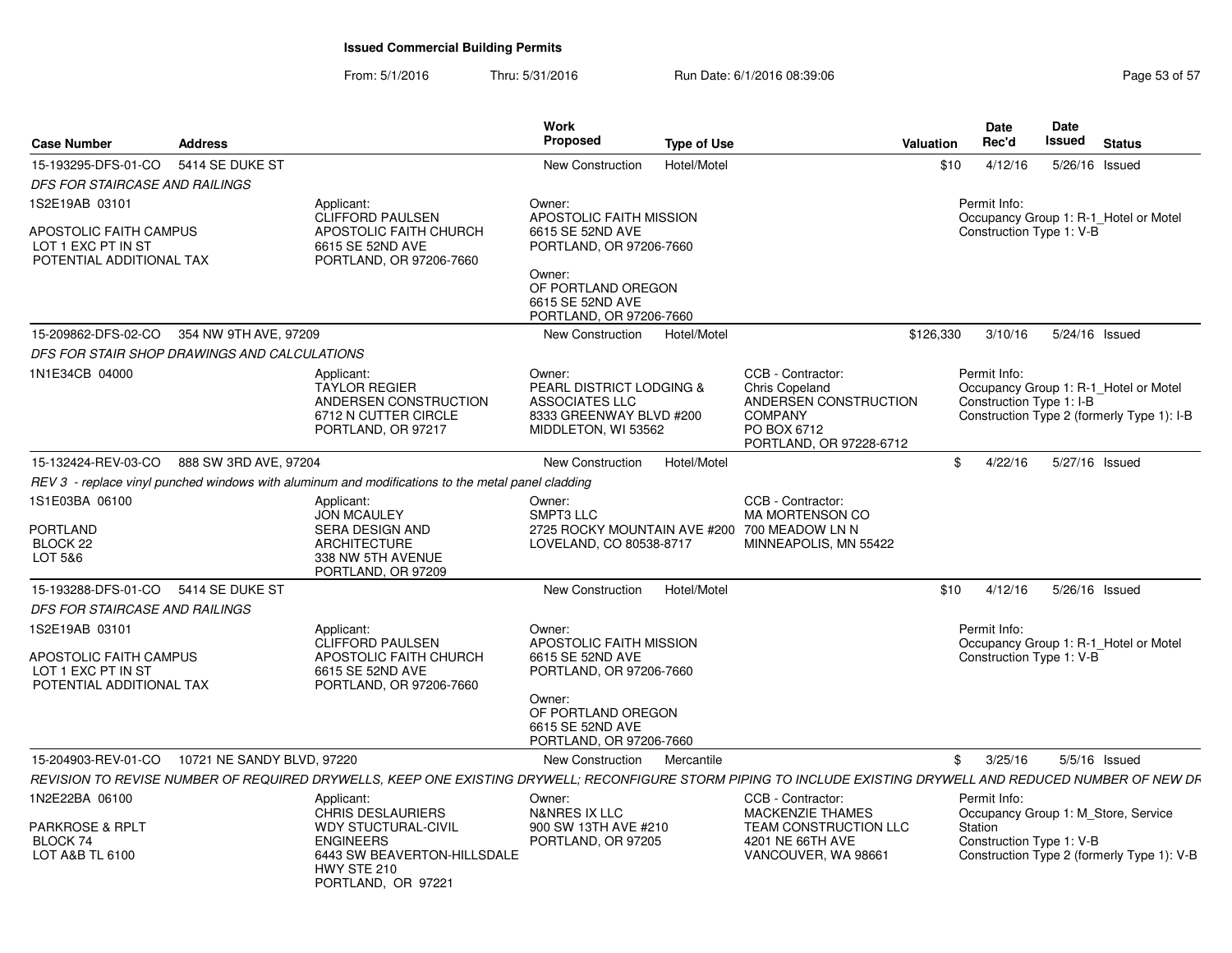| <b>Case Number</b>                                                | <b>Address</b>             |                                                                                                                                                                                                                   | Work<br><b>Proposed</b>                                                                                                                                                                                 | <b>Type of Use</b>                                             | Valuation                                                                 | Date<br>Rec'd                                                                                              | Date<br>Issued | <b>Status</b>  |  |
|-------------------------------------------------------------------|----------------------------|-------------------------------------------------------------------------------------------------------------------------------------------------------------------------------------------------------------------|---------------------------------------------------------------------------------------------------------------------------------------------------------------------------------------------------------|----------------------------------------------------------------|---------------------------------------------------------------------------|------------------------------------------------------------------------------------------------------------|----------------|----------------|--|
| 15-204903-REV-02-CO                                               | 10721 NE SANDY BLVD, 97220 |                                                                                                                                                                                                                   | <b>New Construction</b>                                                                                                                                                                                 | Mercantile                                                     | \$                                                                        | 5/4/16                                                                                                     |                | 5/4/16 Issued  |  |
|                                                                   |                            | REVISION-REVISE ACHITECTURAL AND STRUCTURAL TO SHOW ROOF TOP MECHANICAL UNITS APPROVED UNDER PERMIT 15-275579MT AND 16-102511MT                                                                                   |                                                                                                                                                                                                         |                                                                |                                                                           |                                                                                                            |                |                |  |
| 1N2E22BA 06100                                                    |                            | Applicant:<br><b>CHRIS DESLAURIERS</b>                                                                                                                                                                            | Owner:<br>N&NRES IX LLC                                                                                                                                                                                 | CCB - Contractor:<br><b>MACKENZIE THAMES</b>                   |                                                                           | Permit Info:<br>Occupancy Group 1: M Store, Service                                                        |                |                |  |
| <b>PARKROSE &amp; RPLT</b><br>BLOCK 74<br>LOT A&B TL 6100         |                            | <b>WDY STUCTURAL-CIVIL</b><br><b>ENGINEERS</b><br>6443 SW BEAVERTON-HILLSDALE<br>HWY STE 210<br>PORTLAND, OR 97221                                                                                                | 900 SW 13TH AVE #210<br>PORTLAND, OR 97205                                                                                                                                                              | 4201 NE 66TH AVE                                               | TEAM CONSTRUCTION LLC<br>VANCOUVER, WA 98661                              | Station<br>Construction Type 1: V-B<br>Construction Type 2 (formerly Type 1): V-B                          |                |                |  |
| 15-141890-REV-02-CO                                               | 17445 SE SHERMAN ST. 97233 |                                                                                                                                                                                                                   | <b>New Construction</b>                                                                                                                                                                                 | <b>Special Residential</b>                                     |                                                                           | \$<br>5/10/16                                                                                              | 5/10/16 Issued |                |  |
|                                                                   |                            | REVISION TO CHANGE DOOR SIZES ON THE MAIN LEVEL, REMOVED LINEN CLOSETS FROM THE BEDROOMS, MOVED JANITOR ROOM TO THE SECOND FLOOR W/MOP SINK, REMOVED FOUND,                                                       |                                                                                                                                                                                                         |                                                                |                                                                           |                                                                                                            |                |                |  |
| 1S3E06DC 06303                                                    |                            | Applicant:<br>EDWARD RADULESCU<br>EPR DESIGN LLC<br>919 NE 19TH AVE SUITE 155<br>PORTLAND OR 97232                                                                                                                | Owner:<br><b>RIVERA PROPERTIES LLC</b><br>3701 SE 174TH AVE<br>PORTLAND, OR 97236-1253                                                                                                                  | CCB - Contractor:                                              | SA CONSTRUCTION NW LLC<br>4905 SW SCHOLLS FERRY RD<br>BEAVERTON, OR 97255 | Permit Info:<br>Occupancy Group 1: R-4_Assisted Living<br>Construction Type 1: V-B                         |                |                |  |
| 15-141848-REV-01-CO                                               | 17423 SE SHERMAN ST        |                                                                                                                                                                                                                   | New Construction                                                                                                                                                                                        | <b>Special Residential</b>                                     | \$                                                                        | 5/10/16                                                                                                    |                | 5/10/16 Issued |  |
|                                                                   |                            | REVISION TO CHANGE DOOR SIZES DOWN STAIRS, CHANGED ELEVATOR DOOR LOCATION IN ELEV. ACCESS DOOR, CHANGEED GREASE RECEPTOR SIZE TO 25GPMREMOVED FOUNDATION D                                                        |                                                                                                                                                                                                         |                                                                |                                                                           |                                                                                                            |                |                |  |
| 1S3E06DC 06302                                                    |                            | Applicant:<br>EDDIE RADULESCU                                                                                                                                                                                     | Owner:<br>RIVERA PROPERTIES LLC                                                                                                                                                                         | CCB - Contractor:                                              | SA CONSTRUCTION NW LLC                                                    | Permit Info:<br>Occupancy Group 1: R-4_Assisted Living                                                     |                |                |  |
| PARTITION PLAT 2013-59<br>LOT <sub>2</sub><br>INC UND INT TRACT A |                            | EPR DESIGN, LLC<br>919 NE 19TH AVE SUITE 155<br>PORTLAND OREGON 97232                                                                                                                                             | 3701 SE 174TH AVE<br>PORTLAND, OR 97236-1253                                                                                                                                                            |                                                                | 4905 SW SCHOLLS FERRY RD<br>BEAVERTON, OR 97255                           | Construction Type 1: V-B<br>Construction Type 2 (formerly Type 1): V-B                                     |                |                |  |
| 14-153377-REV-04-CO                                               | 4495 N CHANNEL AVE         |                                                                                                                                                                                                                   | <b>New Construction</b>                                                                                                                                                                                 | Storage                                                        | \$                                                                        | 5/3/16                                                                                                     | 5/3/16 Final   |                |  |
|                                                                   |                            | REV 04 - remove non applicable special inspections and deferred submittals. At tower, there is no shotcrete or structural masonry and these have been removed from the special inspections. Parking structrue has |                                                                                                                                                                                                         |                                                                |                                                                           |                                                                                                            |                |                |  |
| 1N1E20 00109                                                      |                            | Applicant:<br><b>CONNIE HOTOVEC</b><br>ANKROM MOISAN ARCHITECTS<br>6720 SW MACADAM, SUTIE 100<br>PORTLAND OR 97219                                                                                                | Owner:<br>PORT OF PORTLAND (LEASED<br>PO BOX 3820<br>PORTLAND, OR 97208-3849<br>Owner:<br>DAIMLER TRUCKS NORTH<br>PO BOX 3820<br>PORTLAND, OR 97208-3849<br>Owner:<br><b>AMERICA LLC</b><br>PO BOX 3820 | CCB - Contractor:<br><b>ERIC HOFFMAN</b><br>PORTLAND, OR 97205 | HOFFMAN CONSTRUCTION<br>805 SW BROADWAY STE 2100                          | Permit Info:<br>Occupancy Group 1: S-2_Storage - Low<br>Hazard, Parking Garage<br>Construction Type 1: I-B |                |                |  |
|                                                                   |                            |                                                                                                                                                                                                                   | PORTLAND, OR 97208-3849                                                                                                                                                                                 |                                                                |                                                                           |                                                                                                            |                |                |  |
| 14-242611-REV-01-CO                                               | 1615 SE 3RD AVE, 97214     |                                                                                                                                                                                                                   | New Construction                                                                                                                                                                                        | Storage                                                        | \$                                                                        | 1/8/16                                                                                                     |                | 5/9/16 Issued  |  |
| 1S1E03DA 01900                                                    |                            | REVISION TO RELOCATE DOOR AND CHANGE FROM RAMP TO STAIRS<br>Applicant:                                                                                                                                            | Owner:                                                                                                                                                                                                  | CCB - Contractor:                                              |                                                                           | Permit Info:                                                                                               |                |                |  |
| STEPHENS ADD<br>BLOCK 39<br>LOT 1-8                               |                            | <b>DIETRICH WIELAND</b><br><b>GROUP MACKENZIE</b><br>1515 SE WATER AVE<br>PORTLAND, OR 97293                                                                                                                      | 240 CLAY DEVELOPMENT LLC<br>500 EAST BROADWAY #110<br>VANCOUVER, WA 98660                                                                                                                               | PORTLAND, OR 97209                                             | TURNER CONSTRUCTION CO<br>1200 NW NAITO PARKWAY #300                      | Occupancy Group 1: U Private<br>Garage\Utility Misc.<br>Construction Type 1: V-B                           |                |                |  |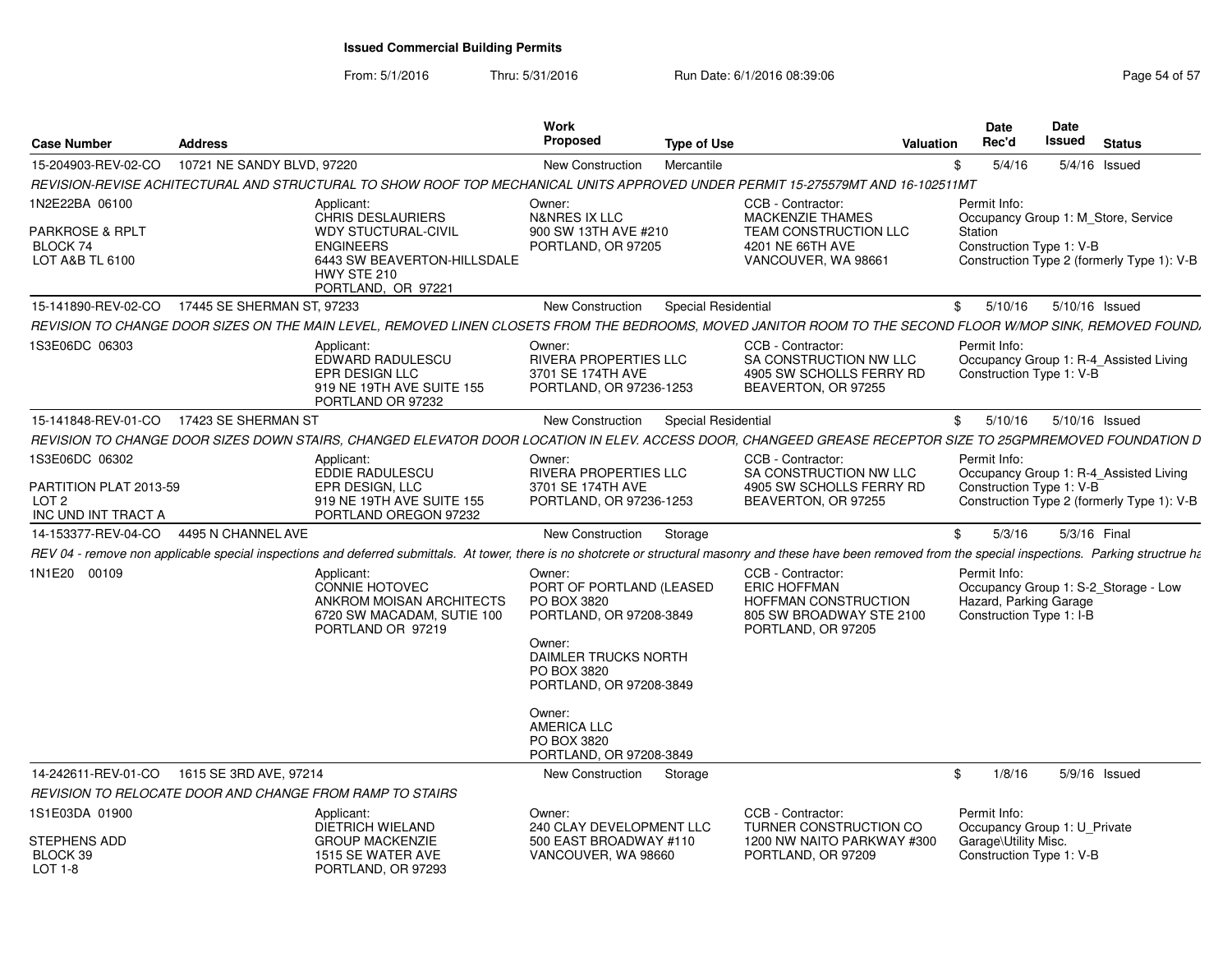| <b>Case Number</b>                                           | <b>Address</b>           |                                                                                                           | Work<br>Proposed                                                        | <b>Type of Use</b> | Valuation                                                                                              | <b>Date</b><br>Rec'd                                                                             | <b>Date</b><br>Issued | <b>Status</b>                                |
|--------------------------------------------------------------|--------------------------|-----------------------------------------------------------------------------------------------------------|-------------------------------------------------------------------------|--------------------|--------------------------------------------------------------------------------------------------------|--------------------------------------------------------------------------------------------------|-----------------------|----------------------------------------------|
| 15-165915-000-00-CO                                          | 905 N MARINE DR          |                                                                                                           | <b>New Construction</b>                                                 | Storage            | \$6,976                                                                                                | 5/21/15                                                                                          | 5/27/16               | Issued                                       |
| Trash Enclosure - 161 SF                                     |                          |                                                                                                           |                                                                         |                    |                                                                                                        |                                                                                                  |                       |                                              |
| 1N1E03BA 01202                                               |                          | Applicant:<br>Dillon Stelling                                                                             | Owner:<br>MICHAEL CHIU                                                  |                    | CCB - Contractor:<br>PDG CONSTRUCTION SERVICES                                                         | Permit Info:<br>Occupancy Group 1: U_Private                                                     |                       |                                              |
| PARTITION PLAT 2014-45<br>LOT <sub>2</sub>                   |                          | Michael Chiu/Chiu TR.<br>1231 N. Anchor Way<br>Portland, OR 97217                                         | 373 1ST ST<br>LOS ALTOS, CA 94022-3656                                  |                    | <b>INC</b><br><b>PO BOX 543</b><br>GRESHAM, OR 97030                                                   | Garage\Utility Misc.<br>Construction Type 1: V-B                                                 |                       | Total Square Footage - Display Only: 161     |
|                                                              |                          |                                                                                                           | Owner:<br>SHIRLEY CHIU<br>373 1ST ST<br>LOS ALTOS, CA 94022-3656        |                    |                                                                                                        |                                                                                                  |                       |                                              |
| 14-220435-000-00-CO                                          | 3905 NE BRYANT ST, 97211 |                                                                                                           | <b>New Construction</b>                                                 | Storage            | \$136,104                                                                                              | 10/2/14                                                                                          |                       | 5/11/16 Issued                               |
|                                                              |                          | CONSTRUCT NEW POLE BUILDING FOR WAREHOUSE STORAGE, 2,400SF. INCLUDES TOILET ROOM.                         |                                                                         |                    |                                                                                                        |                                                                                                  |                       |                                              |
| 1N1E13AA 02200                                               |                          | Applicant:<br>SHEILA BOTKE                                                                                | Owner:<br>PETER BOTKE                                                   |                    |                                                                                                        | Permit Info:<br>Occupancy Group 1: S-1_Storage -                                                 |                       |                                              |
| SECTION 13 1N 1E<br>TL 2200 0.14 ACRES                       |                          | 6266 SE SCOTT DR<br>PORTLAND, OR 97215                                                                    | 6266 SE SCOTT DR<br>PORTLAND, OR 97215-1951                             |                    |                                                                                                        | Moderate Hazard, Warehouse<br>Construction Type 1: V-B                                           |                       | Total Square Footage - Display Only: 2400    |
|                                                              |                          |                                                                                                           | Owner:<br>SHEILA BOTKE<br>6266 SE SCOTT DR<br>PORTLAND, OR 97215-1951   |                    |                                                                                                        |                                                                                                  |                       |                                              |
| 14-127059-DFS-02-CO                                          | 799 SW NEVADA ST, 97219  |                                                                                                           | <b>New Construction</b>                                                 | Utility            |                                                                                                        | \$1<br>3/3/16                                                                                    |                       | 5/5/16 Issued                                |
| <b>DFS - STEEL STAIRS</b>                                    |                          |                                                                                                           |                                                                         |                    |                                                                                                        |                                                                                                  |                       |                                              |
| 1S1E22A 00100                                                |                          | Applicant:<br>Randy Stebner                                                                               | Owner:<br>PORTLAND CITY OF                                              |                    | CCB - Contractor:<br>JAMES W FOWLER CO                                                                 | Permit Info:<br>Occupancy Group 1: S-1_Storage -                                                 |                       |                                              |
| HANNAH MASONS ADD<br>LOT A<br>INC PT VAC STS LOT B&C         |                          | James W. Fowler<br>12775 Westview<br>Dallas, OR                                                           | 1120 SW 5TH AVE #1302<br>PORTLAND, OR 97204-1912                        |                    | 12775 WESTVIEW DR<br>DALLAS, OR 973389632                                                              | Moderate Hazard, Warehouse<br>Construction Type 1: III-B                                         |                       | Construction Type 2 (formerly Type 1): III-B |
| 14-127059-DFS-03-CO                                          | 799 SW NEVADA ST. 97219  |                                                                                                           | <b>New Construction</b>                                                 | Utility            |                                                                                                        | \$1<br>3/3/16                                                                                    |                       | $5/5/16$ Issued                              |
| DFS - HVAC -Seismic Bracing                                  |                          |                                                                                                           |                                                                         |                    |                                                                                                        |                                                                                                  |                       |                                              |
| 1S1E22A 00100                                                |                          | Applicant:<br>Randy Stebner                                                                               | Owner:<br>PORTLAND CITY OF                                              |                    | CCB - Contractor:<br>JAMES W FOWLER CO                                                                 | Permit Info:<br>Occupancy Group 1: S-1_Storage -                                                 |                       |                                              |
| HANNAH MASONS ADD<br>LOT A                                   |                          | James W. Fowler<br>12775 Westview                                                                         | 1120 SW 5TH AVE #1302<br>PORTLAND, OR 97204-1912                        |                    | 12775 WESTVIEW DR<br>DALLAS, OR 973389632                                                              | Moderate Hazard, Warehouse<br>Construction Type 1: III-B                                         |                       |                                              |
| INC PT VAC STS LOT B&C                                       |                          | Dallas, OR                                                                                                |                                                                         |                    |                                                                                                        |                                                                                                  |                       | Construction Type 2 (formerly Type 1): III-B |
| 15-165912-000-00-CO                                          | 905 N MARINE DR          |                                                                                                           | New Construction                                                        | Utility            | \$20,278                                                                                               | 5/21/15                                                                                          |                       | 5/27/16 Issued                               |
| Carport 3 - 468 SF                                           |                          |                                                                                                           |                                                                         |                    |                                                                                                        |                                                                                                  |                       |                                              |
| 1N1E03BA 01202<br>PARTITION PLAT 2014-45<br>LOT <sub>2</sub> |                          | Applicant:<br><b>Dillon Stelling</b><br>Michael Chiu/Chiu TR.<br>1231 N. Anchor Way<br>Portland, OR 97217 | Owner:<br><b>MICHAEL CHIU</b><br>373 1ST ST<br>LOS ALTOS, CA 94022-3656 |                    | CCB - Contractor:<br>PDG CONSTRUCTION SERVICES<br><b>INC</b><br><b>PO BOX 543</b><br>GRESHAM, OR 97030 | Permit Info:<br>Occupancy Group 1: U_Private<br>Garage\Utility Misc.<br>Construction Type 1: V-B |                       | Total Square Footage - Display Only: 468     |
|                                                              |                          |                                                                                                           | Owner:<br>SHIRLEY CHIU<br>373 1ST ST<br>LOS ALTOS, CA 94022-3656        |                    |                                                                                                        |                                                                                                  |                       |                                              |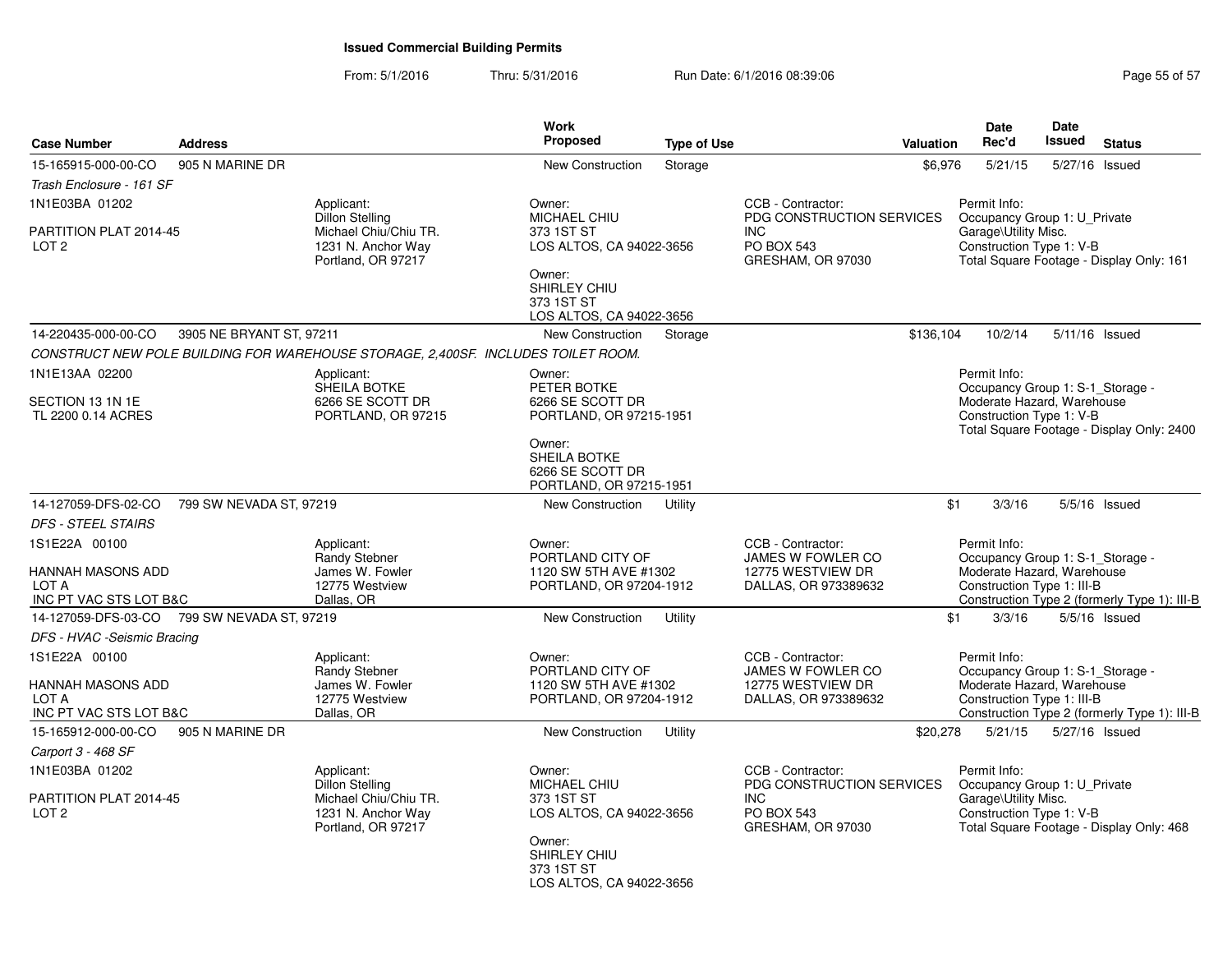### From: 5/1/2016Thru: 5/31/2016 Run Date: 6/1/2016 08:39:06

| <b>Case Number</b>                                                           | <b>Address</b>               |                                                                                          | <b>Work</b><br>Proposed                                          | <b>Type of Use</b> |                                                                            | Valuation | Date<br>Rec'd                                                                    | Date<br><b>Issued</b> | <b>Status</b>                                |
|------------------------------------------------------------------------------|------------------------------|------------------------------------------------------------------------------------------|------------------------------------------------------------------|--------------------|----------------------------------------------------------------------------|-----------|----------------------------------------------------------------------------------|-----------------------|----------------------------------------------|
| 15-165907-000-00-CO                                                          | 905 N MARINE DR              |                                                                                          | New Construction                                                 | Utility            |                                                                            | \$14,819  | 5/21/15                                                                          | 5/27/16 Issued        |                                              |
| Carport 2 - 342 SF                                                           |                              |                                                                                          |                                                                  |                    |                                                                            |           |                                                                                  |                       |                                              |
| 1N1E03BA 01202                                                               |                              | Applicant:                                                                               | Owner:                                                           |                    | CCB - Contractor:                                                          |           | Permit Info:                                                                     |                       |                                              |
| PARTITION PLAT 2014-45<br>LOT <sub>2</sub>                                   |                              | Dillon Stelling<br>Michael Chiu/Chiu TR.<br>1231 N. Anchor Way<br>Portland, OR 97217     | MICHAEL CHIU<br>373 1ST ST<br>LOS ALTOS, CA 94022-3656           |                    | PDG CONSTRUCTION SERVICES<br><b>INC</b><br>PO BOX 543<br>GRESHAM, OR 97030 |           | Occupancy Group 1: U_Private<br>Garage\Utility Misc.<br>Construction Type 1: V-B |                       | Total Square Footage - Display Only: 342     |
|                                                                              |                              |                                                                                          | Owner:<br>SHIRLEY CHIU<br>373 1ST ST<br>LOS ALTOS, CA 94022-3656 |                    |                                                                            |           |                                                                                  |                       |                                              |
| 16-173315-000-00-CO                                                          | 4805 NE 103RD AVE, 97220     |                                                                                          | New Construction                                                 | Utility            |                                                                            | \$82,000  | 5/17/16                                                                          |                       | 5/17/16 Under Inspection                     |
|                                                                              |                              | CONSTRUCT NEW FENCE AND CONCRETE WALL AROUND PERIMETER OF EXPANDED ELECTRICAL SUBSTATION |                                                                  |                    |                                                                            |           |                                                                                  |                       |                                              |
| 1N2E22BC 06700                                                               |                              | Applicant:<br>Gary Margason                                                              | Owner:<br>PACIFIC POWER & LIGHT CO                               |                    | CCB - Contractor:<br><b>COLUMBIA PACIFIC</b>                               |           | Permit Info:<br>Occupancy Group 1: U_Private                                     |                       |                                              |
| <b>PARKROSE &amp; RPLT</b><br>BLOCK 10<br>LOT 9-12 EXC PT IN ST<br>LOT 19&20 |                              | Power Technology, Inc.<br>PO Box 1289<br>Woodland, WA. 98674                             | 825 NE MULTNOMAH ST #1900<br>PORTLAND, OR 97232                  |                    | CONSTRUCTION INC<br><b>175 HANSEN LANE</b><br>WOODLAND, WA 98674           |           | Garage\Utility Misc.                                                             |                       |                                              |
| 16-120450-REV-01-CO                                                          | 1745 NE COLUMBIA BLVD, 97211 |                                                                                          | New Construction                                                 | Utility            |                                                                            | \$        | 5/2/16                                                                           |                       | $5/2/16$ Issued                              |
|                                                                              |                              | REVISION TO DECREASE THE SIZE OF THE CONCRETE SLAB/FOOTINGFROM 13'x19' TO 12'x 16'6"     |                                                                  |                    |                                                                            |           |                                                                                  |                       |                                              |
| 1N1E11DC 00400                                                               |                              | Applicant:<br><b>AARON LOTHROP</b>                                                       | Owner:                                                           |                    | CCB - Contractor:<br>STANDARD STEEL HOLDINGS LLC JAMES QUINN COMPANY LLC   |           | Permit Info:<br>Occupancy Group 1: U_Private                                     |                       |                                              |
| SECTION 11 1N 1E<br>TL 400 4.05 ACRES                                        |                              | JAMES QUINN CONSTRUCTION<br>52167 SE 8TH ST<br>SCAPPOOSE, OR 97056                       | PO BOX 4828<br>PORTLAND, OR 97208-4828                           |                    | 52167 SE 8TH STREET<br>SCAPPOOSE, OR 97056                                 |           | Garage\Utility Misc.<br>Construction Type 1: V-B                                 |                       |                                              |
| 16-148275-000-00-CO                                                          | 14937 SE DIVISION ST, 97236  |                                                                                          | New Construction                                                 | Utility            |                                                                            | \$13,000  | 5/27/16                                                                          |                       | 5/27/16 Under Inspection                     |
| INSTALL PRE-MANUFACTURED GREENHOUSE                                          |                              |                                                                                          |                                                                  |                    |                                                                            |           |                                                                                  |                       |                                              |
| 1S2E01CD 05100                                                               |                              | Applicant:<br>Kim Shera                                                                  | Owner:<br>SERENDIPITY CENTER INC                                 |                    |                                                                            |           | Permit Info:<br>Occupancy Group 1: E_School                                      |                       |                                              |
| SECTION 01 1S 2E<br>TL 5100 0.39 ACRES                                       |                              | <b>HHPR</b><br>205 SE Spokane St, suite 200<br>Portland, OR 97202                        | P O BOX 33350<br>PORTLAND, OR 97292-3350                         |                    |                                                                            |           | Construction Type 1: V-B                                                         |                       | Total Square Footage - Display Only: 900     |
| 14-127059-DFS-01-CO                                                          | 799 SW NEVADA ST, 97219      |                                                                                          | New Construction                                                 | Utility            |                                                                            | \$1       | 3/3/16                                                                           |                       | $5/5/16$ Issued                              |
| <b>DFS - FIRE PROOFING</b>                                                   |                              |                                                                                          |                                                                  |                    |                                                                            |           |                                                                                  |                       |                                              |
| 1S1E22A 00100                                                                |                              | Applicant:<br>Randy Stebner                                                              | Owner:<br>PORTLAND CITY OF                                       |                    | CCB - Contractor:<br>JAMES W FOWLER CO                                     |           | Permit Info:<br>Occupancy Group 1: S-1_Storage -                                 |                       |                                              |
| HANNAH MASONS ADD<br>LOT A<br>INC PT VAC STS LOT B&C                         |                              | James W. Fowler<br>12775 Westview<br>Dallas, OR                                          | 1120 SW 5TH AVE #1302<br>PORTLAND, OR 97204-1912                 |                    | 12775 WESTVIEW DR<br>DALLAS, OR 973389632                                  |           | Moderate Hazard, Warehouse<br>Construction Type 1: III-B                         |                       | Construction Type 2 (formerly Type 1): III-B |